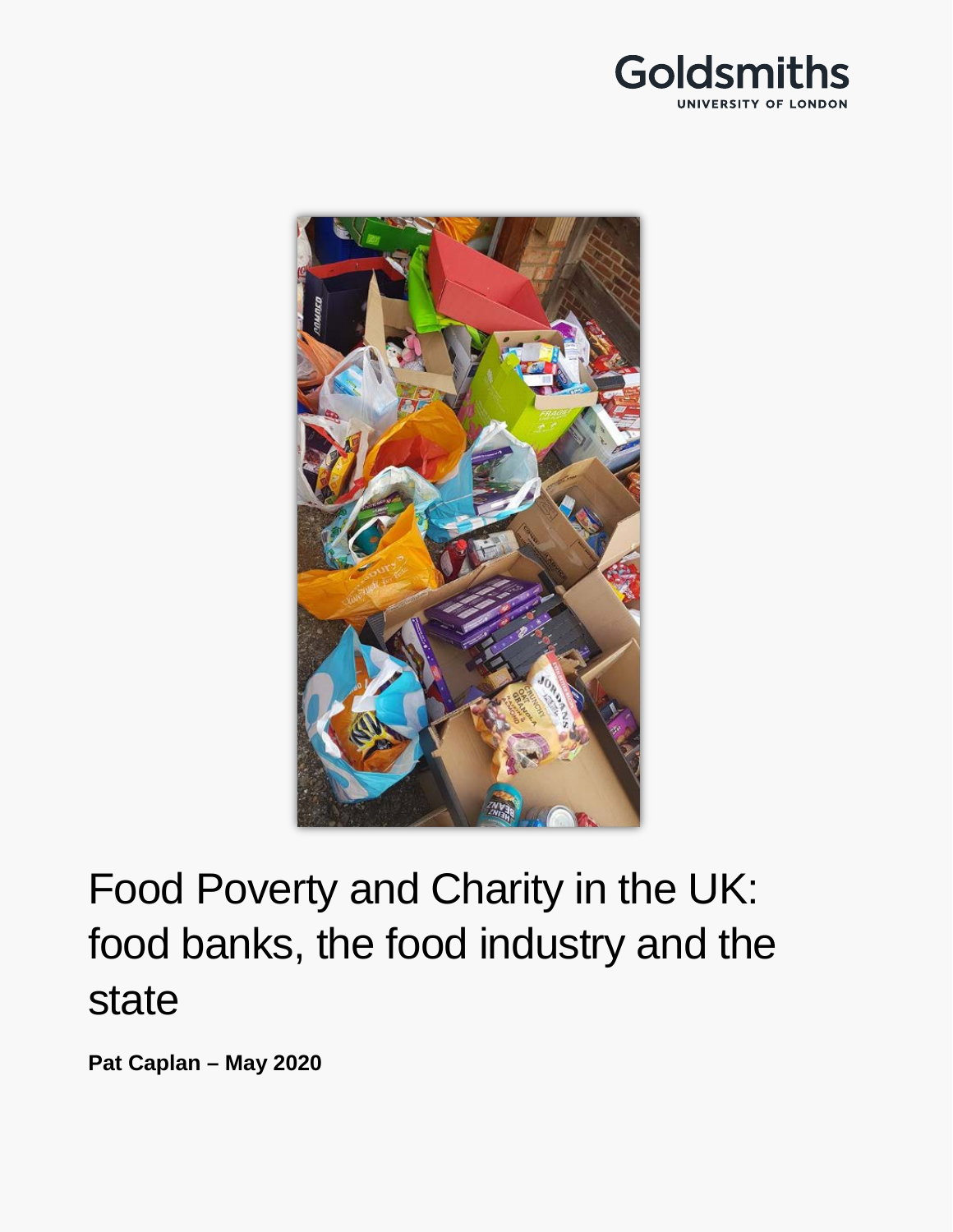ISBN: 978-1-913380-25-0 (Print) ISBN: 978-1-913380-26-7 (Electronic PDF)

First published in Great Britain 2020 by Goldsmiths University of London, New Cross, London SE14 6NW.

©Goldsmiths, University of London / Pat Caplan

All rights reserved. No part of this publication may be reproduced in any form or by any means without the permission of the publishers or the authors concerned.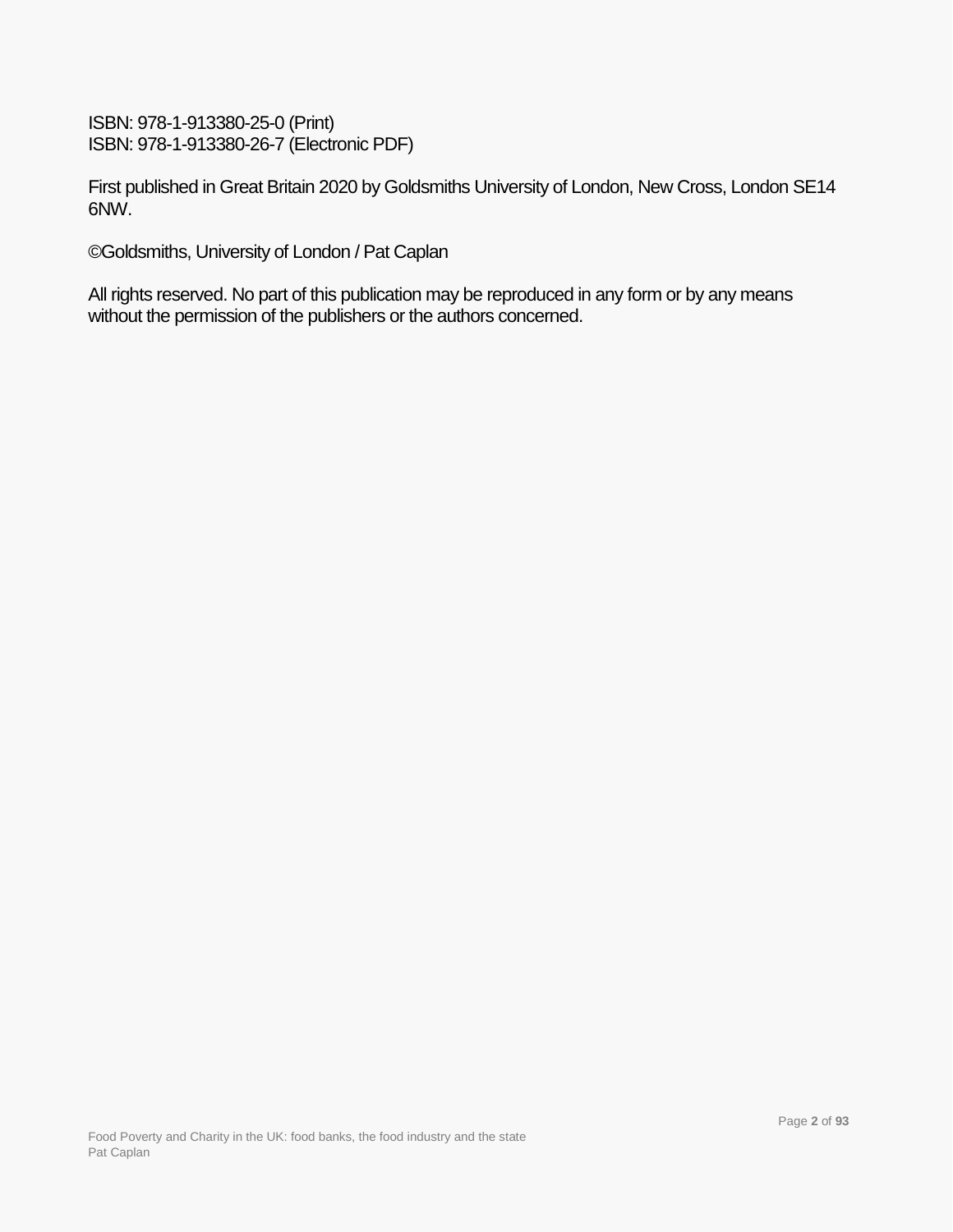# <span id="page-2-0"></span>**Contents**

| Chapter 1. Encountering food poverty in the UK: Issues, background and methods. 12 |
|------------------------------------------------------------------------------------|
|                                                                                    |
|                                                                                    |
|                                                                                    |
|                                                                                    |
|                                                                                    |
|                                                                                    |
|                                                                                    |
|                                                                                    |
|                                                                                    |
|                                                                                    |
|                                                                                    |
| Case Study 1. The Hub: a community centre on a 'regenerating' council estate 21    |
|                                                                                    |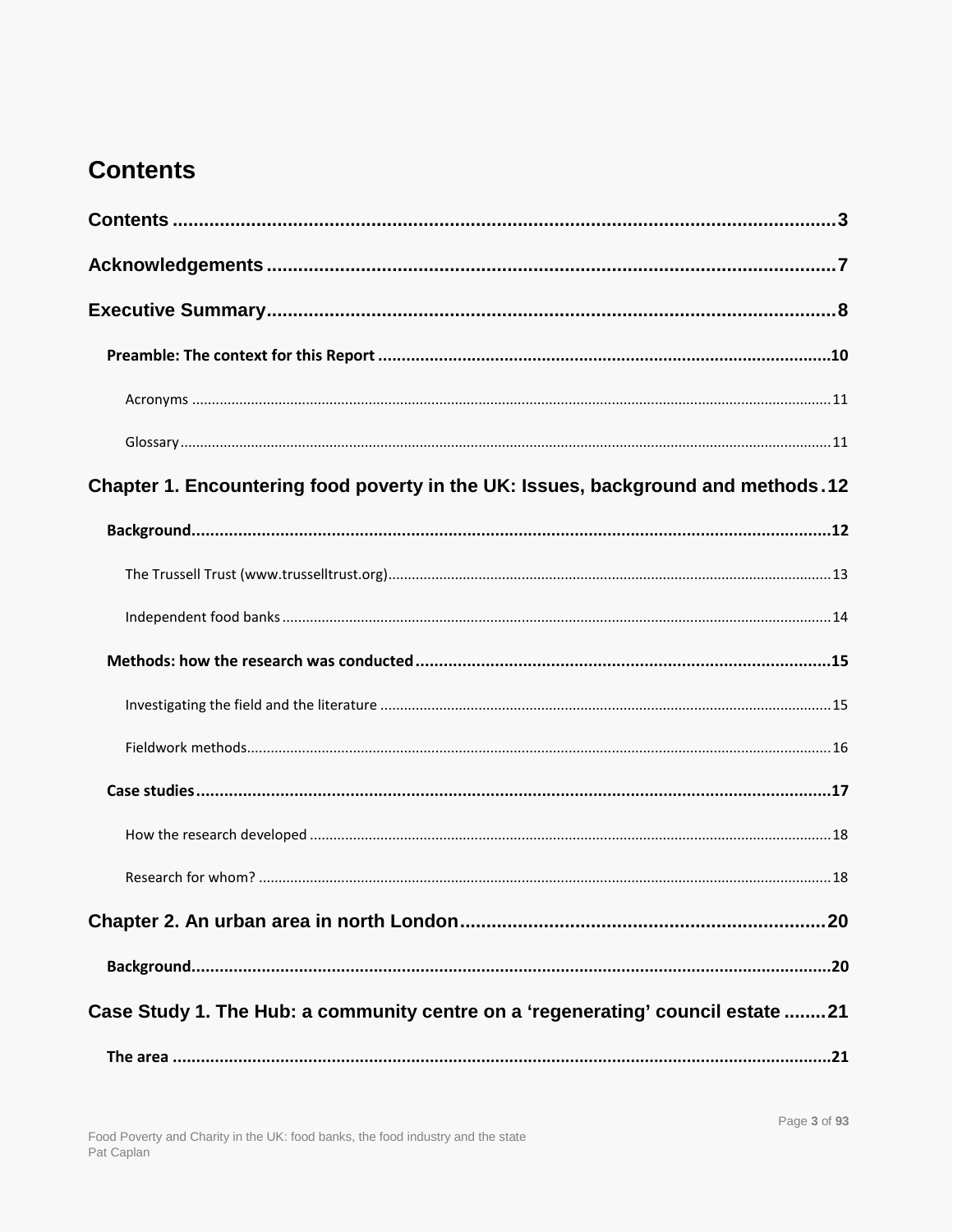| Case study 2: The Trussell Trust Food Bank at St. Nicholas: 'Effective inefficiency'.33 |  |
|-----------------------------------------------------------------------------------------|--|
|                                                                                         |  |
|                                                                                         |  |
|                                                                                         |  |
|                                                                                         |  |
|                                                                                         |  |
|                                                                                         |  |
| Chapter 3. West Wales: food poverty and food banks in small towns and rural areas       |  |
|                                                                                         |  |
|                                                                                         |  |
|                                                                                         |  |
|                                                                                         |  |
|                                                                                         |  |
|                                                                                         |  |
|                                                                                         |  |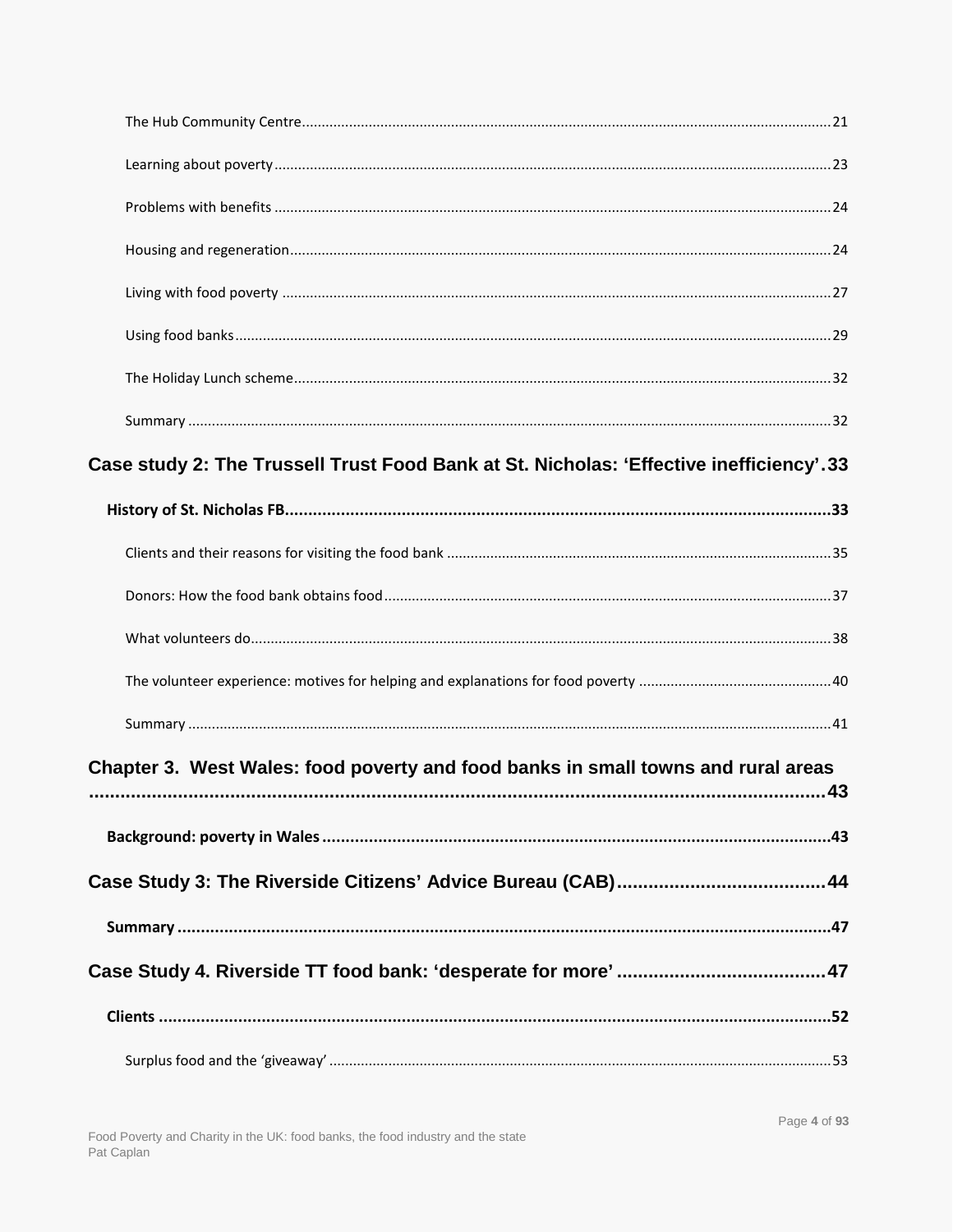| Case study 5: The West Wales Trussell Trust Food Bank: from food bank to community cafe 55 |  |
|--------------------------------------------------------------------------------------------|--|
|                                                                                            |  |
|                                                                                            |  |
|                                                                                            |  |
|                                                                                            |  |
| Case Study 6. Patch (Pembrokeshire Action to Combat Hardship), an independent              |  |
|                                                                                            |  |
|                                                                                            |  |
|                                                                                            |  |
|                                                                                            |  |
| Chapter 5. Food surplus and food poverty: the role of the food industry68                  |  |
|                                                                                            |  |
|                                                                                            |  |
| Case study 7: A community café in West Wales: 'too good to waste'72                        |  |
|                                                                                            |  |
|                                                                                            |  |
|                                                                                            |  |
|                                                                                            |  |
|                                                                                            |  |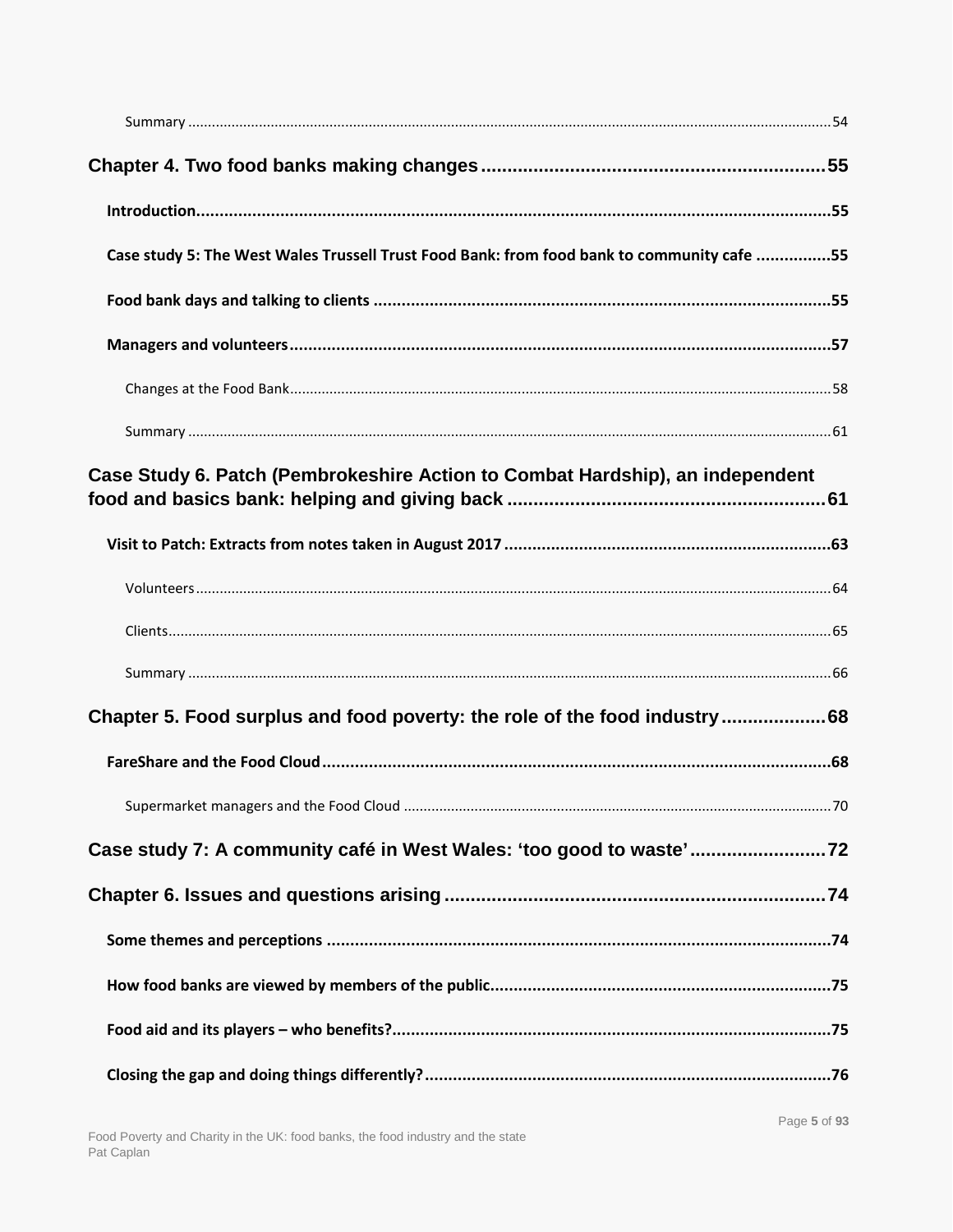| Appendix 1.Trussell Trust food parcel list and voucher (https://www.trusselltrust.org/get- |
|--------------------------------------------------------------------------------------------|
|                                                                                            |
|                                                                                            |
|                                                                                            |
|                                                                                            |
| Appendix 4. Letter to the Guardian signed by academic researchers and campaigners          |
|                                                                                            |
|                                                                                            |
|                                                                                            |
|                                                                                            |
|                                                                                            |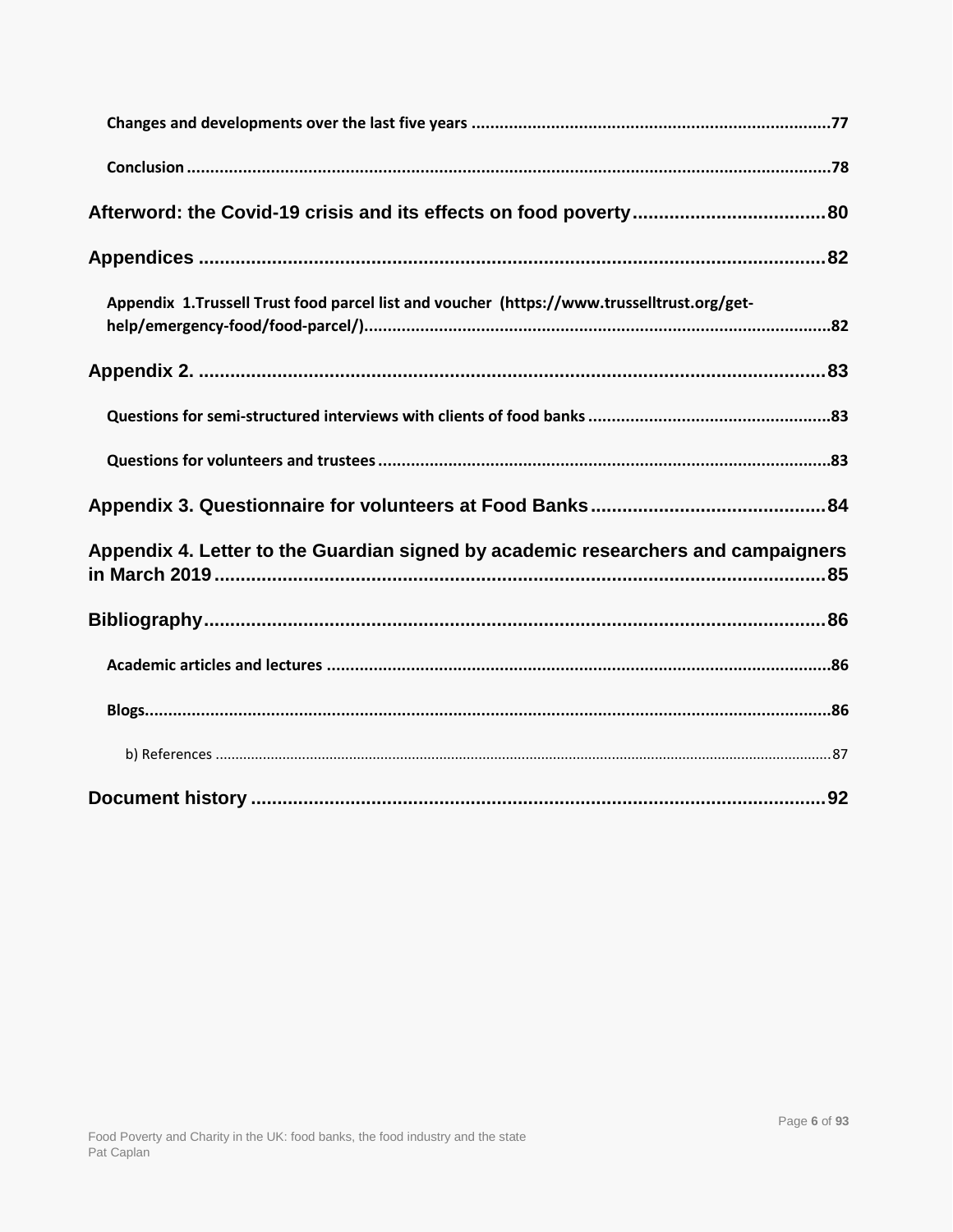## <span id="page-6-0"></span>**Acknowledgements**

This research could not have been conducted without the help and support of many people. At the national level, I would like to acknowledge the assistance of the Trussell Trust (TT), Fareshare and IFAN and thank some of their senior staff for sparing time for discussions.

Visits were made to seven Trussell Trust food banks and three of these were visited regularly over the years. They are 'St. Nicholas' in north London and 'Riverside' and the 'West Wales food bank' in West Wales. I thank the managers, trustees, volunteers and clients for their time and information. I also learned much about living with poverty from my research at 'The Hub', a community centre in north London, and from the 'Riverside' Citizens' Advice Bureau in west Wales. I acknowledge gratefully the help of staff and participants there.

In addition, I also visited several independent operations more than once. In north London these included the Sufra Food Bank and Kitchen in Brent, and the Muswell Hill Soup Kitchen in Haringey, but it was Patch Food and Basics Bank in west Wales which forms another case study here. Many thanks to staff, volunteers and clients.

In the second phase of the research which focussed on the role of the food industry, I carried out observations and interviews at the former Transition Bro Gwaun café in west Wales and at various food wholesalers and supermarkets in west Wales. I am grateful to both managers and employees for their time and information.

There have been useful conversations with many colleagues working in the same area of research and I would particularly like thank Sabine Goodwin for reading the penultimate draft of this report and making helpful comments. Lionel Caplan has, as always, given much encouragement, assisted with the bibliography and commented on drafts, as well as joining me for a week on a food bank diet.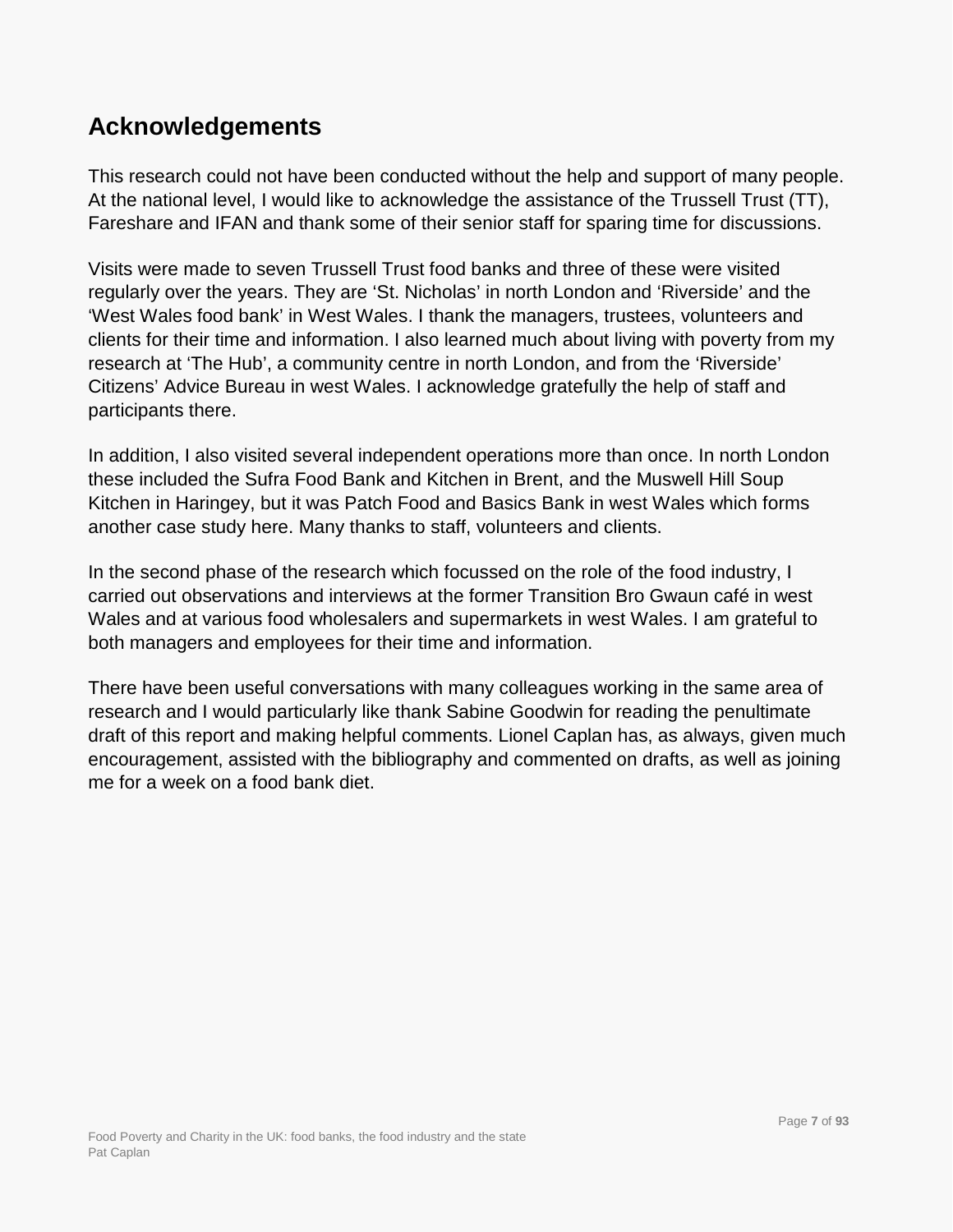# <span id="page-7-0"></span>**Executive Summary**

The first chapter gives some background to this report, including the aims of the research. There is a summary of changes in the benefit system over the last decade and their implications for the rate of poverty and food poverty. The chapter then discusses the response of the voluntary sector to this increasing crisis, particularly the growth of food banks. There are brief descriptions of both the Trussell Trust food bank franchise and those in the independent sector.

I then describe the methods adopted in this research, which was carried out between 2014 and 2019. These included interviews, questionnaires, participant observation and use of secondary sources, including material produced by the organisations concerned, academic literature and the national and local media. There is a consideration of the ethics of research including anonymity and confidentiality.

Chapter Two focuses on one of the two areas researched, a suburb in north London. It begins with a case study of The Hub, a community centre on a 'regenerating' council estate. Many of the Centre's users suffered from poverty, including food poverty. Their problems were not confined to food poverty but were exacerbated by housing issues, lack of employment and, in some cases, mental and physical health problems.

In the second half of this chapter, there is a description of the St. Nicholas Trussell Trust food bank which is located not far from the estate and is used by some of its residents. There are reflections from volunteers (including trustees, the manager and senior volunteers) and clients, as well as information about sources of food and cash donations.

Chapter Three moves to a very different location, west Wales, and begins with data from a Citizens' Advice bureau located there, which reveals the major problems of poverty in the area, exacerbated in many instances by unemployment and difficulties in accessing welfare benefits. This is followed by a case study of the Trussell Trust food bank (Riverside) based in the same small town.

Chapter Four continues with two more case studies of food banks elsewhere in west Wales. The first, the West Wales food bank, is affiliated to Trussell, the second, Patch Food and Basics Bank, is independent. Here the emphasis is on changes taking place in these organisations.

In Chapter Five the focus shifts to the food industry and the role it plays in supplying surplus food to the charitable sector, as well as facilitating donations to food banks in supermarkets. While giving its surplus away would appear to meet public environmental concerns as well as alleviating food poverty, it is argued that this solution is far from addressing the causes of such poverty. The case study of an affordable community cafe utilising food surplus reveals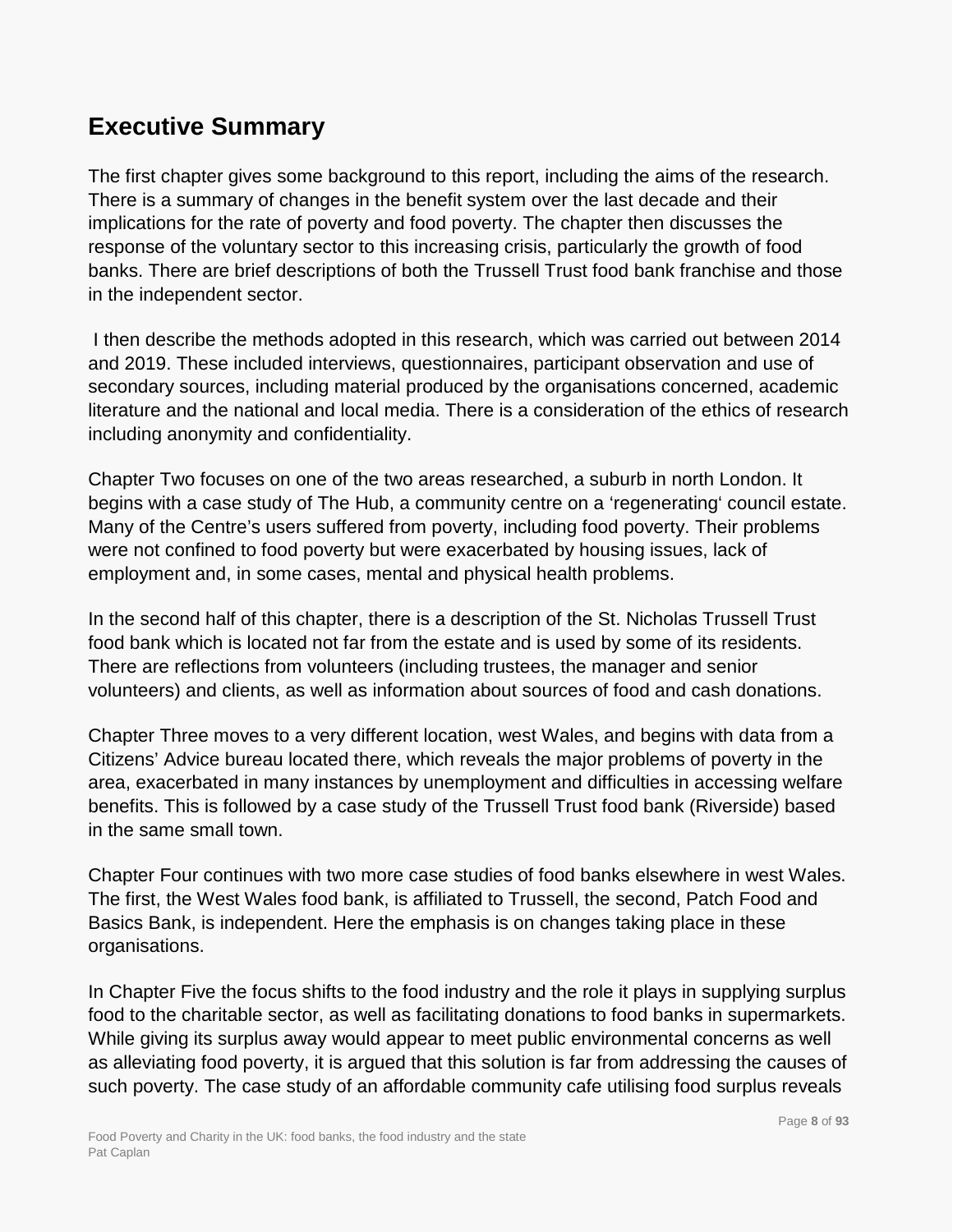that its apparent success with visitors is belied by the fact that it is shunned by many townspeople in case they are seen as 'poor', a stigmatised category.

The sixth and final chapter picks out themes from the foregoing, including stigma, dignity, agency and power, the sociality of food and its moral qualities. It also considers who benefits from the current situation, highlighting particularly the state, the food industry, the charitable volunteers and the clients. After a consideration of some of the criticisms of food banks, the report goes on to discuss some new trends in food aid, particularly those emanating from Scotland.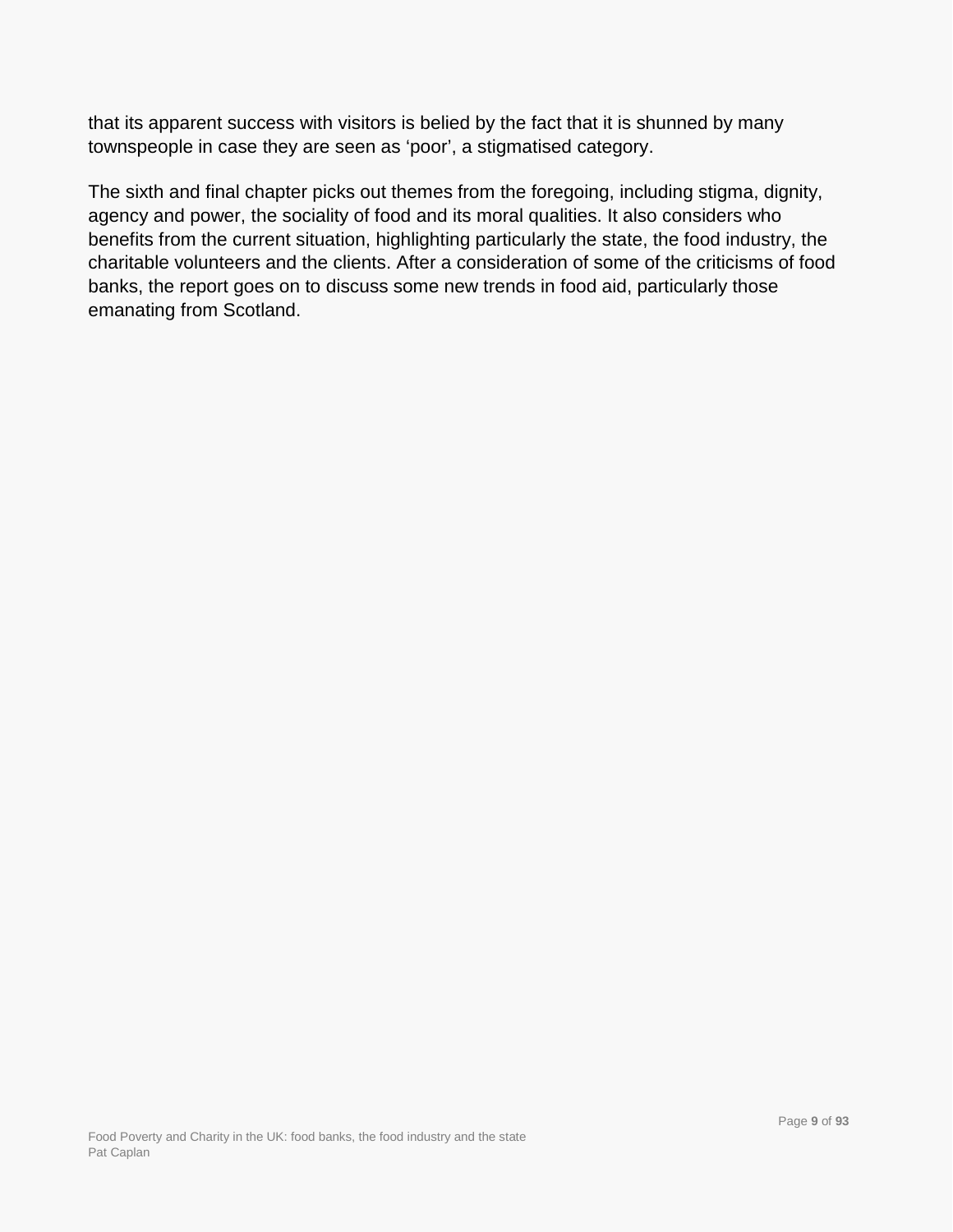## <span id="page-9-0"></span>**Preamble: The context for this Report**

In 2018, the UK had a visit from Philip Alston, the UN Special Rapporteur on Extreme Poverty and Human Rights. His detailed report appeared the following year (UN 2019) and is summarised at the beginning of the document as follows:

Although the United Kingdom is the world's fifth largest economy, one fifth of its population (14 million people) live in poverty, and 1.5 million of them experienced destitution in 2017. Policies of austerity introduced in 2010 continue largely unabated, despite the tragic social consequences. Close to 40 per cent of children are predicted to be living in poverty by 2021. Food banks have proliferated; homelessness and rough sleeping have increased greatly; tens of thousands of poor families must live in accommodation far from their schools, jobs and community networks; life expectancy is falling for certain groups; and the legal aid system has been decimated.

The social safety net has been badly damaged by drastic cuts to local authorities' budgets, which have eliminated many social services, reduced policing services, closed libraries in record numbers, shrunk community and youth centres and sold off public spaces and buildings. The bottom line is that much of the glue that has held British society together since the Second World War has been deliberately removed and replaced with a harsh and uncaring ethos. A booming economy, high employment and a budget surplus have not reversed austerity, a policy pursued more as an ideological than an economic agenda.

Around the same time, the organisation Human Rights Watch [\(www.hrw.org\)](http://www.hrw.org/) conducted a similar scrutiny with results which were equally damning and differed little from those of Alston summarised above (Human Rights Watch 2019).

These two reports appeared as I was finishing five years of research on food poverty and food aid in the UK and appeared to confirm and contextualise many of my findings, as well as those of other academics and activists, many of whom had submitted evidence to the UN enquiry. I will be returning to these reports in my conclusion, but end this section with a quote from a client in a west Wales food bank:

'It's definitely not a world for the poor at the moment'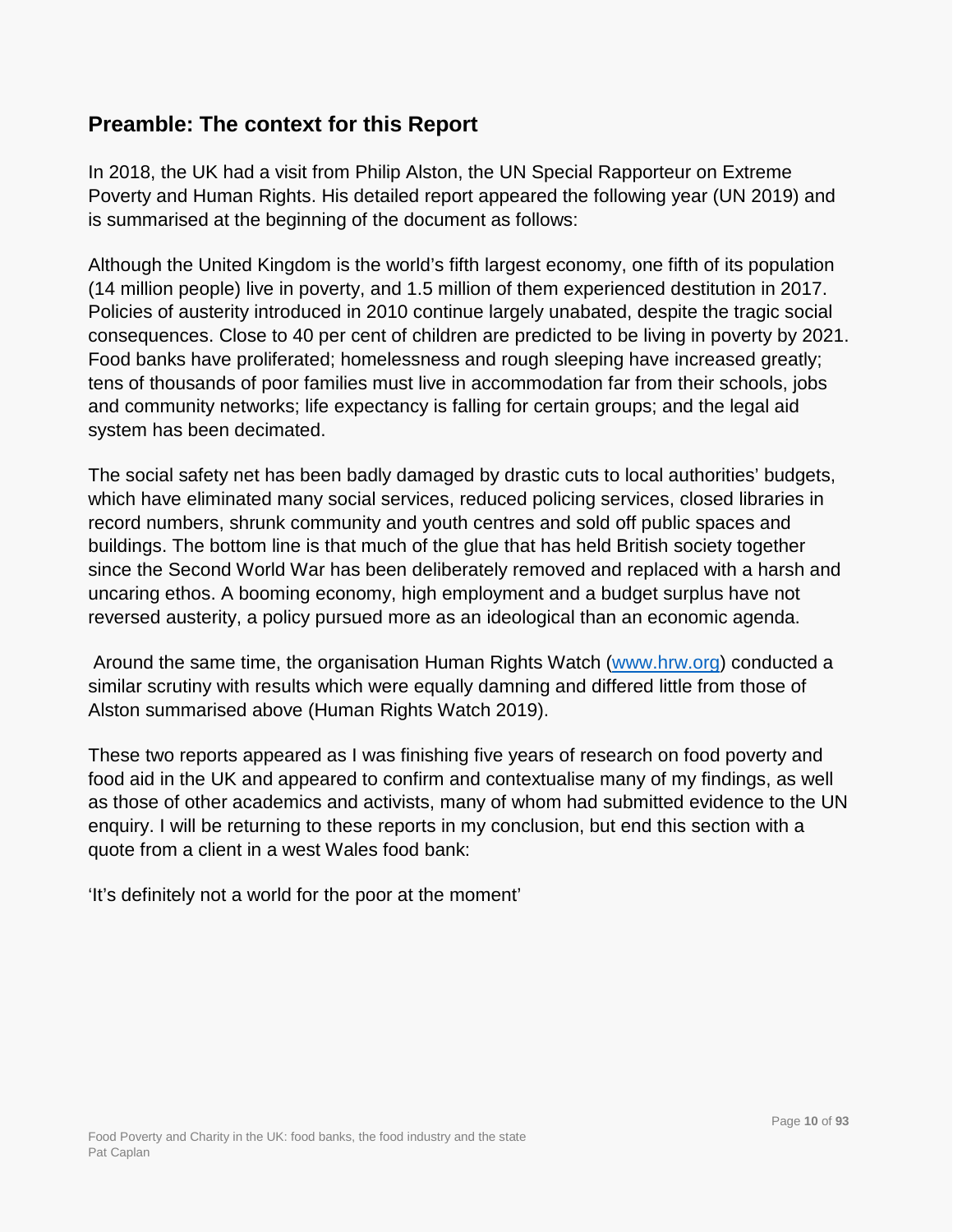#### <span id="page-10-0"></span>**Acronyms**

- CAB: Citizens' Advice Bureau, now officially re-named Citizens' Advice
- ESA: Employment and Support Allowance
- FB: food bank
- FRS: Family Resources Survey
- IFAN: Independent Food Aid Network
- JSA: Jobseeker's Allowance
- PIP: Personal Independence Payment
- TTFB: Trussell Trust food bank
- UC Universal Credit

#### <span id="page-10-1"></span>**Glossary**

- Austerity: Real-term reductions to budgets of central and local government departments and governmental agencies, implemented by the post-2010 UK governments.
- 'Bedroom tax': A common term for the 'Removal of the Spare Room Subsidy', introduced in April 2013. The policy reduces Housing Benefit for claimants who are deemed to be under-occupying their social rented property.
- Destitution: People are destitute if they cannot afford to buy the absolute essentials that we all need to eat, stay warm and dry, and keep clean.
- Food bank: A venue where a free food parcel can be obtained. Also see 'referral agency', 'independent food bank' and 'voucher'.
- Independent food bank: A food bank not belonging to the Trussell Trust network.
- Key worker: A dedicated professional coordinating support for the user of a service, often someone who is vulnerable or in crisis.
- Referral agency: An agency or service making referrals to food banks. Examples include welfare or debt advice services, local authority Social Work, GPs, schools, health visitors, day centres for homeless people etc.
- Referring professional: someone who makes referrals to food banks
- Safeguarding: a term used in the United Kingdom and Ireland to denote measures to protect the health, well-being and human rights of individuals, especially children, young people and vulnerable adults
- Two-child limit: A limit on eligibility for Child Tax Credit or the Child Element under Universal Credit for the third or subsequent child born after 6 April 2017.
- Voucher: A paper or electronic document issued to a person in crisis by a referring professional: this is required to obtain a food parcel from most food banks. Vouchers contain some basic socio-demographic information about the person being referred and his/her household, as well as information about the reason(s) for not being able to afford to buy food. Also see 'referral agency'.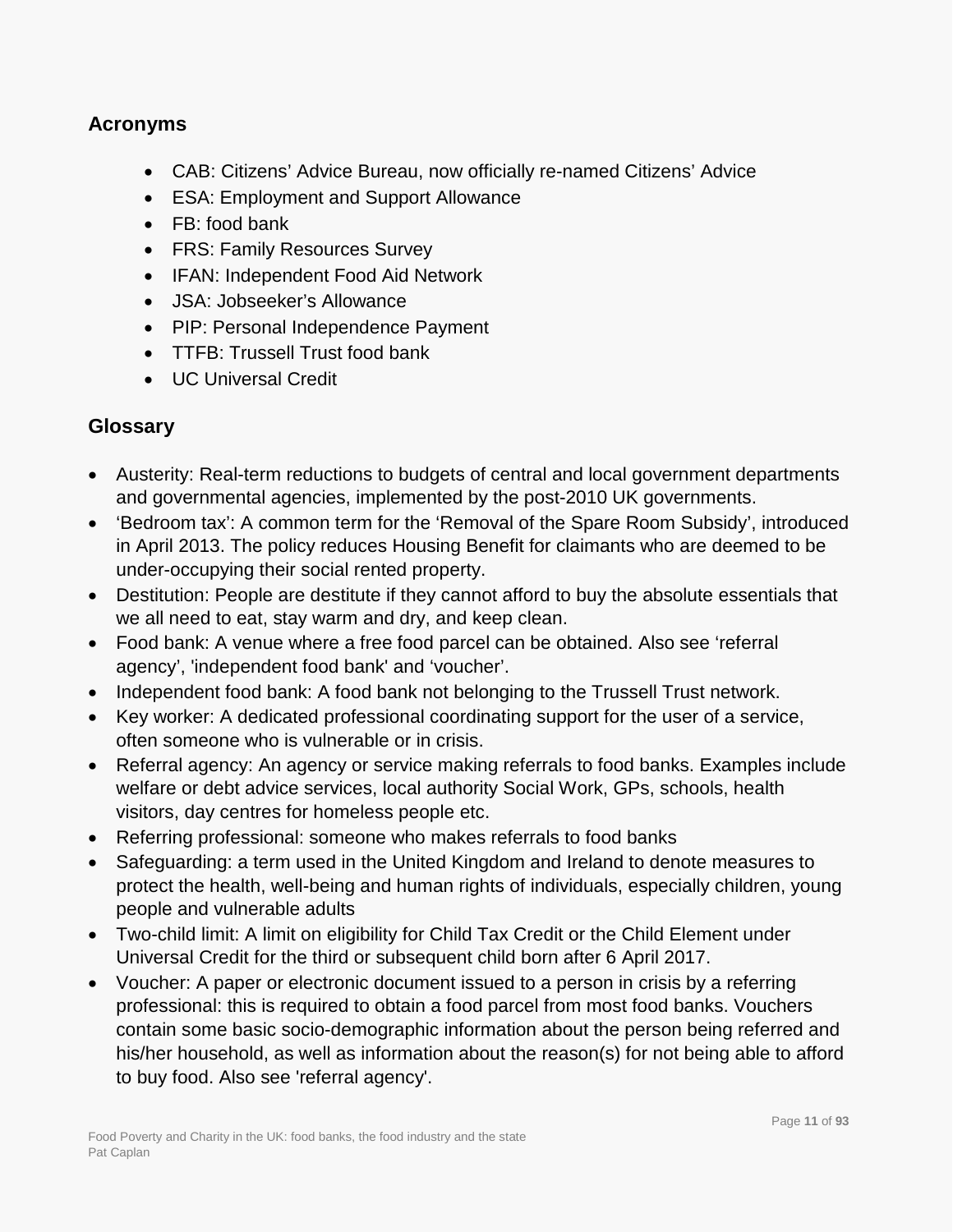# <span id="page-11-0"></span>**Chapter 1. Encountering food poverty in the UK: Issues, background and methods**

## <span id="page-11-1"></span>**Background**

 $\overline{a}$ 

When I began this project, it was apparent that social inequality had been growing for a long time in the UK, which currently has the widest levels of inequality among the developed nations, apart from the USA<sup>1</sup>; it was also apparent that poverty was increasing. However, it was only in [2](#page-11-3)013 that I first became aware that food insecurity<sup>2</sup> was becoming a serious problem in the UK and that a number of food aid organisations had been set up and were increasing in numbers of branches and clients. Food insecurity was an issue I had previously encountered in earlier research in Tanzania and India, but I did wonder how it could be present in the UK, one of the richest countries in the world and one, furthermore, which had pioneered the welfare state in which I had grown up. I was soon to discover that tax and welfare changes during this period had been borne disproportionately by the poorest (see Portes et al. 2018).

In 2014 I therefore started a research project on food poverty in the UK, with the aim of understanding what was going on and why, and disseminating this information not only to an academic audience but more widely. It soon became clear that the issue of food poverty affected the whole country, from rural to urban, and included the devolved nations.

During the period preceding and during the research (2014-2018), significant changes took place in UK government policy which impinged upon the issue of food poverty<sup>3</sup>. A drastic programme of austerity was imposed by the Conservative government from 2010. The aim was to reduce social welfare spending by £10 billion by 2020.

There were cuts in social welfare and benefit levels, particularly after the Welfare Reform Bill 2012<sup>[4](#page-11-5)</sup> and these continued during the period of the Coalition government (2010-2016) and the Tory governments from 2015 to the present. Currently at the time of writing (December 2019) the basic unemployment benefit is only £71.70 per week for those over 25 years and £56.80 for those between 16 and 24 years. Although people may also be in

<span id="page-11-2"></span><sup>1</sup> See [https://www.theguardian.com/inequality/2018/sep/05/qa-how-unequal-is-britain-and-are-the-poor-getting](https://www.theguardian.com/inequality/2018/sep/05/qa-how-unequal-is-britain-and-are-the-poor-getting-poorer)[poorer,](https://www.theguardian.com/inequality/2018/sep/05/qa-how-unequal-is-britain-and-are-the-poor-getting-poorer) Wilkinson and Picket 2010.

<span id="page-11-3"></span><sup>&</sup>lt;sup>2</sup> Defined by the FAO as follows: 'Food security exists when all people, at all times, have physical, social and economic access to sufficient, safe and nutritious food to meet their dietary needs and food preferences for an active and healthy life' (FAO 2009:8). Food poverty and food insecurity have similar meanings. <sup>3</sup> For a helpful summary see Sosenko et al pp. 650-61, also Portes et al 2018.

<span id="page-11-5"></span><span id="page-11-4"></span><sup>4</sup> See [https://www.gov.uk/government/publications/2010-to-2015-government-policy-welfare-reform/2010-to-2015](https://www.gov.uk/government/publications/2010-to-2015-government-policy-welfare-reform/2010-to-2015-government-policy-welfare-reform) [government-policy-welfare-reform](https://www.gov.uk/government/publications/2010-to-2015-government-policy-welfare-reform/2010-to-2015-government-policy-welfare-reform)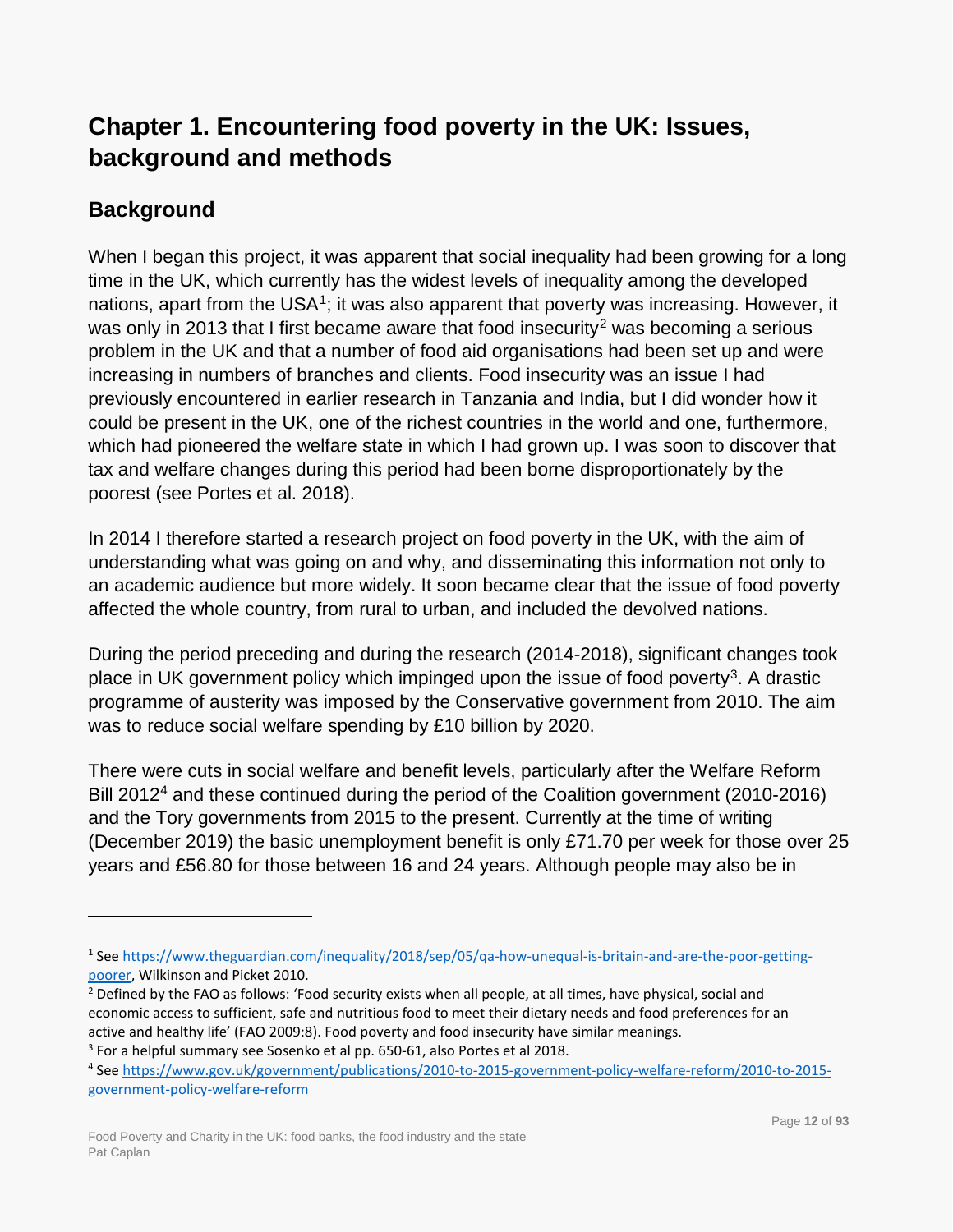receipt of other benefits such as for housing or disability, it is rarely enough to live on and is only approximately half of the state pension.

What have been the responses to this situation?

Firstly, many members of the public, partially as a result of reports in the national media, were unsympathetic. A report written a decade ago (2009) by the Rowntree Foundation showed that the public had a lower view of people's entitlements than previously, a trend which has continued.

However, some agencies, especially those connected with churches, responded by setting up food aid organisations, notably food banks whose workings are briefly outlined below. The food industry became increasingly involved in food aid, partly driven by the need to divest itself of its surplus and avoid the appearance of 'waste' and partly by its corporate social responsibility (CSR) aims.

## <span id="page-12-0"></span>**The Trussell Trust (www.trusselltrust.org)**

The Trussell Trust began its food bank UK operations in 2000 and since that time, the number of its food banks<sup>[5](#page-12-1)</sup> has grown rapidly, especially in the aftermath of the 2008 financial crisis, and again after the Welfare Reform Act 2012. There are currently around 1,200 TT food banks<sup>[6](#page-12-2)</sup> spread over the UK and in 2018-9 they distributed over 1.5 million food parcels to 290,000 unique households. As three of the case studies used here (numbers 2, 4, and 5) belong to Trussell it is important to understand how the system works.

- Trussell operates through a franchise, whereby a local group applies to set up a food bank with Trussell and pays £1500 for training, operating manual, ongoing support from the national staff team and the Area Manager, template website, data collection system, and annual audits and a quality assurance process (see [https://www.trusselltrust.org/get-involved/start-a-food-bank/\)](https://www.trusselltrust.org/get-involved/start-a-food-bank/). Thereafter the food bank pays an annual fee for on-going services.
- Food banks collect food through donations given by individuals in supermarkets, or by schools, churches and other bodies. This has to be transported, sorted and stored by the volunteers, who also run a food bank session for clients once or twice weekly.
- *Whilst your [food parcel](https://www.trusselltrust.org/get-help/emergency-food/food/) is being prepared, you will be offered a warm drink and a biscuit. A volunteer will have an informal chat with you about your situation and, as*

<span id="page-12-1"></span><sup>&</sup>lt;sup>5</sup> Until recently Trussell used the term 'foodbank' but has recently dropped it and I do not use that term here. In the interests of space, I mostly use an acronym – TTFB.

<span id="page-12-2"></span> $6$  These are described as 'venues' by Trussell, since some of them are branches of a main food bank.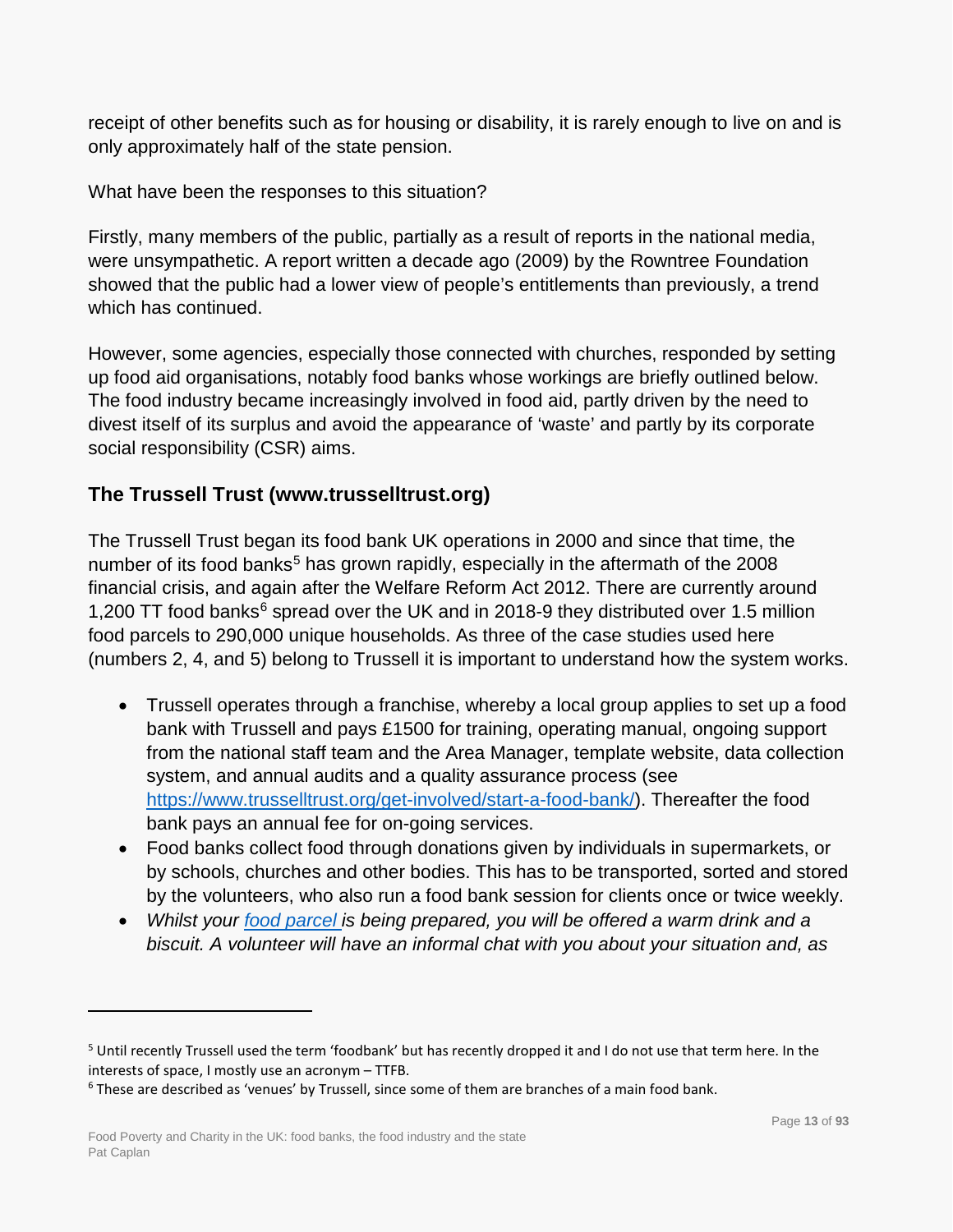*appropriate, signpost you to further support. (*[https://www.trusselltrust.org/get](https://www.trusselltrust.org/get-help/emergency-food/visiting-a-foodbank/)[help/emergency-food/visiting-a-foodbank/\)](https://www.trusselltrust.org/get-help/emergency-food/visiting-a-foodbank/).

- Clients need to obtain a voucher before they can make a claim, which they get from a voucher holder such as the Citizens Advice Bureau, doctors, social services and other professionals who are aware of the client's circumstances. Clients can claim up to three times in six months and receive on each occasion three days' worth of food, tailored to the size of their household, although many food banks interpret this rule somewhat flexibly.
- Trussell regularly collects statistics from each food bank and issues a national sixmonthly report, which is not only the main statistical source for food poverty in the UK, but also bears witness in the public domain to its continued increase.

On its website, the TT currently (November 2019) describes itself as follows:

Our aim is to end hunger and poverty in the UK. We support a nationwide network of food banks and together we provide emergency food and support to people locked in poverty, and campaign for change to end the need for food banks in the UK ( [https://www.trusselltrust.org/what-we-do/\)](https://www.trusselltrust.org/what-we-do/).

## <span id="page-13-0"></span>**Independent food banks[7](#page-13-1)**

 $\overline{a}$ 

At the same time as the TT franchise has been growing, so too has the number of independent food banks with some 800 currently in existence<sup>8</sup>. The majority of these started after 2010. Many of them are members of IFAN, the Independent Food Aid Network, or form part of its data collection project. Independent food banks have many similarities with those of Trussell, not least in being mainly volunteer-led, in the kind of clients they serve and in the sources of the food they supply, but there are often also important differences.

Like the TTFBs, the majority operate in churches and are run by faith groups. According to a survey by IFAN, 60% required referrals and vouchers for clients, but 40% did not. Independent food banks were less likely than TTFBs to limit the number of visits over a given time period, and they also tended to give out parcels with more than three days' worth of food. Like Trussell, many independent food banks offered other services. As the manager of an independent FB in north London explained:

We stayed outside the TT system because this lets us decide what's appropriate for each individual. So we help fewer people for longer periods, and we cover a smaller area,

<span id="page-13-1"></span> $<sup>7</sup>$  IFAN – the Independent Food Aid Network – has carried out a survey of food banks operating independently. See</sup> Loopstra et al 2019.

<span id="page-13-2"></span><sup>&</sup>lt;sup>8</sup> See IFA[N http://www.foodaidnetwork.org.uk/independent-food-banks-map](http://www.foodaidnetwork.org.uk/independent-food-banks-map)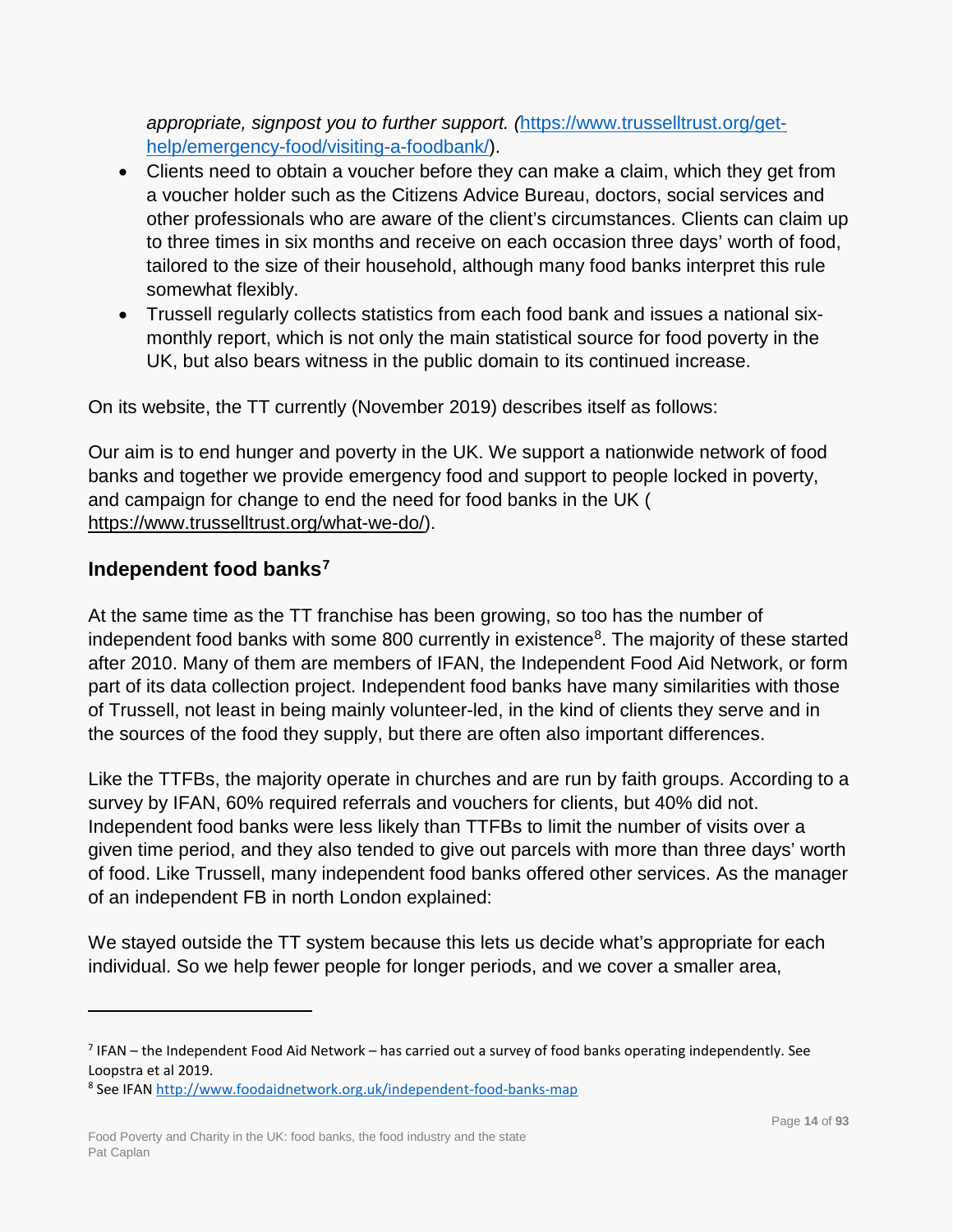basically this constituency. We do keep records but we don't ask people for intimate details of their lives.

Another independent FB manager, also in north London, said

We did look at TT but decided not to go with it because we wanted more flexibility. And we wanted to get up and running quickly. We give a generous bag [to clients] each time, depending on size of household, and we don't have vouchers. People can come up to five times, then we ask them to state in greater detail what their problems are but in many cases it's sheer low income and there is no hope of managing on it.

In addition to the food banks proper, several aid organisations I came across such as a housing charity would keep supplies of food to give to their clients when needed and some of this they got from neighbouring FBs.

The issue of independent food banks is explored further in chapter 4 with a detailed case study of Patch, an independent food bank in Wales.

## <span id="page-14-0"></span>**Methods: how the research was conducted**

## <span id="page-14-1"></span>**Investigating the field and the literature**

 $\overline{a}$ 

The first step was to see what information existed already. While at that time there was relatively little academic work available<sup>9</sup>, there were already many reports by organisations working in the area of poverty and these often included specific references to food poverty  $10$ . However, much of the existing research lacked the kind of ethnographic context which anthropologists demand: a locality and its social environment, as well as the voices of those involved, including not only clients of food banks, for example, but also organizers, volunteers, advocates and activists, as well as critics, and, of course, the state and its policies at both local and national levels. Hence my primary aim was a greater understanding of the situation and its players, rather than the accumulation of more statistics.

<span id="page-14-2"></span><sup>&</sup>lt;sup>9</sup> A notable exception is the work of Elizabeth Dowler who has been writing prolifically on the topic since the turn of the century (see e.g. Dowler 2002, 2003).

<span id="page-14-3"></span><sup>10</sup>Brewer et al/ Joseph Rowntree Foundation 2011, Hanley/Joseph Rowntree 2009, Macinnes et al/Joseph Rowntree 2014, New Policy Institute (NPI) 2015, Church Action on Poverty 2010, Cooper and Dumpleton/Church Action on Poverty and Oxfam 2013, 2014, Oxfam 2014, Peachey et al/Barnardo's 2013, The Fabian Commission 2014 and 2015. The Trussell Trust has issued or commissioned many reports, some in collaboration with academics, see for example Loopstra and Lalor 2017, Sosenko et al 2019.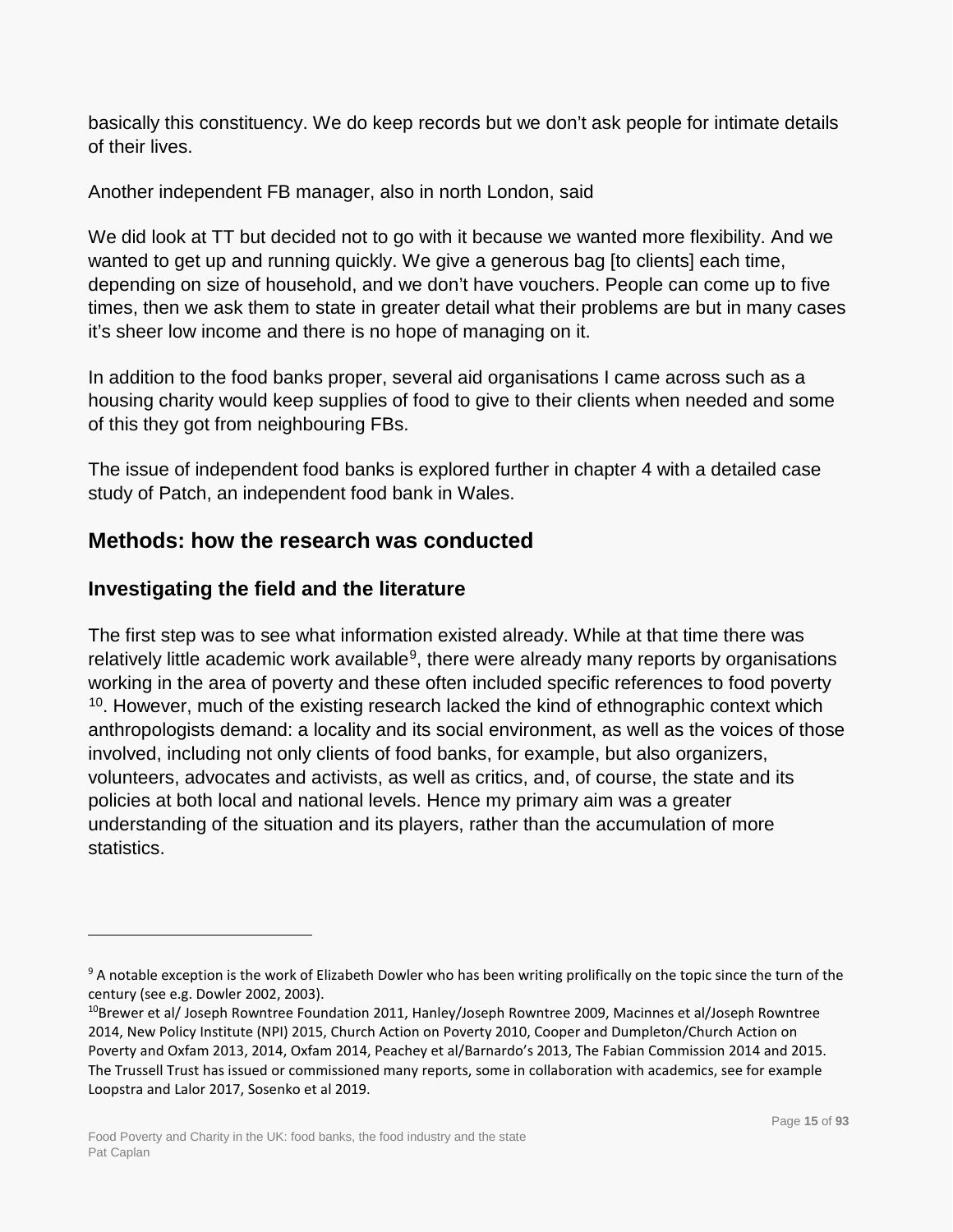Over the five years of my project, much more data has emerged from the many studies conducted by social scientists, including social geographers, social policy academics, economists, sociologists and others<sup>[11](#page-15-1)</sup>, not to mention yet more reports by organisations working in the poverty and food aid fields. In addition, both food aid organisations and those concerned with food more generally have either sprung up or expanded. Food is now a major academic and public interest topic. By the time I decided to draw a line under this research towards the end of 2019, at least for the moment, there was a veritable flood of material available, although it has to be added that the focus has been largely on food banks, with much less information available on soup kitchens and other forms of food aid.

I also looked at the national and local media, finding that some newspapers covered the issue of food poverty in depth and sympathetically, for example *The Guardian* which has highlighted aspects of food poverty and food aid in some detail. But others have echoed the government's dismissal of the problem and even castigated those suffering from food poverty as 'scroungers' (Wells and Caraher 2014).

As the research developed, I attended conferences on food poverty and related areas, establishing contact with colleagues and exchanging research findings.

## <span id="page-15-0"></span>**Fieldwork methods**

 $\overline{a}$ 

On a number of occasions, I have been asked what a social anthropologist brings to the problems which are the subject of this report. My answer would be that anthropologists seek not only to do fine-grained ethnographic work but also to make links between micro and macro, between local and national, even global. It is through the process of listening to the voices of those involved in the issues concerned that we begin to get greater insight into the issues.

A variety of qualitative<sup>[12](#page-15-2)</sup> anthropological techniques was used which included the following:

- The main anthropological method known as *participant observation*, visiting the venues where food aid was distributed regularly, observing what was happening and 'hanging out' with people there.
- Semi-structured interviews based on a series of questions (see Appendix 2). Over one hundred interviews were carried out in the two areas, and a further number at the national level
- Unstructured conversations, some fleeting, some in-depth

<span id="page-15-2"></span><span id="page-15-1"></span> $11$  I would highlight particularly the books by Garthwaite 2016, Lambie-Mumford 2017 and Caraher and Furey 2018. <sup>12</sup> Some use was also made of quantitative data drawn from the statistics kept by organisations researched and from the wealth of published material, which most recently includes Osenko et al 2019 and Loopstra et al 2019.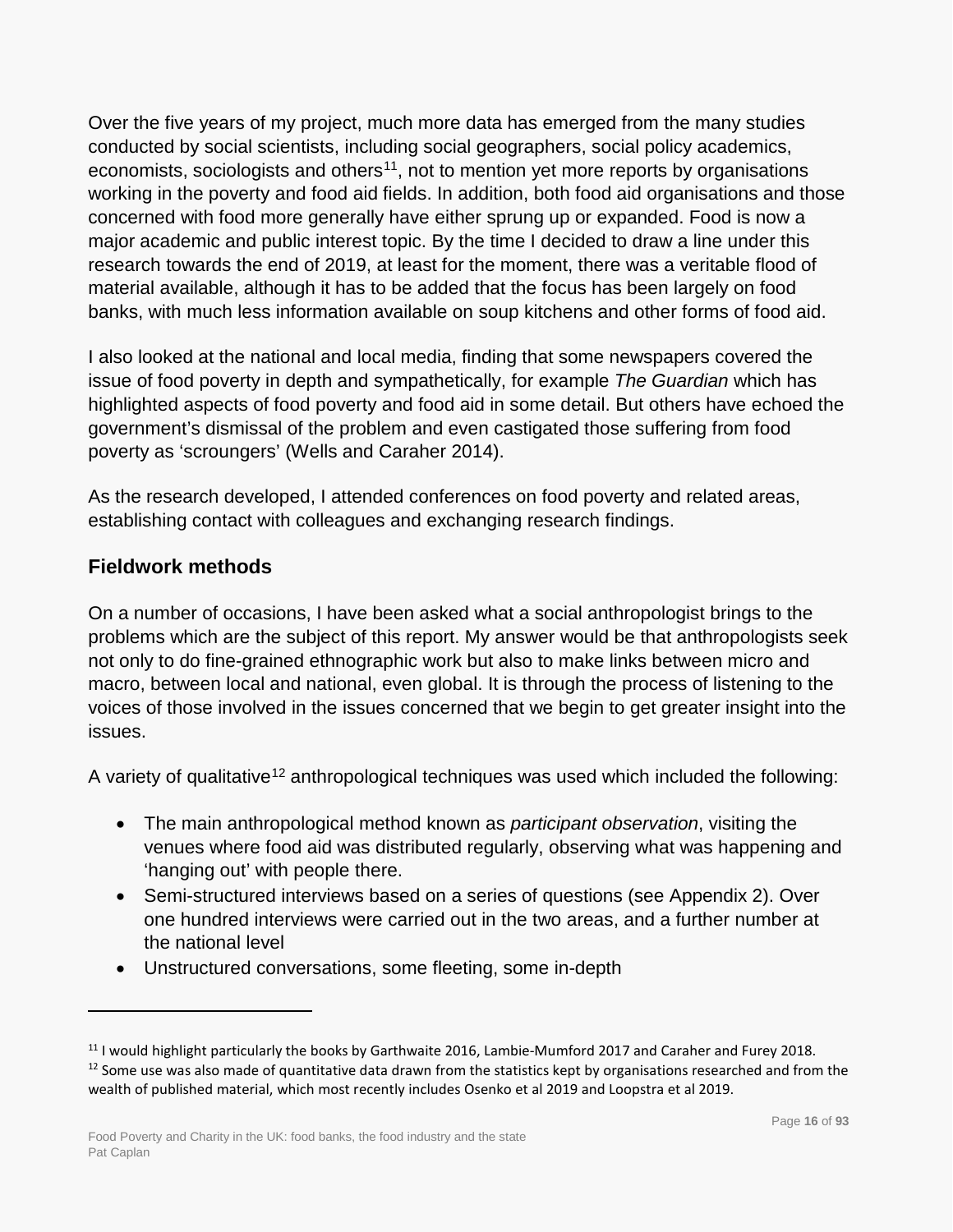- Questionnaires
- Use of literature produced by the organisations such as newsletters and web pages
- Volunteering: I undertook volunteer training in food bank operations and later in 'signposting' and safeguarding. On several occasions I acted as volunteer for the tasks in hand, such as helping sort and date food in a food bank or collecting food outside a supermarket on collection days, helping prepare and clear up after community meals, assisting children in art and craft activities at a holiday lunch scheme and participating in a 'food challenge' by living for a week on a food bank parcel.
- As the research developed, some organisations were particularly helpful and invited me to events such as AGMs, parties for volunteers, and volunteer award ceremonies. Others asked me to give talks based on my research or asked questions about the work of other aid agencies.

## <span id="page-16-0"></span>**Case studies**

Anthropologists often find that in-depth case studies, set in their social and historical context, enable insights which might not be obtained from larger scale studies. Early in the research I decided to focus on two contrasting areas of the UK about which I already had some knowledge. The first is a north London borough and the second an area of west Wales where I had previously conducted research, first on perceptions of food and health and later on the social effects of animal diseases<sup>13</sup>.

In each of the study areas, I was particularly interested in the food aid organisations, where several significant categories of people were identified: clients; volunteers, trustees and other office holders, and donors, whether individual or corporate. The specific case studies utilised have to be seen in a wider national context which includes the state and its policies.

In the case of each organisation, I had to obtain permission to conduct research and to assure the personnel that confidentiality would be respected and anonymity ensured in line with the ethical code of my professional body (the Association of Social Anthropologists<sup>14</sup>). In writing this report, I have not attributed quotations to individuals and have used pseudonyms for the majority of organisations at their request. These are the Hub Community Centre and the St. Nicholas TTFB in north London, the Riverside CAB and Riverside TTFB, the West Wales TTFB, all in west Wales. Two organisations chose to be named (Patch and the TBG café) and it was impossible to anonymise the national organisations. A draft of each of the case studies sections of this report was sent to the

<span id="page-16-1"></span><sup>13</sup> See Caplan 1997, 2010 and 2012.

<span id="page-16-2"></span><sup>14</sup> <https://www.theasa.org/ethics/guidelines.shtml>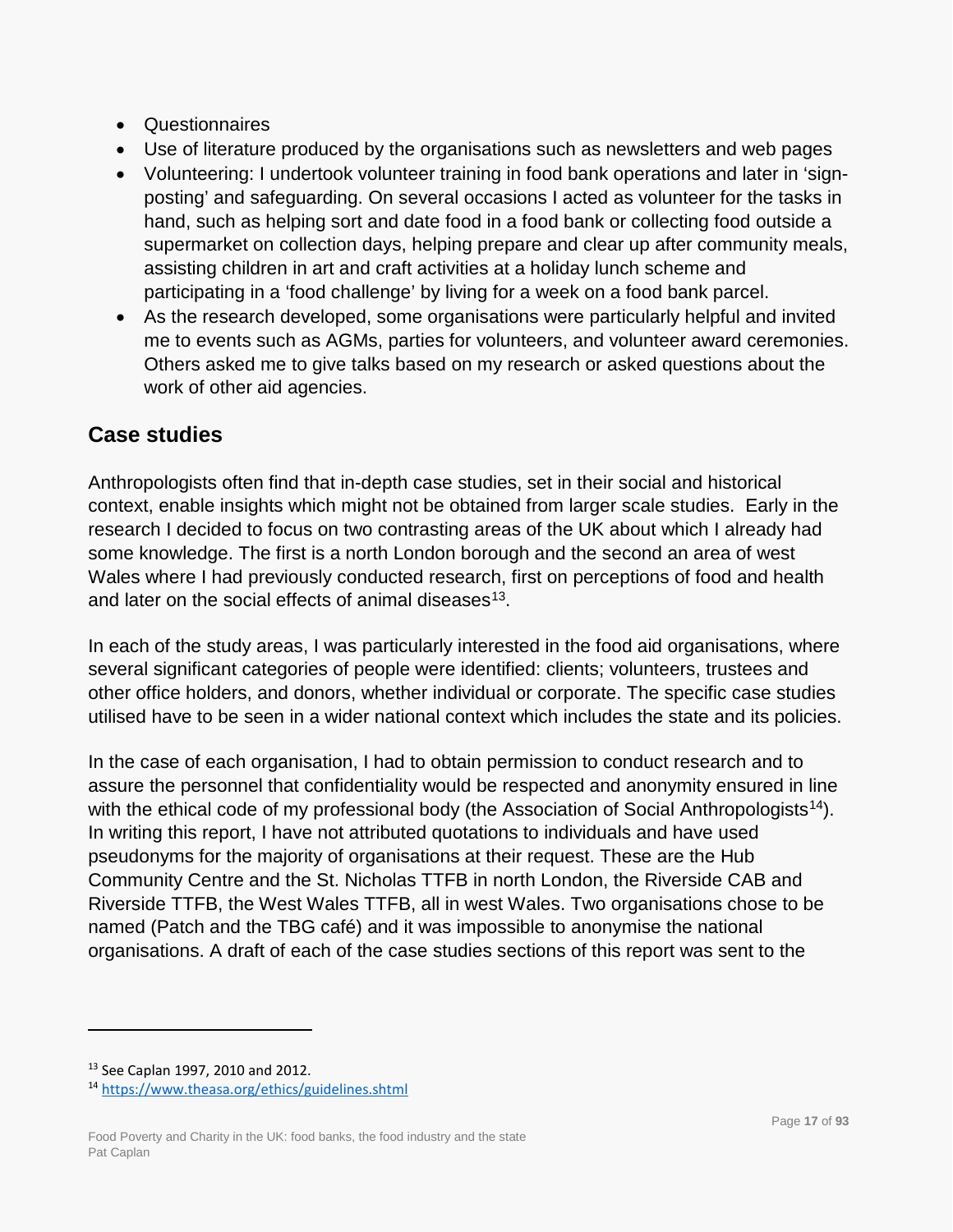organisations concerned so that they could give their comments before it was finalised. However, the views expressed in this Report are my own.

## <span id="page-17-0"></span>**How the research developed**

Like most research projects, this too had a life of its own. In the first two years, 2014-16, the focus was on food aid organisations and their clients, volunteers and donors. These are discussed in Chapters 2 to 4 and include two case studies in north London and four in west Wales. One is a community centre, the other a Citizens' Advice Bureau, while the remaining four are food banks.

In the second phase, 2016-2017, the focus was on food surplus and its uses and the ways in which the food industry became increasingly involved in the food aid business. This is discussed in chapter 5. In the last phase of the research, 2017-8, while the problem of food poverty continued to grow, I became interested in the fact that some aid agencies had begun to do things differently and there had been a growth in activism and advocacy, matters which are considered in chapter 6.

Throughout the research, it became ever clearer that there were a number of factors which led to the increasing numbers of the food poor: these arose from the economic and political policies of the state and included austerity and cuts in social welfare as well as the rise of zero-hours contracts and the 'gig' economy. Food poverty is rarely a thing in itself but also involves issues of housing, debt, and mental and physical health.

#### <span id="page-17-1"></span>**Research for whom?**

One of my aims in writing this report has been to allow respondents their own voices as much as possible, since they are what have come to be the called the 'experts by experience'. For this reason there are extensive quotations from organisation managers, clients, volunteers, and donors such as food industry managers and these are marked by italics.

The role of the anthropologist is to amplify these voices and suggest ways in which they may be contextualised or analysed. In this regard, not only are academic books, articles and lectures important but so are reports, blogs, articles and talks to lay audiences. All of this is part of 'giving back' to participants in the hope that the information may contribute to necessary social changes. It is for these participants that this report has been written – they, quite as much as my academic colleagues, constitute my audience. With this in mind I have avoided the use of academic jargon and too many references.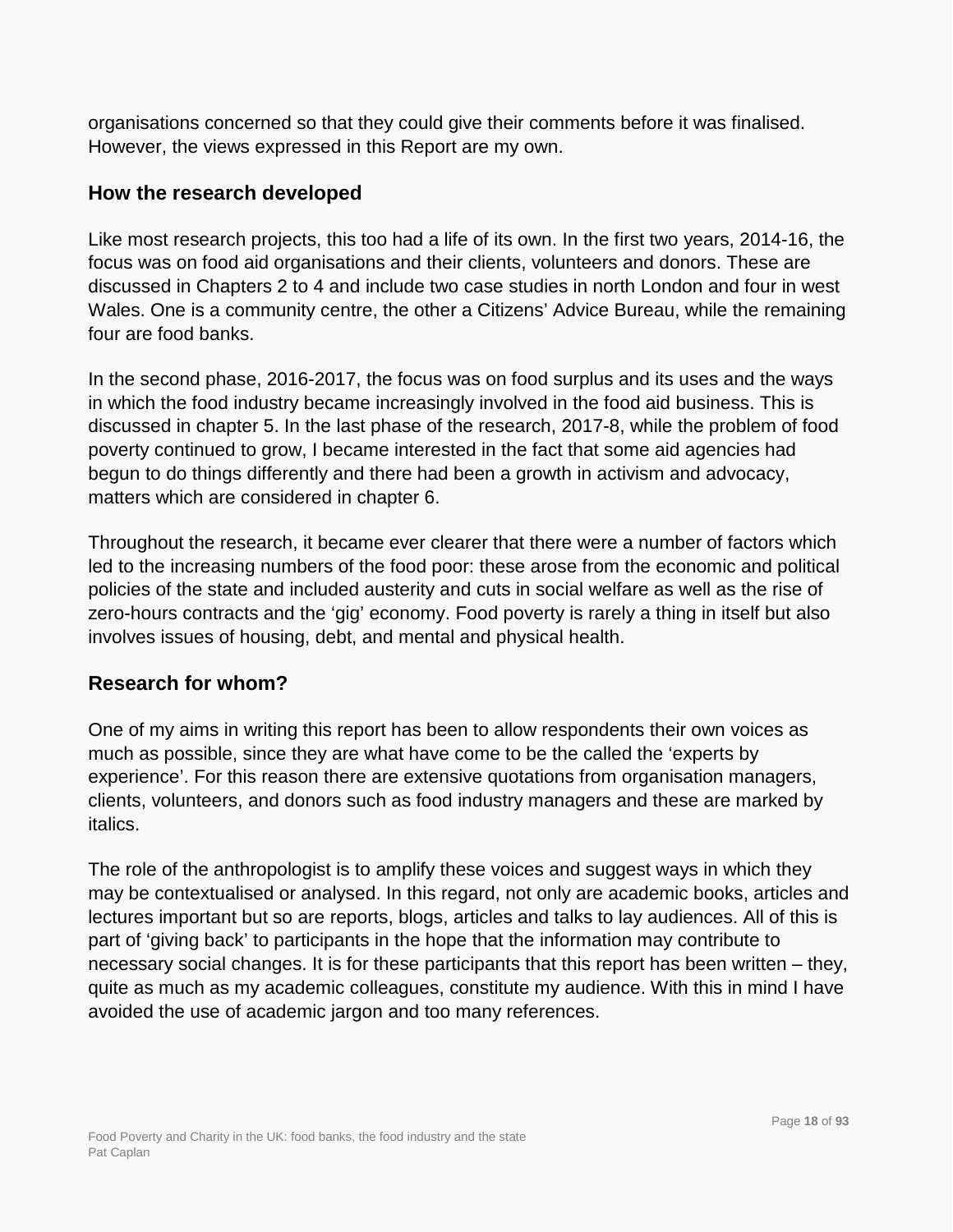I asked leaders (trustees, managers, senior volunteers) in the organisations with which I worked what they would like to see coming out of this research. Among those mentioned were the following:

- influencing government policy
- having some good case studies
- giving an 'objective' appraisal of the situation
- providing some practical answers
- finding out how waste can be avoided

I return to these questions in the final chapter. My own aims were to understand the views of all players in this situation of food poverty: recipients of aid, volunteers in organisations like food banks (trustees, managers, volunteers), donors (including supermarkets and charitable food distribution organisations like Fareshare) and, through use of the media, that of state agencies. I wanted to see what relationships existed between them, as well as the nature of these relationships.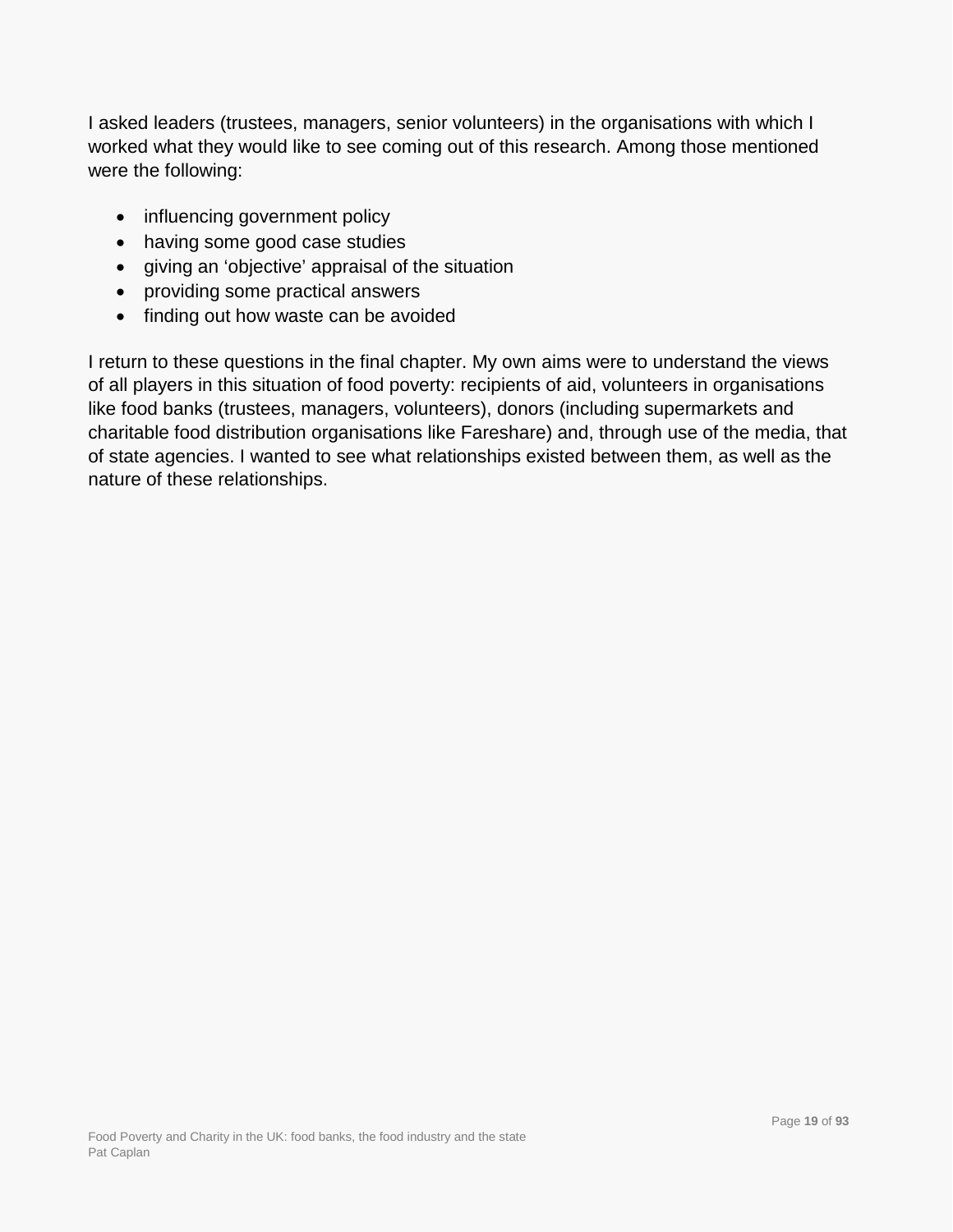# <span id="page-19-0"></span>**Chapter 2. An urban area in north London**

## <span id="page-19-1"></span>**Background**

I chose a borough in north London which I knew well as one site of research, although its boundaries were not rigidly observed. This area often presented itself as 'leafy', with a number of wealthy suburbs, yet there were also pockets of extreme poverty, including the former council estates, many of which were in the process of 'regeneration' by private developers during the period of my research.

In 2015 and 2016, I regularly spent time in a community centre which I have called The Hub located on a 'regenerating' council estate here termed Northern Heights. I interviewed both staff and users, some of whom were also food bank clients. The community centre ran a cafe and also a holiday lunch club for children. The Hub forms the first Case Study and it was here that I had my first lessons on living with poverty in 21<sup>st</sup> century UK.



*Figure 1: Flats on Northern Heights before demolition*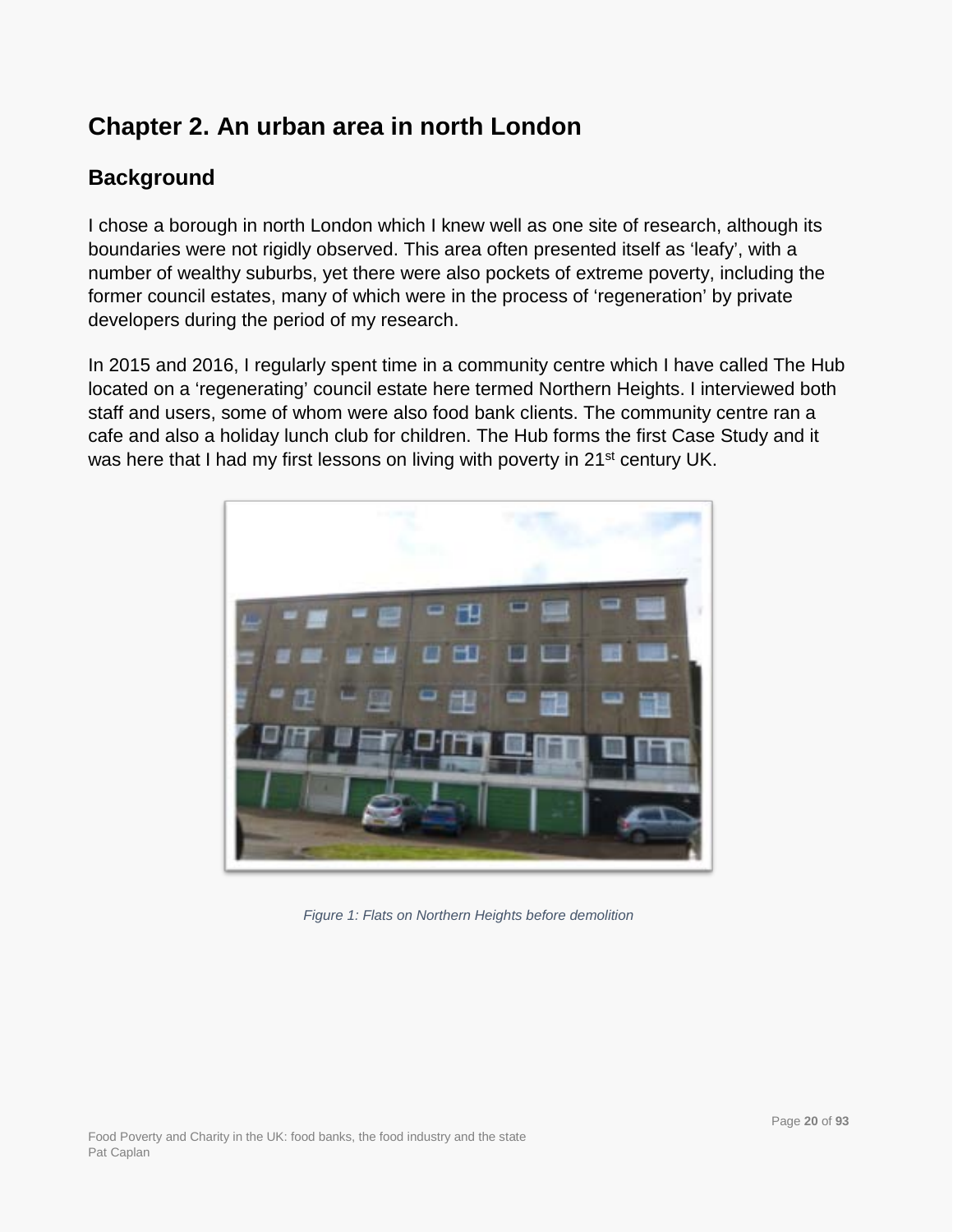# <span id="page-20-0"></span>**Case Study 1. The Hub: a community centre on a 'regenerating' council estate**

## <span id="page-20-1"></span>**The area**

 $\overline{a}$ 

The Northern Heights council estate was built in the 1960s with an estimated life span of 40 years. By the early 21<sup>st</sup> century some of the properties were in poor condition and had damp and other structural problems. This area was considered to be one of high deprivation, with a worsening Index of Multiple Deprivation<sup>15</sup>. Two of the borough's LSOAs fell within the 10% of its most deprived areas and both included Northern Heights. The estate had a high proportion of people who were either unemployed and on benefits, or, if employed, were often on low wages. Average educational levels were low and so, according to the community workers at The Hub, were aspirations. Some residents had problems with substance abuse, and with mental and physical health. There was also a relatively high proportion of single parent families.

There are two community centres in Northern Heights: The Hub, which is a Borough Community Project, and the Churches' Centre, which was set up and is funded by local churches. I have either interviewed or talked informally to organizers and users at both Centres but it is The Hub which forms my first case study.

## <span id="page-20-2"></span>**The Hub Community Centre**

The Hub Centre was set up at the end of 2011 with a focus on youth and community. It is housed in a prefabricated building which contains a café, two large rooms, and kitchens. It was previously a residents' club. The projects it runs have varied over time and have included the following:

- An informal advice centre for benefits, job mentoring and trying to get young people into work
- Support groups and classes for particular ethnic minorities (e.g. Somali, Albanian, Roma)

<span id="page-20-3"></span> $15$  The English Indices of Deprivation measure relative levels of deprivation in 32,844 small areas or neighbourhoods, called Lower-layer Super Output Areas, in England. LSOAs have an average of roughly 1,500 residents and 650 households. See

[https://assets.publishing.service.gov.uk/government/uploads/system/uploads/attachment\\_data/file/835115/IoD2019\\_](https://assets.publishing.service.gov.uk/government/uploads/system/uploads/attachment_data/file/835115/IoD2019_Statistical_Release.pdf) Statistical Release.pdf.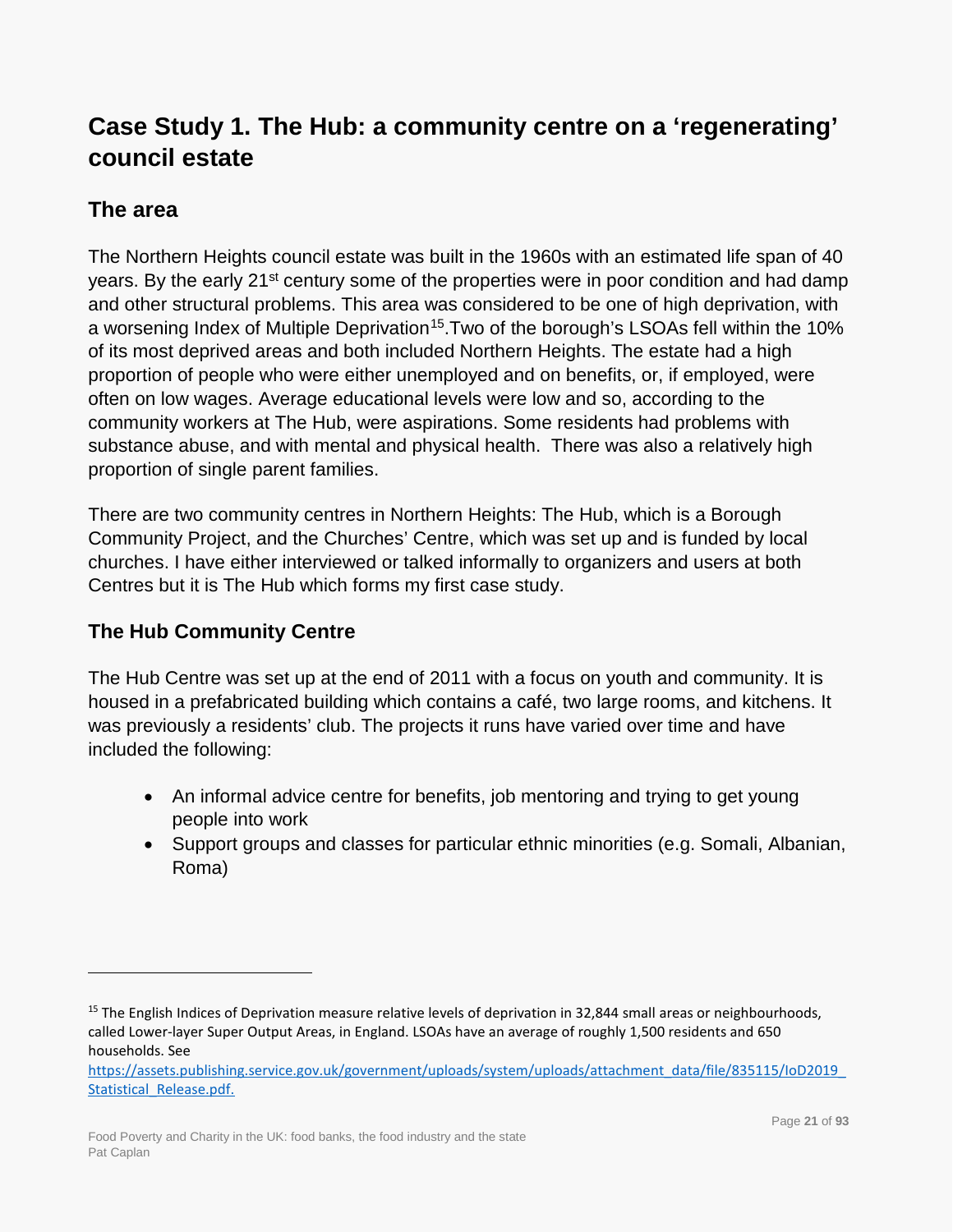• Youth activities such as a nail bar for girls, a mobile skate park available for rental, and a basketball court: one aim of these activities is to help prevent knife crime.

One of the Hub leaders explained the community centre's raison d'etre in 2015:

Q. What's your ethos, what's driving you?

A. Let's have a little bit of heaven somewhere, let's help people with their problems, find a better way of doing things, give some hope, some sense of a future. People come here for coffee, have a chat, volunteer, maybe we can mentor them into work. In December eight people got into work (he indicates a man sitting at a nearby table). Let them have a dream and help them to achieve it. For example, a woman wanted to set up an aerobics club – she just needed a set of steps, so we helped with that and she got going. I would like to see society caring about poverty, not castigating it. They [the public] used to care, now they do not. People who are poor or immigrants do not have rights.

Another youth worker explained as follows:

It [the estate] lost any provision for youth work, so the estate feels abandoned. That's why The Hub is so important. And then the football club also used to be [nearby] but it got moved… Many girls get pregnant, they want a baby, not a husband, something to love who will love them. They don't have big dreams here… There used to be two gangs on the estate and sometimes bigger gangs from outside would come in and scoop up the younger ones.

In addition, the Centre has a number of food-related activities:

- An informal food bank receiving supplies from the St. Nicholas TTFB (see Case Study 2) when it has a surplus; the Hub also gives out the vouchers which are needed by clients who want to access this food bank or any others
- A holiday lunch scheme for children
- A Community Kitchen on Fridays where anyone can eat a 3-course meal for £1.00
- A café serving lunch every day for £2.00
- A Christmas meal

I started going to the Hub Centre in early January 2015 and visited regularly for the rest of that year and the following one, sometimes to carry out interviews, and sometimes just to see what was happening and to have a meal or coffee. From 2017 my visits were more sporadic, as the research moved into a different phase.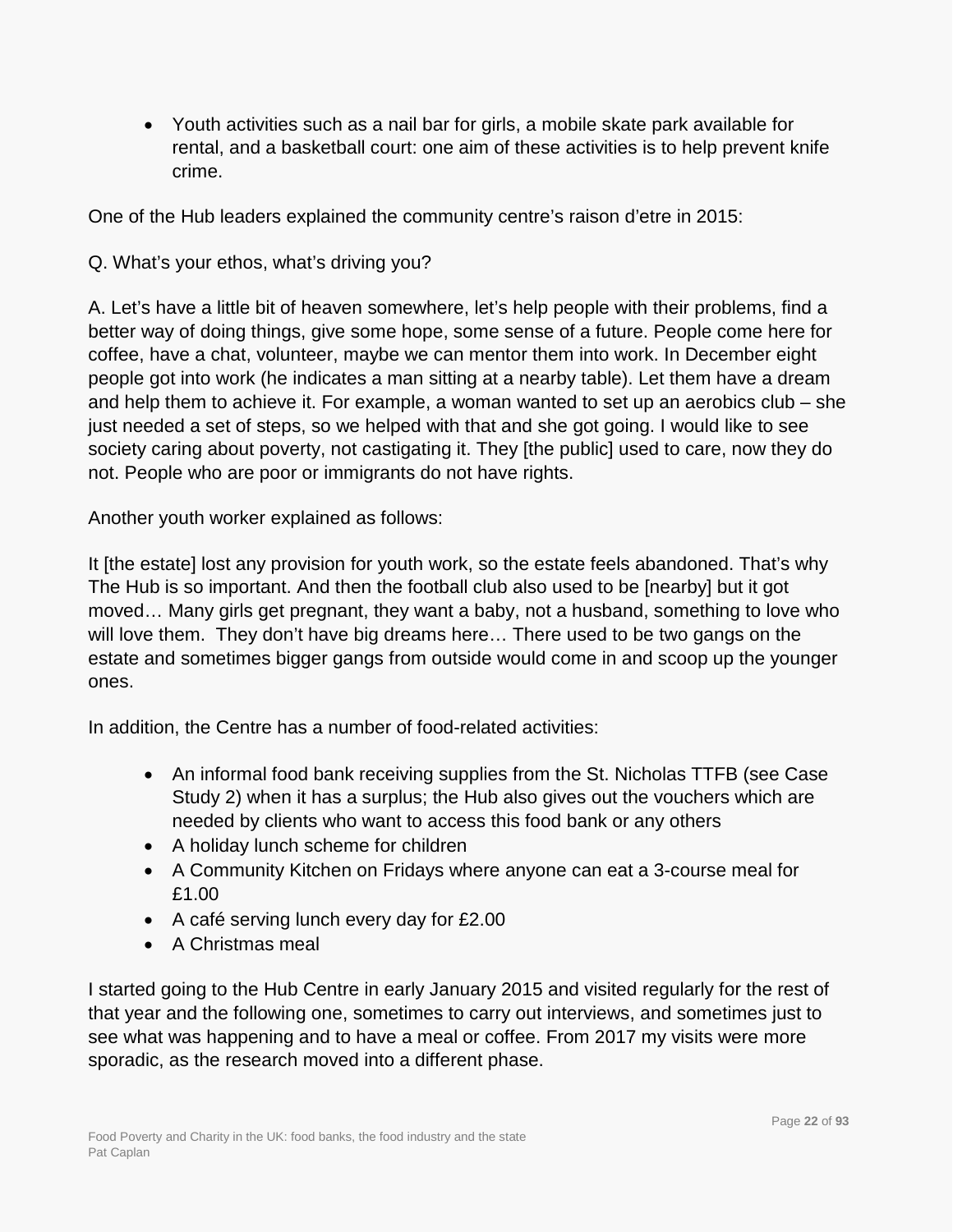People were helpful and friendly and open to the idea of the research. I carried out interviews with paid workers (leaders, chefs, café workers) and with a number of users, some of whom also volunteered in various capacities at the centre and a few of whom were also food bank clients. At the Hub, there is little division between staff, volunteers and users – many move between these roles on a regular basis.

In addition, I carried out some research during a half term at the 'Holiday Lunch' programme hosted by the Hub. This included serving two days as a volunteer and conducting interviews with its organizers. A number of its volunteers also filled in questionnaires.

In the course of doing this work, I learned a great deal about poverty, the benefits regime, housing and the regeneration programme on the Northern Heights estate. I came to see the residents as agents not victims, strategising to manage their difficult circumstances. Conversations at The Hub also revealed that residents at Northern Heights recognised the sociality of food, hence the importance of the Friday lunch at the Hub and the Christmas lunch for the whole community.

## <span id="page-22-0"></span>**Learning about poverty**

Media reports during the period of research were often critical of users of food aid and benefits. Even government ministers accused such people of being 'scroungers', unable to plan their budgets or cook, and addicted to fast food. However, contrary to such reports, there was a high level of awareness on the part of respondents about how to manage low budgets, as well as how to prepare food, but the fact remained that many people simply did not have enough to live on because wages and benefits were so low.

One female interviewee who worked part-time at the Hub cafe explained in 2015 how difficult it was to get out of poverty:

As my child is five I get Job Seeker's Allowance. The Job Centre policy is to get you working, but most people around here don't have any qualifications. They [Job Centre] don't tell you how to draft a cv, they don't help you with computing. You have to queue up or sign up to use one of their computers. It was one of the Hub staff who helped me do a cv - I'd never had to do one before. The Job Centre had said I had to pay £200 to go on a course [to learn], but he helped me get funding from the Prince's Trust [to do the course]. I would like there to be computers here [at the Hub] to help people apply for jobs and write cvs.

Some also spoke graphically about the pressures coming from the consumer society. Here's a middle-aged grandmother heavily involved in supporting her children and grandchildren: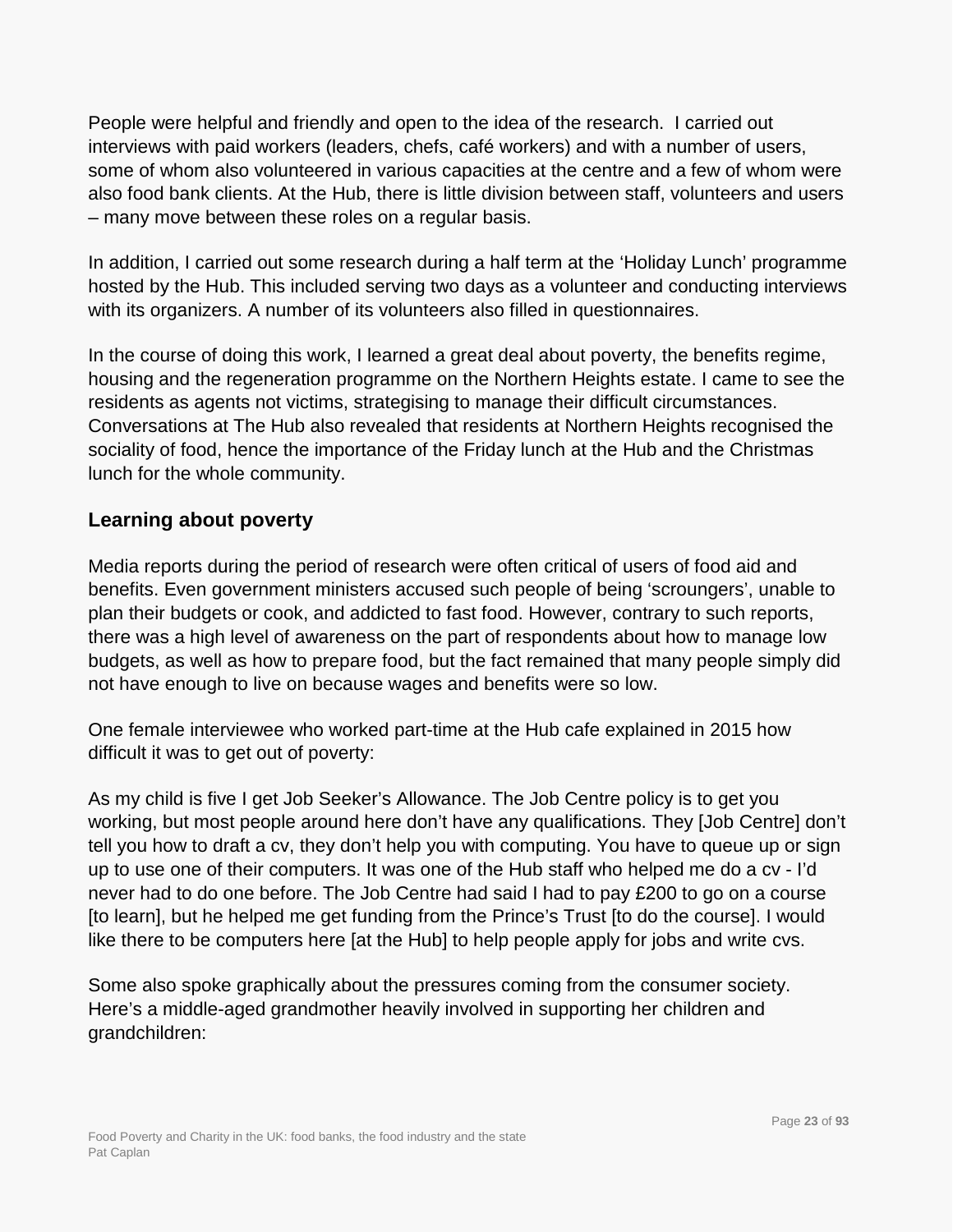They (children) need more because of the computers and the like. In my day it was the tallyman<sup>[16](#page-23-2)</sup> for clothes, but we [children] were happy with a skipping rope. Today they want Ipads and things. If they don't have what others do, they feel excluded, lower class.

This was the kind of comment which I heard repeatedly from clients of food banks.

#### <span id="page-23-0"></span>**Problems with benefits**

Half of the interviewees at The Hub were drawing benefits and many complained about the difficulties caused by changes in the benefits regime. Under the further reform of the welfare system with the roll-out of Universal Credit<sup>17</sup>, many individuals and households found it impossible to manage their budgets, especially given the five-week minimum wait before benefits began to be paid<sup>18</sup>. Several had been sanctioned for what they saw as trivial matters, leaving them with no income for weeks on end. For example, a woman in her forties told me what had happened to her:

The problem developed after my husband deserted me and our three kids. Then my benefits were stopped because I had ticked the wrong box on the form. I am planning to go and see one of the Hub leaders here to get help with this and also get a FB voucher.

Users of The Hub were asked what they thought could be done to mitigate poverty. Some thought that the minimum wage was too low to make work an attractive proposition, even if it was available. Many also considered that benefits were too low to enable people to live at a decent level, and particularly to ride out any kind of crisis, as a middle-aged woman at the Hub explained:

Q. What do you think are the solutions to these problems?

The government should help people into work. I work 30 hours pw on minimum wages, and at the end of the week I may be only £10 better off than if I had signed on when I would get £73 per week. So there should be enough of a difference that people can see that it's worth working.

## <span id="page-23-1"></span>**Housing and regeneration**

Northern Heights was one of several council estates in this borough which have in recent years been sold to property developers and are currently undergoing 'regeneration', the subject of much controversy. The regeneration has been taking place in five phases to be

<span id="page-23-2"></span> $16$  Tallyman: this was a doorstep salesman who sold goods on credit.

<span id="page-23-3"></span><sup>17</sup> [https://www.gov.uk/universal-credit.](https://www.gov.uk/universal-credit)

<span id="page-23-4"></span> $18$  One of Trussell's current campaigns is 'Five weeks too long[' https://www.trusselltrust.org/five-weeks-too-long/.](https://www.trusselltrust.org/five-weeks-too-long/)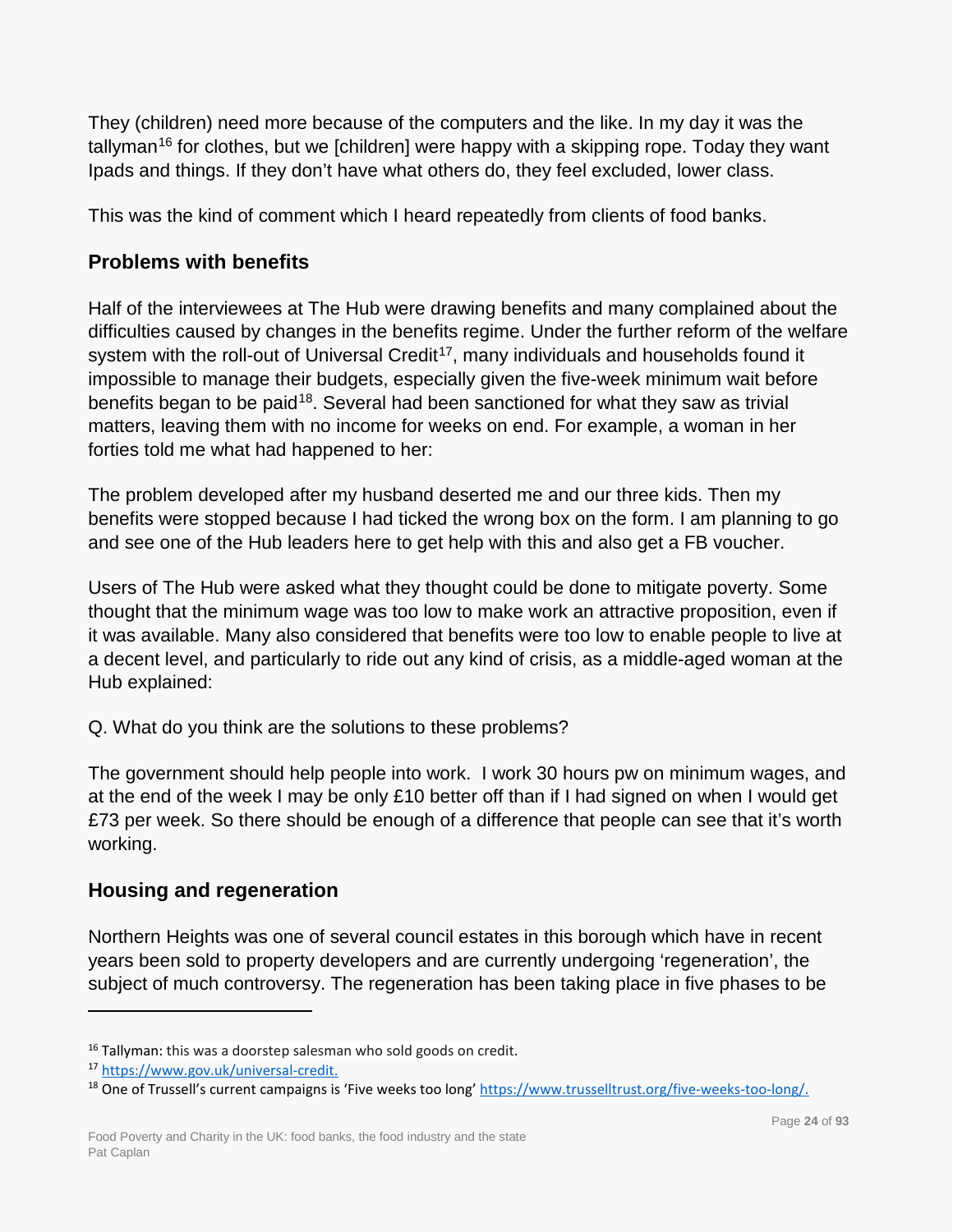completed by 2019-20 and involves demolition of most of the existing housing stock and an intensification of density (rising from 400 to 600 dwellings), most of which was to be sold in the private sector.

At the time of my research, the 400+ households on the estate were divided into two categories: tenants considered 'secure' as they had held their tenancies since before 2001, and tenants who were insecure, as they were more recent arrivals. Most of the secure tenants were white working-class British whereas many of the insecure tenants were immigrants from a number of different areas outside the UK; one third of the residents did not speak English as their first language.

Whereas secure tenants had to be re-housed by the Council within the borough (although not necessarily on the regenerated estate itself), insecure tenants had often been offered replacement housing which was far from London in places such as Luton, Birmingham and Yorkshire. Refusal to accept such venues risked being branded as 'intentionally homeless' and receiving no further help from the Borough. For both categories of tenants, the redevelopment of the estate meant a loss of important support networks and facilities. Even those tenants who remained on the estate would have to pay higher rents for smaller properties, and few could afford to avail themselves of the shared equity schemes on offer. Inevitably, the regeneration scheme aroused much anxiety among residents and formed an important backdrop to the research.

There was a widespread feeling that the estate had long been very neglected by the Local Authority, and that many people were living in inadequate accommodation. A Hub worker who was a single parent told me: 'In our house I have a room, my sister has another and our children have the third. Our parent sleeps on the sofa'.

Housing problems too had been exacerbated by the Welfare Reform Act of 2012, as one of the Hub leaders explained:

The other big problem is that formerly people on housing benefit used to get it paid directly to the landlord, now it is given in cash [to the claimant], so rent money often gets spent [on other things] and arrears develop. Once someone is in arrears, they can't move [residence]. We had a woman who wanted to move [to a smaller flat] to avoid having to pay the bedroom tax; she found a smaller property but because she is one month in arrears with her rent, she can't move [there]. Furthermore, landlords are now less likely to take on people who are on benefits since the rent is no longer guaranteed. Basically this borough is depleting social housing.

Although the regeneration scheme was supposed to improve the housing stock, the current residents would not all benefit. While 600 units were being built, only 200 were for 'affordable' rent. One resident and Hub centre user summed up the situation as follows: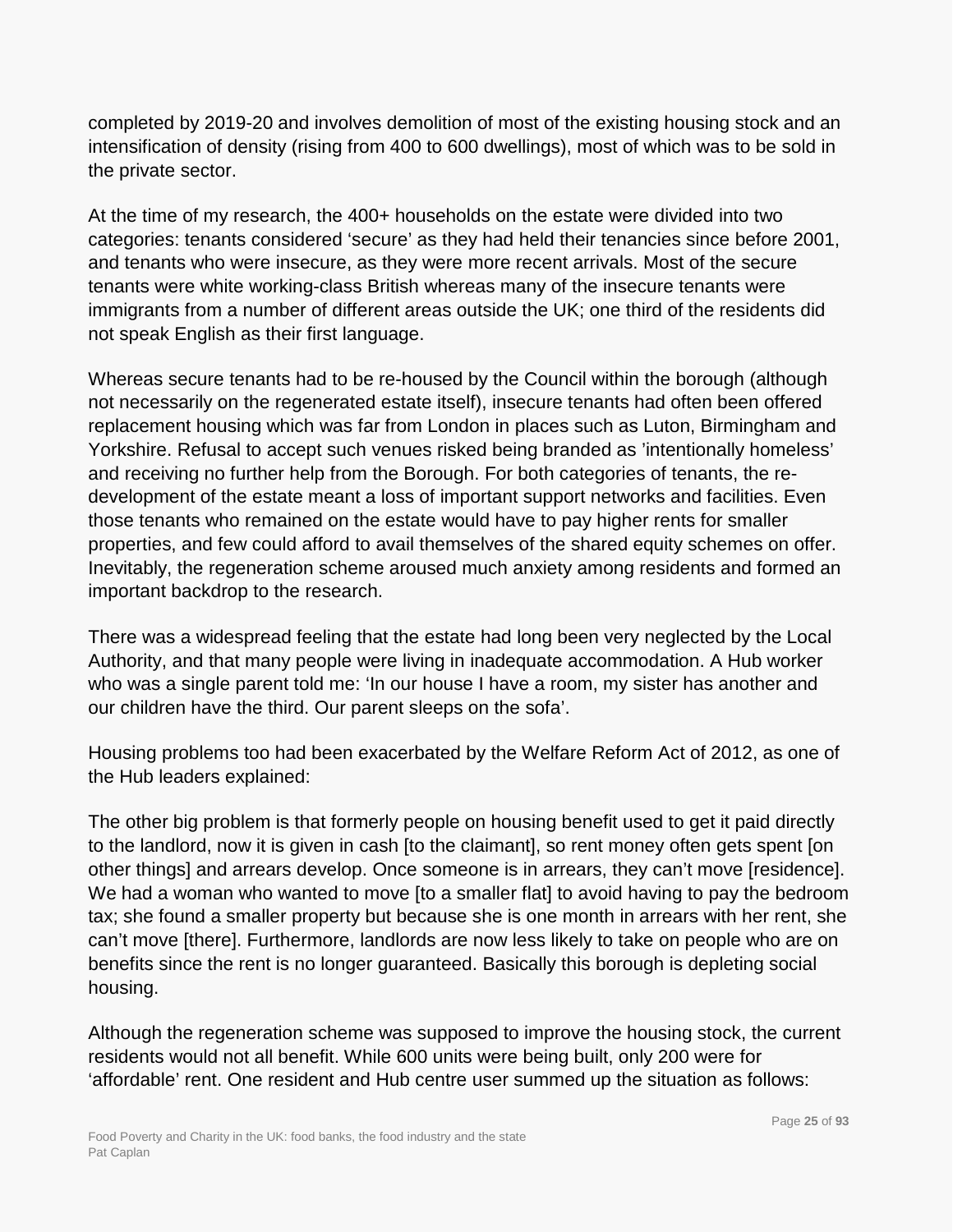So many will become homeless... Even secure tenants only have to be re-housed within the borough [boundaries although not necessarily within the area]. They'll have to move their kids' schools. They've already taken away our school ... and they've increased the places at other schools nearby. They took away our community club and moved it [elsewhere]. The football club used to be near here – the tickets were cheap and free for kids. It was a cheap day out [but now it's been moved]. There used to be a park nearby, now we have to cross a main road to get to a park.

The manager of the Churches Centre explained as follows:

Secure tenants have the right to be re-housed here on the new estate. But the rents will be higher and the properties will be smaller. We don't yet know how the [housing] benefits cap will affect these people. They can also buy or part-buy through shared equity with a Housing Association which runs the affordable homes section. If they part-buy they won't pay any rent. Insecure tenants are the responsibility of the borough's Housing department. They may be re-housed either in the borough or outside of it.

This borough has very little public housing, because when [in the 1980s] Thatcher gave the right to buy, it lost 85% of its housing stock. And then councils were prevented from building more public stock.... But some of the stories going round about sending people to Hull (in Yorkshire) are exaggerated.

A community worker at The Hub was more critical:

Northern Heights regeneration? This is a misnomer. The Borough has sold the whole site to developers who are going to make a fortune, while the Borough will have to pay much higher rents for those council tenants who remain there<sup>19</sup>...But many people are going to lose their homes and this is true of all council estates in this Borough, which does not want poor people living here. There is a law case going on (elsewhere in the borough) to challenge the Borough's right to evict. If the tenants win it will have implications for Northern Heights too... It's social cleansing!

Residents of the estate spoke graphically of their concerns about what would happen, such as a cafe worker who knew she would have to move:

It will mean moving away. But I won't agree to go far – if they try to send me [far away] I will just stay put and they can demolish the house around me!

<span id="page-25-0"></span><sup>&</sup>lt;sup>19</sup> This would have been the case with Housing Benefit, which was paid by local councils, but not later when Universal Credit (including housing benefit) was rolled out as this came from the central government.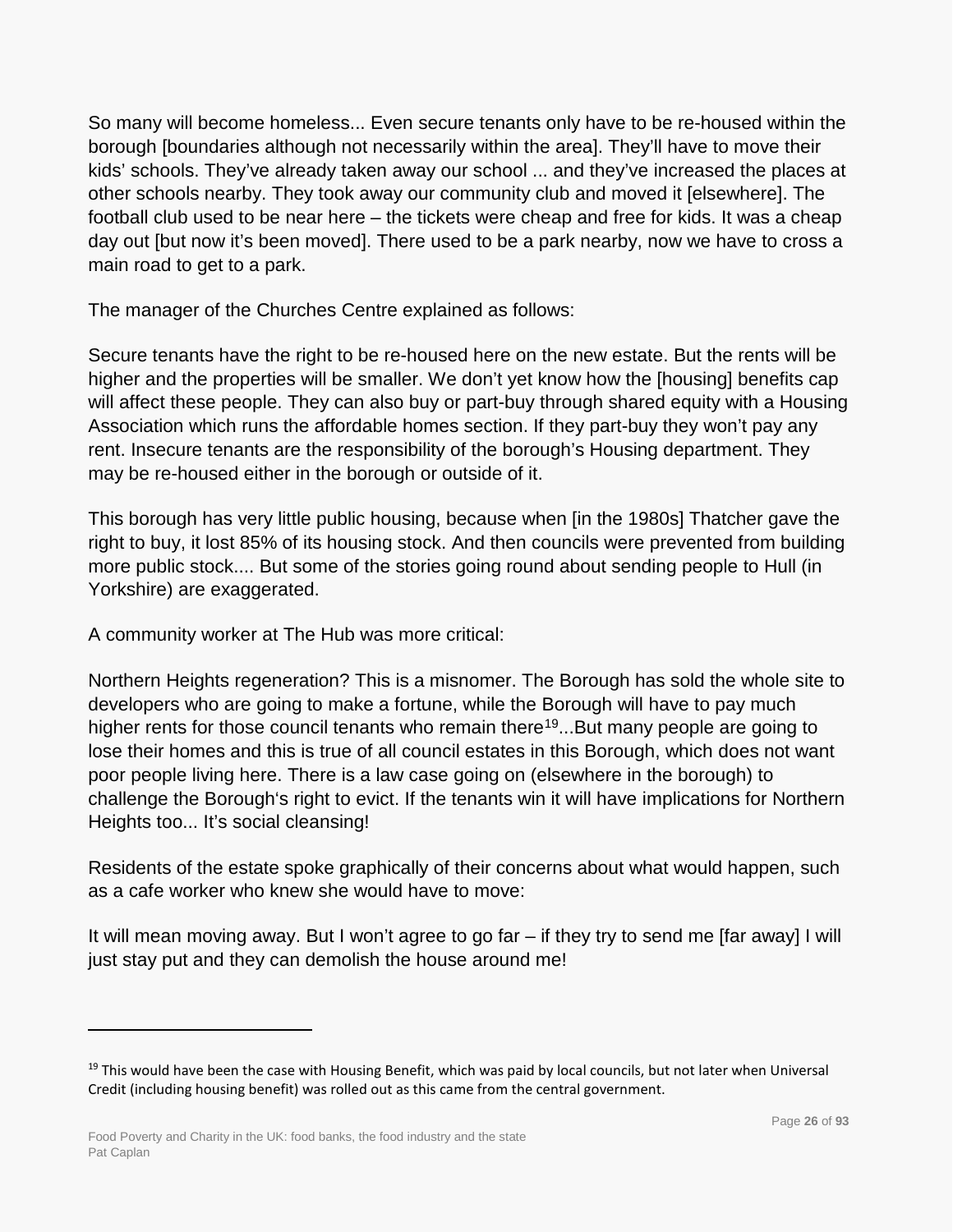One of her colleagues in the café had already been moved:

I was offered a three- bed maisonette outside the borough and I moved there. It is not near but fortunately there is a bus that brings us back here so the children have been able to stay in the same schools [and she could keep her job].

For children and young people (and their parents) being able to stay at the same school was crucial. A thirteen-year old girl explained her feelings and her hopes:

We are going to have to move about 10 miles away, the only other option was even further away. I want to stay at my present school. My mother says she will start driving again. We do have a car although it doesn't work at present.

During my research I visited the show house when it opened on the site in 2016 and was impressed. I reported this back to the cafe workers who decided that they too would like to visit and attempted to do so, only to be turned back by the sales team: 'This house is not for the likes of you!'

## <span id="page-26-0"></span>**Living with food poverty**

Although interviewees made use of help available such as food banks, the Holiday Lunch scheme, and the affordable café in The Hub, it was clear that a lot of assistance also came from nearby kin and neighbours. Most of the young women I interviewed were receiving help from kin, usually their mothers, especially in terms of accommodation and childcare, but also money and food. Neighbours too could be called upon. One woman said 'If you are stuck, you knock on someone's door. If they can help, they will. People don't forget that kind of help.' Clearly the regeneration scheme was likely to put an end to such neighbourliness as people were moved away.

While most of the people interviewed described themselves as 'poor', they demonstrated great resourcefulness in stretching their meagre resources to feed their families. Virtually all were aware of the best places to shop, often knowing prices down to the last penny. Here's one middle-aged woman with a part-time job on minimum wages living with her daughters and grandchildren talking about how she stretches her budget:

- Buy in bulk and put in freezer, I have a big freezer.
- Use the supermarket's own brands.
- Don't buy if it's expensive! Such as meat which has gone up a lot recently.
- Watch out for things which stay the same price but there's less in the pack, that's happening a lot.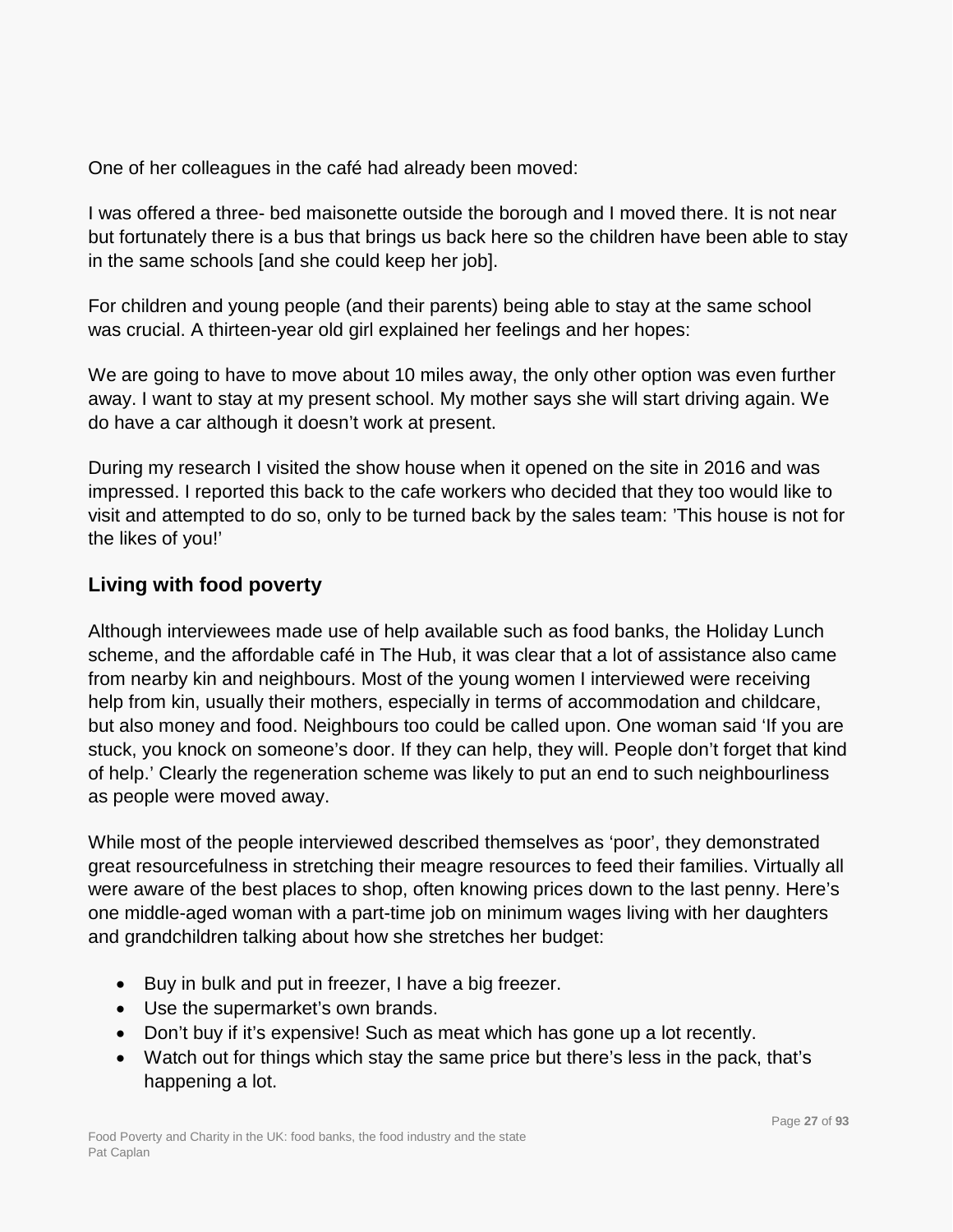- Don't rely much on late night shopping because I find the reductions are so small. It's only if you go in really late that you find big reductions.
- Look out for good value ready meals.

Counter to the oft-repeated assertion that most of the benefits claimants and food bank clients do not know how to  $\cosh^{20}$ , all of the interviewees said that they did know how to cook, most having learned from parents or grandparents.

#### Q. How did you learn to cook?

A. Watching my mother, my grandparents, and then when I was teaching life skills to autistic adults, I learned some more.

Q. Do you have any tips for budgeting?

A. I disagree that you can't eat fresh food if you are on a low income. I go to the Coop after 4pm when they reduce the prices of the stuff which is near its sell-by date. I freeze a lot of stuff, especially meat and chicken, and especially when I spot a bargain...I can make a good meal for six people for £5-£6.00.

Some preferred to try and cook with fresh ingredients, preparing 'batches' which they put in the freezer, others bought ready-made food because it was cheap, palatable and children liked it, even though they often commented on the fact that it was not very healthy:

Some dishes it's cheaper to get a ready-made. For example, it's only £2.00 in Sainsburys for a family-sized shepherd's pie, you couldn't make it yourself for that. The meat alone would cost you £4.00. And fruit and veg are also expensive.

But stretching the food budget required planning, as a single parent with three children said:

I think in many cases it is lack of planning. For example I have a friend who buys a lot [of food] and lets the kids help themselves whenever they want so she often runs out. But I plan ahead and I also use left-overs. For instance, today we have some rice left over, so I am doing a stir-fry using bacon, eggs and the rice. Then I bought an apple strudel for £1.00 and it lasted for two days.

<span id="page-27-0"></span><sup>&</sup>lt;sup>20</sup> Most notoriously claimed in 2014 by the Tory peer Lady Jenkin: see [https://www.bbc.co.uk/news/uk-politics-](https://www.bbc.co.uk/news/uk-politics-30379431)[30379431.](https://www.bbc.co.uk/news/uk-politics-30379431)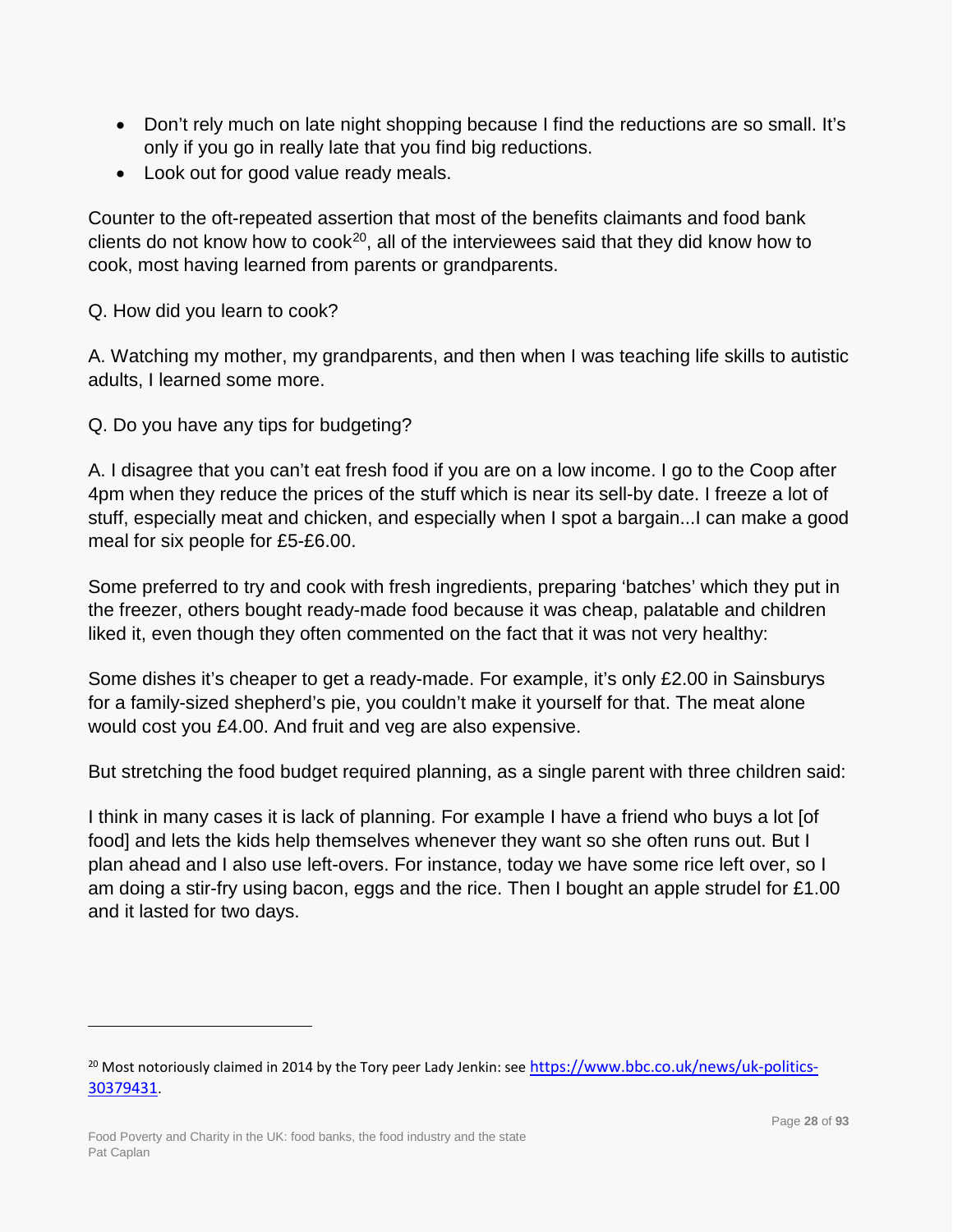One interviewee, a single man who did not live on the estate but used the Hub facilities, said he managed to eat well for £25 per week, but noted that it took a lot of effort:

Where I live (outside of the estate) there is a street stall which sells fruit and veg by the bucket – it is past its best, but I buy in large quantities and carry it home two miles in a rucksack. I can't afford to eat out or to eat meat, although I know a vegetarian diet is healthier. I have a freezer and do 'batch' cooking. I also order some things on-line as it is cheaper. And I eat a lot of lentils and chickpeas.

He went on to note that when his circumstances had been better, he sometimes used to eat out and also bought convenience food but now he could not afford to do that, commenting 'It gets boring doing all this careful planning. And it takes a lot of time.'

As has often been noted, food is the most elastic part of the budget, and most of the interviewees described going without food when there was little or no money, or it was needed to pay council tax, energy bills or other fixed costs. All complained about the regularly rising prices<sup>[21](#page-28-1)</sup>, and about the fact that some supermarkets put their prices up at Christmas. All would make strenuous efforts to ensure that their children were fed. I asked a grandmother, who supported her single-parent daughter, how she coped:

- Q. Have you ever cut down on food to make ends meet?
- A. Yes, for ages, you feed the kids first and then you eat what's left over.

In response to my question 'Have you ever chosen between eating and heating?' another woman replied 'Yes, and I have stopped eating for days on end when there was a confusion about my benefits and I had nothing coming in.'

## <span id="page-28-0"></span>**Using food banks**

 $\overline{a}$ 

Some residents had accessed food banks, either by visiting a formal food bank or by accepting help from the informal one at the Hub, and most were aware of their existence and knew people who had used them:

Q. What do you know about food banks?

<span id="page-28-1"></span> $21$  Food prices have risen steadily in real terms since 2007.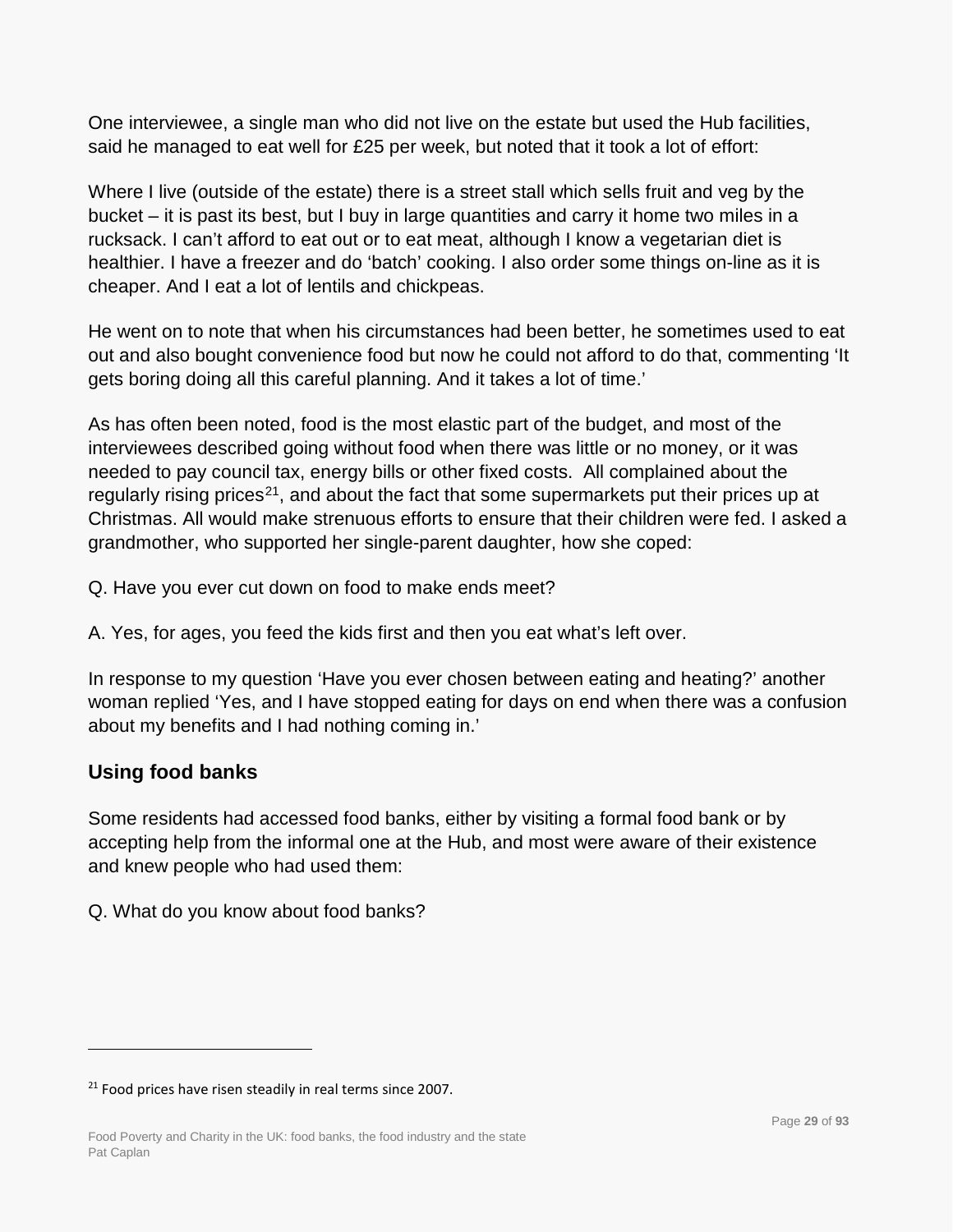A. Some people donate food, others take it. I know we run one out of here (The Hub) – I have helped unpack and sort it. I think one of the leaders phoned up some food banks and asked if they had any spare and they did.

Q. Would you consider using a food bank yourself?

A. Yes, we did take some stuff from here and that made things easier for us. I would use one if I had to - it's better than not having anything (Single mother with two children).

Another Hub centre user commented as follows:

The best thing about The Hub is the food bank. There are people who come here because they can't afford to buy food. Yes, there are food banks elsewhere, but people might feel embarrassed to go to such places, whereas here there are so many people, especially single parents, who are all in the same boat... (Single mother with two children).

Another single parent with one child who worked at the cafe told me that the Hub regularly received food from a food bank:

We put it in boxes and we take it to people we know are in need and who wouldn't come to ask because they would be too embarrassed.

But an older Hub user was reluctant to use a formal food bank:

I wouldn't go because of pride. [People like me] are afraid that others will say you are poncing<sup>[22](#page-29-0)</sup>, or you are lower class. But I say if you are genuinely in need, then go for it.

Although the Centre usually had no problem obtaining food from the nearest food bank, the staff at The Hub had decided not to give it out for free on all occasions but rather to sell it for a very low price because they felt that this preserved people's dignity to a greater extent. The manager told me:

The St. Nicholas food bank often rings me up and says they have lots of food, but I am always selective in what I take. And often I prefer to put it on the shelves by the [café] counter and sell tins for 50p or 3 for £1.00, so we target our users.

<span id="page-29-0"></span><sup>&</sup>lt;sup>22</sup> Taking something for nothing.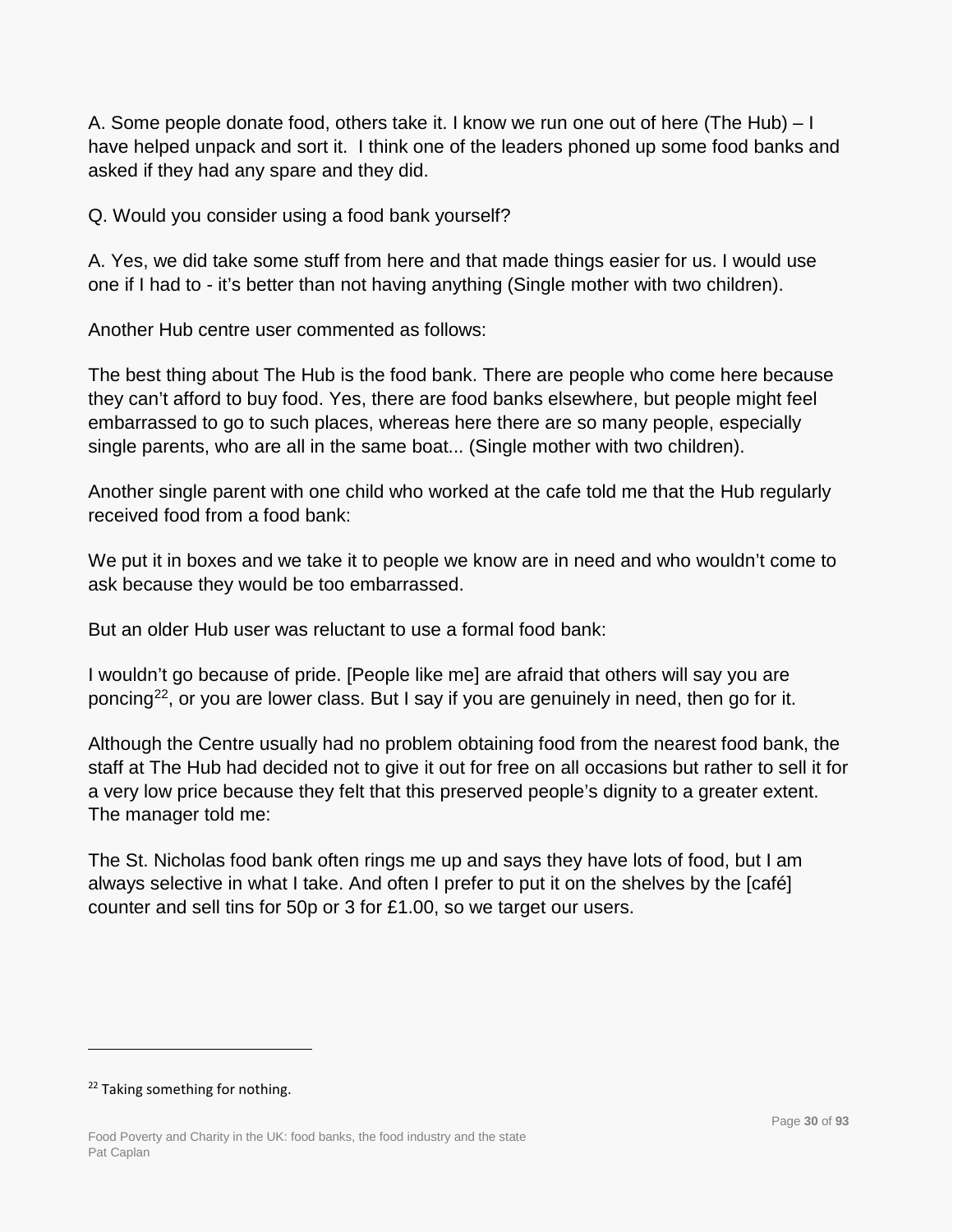During one interview I asked a staff member if the Hub would consider taking food from an organization like Fareshare [\(https://fareshare.org.uk\)](https://fareshare.org.uk/)<sup>23</sup>, particularly for the Holiday Lunch scheme for children. He was reluctant because the centre wanted to be sure that they were serving food that people wanted to eat. We discussed the use of surplus food:

Manager: We struggle to use it –'often what we are given [by the food bank] is not what people want to eat, so we usually sell it and use the money to buy the kinds of food people do want, for example, we had a huge donation of herbs and spices from Tesco. But no one round here had heard of most of them.

However, when the management changed halfway through my research, the Hub did start taking food from another surplus food organization, the Felix Project (https://thefelix project.org).

In spite of the fact that food banks sometimes provided a mean of coping, not all clients praised them unreservedly. Here is a grandmother, who is a Hub user, a food bank client, and a volunteer in an independent food bank:

I had a change of status and lost my benefits for three months. I went to a TT food bank but I had not managed to get a voucher [beforehand]. I took a friend who also needed some food and the volunteer on duty said 'Some people work for their money', which we found insulting.

She went on to say that she now went to an independent food bank and also served there as a volunteer:

Here you don't need vouchers. It's humbling enough to have to go to a food bank so having to have a voucher is worse. [Furthermore] the food you get at a food bank is not that helpful. There are far too many biscuits [donated] yet we are always running out of sugar and coffee. You want to be able to make a meal… Here [at this independent food bank] clients get three days' worth of food.

A Hub user who was a single parent with two children wished that food banks could be organized differently:

My father used to work for a Jewish organization. There they helped poor people in their

<span id="page-30-0"></span><sup>&</sup>lt;sup>23</sup> The issue of food surplus, the food industry and the organizations making use of food surplus is discussed below in chapter 5.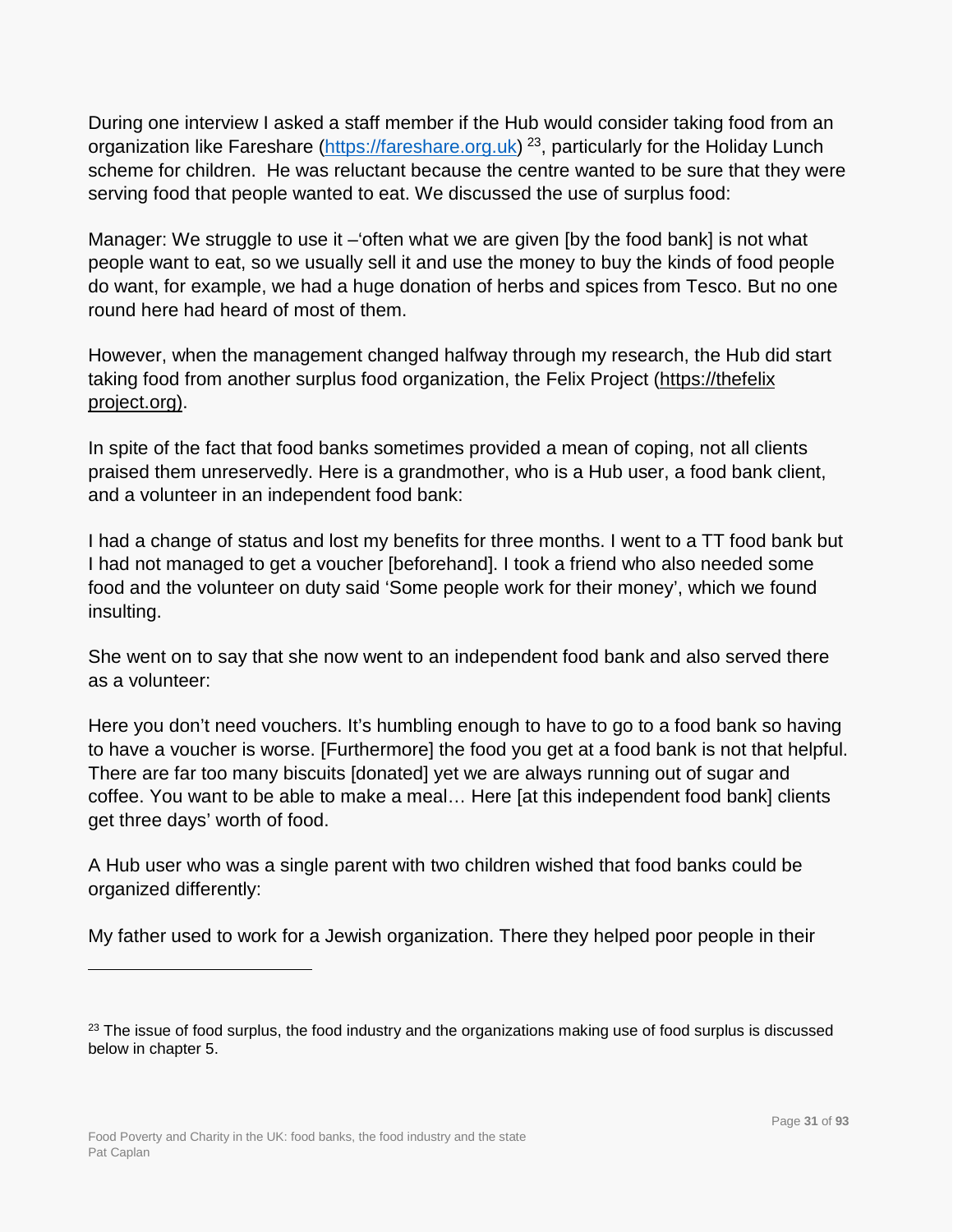community with food vouchers which could be redeemed in many places so no one knew that they had received them for free. I think that's a good system, it prevents embarrassment.

## <span id="page-31-0"></span>**The Holiday Lunch scheme**

During school holidays, the Hub hosted a lunch scheme for children whose families were on benefits but who would miss the free school dinners they normally received during term time. One of its founders explained how the programme worked:

The national organization provides a pack which tells you how to do things. I talked to one of the leaders at The Hub, whom I already knew, and we ran a pilot for 20 kids during Easter 2013. We were quite easily able to get volunteers in a church context, although not all of the ones we have now go to church.

Currently there are about 50 volunteers, and last week we used 27 of them. There is a core group of four of us which has preparatory meetings, and a debriefing afterwards.

Her co-founder explained why they got involved:

We knew that kids were not getting fed properly during the holidays. They wandered around the estate, even young kids, late at night. There was one boy who was always hungry and asking for food. Some of the kids get money from their parents to feed themselves but then it's always fast food. I see fast food being eaten everywhere and the kids say that they like to eat at McDonalds.

When I served as a volunteer for two days in 2015, there were 46 children on the first day who were not only eating lunch but spending time on the activities on offer such as board games, sport and crafts, helped by ten volunteers. During the debriefing session afterwards, it transpired that there had been more children than expected so the volunteers had not eaten. Additional food was to be ordered and cooked the next day, which was just as well since 51 children turned up. The scheme is very popular and some children asked for it to be run every weekend.

#### <span id="page-31-1"></span>**Summary**

Case Study 1 of The Hub reveals how people live with food poverty and how they deal with it through careful budgeting, cutting back on food quality and even meals if need be, by seeking the support of kin and neighbours, and using food banks if necessary. It shows clearly that food poverty is not an isolated factor in their lives, but is intimately connected to work, pay, housing, health and more.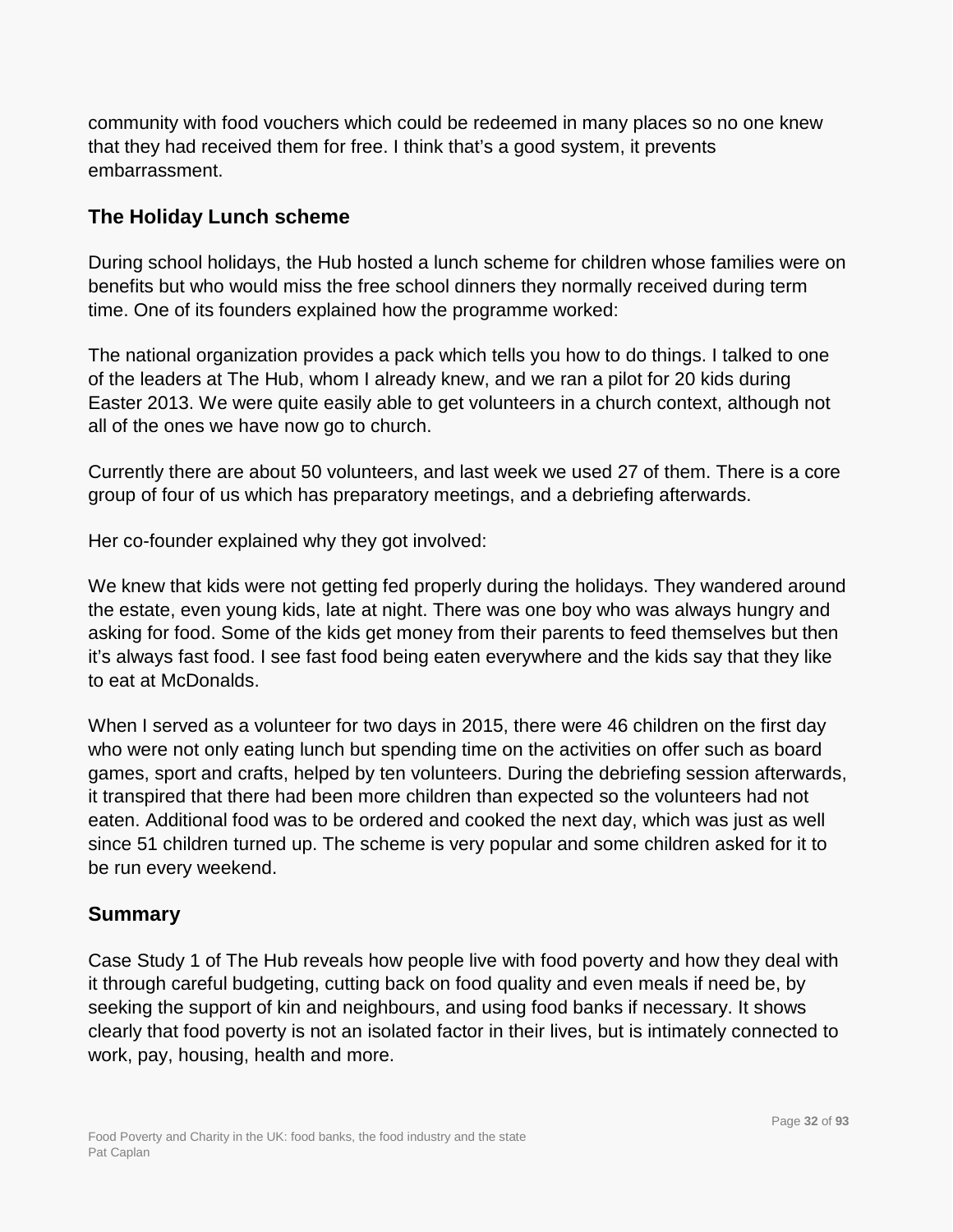

*Figure 2: the store-room at St. Nicholas*

# <span id="page-32-0"></span>**Case study 2: The Trussell Trust Food Bank at St. Nicholas: 'Effective inefficiency'**

There were four food banks in this borough when I started the research. Two belonged to the nationwide and expanding Trussell Trust and a further TTFB was added during the period of research. The other two food banks were independent. All were located in churches, many of which also supplied volunteers. Although I visited all the local food banks except the new one, one of these, a TTFB, was chosen as an in-depth case study with repeated visits and greater involvement. In many respects, St. Nicholas is a good example of a TTFB for many reasons, as will be seen, which is why I have written about it at some length while accounts of other case studies of TTFBs will be shorter and focus on differences.

## <span id="page-32-1"></span>**History of St. Nicholas FB**

This food bank had been started in 2012 by a group from different churches already involved in a night shelter project for the homeless. In an interview in 2015, the founder explained the beginnings:

About 7 years ago, I saw something on tv news [about food poverty] ...So I suggested to my parish group that we do something [about it] and we investigated Trussell. We held an open meeting and had the London coordinator [of Trussell] address us.

We had to pay £1500 to join and this was paid by various churches. We were quite nervous as this was an unknown thing... But Trussell gave us some kind of safeguard because of the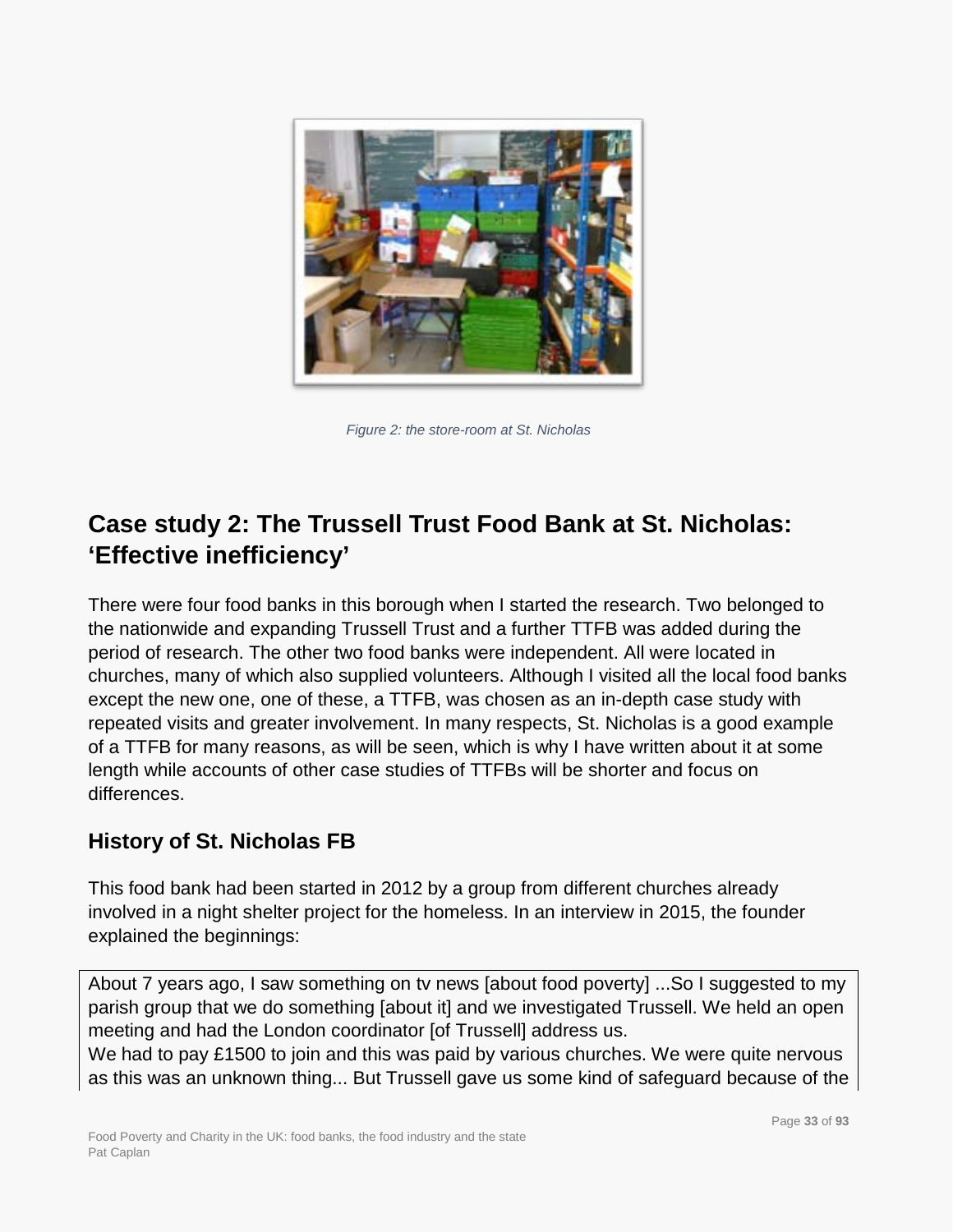voucher system which meant that the clients had been screened by some kind of professional... so we got five churches each to put in some money... We got the TT manual which is very prescriptive but gives you lots of advice and guidelines, including on practical issues.

We started with one day a week – Sat. am. But the storage space [in the church hall] there is very small, so we use the garage at another of the churches for storage for most things. Then I had to find a storage manager – I bumped into someone I had known in the past and whom I knew was efficient and she agreed to take it on.

The job I did here, which is essentially project manager, is paid in many FBs. But I said I would be called coordinator and [only] for a year (although I ended up doing two years) and in any case we have a very good core group.

After you've paid your dues to TT you don't have to stay with them. We do deviate somewhat from the manual. We evolved the idea of emergency vouchers for people who are in need but don't have vouchers from elsewhere. But we explain the system to them and tell them that they have to go and get ordinary vouchers in future. Or we send them up to one of the local independent food banks which don't use vouchers. And we also pushed up the number of vouchers (from 3 in 6 months as laid down by Trussell) to 4 in 6 months. We had to do a lot of preparation and it took two years to get it set up. We were very fortunate to find someone who is very skilled in IT - she looks after the voucher system and she is indispensable. Then we had a core group of Treasurer, IT person and myself, plus a store manager and a publicity person.

We are on a different level now, and after a year we decided to add a day [for the food bank to open]. On Tuesdays there are four volunteers and on Saturday there are six but the number of clients is extremely unpredictable. Each session has to have a team leader who makes any difficult decisions. … We've had four or five people (clients) who've played the system but eventually they get caught by the excellent record-keeping of our IT person.

A number of different issues arise from the foregoing account. One is the importance of vouchers and record-keeping. The IT volunteer explained how this worked in an interview in 2015:

I input all the information into the system: every client, every voucher, area of borough, total numbers fed etc. Then I do monthly reports, and also annual ones. The TT can access these from our web system (which is not public). It takes me a few hours every week. [In this way] I can keep on top of how many vouchers people have had and ensure people are not exceeding their limits.

Another point to note is the strong connection with churches, which often act ecumenically. One church provides a building in which to hold the FB and another a storage area for food collected or donated but this system means major limitations on the FB's activities. The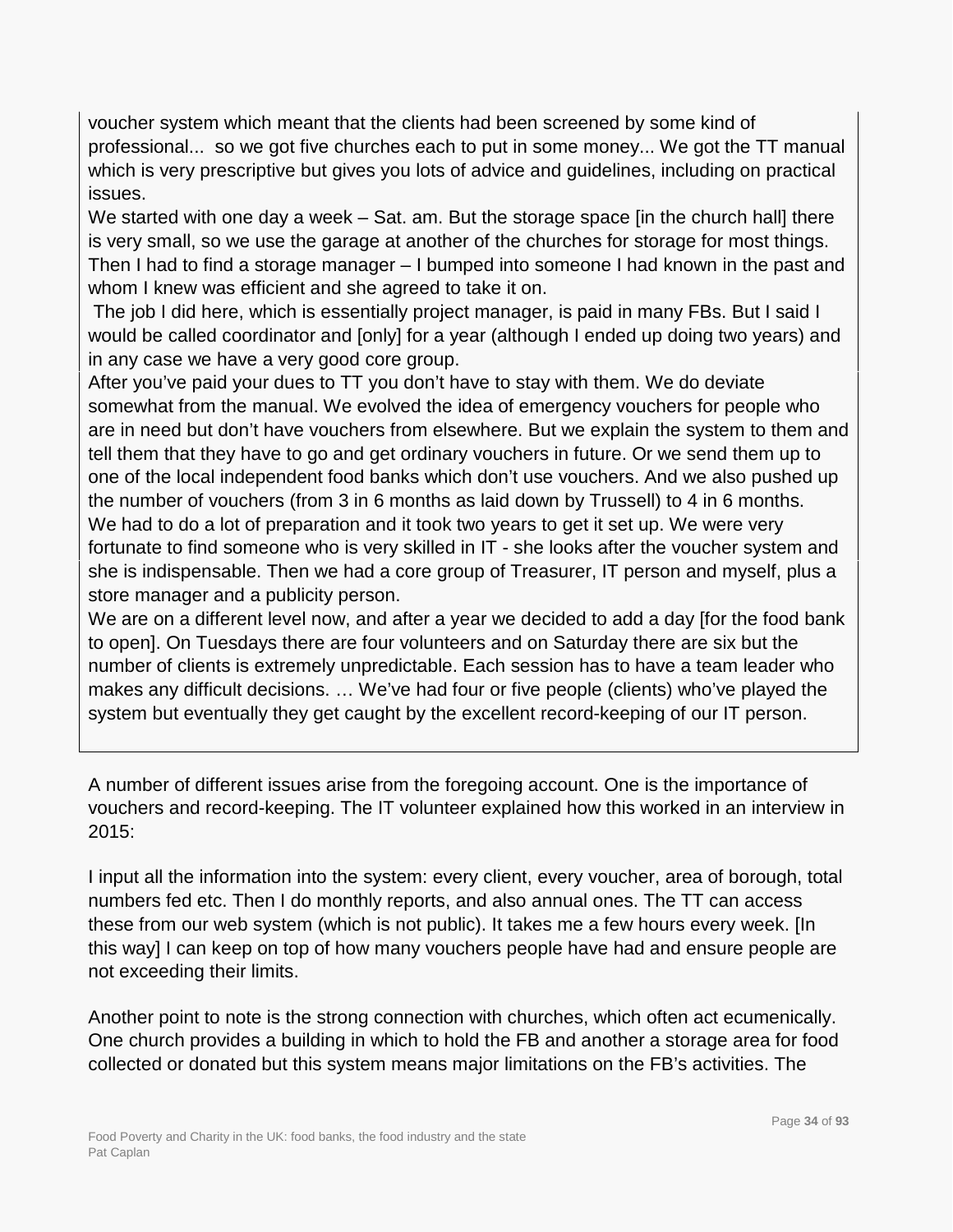facilities are generally used by many other groups, so the food bank has to be set up and cleared away each time it operates. Furthermore, like most FBs, it only has storage for longlife goods, not fresh food.

A third issue is the reliance on volunteers, many of whom come from the churches involved, although as the organisation develops it may also attract non- Christians. In this particular food bank there are no paid workers, but other FBs do have employees – usually a manager - if they are able to generate sufficient funds. Only one of the four TTFBs in this borough had a (part-time) paid manager supported by a wealthy evangelical church. However, the St. Nicholas food bank has the largest number of volunteers of any FB I visited, around 120 when I started the work and around 160 by 2018[24](#page-34-1).

A fourth point is the relationship with the Trussell Trust, which provides literature, guidance, quality control and a web page, as well as annual monitoring, albeit for an annual subscription. Although Trussell is a charity, when new food banks are set up its members have to seek charitable status for themselves, a process which in this case was carried out by the FBs' Trustees and members of the Core Group of volunteers.

St. Nicholas is governed by a Board of Trustees, with one coming from each of the contributing churches and a re-election at the Annual General Meeting. There is a volunteer Manager, and a Core Group of Trustees, which effectively functions as an executive committee and meets regularly. Each of its members has responsibility for a specific area of work. The large number of volunteers is split into eight groups, each of which manages a particular day in the month, eg the "Second Saturday" group. The group's scheduler puts together a team for each shift ensuring there is a leader who is a more experienced volunteer. Volunteers are kept in touch with developments via a regular newsletter.

In short, this FB bank is very professionally run and receives high praise in its reviews by Trussell. In 2018, its manager won an award for Outstanding Service to the Community from the Mayor of the Borough.

## <span id="page-34-0"></span>**Clients and their reasons for visiting the food bank**

There were numerous reasons for people to visit food banks, but the main one was low income, whether from earnings or benefits. A report by St. Nicholas on types of crisis leading to a visit to the food bank for a single month in 2015 revealed that of the 62 vouchers handed in, 22 clients had problems with benefits, 14 had low incomes, 7 were unemployed, and the remainder noted on the vouchers was a mixture of debt, domestic violence, sickness and homelessness. Almost half of the clients were single people, while

<span id="page-34-1"></span> $24$  It had risen to 190 by early 2020.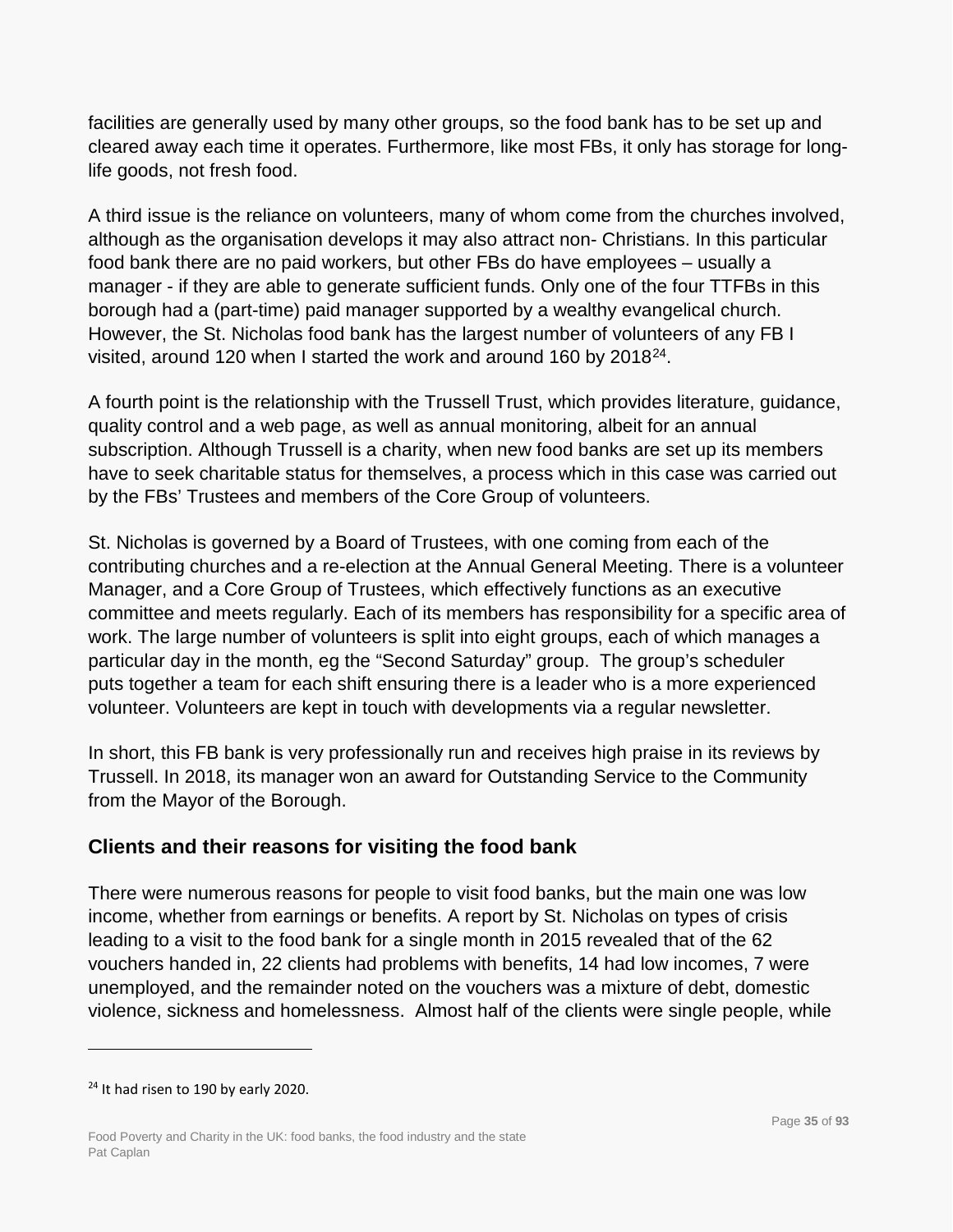the remainder consisted of couples with or without children, and single parents. Clients came from a wide area to access the food bank, including from neighbouring boroughs.



The latest figures for 2019 presented at the AGM revealed the following:

It can be seen that the proportion of problems due to benefit changes was high and, together with benefit delays, accounted for well over half of the types of crisis which brought people to the food bank.

As already mentioned, several users of The Hub who were interviewed between 2015 and 2016 had accessed the St. Nicholas food bank. People would occasionally comment that they would have preferred fresh fruit and vegetables to the tinned ones given out but recognized that the food banks had limitations on what they could collect. If clients received goods which they could not use, they would pass them on to others. Indeed, some spoke very positively:

I have been to St. Nicholas a couple of times and found the people there very friendly. Also I had food given to me at Christmas by this food bank.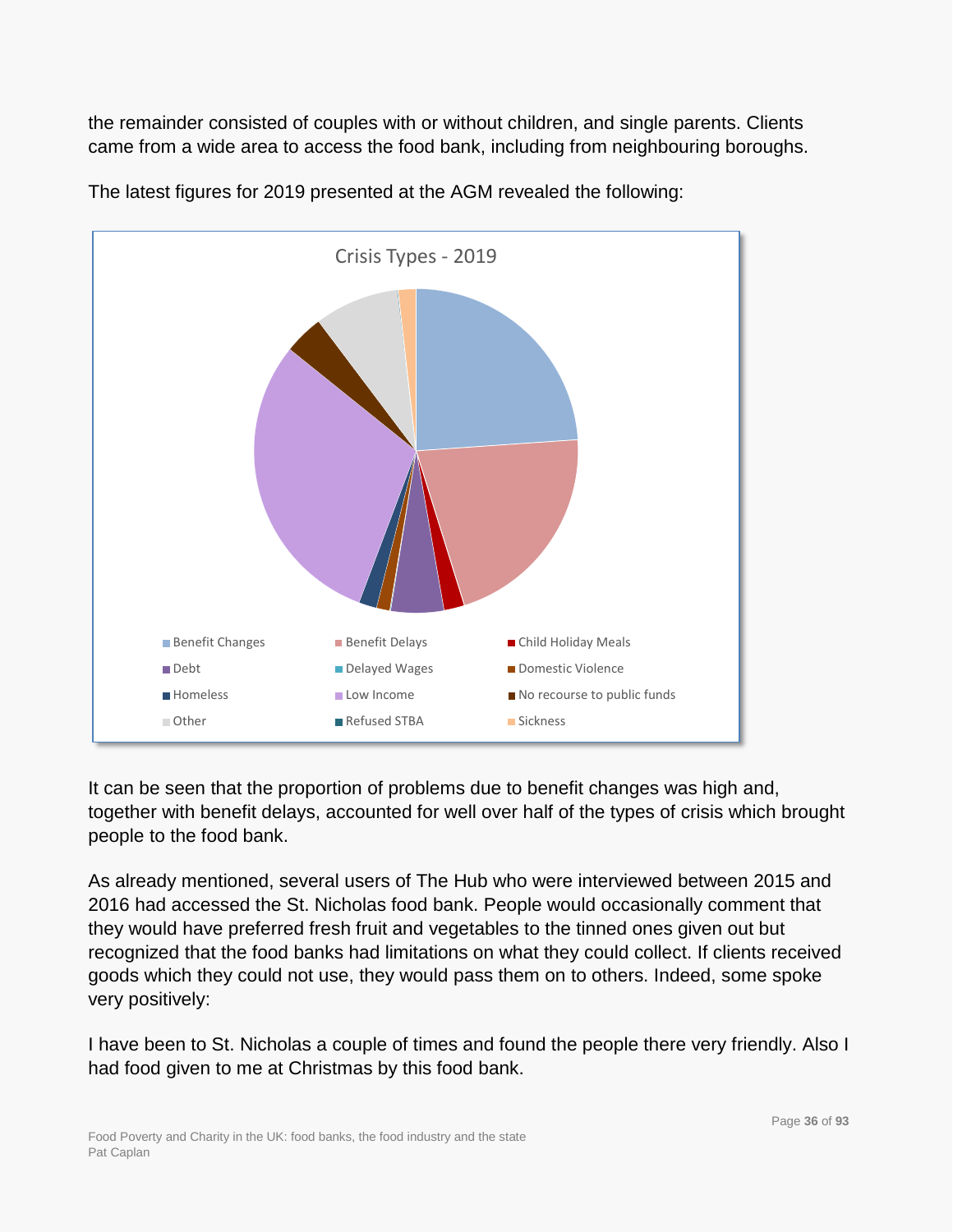Another respondent, a Support worker on low wages:

#### Q. Do you know about food banks?

Yes, some of my [own] clients use them... and I myself accessed it when I was very short of money…. the stuff they give you at the food bank is good quality and it lasts, it's the essentials. The people there are really nice and friendly at St. Nicholas, they talk to you, whereas one I went to one in a neighbouring borough, it's just in and out.

The first client above was a middle-class woman who had held a secure and well-paid job in the public sector. Her husband was also working so they and their three children lived comfortably. When he left her suddenly, she was deeply distressed and found herself unable to keep her job, although eventually she got another, but on a zero-hours contract. The husband only visited occasionally and did not give regular financial support. Eventually, she was classified as mentally ill and given a disability allowance benefit. However, she filled out a form incorrectly and her benefits were stopped. Her case illustrates the way in which individuals can move over a short period of time from a secure existence to a very precarious one through a combination of circumstances.

The second client quoted above had only a low-paid, part-time job as a support worker, so there had been times when she had herself visited the food bank. Low wages were a common problem with food bank clients, and Trussell's own statistics show that a significant proportion of their clients live in working households which do not earn enough to live on.

While many clients worry about the shame involved in going to a food bank, some deal with this by seeking to repay the food they have been given. In an interview with the Manager in 2016 she told me about one woman who received a food parcel and soon after got a job:

With her first pay package she brought back exactly the items she had taken and of which she had made a note. We also find that many clients offer to help. I had a couple of rather drunk guys in recently but they did offer to help and I asked them to do (date) stickering. And they helped an elderly female client carry her bags to the bus stop and put it on the bus for her. They even spoke to the bus driver! They were a bit rough but good hearted.

#### **Donors: How the food bank obtains food**

St. Nicholas, like many food banks, obtained its food from a number of categories of donor:

- Individuals dropping in food directly
- Individuals putting food in supermarket collection baskets where there is a 'partnership' either with Trussell or with the food bank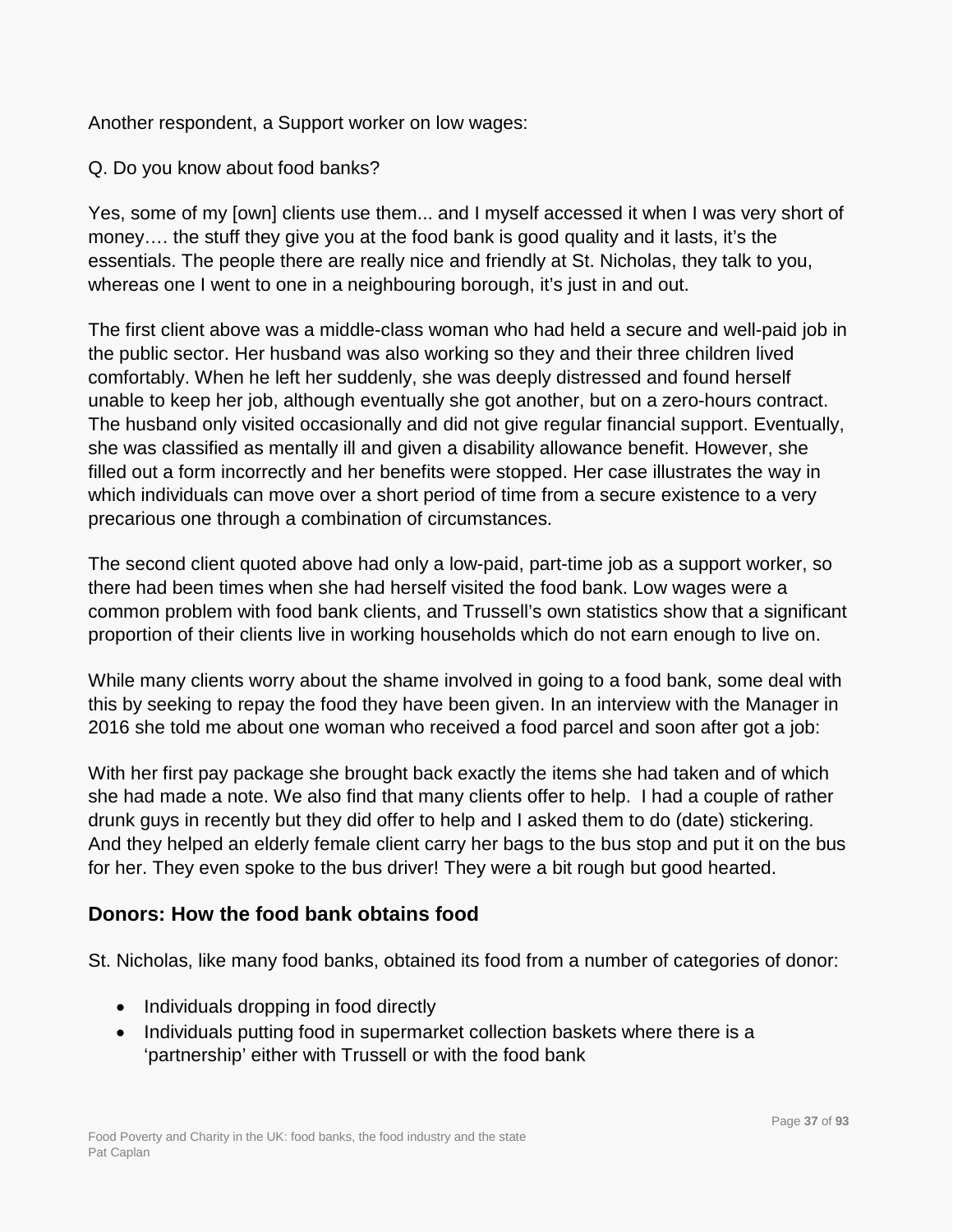- Organisations such as schools, churches and synagogues (also a mosque towards the end of my research) donating regularly or on special occasions (e.g. harvest festivals or Christmas)
- Corporate donations
- Buying food with cash donations received either from the public or from the TT partnership with Tesco<sup>25</sup>, which means that all TTFBs receive a 'top-up' in cash of 30% of the value of the food (as calculated by weight) (NB Tesco later reduced this amount to 20%). However, unlike the other food banks researched, St. Nicholas decided early on not to utilise TT's partnership with Tesco in terms of having a collection basket in store or an outside collection twice a year.

All of the food has to be long-life: tins, jars, bottles and packets, and a list from the TT website is given in Appendix 1.

Food which arrives at the food bank has to be checked to ensure it is still within date, then it is sorted into categories and has a new clearly visible date sticker put on it by a volunteer before it is put into the store. The collection of food from supermarkets, its sorting and labelling, followed by its storage ('warehousing') requires considerable labour by the volunteers and in the case of St. Nicholas, one evening a week (with the FB closed) was dedicated to this, with extra days in the case of peak periods such as harvest and before Christmas.

#### **What volunteers do**

 $\overline{a}$ 

Food banks require large amounts of volunteer labour: collecting donations, sorting and storing them, date-labelling, making up food parcels, greeting clients and checking their entitlement via vouchers, and attending training sessions and meetings. In essence, as a trustee told me, a food bank is a kind of business, although it is a very labour-intensive one. He told me that he wanted it to be run as efficiently as a business would be but recognised that this was not possible: 'It's a form of *effective* inefficiency' he told me.

Most food banks only open for one or two, occasionally three days a week and normally only for a couple of hours. In the case of St. Nicholas it has one weekday and one weekend session. Several volunteers arrive early to 'set up' which means arranging tables and chairs cafe-style and checking the tea and coffee supplies. There are always several volunteers present during a food bank session, with one acting as greeter, another doing teas and coffees and a third making up food parcels. One person is team leader and deals with

<span id="page-37-0"></span><sup>&</sup>lt;sup>25</sup> Unlike the other food banks researched, St. Nicholas decided early on not to utilise TT's partnership with Tesco in terms of having a collection basket in store or an outside collection twice a year. However, they did accept the cash topup for food weighed in.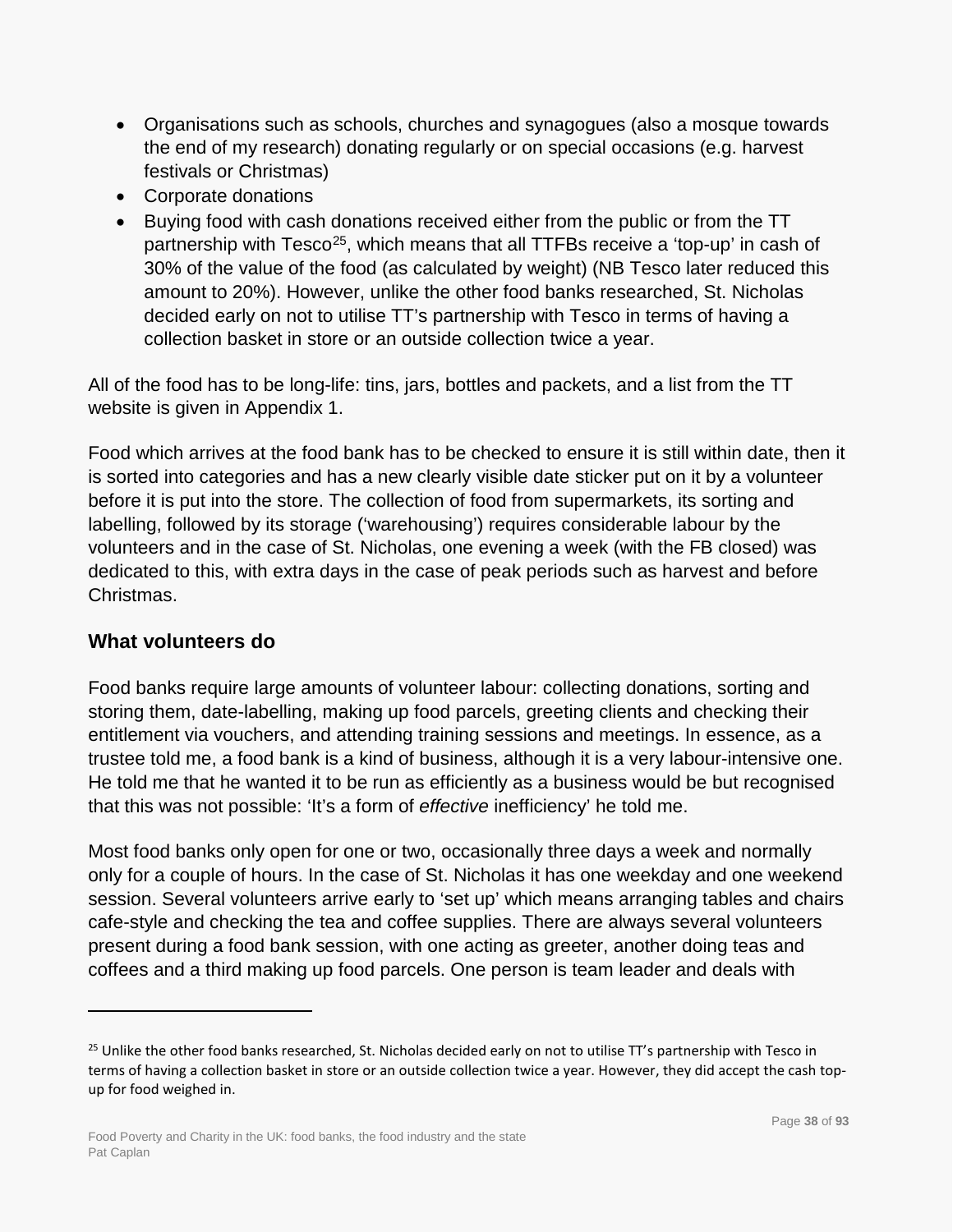difficult problems or, if they cannot be solved on the spot, telephones the FB manager for advice.

When a client arrives and hands over his or her voucher, they are first welcomed and offered a hot drink at a table, then a food parcel is made up by another volunteer and signed for by the client. As can be imagined, a food parcel with three days' worth of food for a family, or even for an individual, is very heavy and clients might struggle if they do not have access to a vehicle, as many do not.

Some clients want to talk to a volunteer, others do not, as a volunteer explained in 2015:

There are extremes of people [ranging from those] who are so angry and bitter that it is difficult to talk to them, to others who are so grateful they burst into tears and hug and kiss you, so it's difficult being a greeter. Often these people live alone, so they come for company, they have a tea or coffee and feel slightly loved and cared for... But some of the volunteers don't talk to the customers – they stay in the back, pack bags, they don't want that interaction, they are afraid of upsetting the clients. The first couple of times I too found it difficult, but now two years on it is easier. I ask them neutral questions: 'Are you OK? How are the children?' rather than questions which spark floods (Volunteer and Team Leader).

Under TT rules clients are only allowed three food parcels in six months, although St. Nicholas has increased this to four parcels:

For me it's a good thing to have these boundaries because we don't know our clients – so the TT scheme of restricted rations is helpful. And the fact that the voucher holders are the ones who know them and vouch for them removes the responsibility from us. Our food bank used to be looser [more flexible] but we've tightened up now and I am one of those who sticks to the rules, so when someone comes in without a voucher, I tend to follow the rules (Volunteer, 2015).

As the philosophy of Trussell has evolved to include 'more than food', in 2018 St. Nicholas decided to ramp up this service and a 'sign-posting' training session was organized for team leaders. This meant that clients could be directed to other helping agencies in the Borough. Other training sessions included Safeguarding (see glossary) which was considered important given the number of vulnerable clients seen at the food bank.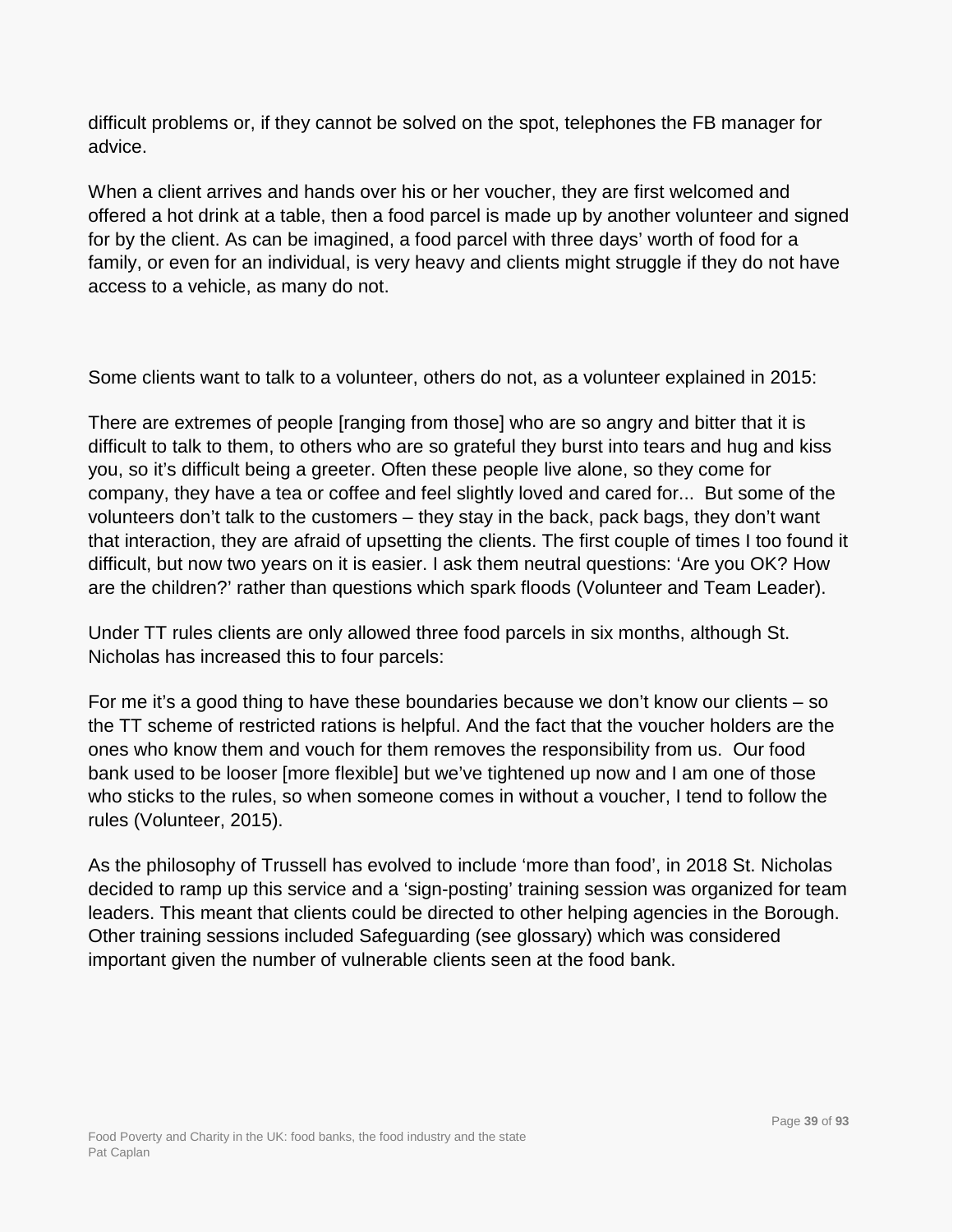## **The volunteer experience: motives for helping and explanations for food poverty**

The majority of volunteers at St Nicholas were middle-class, white and female but there was a fair sprinkling of male volunteers and a majority of males on the trustee board. The vast majority were recruited via their churches and many felt that volunteering was part of their Christian commitment[26](#page-39-0). As the Chair of Trustees told me in 2014:

This is such an appalling situation in the 21<sup>st</sup> century, we've got to do something. It's a Christian response as well to feed the hungry. It's an act of witness, it fulfils our obligations. I believe the kingdom of God is what you create down here.

Others shared his outrage like the volunteer who wrote on her questionnaire:

It is a scandal that in one of the richest countries of the Western world many citizens have to endure the shame and humility [humiliation] of going to a food bank.

In a series of interviews between 2014 and 2016, volunteers were asked why they volunteered and what they thought about food poverty. At St. Nicholas, as in other food banks, several comments recurred:

- Why is there a need for FBs? I see various reasons in the media reports: people have less disposable income, benefits are worth less, food prices are increasing, people feed their children first and there isn't enough left over, cooking skills are not being handed down, people are using pre-packaged food more and it is often of poor quality.
- Why has there been an increase in poverty? Unemployment, house prices, changes in benefits, wages and salaries not rising, small companies making low profits, not only food prices rising but other things too.
- How political do you want me to be? The reform of benefits has been very badly managed so I blame the government. And the prices have all gone up. But it's also the consumerist society which came in with Thatcher.

Even though some volunteers joined the FB with some degree of political awareness, or acquired it in the course of their work there, a decision had been made early on that the FB would not be activist, as a trustee explained:

<span id="page-39-0"></span><sup>&</sup>lt;sup>26</sup> Towards the end of the research, the volunteers became somewhat more diverse in background and some did not have any religious affiliation.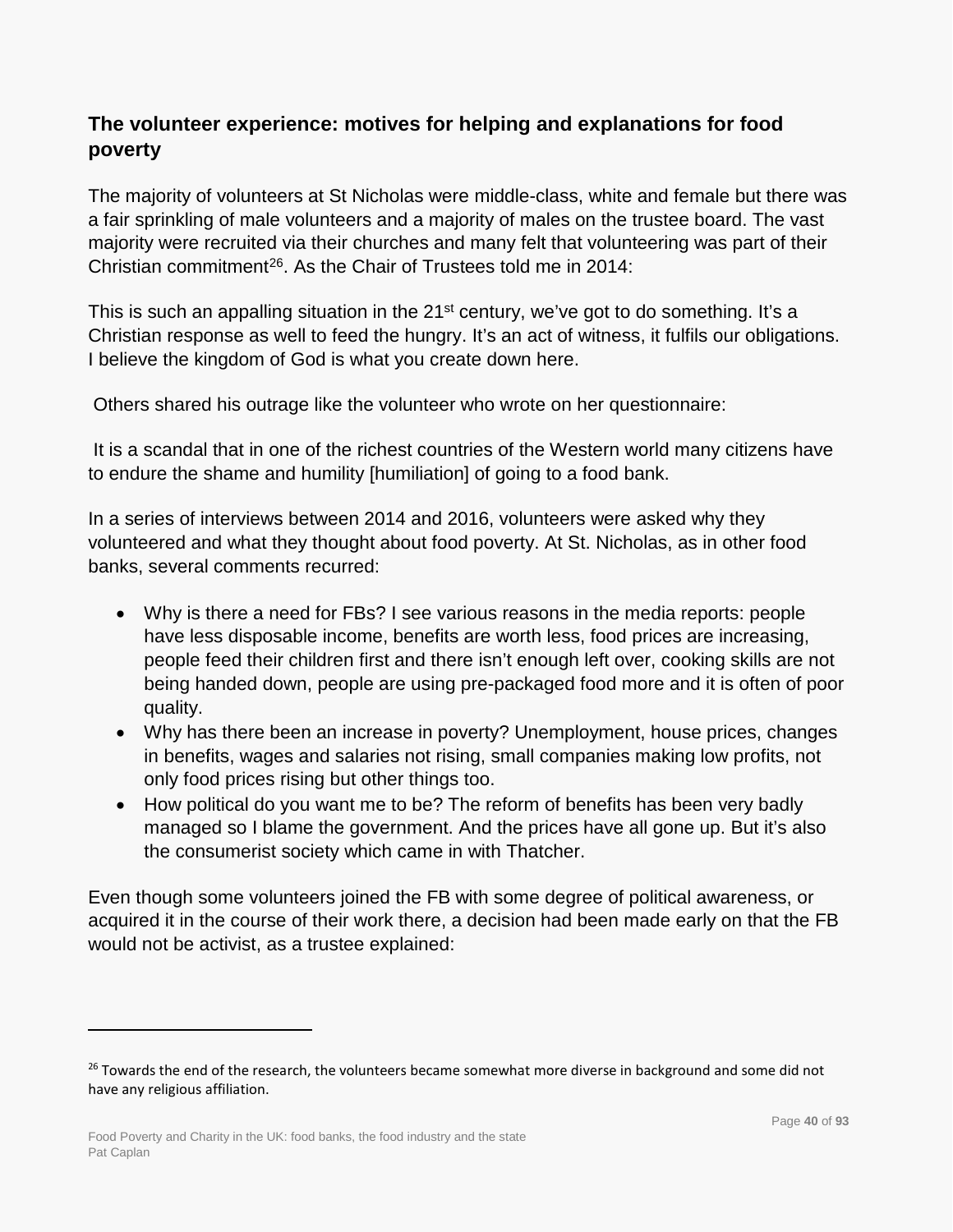We decided not to do any political campaigning, not only because we are a charity<sup>[27](#page-40-0)</sup> and part of the  $TT^{28}$  $TT^{28}$  $TT^{28}$ , but also because that might have led to splits in the group  $-1$  suspect there is quite a diversity of views.

Later he told me 'we don't lobby politicians as a FB – we leave that to TT'. However, in 2016, the Chair of Trustees organised an afternoon seminar to which not only volunteers but people from other local agencies were also invited. There were two speakers (of whom I was one) and the discussion was lively.

Although it was stressed in the food bank movement that people working in food aid agencies were not there to judge the clients, perhaps inevitably some did so. They felt that clients needed to be 'educated' about budgeting, managing their income, cooking, and prioritising things which were important, like food:

There are some people who make me cross. For example, a woman came without a voucher, so she was invited to take stuff from the side<sup>29</sup>. She was grateful as she said she didn't think there was help available. We gave her an emergency voucher. But she came back a second time and still had not got a voucher. She claimed it was her first time, but I had recognised her and saw that she had had her hair done elaborately, which is very expensive. We made her a Christmas hamper, but we did feel that she was lying and abusing the system and was not making any effort to get a voucher, so one day we refused to give her food for this reason (volunteer 2015).

This was a relatively rare occurrence and many volunteers spoke of the satisfaction their work gave them:

I always leave the FB feeling so grateful for what I have, it really grounds me. And I enjoy helping others. It's not just about the food, it's seeing them smile, look a bit happy...and talking to them is perhaps their only opportunity to talk to someone (volunteer 2015).

### **Summary**

 $\overline{a}$ 

The second case study, that of the St. Nicholas TTFB, shows how a complex food bank can work efficiently through its trustees, manager, volunteers and donors and serve much-

<span id="page-40-0"></span><sup>&</sup>lt;sup>27</sup> Under charity law, organisations are not supposed to be 'political'. In fact, TT's charitable status was reported to have been threatened in 2014 by a government minister (see [https://www.mirror.co.uk/news/uk-news/foodbank-charity](https://www.mirror.co.uk/news/uk-news/foodbank-charity-threatened-closure-government-3682914)[threatened-closure-government-3682914\)](https://www.mirror.co.uk/news/uk-news/foodbank-charity-threatened-closure-government-3682914).

<span id="page-40-1"></span> $28$  At that time TT was not a campaigning organisation, although it has changed somewhat in that regard, as discussed in the final part of this report.

<span id="page-40-2"></span> $29$  Fresh food or that which falls outside the usual categories is placed on the side and people can help themselves 'at their own risk' without the need for a voucher.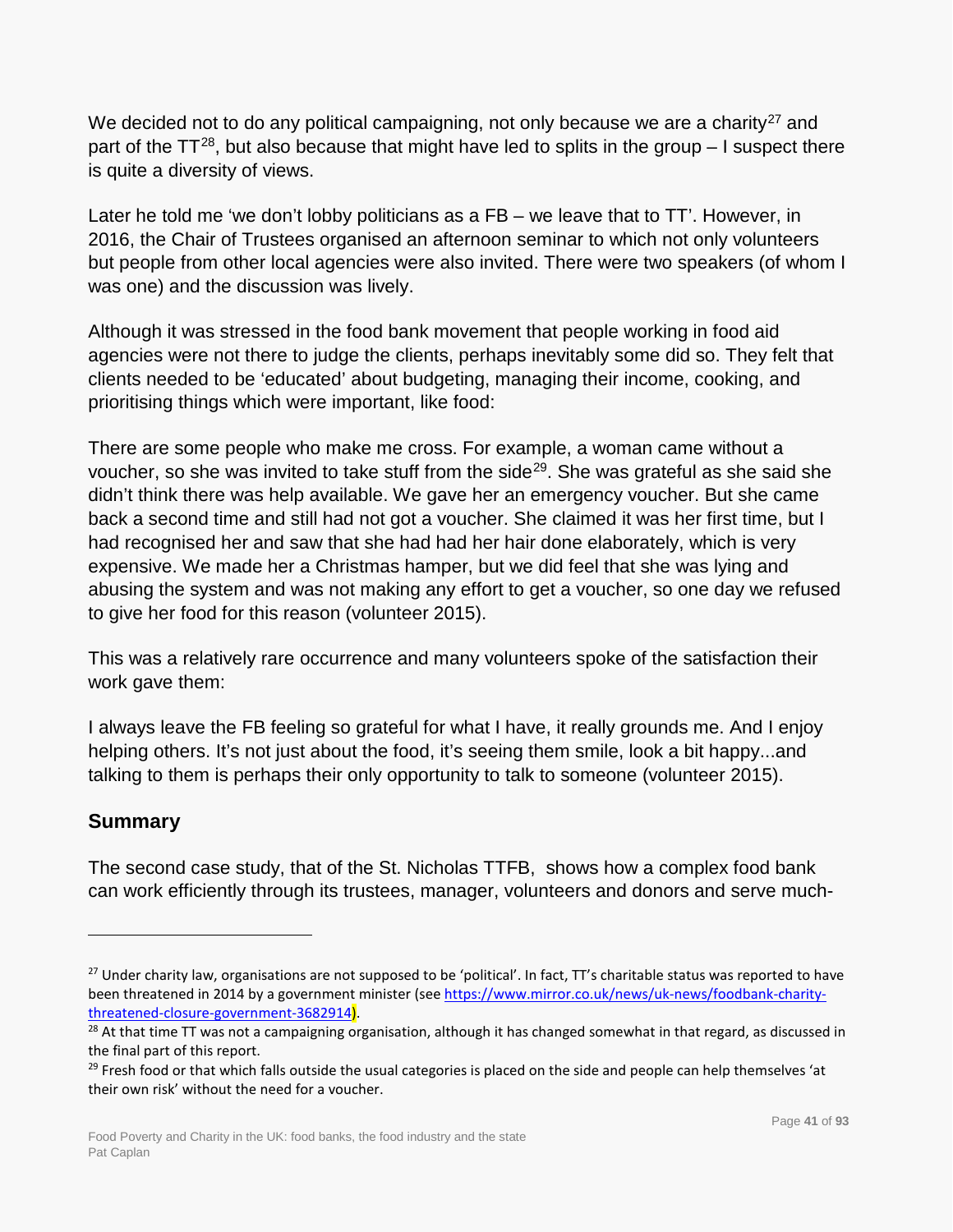needed food to a large number of clients, as well as giving food to other needy organisations in the area (including The Hub). This food bank also seeks to go beyond serving food to include other ways of helping clients, such as through signposting. As with many food banks, there are bound to be limits to what it can do given that it lacks its own premises and has no storage facilities for fresh food. Another limitation it shares with many other food banks is that there are no paid staff and it is totally dependent on volunteers.

There was a diversity and complexity of views held by volunteers<sup>[30](#page-41-0)</sup>, sometimes even by the same person. Some showed high levels of awareness of the reasons for food poverty, raising such issues as the role of the state, low wages, and low benefits. They criticised the negative role of the media and the increasing normalisation of food poverty. They saw clients who were desperate yet given little choice either by the social welfare system or the food banks. Many recognised that food banks were a form of sticking plaster and there was a need to solve underlying problems. Others felt that they were doing what they could and focused on their volunteer jobs.

What all volunteers, including trustees and manager, shared was a desire to ameliorate what they saw as an appalling situation and to work towards that end because, as many said:

When we first got involved, we thought that we wouldn't be needed for long, but now I can't see us closing for the foreseeable future.

<span id="page-41-0"></span><sup>&</sup>lt;sup>30</sup> In this respect, my findings are similar to those of the social geographers Cloke et al (2016), Williams et al (2016) and Garthwaite (2016).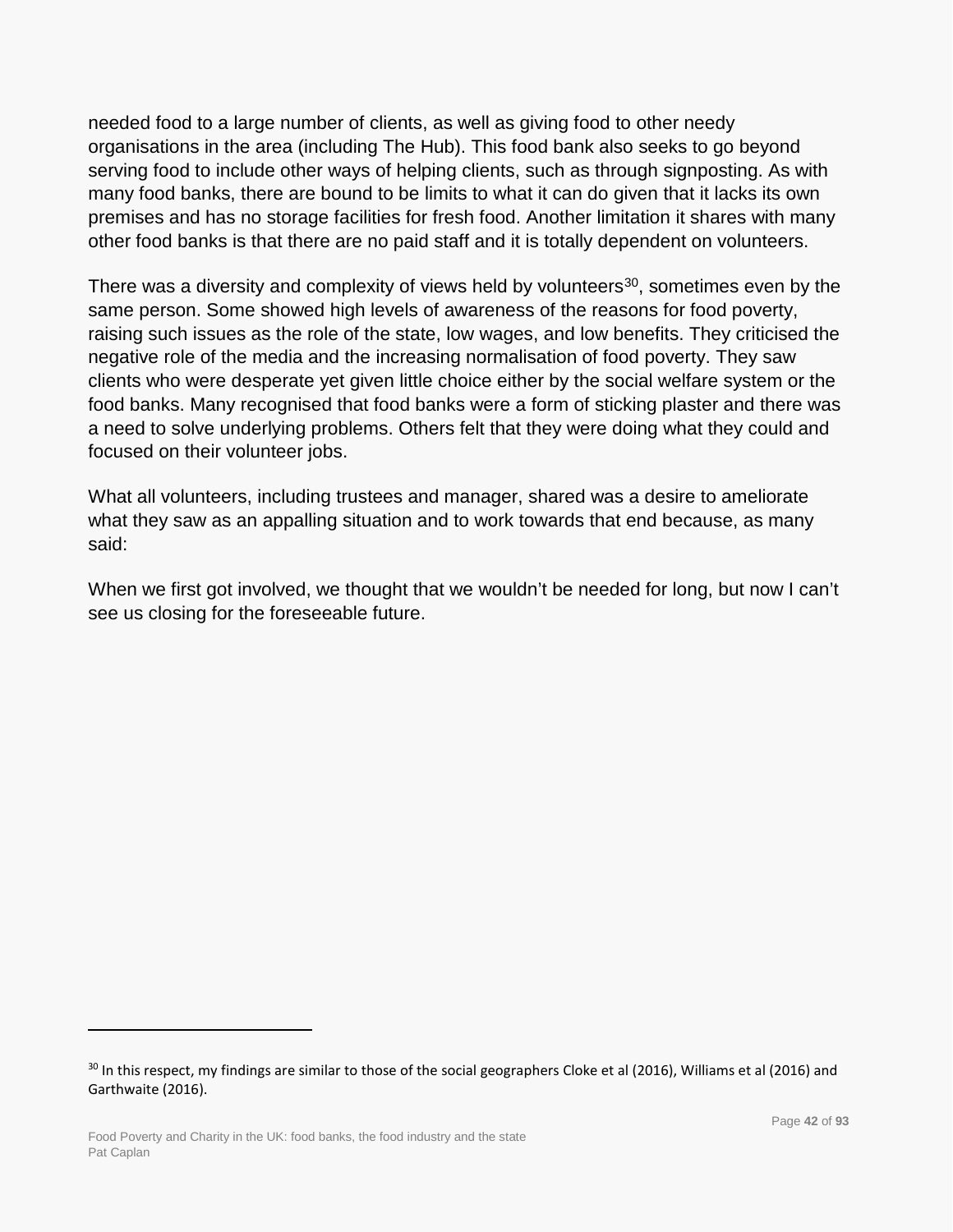# **Chapter 3. West Wales: food poverty and food banks in small towns and rural areas**

## **Background: poverty in Wales**

Wales has a devolved form of government, albeit more limited than that of Scotland. At the time of writing this report (2019), the ruling party was Labour, but in the recent past there was a coalition between Labour and Plaid Cymru. On average, the figures for poverty in Wales are higher than in most parts of the UK with ensuing food poverty (see Barnard 2018, Food Poverty Alliance Wales 2019). This is partly because many areas of previous industry, such as the south Wales valleys, have lost their mines and factories, and with them the main sources of employment.

The budget for Wales from the Westminster government is largely derived under the socalled Barnett formula (see Keep 2018), since Wales has few tax-raising powers. While the present and previous Welsh regimes have favoured progressive policies in terms of social welfare, the Welsh government simply does not have the funding to carry out all of its plans. As a result, it has opted to support the Third Sector – voluntary organisations set up to address the myriad problems in today's Wales such as lack of housing, jobs and transport but also including farming.

Unsurprisingly there has been a dramatic rise not only in the number of food banks (see Beck 2016, 2018) but also in other organisations dispensing food aid, such as community cafes and fridges, as well as various meal schemes.

In the area of south-west Wales on which I concentrated, there is high unemployment as the industries which sustained the once-prosperous small towns no longer exist. As one volunteer at a food bank remarked: 'This is a town of dolis'. I asked what that meant and she said a 'doli' is someone unemployed and drawing benefits ('the dole'). But poverty extends to the rural areas too, although it is often carefully hidden.

My research covered one county-wide TTFB (the West Wales food bank) with four branches and another TTFB (Riverside) across the county border. In addition I focused on an independent food bank, Patch, which also has four branches. Although I visited all of the branches of each organisation, I worked mainly with the headquarters of each.

In one of the (many) small and poor small towns in west Wales, I was also fortunate to gain access to the main voucher holder for the local food bank, the Citizens' Advice Bureau (CAB), and learned a great deal about the area from its staff who painted a graphic picture of the problems which many local people had.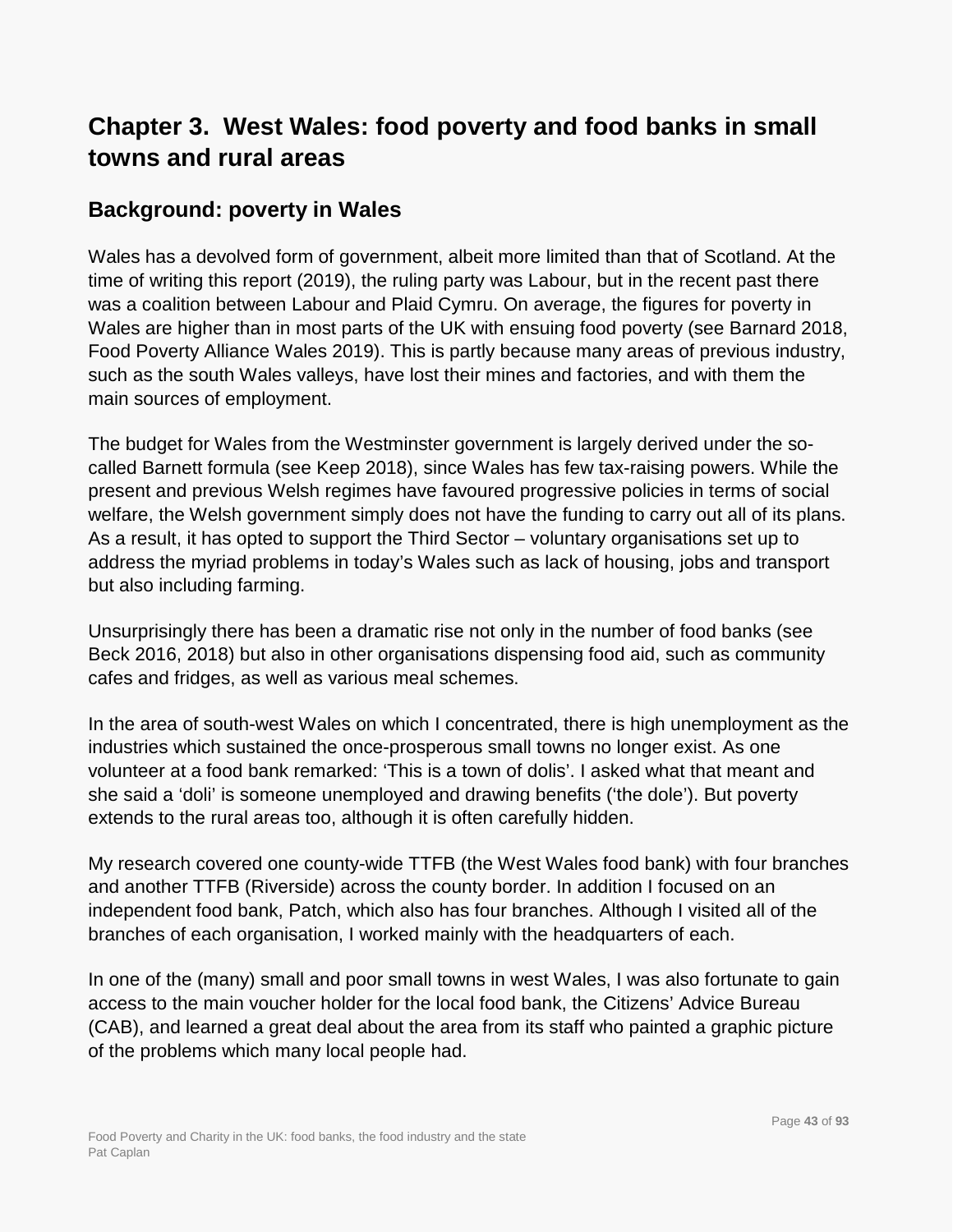In this chapter, I use the CAB as case study 3, and the TTFB in the same town as Case Study 4.

# **Case Study 3: The Riverside Citizens' Advice Bureau (CAB)**

In the first interview in 2015, the Manager explained how CAB works in this area:

We're the only source of independent advice. Our counsellors have to train for 2 years – it's like a solicitor. We do diagnostic interviews know as 'gateway' when people talk about their circumstances if they want to. If clients have come for food vouchers they would be the ones to raise this but generally the advisors are proactive and offer them [advice] if they think there is a need... A gateway interview generally takes about 15 minutes but a proper interview around 40.

We then went on to talk about the major problems which clients bring to CAB and which are often reasons for requesting a FB voucher. My first question was about council housing:

There is none in this county, it was all sold to housing associations which had to take on the responsibility to support people. But their support workers are not quality-assured to the same standard and they don't have licences from the  $FSA<sup>31</sup>$  $FSA<sup>31</sup>$  $FSA<sup>31</sup>$  for giving debt advice. So often people get poor advice and pay out money when they don't have to do so. In contrast, our interviews really strip back the circumstances to see if they are legally liable for all their debts. We have the only properly trained debt counsellors in this county.

Next, I asked about unemployment:

 $\overline{a}$ 

In this county it's supposedly quite low because the government uses the benefit stats, so as soon as someone is off benefit, they are supposed to be employed! But in actual fact there is considerable under-employment:

- People on short hours: for example, a lot of the Tesco workers who come in here are on the minimum 8-hour contract.
- People stuck in a first job with no progression.
- People who have been encouraged to start their own businesses, but many of them can't [succeed] so they get into debt or are just scratching a living.

<span id="page-43-0"></span><sup>&</sup>lt;sup>31</sup> The FSA was the Financial Services Authority but this was wound up in 2013. She probably meant the FCA, Financial Conduct Authority, which is the current body.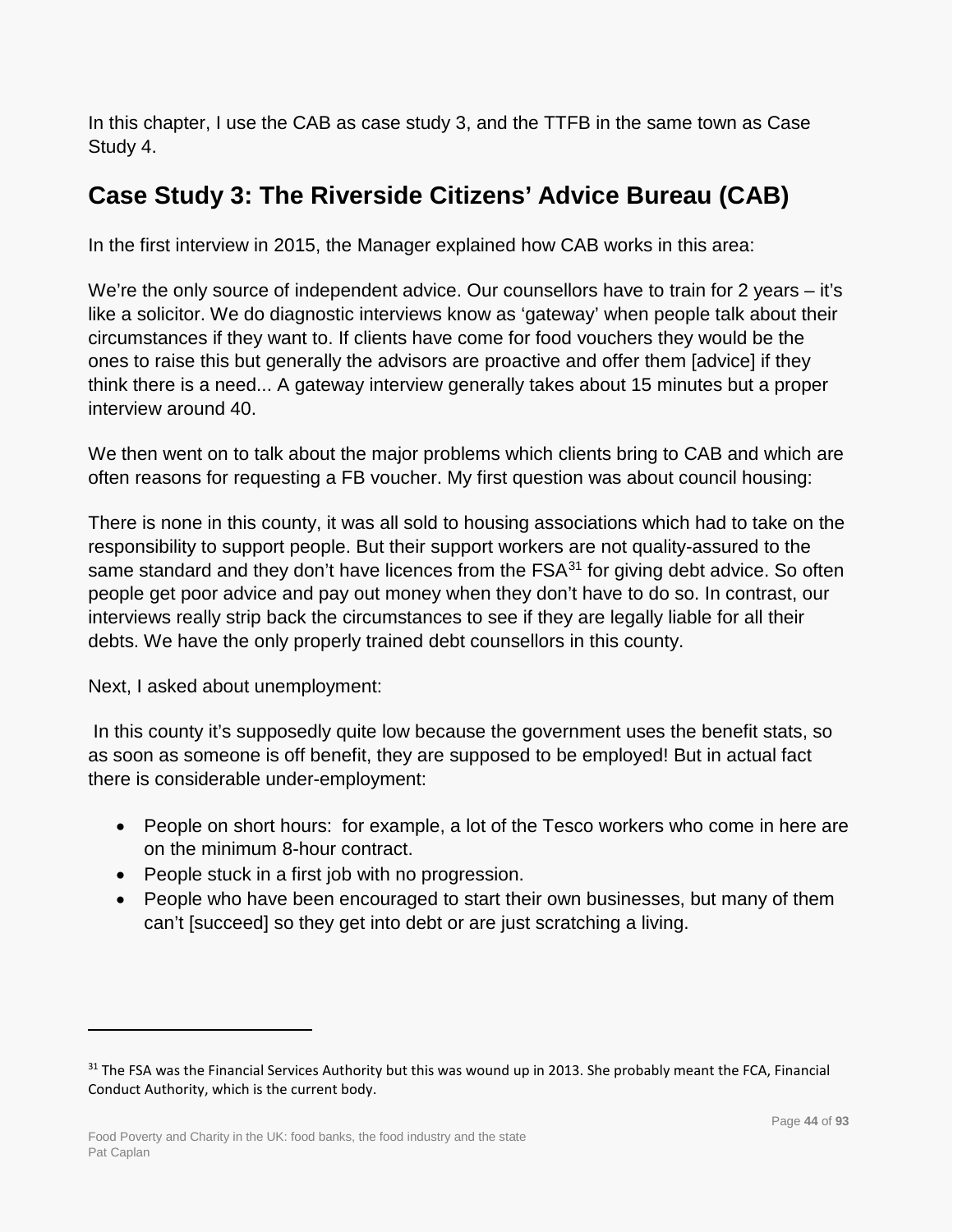• Universal Credit [which was about to be rolled out] assumes they will be earning at least the minimum wage, but not all do so. And abolition of tax credits will be a disaster because many people are getting by on tax credits alone.

A large part of our first interview and my subsequent contacts with the CAB was about benefits:

The DWP (Department for Work and Pensions) has now taken away public-access phones in Job Centres – the phone points went. They claim people can still use the phones on the desks but clients don't think they can. The default position now is that everything is done online. People are supposed to use their mobile phones but in this area the reception is poor, mobiles are expensive to run, and libraries [where computers are available] are closing. This insistence on digital is going to cause huge problems.

At that time the major problem with benefits was sanctions. In 2016, one of the CAB staff provided me with a dozen (anonymised) case studies of some of her clients:

- Benefits sanctions 5
- Deductions from benefits 2
- Benefit delay 3
- Debt 1
- Homelessness 1

One report on sanctions read as follows:

Client has been sent here by the Job Centre. Client and her partner have been sanctioned because they didn't turn up to an appointment. They didn't turn up because they were involved in a car crash. They have a joint claim of Job Seekers' Allowance of £226 fortnightly. They last got paid 3 weeks ago and now haven't got anything else left in the bank. They have no savings. Client wishes to appeal against the decision.

In other cases too, clients had been sanctioned for missing a job centre appointment, often for perfectly valid reasons (e.g. a court appearance, because they had no money for the bus fare, because the letter summoning them did not arrive on time etc.)

Clients may also have their benefits reduced, sometimes for reasons which are unclear to them, as in the following two cases:

Food voucher issued for 2 adults and 3 children.

Client 1 has 3 children under the age of 10. Client lives in housing association property with her children and partner. Client and her partner receive income-related ESA (Employment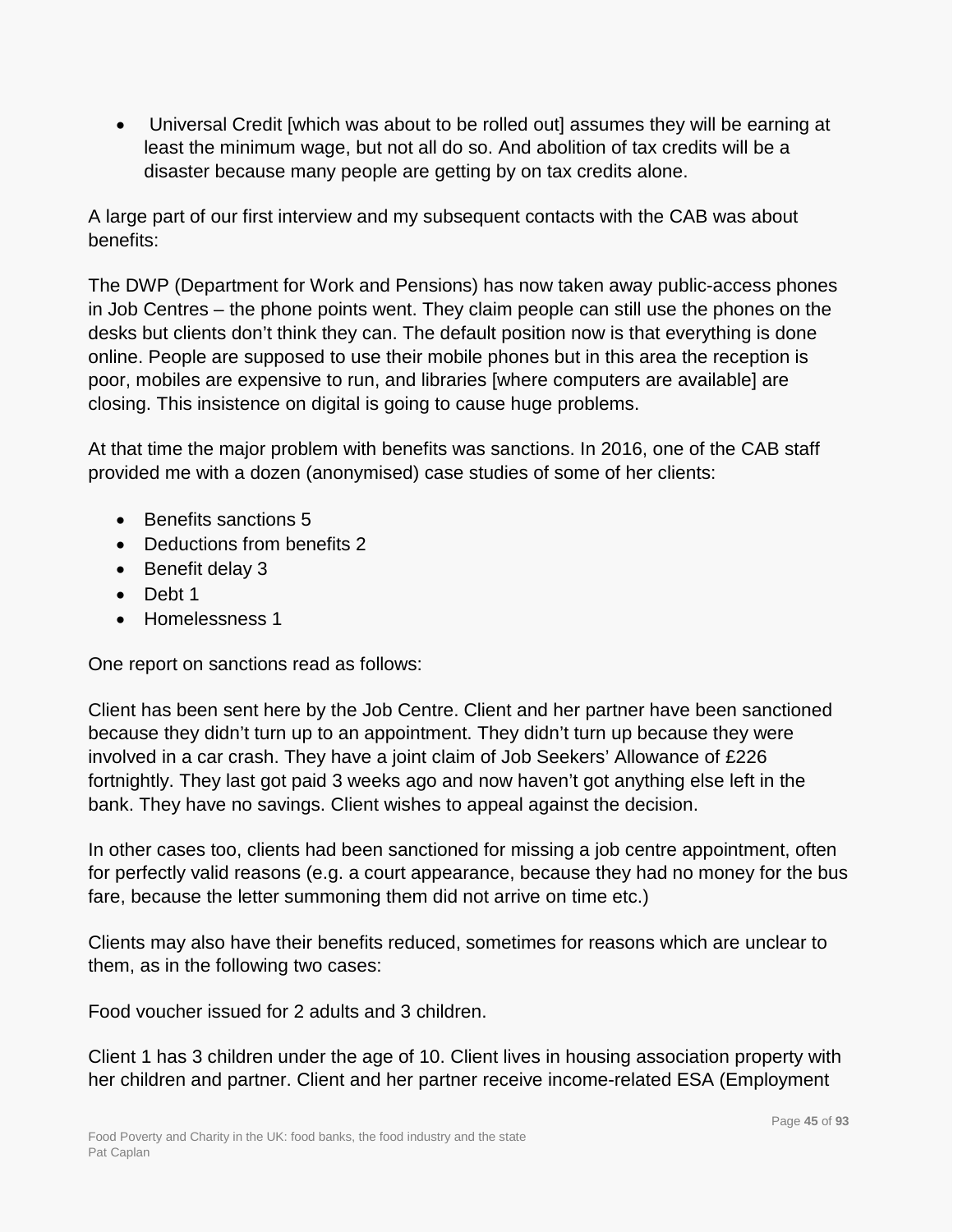Support Allowance), Child Benefit of £40 a month, Child Tax Credits of £150 a week, Housing Benefit (straight to her landlord) and Council Tax Reduction. She will be having deductions from her ESA for the next month: £33 for 4 weeks, followed by £16 for 1 week. Client is not sure what these deductions are for. Client has no savings and has 11p in her bank.

Client 2 has a loan from West Wales Credit Union. She has received a letter to say that the balance has gone up to £688.98 due to non-payment and court costs. If client doesn't pay fully within 48 hours of receiving the letter then the case will be passed to enforcement officers [i.e. bailiffs] and they will come and get money or goods from the property. Client has other debts: water £2000 and Gas £1400.

It was not surprising to hear from the manager that such vulnerable clients suffered from high anxiety:

There are people ending up with no money at all, which provokes huge anxiety. We had one woman who had a severe anxiety attack in the Job Centre in front of all the staff, and they had to call the ambulance. Even so they still turned down her claim. When she went to a Tribunal she had another anxiety attack and could not speak. Fortunately it [her appeal] was passed there

The CAB manager raised another issue of concern, namely the power imbalance between clients and staff:

Whilst I said that our aspiration was to create an organisation where a divide between clients and advisers is minimised, and that clients can have more ownership of the organisation and take part as volunteers, or train as staff. I ought to point out that in practice, it is not that straightforward and barriers exist... Therefore the situation remains that, in reality, the class and privilege divide between a particular volunteer or paid staff member and the client approaching us for a food voucher and going through the voucher process will invariably produce a 'them and us' situation, as the process requires some value-judgements; something we normally work to avoid.

CAB was the only organisation to raise this important issue and I return to it in the final chapter.

Another major concern of the CAB was what would happen when the new Universal Credit system was rolled out in the area:

Universal Credit has not had a big impact locally yet (2015), as it has not yet been rolled out to the majority of those it will eventually apply to. We do not think that its impact is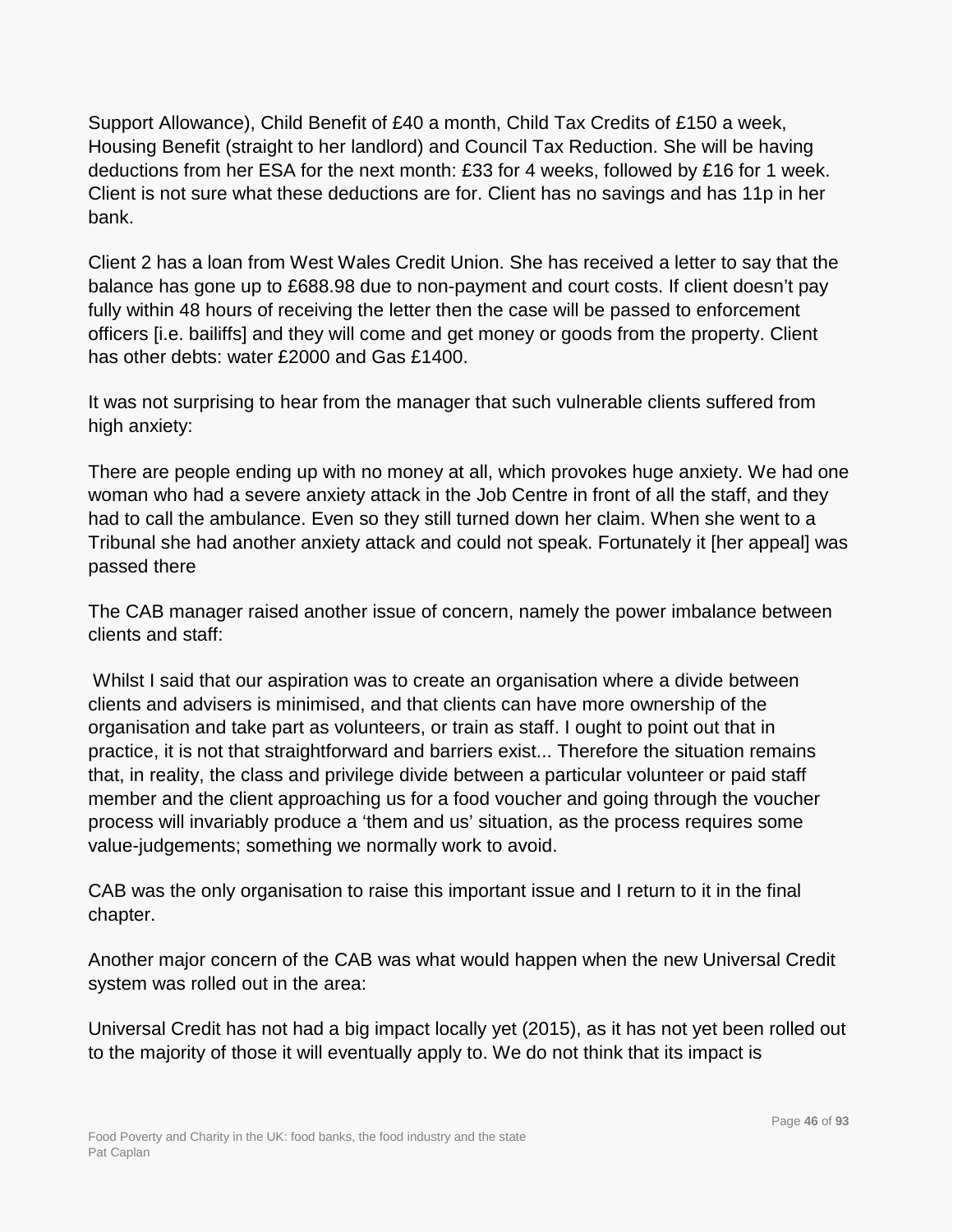understood by those planning for service delivery, as the scale and nature of the changes will be sweeping.

This statement was only too prophetic as I was later to hear from many of the food bank managers in this area.

In the latest communication from the CAB in 2019, I heard the following:

We are still here, but it is a sad and difficult time. The county council cut our core funding to zero in April 2019 without written warning. We had been getting £55k per year to run the volunteer adviser generalist service for the county and topping this up with fundraising, town council donations etc, as it only covered about half the cost. We have already trimmed all the fat we can possibly trim and are facing some very stark choices now.

We will also see the level of funding we currently get from Welsh Government towards debt and benefits advice reduce by around £45k per annum from January and the funding [they do give]will be focused towards helping people in the greatest need who do not currently access us, so this is also going to be a big change.

## **Summary**

 $\overline{a}$ 

Research at Riverside CAB revealed a good deal about the poverty of the local area and the problems which their clients experienced, especially with welfare benefits<sup>32</sup>. However, it was also clear that the impact of austerity extended beyond clients to the national and local funding which affected the very running and future of the agency itself.

# **Case Study 4. Riverside TT food bank: 'desperate for more'**

This food bank was started in 2009 by an evangelical church in whose premises it operated twice a week, and most of its volunteers came from the church. During the period of research there were two different managers: 'Peter', who worked one day a week up to 2017, and 'Adrian', a manager paid by the church for various jobs, which after Peter's departure included running the food bank. They usually had another volunteer from the church to help on food bank days but this was a much smaller operation than St. Nicholas with only four regular volunteers.

Peter received some food donations from most of the churches and chapels in the town. He had also managed to set up bilateral arrangements with a number of local supermarkets to

<span id="page-46-0"></span> $32$  The recent report commissioned by Trussell includes a brief section on CAB interviews and their findings are very similar to those mentioned here (see Sosenko et al 2019: 88).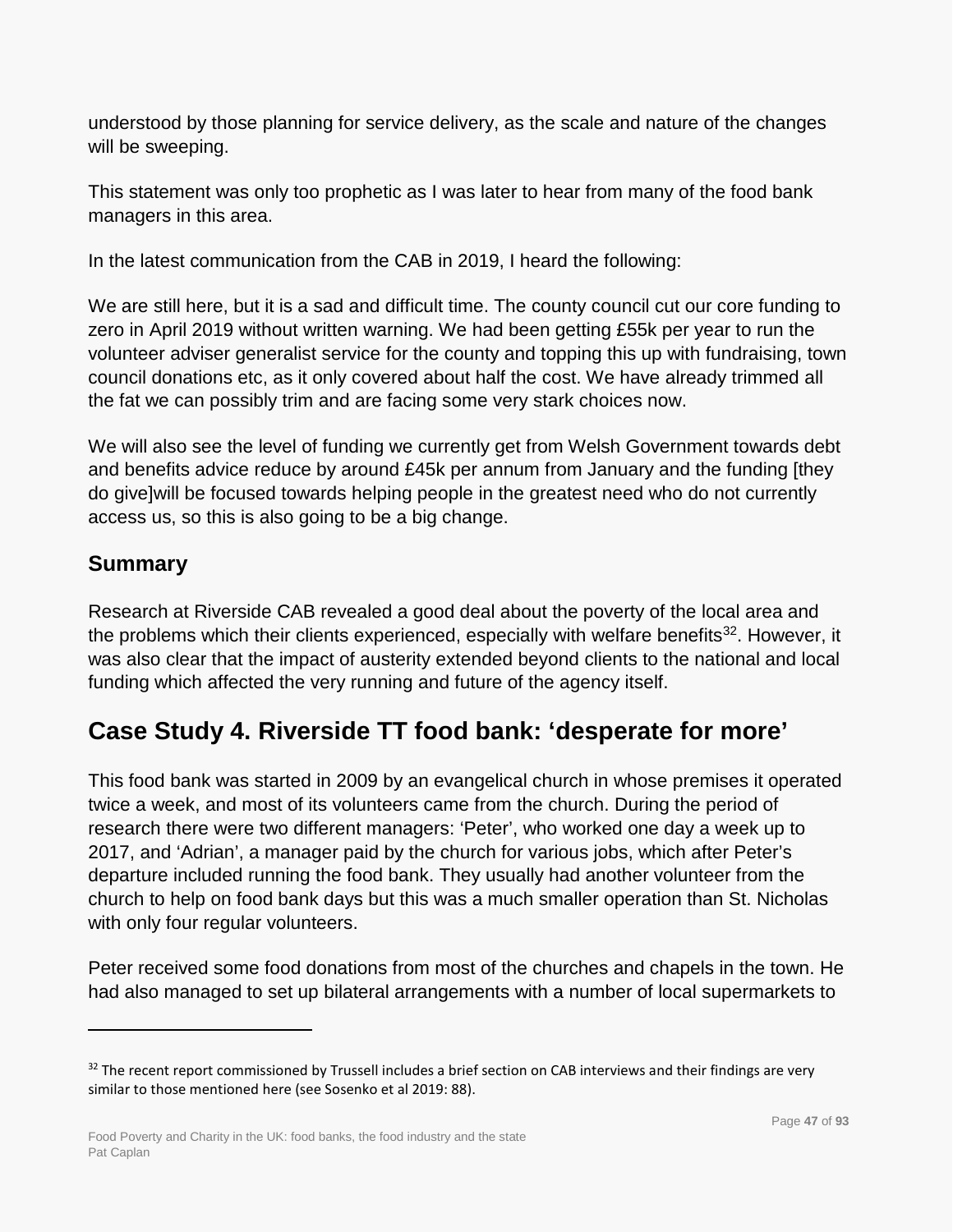collect their surplus, as well as food from donation baskets in Tesco stores and from twiceyearly collections outside this store. Like other food banks, this one had peaks and troughs of supplies: much more arrived during the harvest festival and Christmas seasons, but at other times of year, supplies would sometimes run low and the manager would regularly report shortages on its Facebook page, asking individual donors for particular supplies. Here is an example from 2016:

21 March 2016 at 13:00 · Thank you to all that have helped us over recent weeks in donating food. Unfortunately, we are still desperate for more. The need is great, in fact greater than we ever could have imagined and our shelves, for the first time, are virtually bare.

We are nearly 4 months away from our next three-day food collection at Tesco's, which is the mainstay for our supply, so to be this low is a big concern. We are here to provide for those who find themselves in crisis and we want to continue to do so. If you are able to share our plight with others [by] asking them if they would be able to help that would be very much appreciated

The only items we do not need are baked beans, tinned fish and tea. If you shop in Tesco please place these items in the collection bin just beyond the tills. If you shop elsewhere you can deliver to the foodbank/ Church any time of the week, although during the school holidays please phone us first to ensure there is someone available.

Early in my research I participated in the food bank's July collection outside Tesco. I recorded the following in my notebook:

On arrival outside Tesco, was met by the FB manager and deputy and given a green tabard with logos of Tesco and TT. There were 2 boards set up explaining the food collection, and 2 trolleys into which people put donations on their way out; apparently there was also a box in the shop which some people also used for donations.

My job was to give out the small leaflet which listed the foods required. 'Good morning/hello. We're collecting food for the Riverside food bank. Would you like a leaflet? If you feel like donating anything put it in the trolley on your way out.' However, saying all this to hoards of people rushing past was difficult. Some people got missed, especially when a lot of people were coming out of the same entrance with laden trolleys. Some said no (with or without thanks), a couple of people said 'I can't [even] feed myself' or 'I'm a single parent' (male). Women were more receptive than men, but not exclusively so. One man said 'I'm just here with my wife', another 'I only came in to use the loo'. One man said he was on holiday but involved with a food bank in Lancashire - he donated some dried milk, saying 'we're always short of that'. Quite a number of people said they already gave food through their church.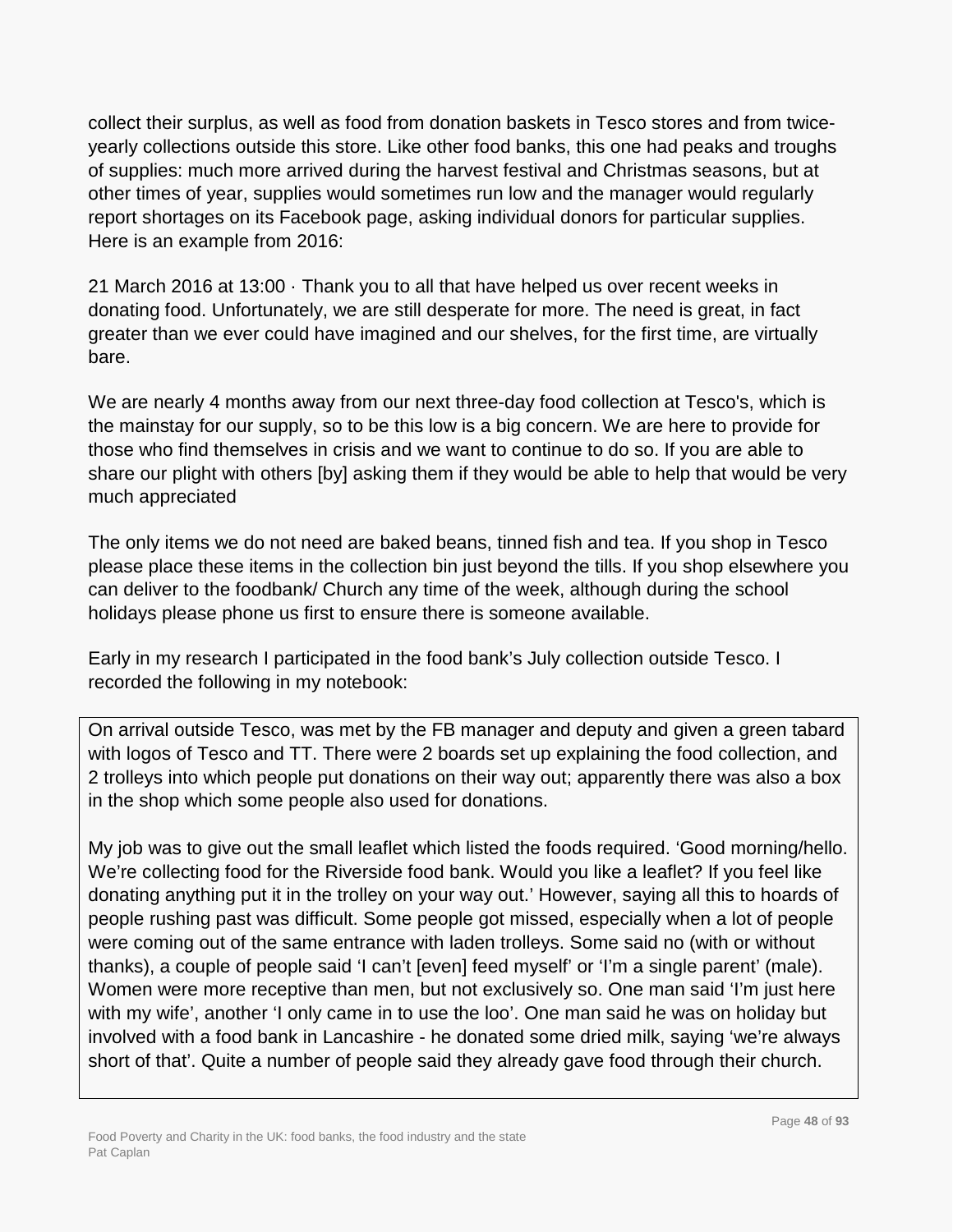No one was abusive, and a lot of people gave donations, I estimated about one third. These were very varied, from a single tin to a whole bag of stuff, and a few gave money. Lots and lots of baked beans, even though they are not on the list, and we had a packet of carrots and another of potatoes, even though fresh foods are not on the list. A woman asked if we would like nappies and my colleague said to drop them in. After a while the manager started packing boxes and took them to the car.

A couple of times Tesco employees came to ask how we were doing. I asked the assistant manager whether the supermarket was likely to get press coverage. He said that the food bank took its own photos and often Tesco also took pictures as it was good publicity for them.

When other volunteers appeared at lunch time, I went back to the FB centre and asked if there was anything else I could do and was asked to go upstairs and do dating and sorting of food. This area is basically the attic of the building and it got very hot.

I worked for some time with another volunteer and we sorted into the categories and placed into green folding crates:

Tins: vegetables, pasta, soups, meat, fish, tinned tomatoes (lots of those), beans, fruit, puddings Dry goods: pasta, breakfast cereals, sugar, Jars: jam, pasta sauces Cartons: fruit juice, milk (UHT) **Biscuits** 

I noticed that while most were at the cheaper end, some people had given quite expensive items, including 3 huge jars of coffee, and a few had taken care to look for healthier versions.

Each item then had to have its expiry date written on so it would be easily visible, which expiry dates are usually not. Tins were fairly easy as dates are usually on the bottom, but packets were very time-consuming – the dates are hidden away and very small. I did this from 13.15-16.00 by which time I was really tired. The boxes were heavy. It is incredibly inefficient because the donated food is a very mixed bag and each box contains many different categories of items. I worked out that the collecting today had involved 3 people every hour for 8 hours – 24 person hours, while the sorting and dating of only half of the first collection had involved 2 people for 2.5 hours – 5 hours. If that is repeated over 3 days it means approx 75 person hours for a collection over 3 days, and probably at least 10 hours for sorting and dating for each day - total 30 hours. In other words, leaving aside the preparation (leaflets, liaising with Tesco etc.) it's around 100 person hours. All the donated food has to be weighed and Tesco then increases the amount by 30% in cash.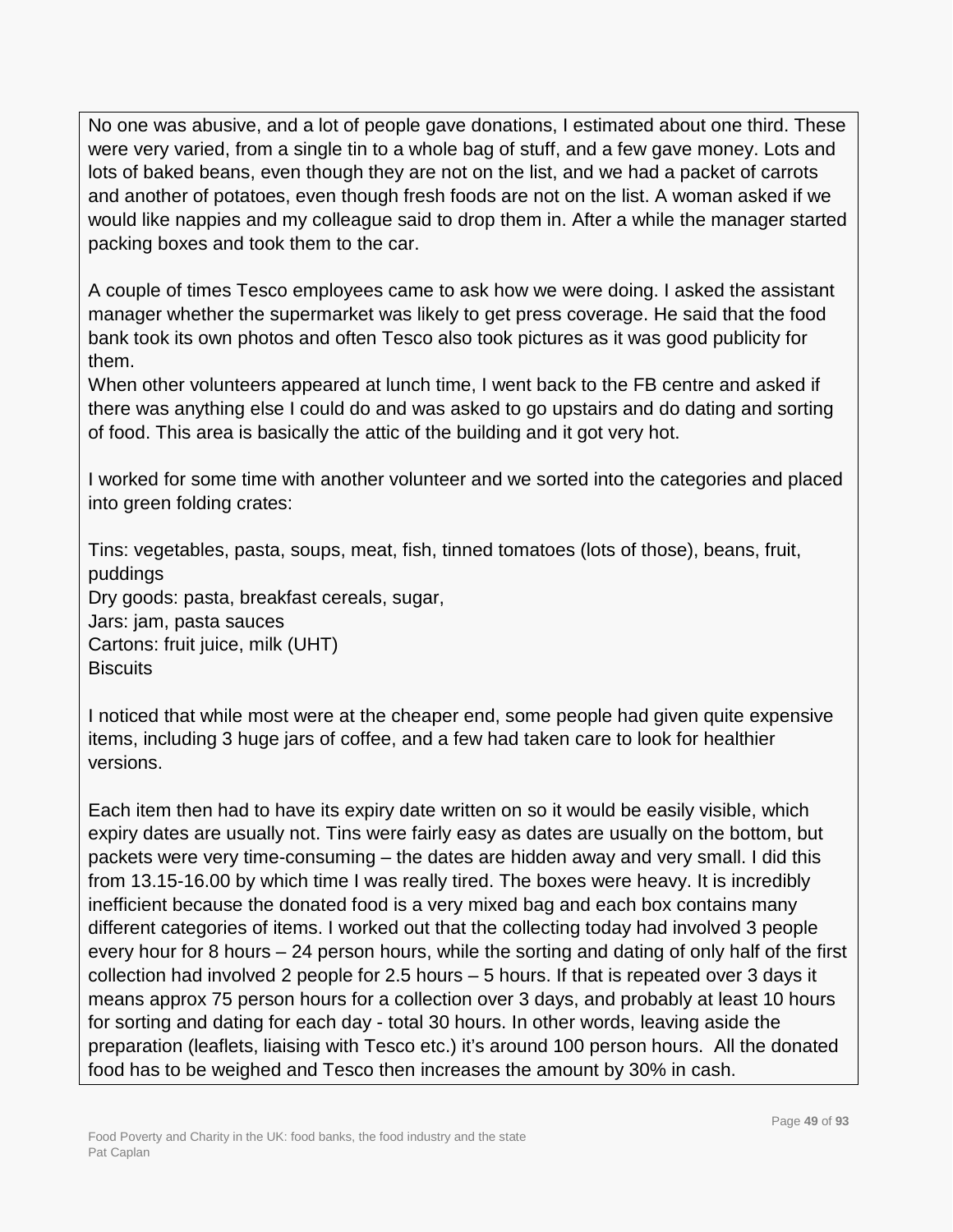The Manager had set up good links with the local press, so a few days later the following headline appeared in the newspaper: 'Food bank grateful for your donations'. Peter told me about the demand:

Last year (2013) we gave out 1300 food parcels of which roughly 300 might be returnees (that's the national average proportion). So that means we fed around one thousand people in a town of five thousand. Many get help from kin and neighbours, so this is a last resort. Many people do not want to come here – they feel that taking charity is stigmatizing. We try to explain that this isn't the case. But when we took food to a farming woman who had been referred by her neighbour, the former said 'No thanks, I can manage'.

Later his colleague Adrian told me, as had the CAB, that the major problem for clients is with benefits. This problem was only to intensify, as will be seen. But there were other problems too, as Adrian explained:

In our area the incomes are very low and there's a lack of work. The only jobs you can get are in care or the public sector. When I first came down here [to west Wales] you used to be able to get jobs in farming, but that's not the case anymore.

But lack of work was not the only problem, so too were low wages. In 2016 Peter wrote telling me that TT wanted to see fewer food parcels being handed out and more people in employment but he commented: 'They fail to realize that many that are employed are among the ones receiving food parcels'. On another occasion he told me that some of the workers at the food stores which supplied surplus food were themselves clients of the food bank: 'Only the managers are on fulltime contracts, the rest are on zero-hours contracts.'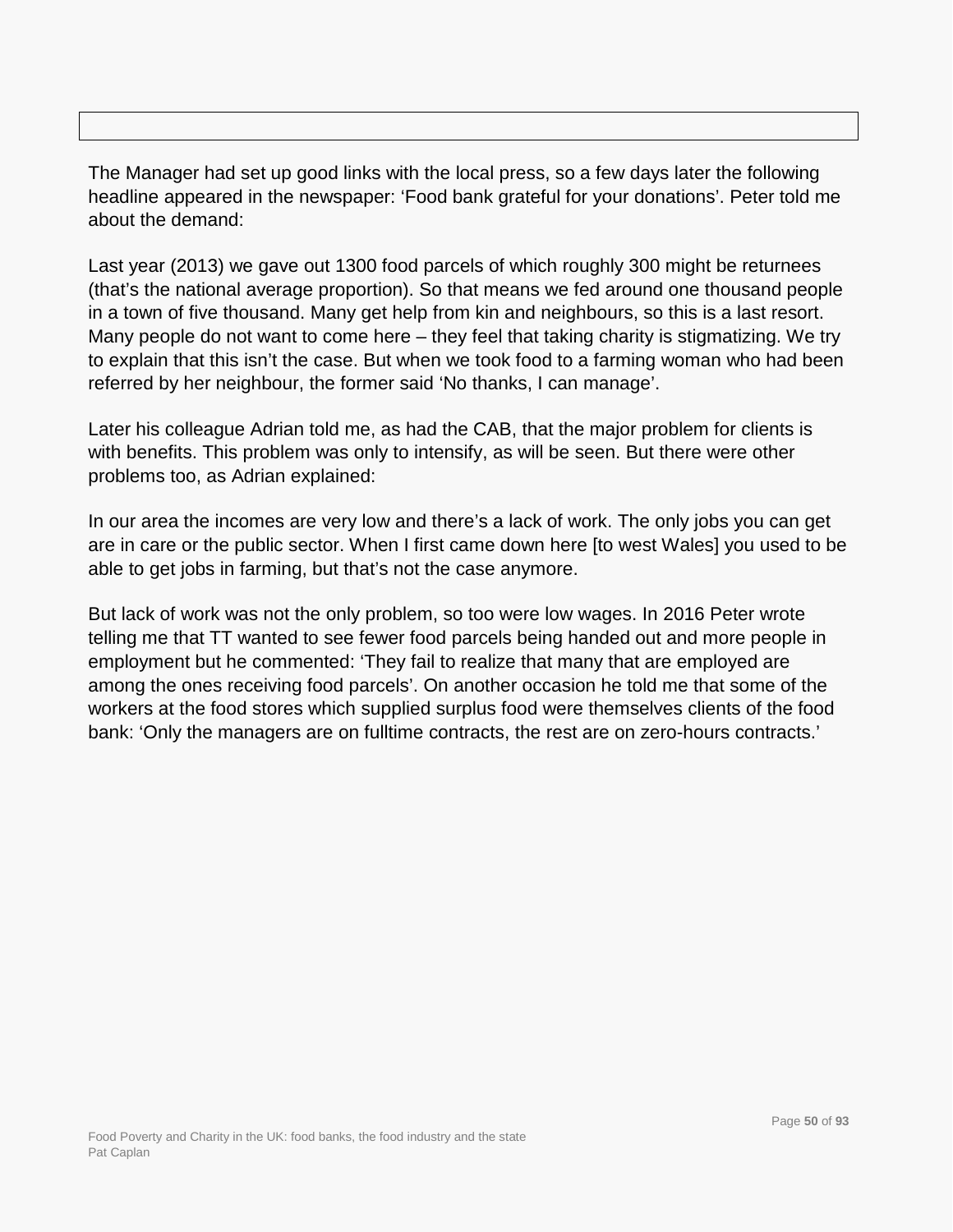

*Figure 3: Volunteers collecting food outside supermarket*

By 2016, demand had increased further: 'We had a big increase in the number of clients by 35%, mostly due to benefit changes and delays': Fortunately, the number of their donors had also increased:

Our Facebook appeal produced a lot of food, we've had four tonnes since December, and some help from the West Wales food bank. We still have a relationship with Tesco, which benefits from this because all the food donated (in store) is extra food bought by customers. In the store here, two tonnes extra is bought by customers.

I had been asking Aldi to cooperate with us for ages but no response. Then I wrote a letter and suddenly the doors opened although they still don't allow us to do collections outside like Tesco. Of course it is good for the supermarkets. I take some of their waste away. Even so there is always far more which goes into their big bins at the back…So three times per week I go and collect whatever they have: bakery, fresh fruit and veg. then odd things like dented tins. I never know what I'm going to get – sometimes it's too much to put in the car.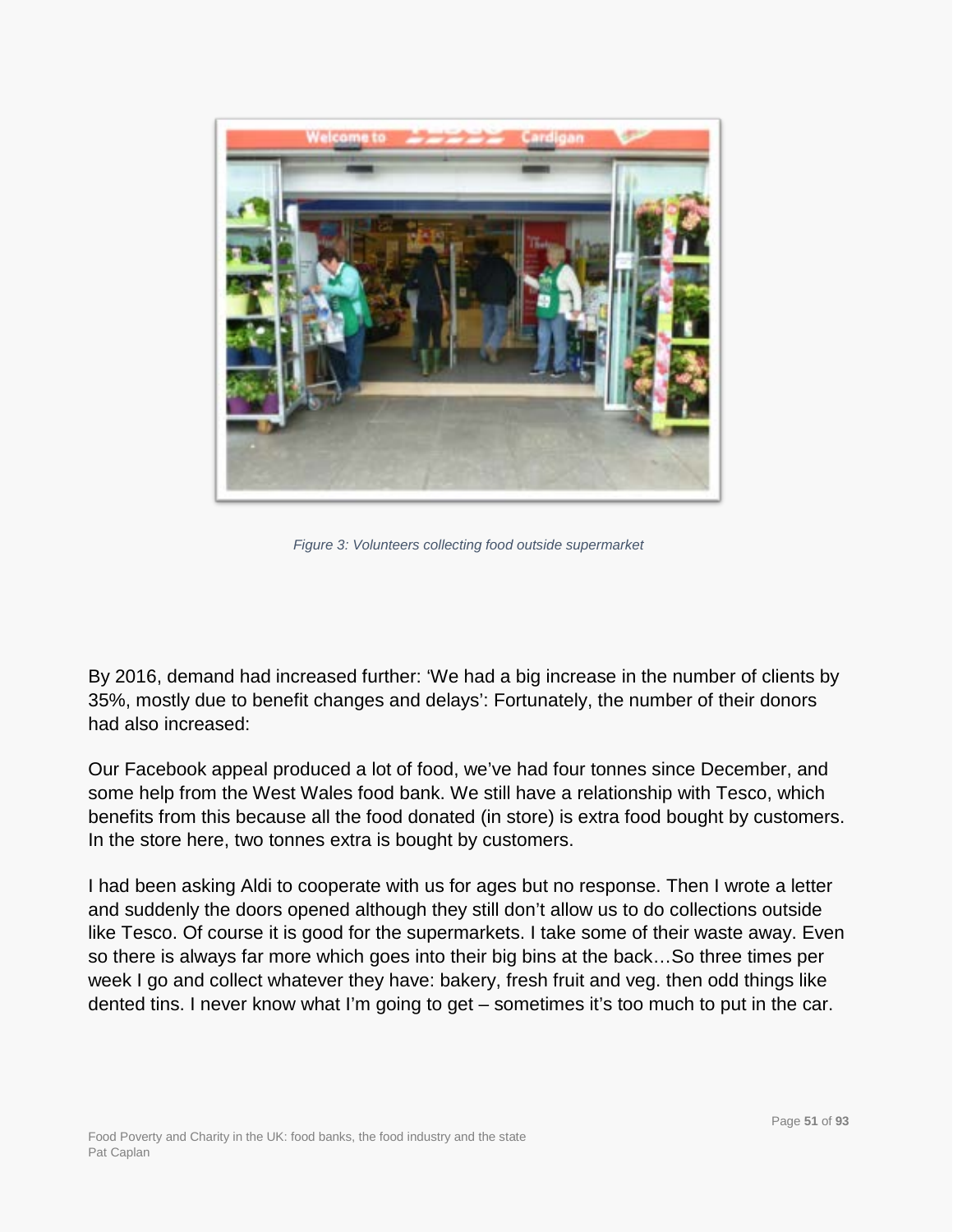## **Clients**

I did not carry out formal interviews with clients at this food bank, but I met several during the course of my visits. Here is a snapshot of three of them encountered on a single visit in 2017 taken from my notes:

Client 1 is a man who says he is 56. He has not received his benefits for 4 weeks because he has changed back and forth from Sickness Benefit to Job Seekers' Allowance. The problem he is having with benefits arises from two factors. One is the state of his health (back problems etc.) and failing his ESA (Employment and Support Allowance) test which he is now appealing against. The other is that he did not know that in order to continue with the ESA he has to take a doctor's note to the Job Centre, which he has now done. The client tells me he has a flat at the other end of town and the volunteer asks how he will move all this FB stuff. He says that he had borrowed his son's car, but in order to do that he had first to take a bus to the place where his son is in college (22 miles away), and then will have do the same in reverse to return the car.

Client 2 is a woman who is about 30 and has obviously been here before. She asks for food for three adults, because her partner's brother is staying with them temporarily, sleeping on their sofa. She says he is homeless but 'we can't ask him to leave as he's family'. She tells us that she was recently in hospital for three months 'because of haemorrhaging' (later I learn that this was probably a drugs rehab). She also complains bitterly about companies which have been ripping them off: BT for example wants them to pay £1000 because it has rolled over their contract automatically, but they want to get out of it. 'So the bills are piling up and we are in debt. We need to pay off all the bills then we can manage. And my partner's brother hopes to get housing benefit soon'. The volunteer comments sympathetically 'things can really build up'.

Client 3 is another woman who comes in and produces a voucher. Adrian goes to get her food parcel and tells her she can take any bread plus four items from the crates of fresh food. She says she has come here by taxi as she lives about six miles away and that the taxi will come and collect her after 20 minutes. 'My daughter had a bit of money so she said 'Mum, take a taxi'.' The manager asks why she is having problems and she says it is because she is changing benefits. She has now lost her child tax credit as her daughter is older and so they are trying to put her onto Personal Independence Payments (PIP), which means less money.

One factor which these three clients had in common was the transport problem, with no railway system in the area and very few buses. Even the volunteer who was present at all three interviews suffered in a similar way, telling me: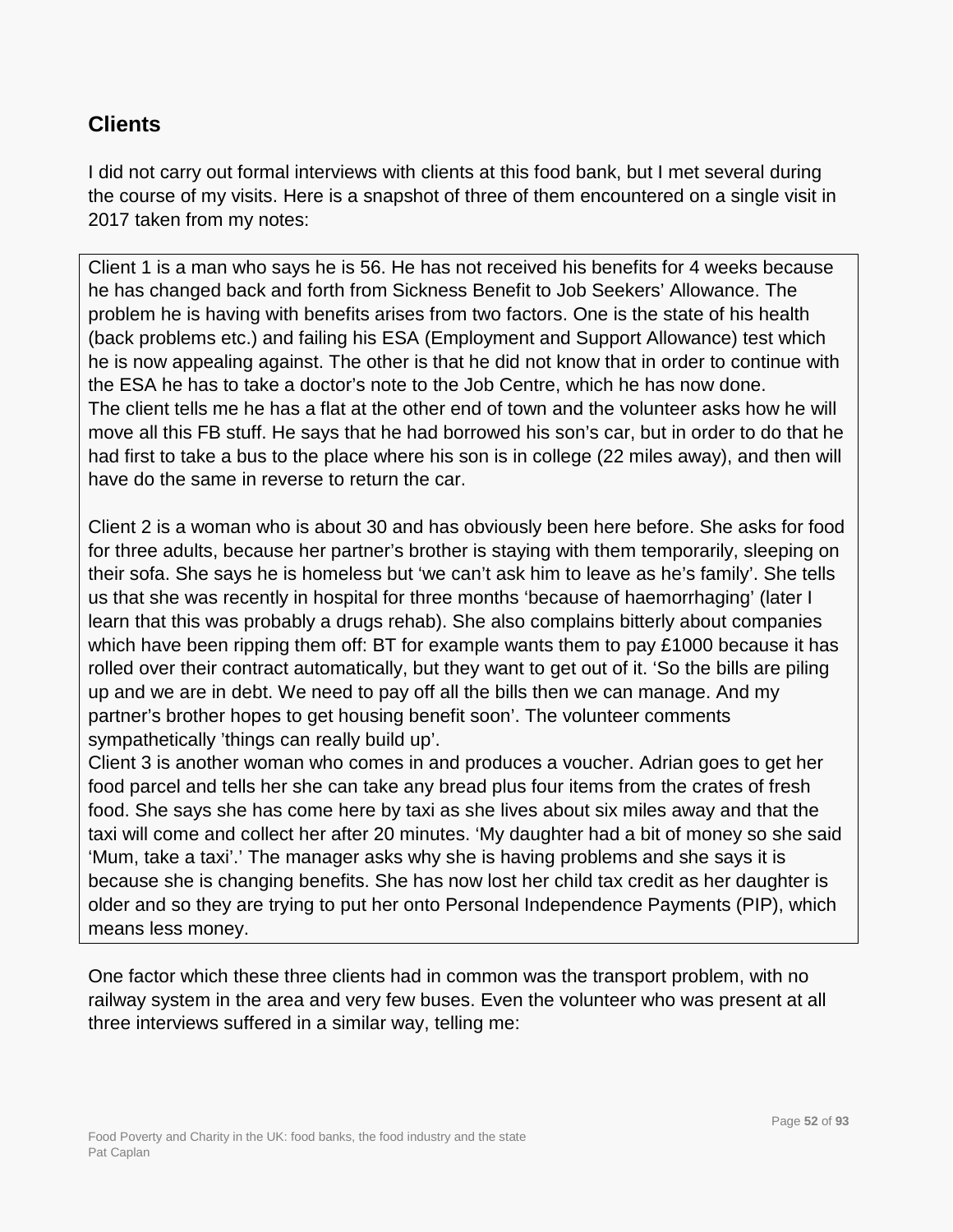Transport is dire. When we first came here I used to try and come into the town on the bus from a village ten miles away. The earliest I could arrive was 11.45 and I had to leave by 3 pm to get the last bus.

### **Surplus food and the 'giveaway'**

On Friday afternoons, there was a 'give-away' at the food bank when surplus food from local stores was handed out to anyone who asked for it. On these occasions the manager was careful to reserve some for people he knew were vulnerable and also to ration out particularly desirable kinds of food. Here is an extract from my notebook made in 2016:

When I return just after 4 pm, there are 9 people waiting in the street outside the food bank. I stand beside them. 'Are you looking for the food bank?' asks a middle-aged woman. The manager calls me in, and I see the room has been laid out with trestle tables on which are fresh fruit and vegetables: apples, potatoes, carrots, mange-tout, peppers, mushrooms, lettuce, stir fry.

The clients enter; by this time there is over a dozen of them, and more stragglers come in as well. By the end there must have been at least 20 people served. They are a very mixed group, about equal numbers of male and female, but a variety of ages. The manager encourages them to take what they want. One woman says loudly 'Don't think this is all for me - I am taking [food] for other people as well.' The manager later says he is well aware of that. He knows many of them by name.

Then he dishes out the more valuable products of which he only has a few: mince, chicken, fish cakes, pizzas. He tells me later that he rations these strictly and does not put them out on the tables. One woman says to me 'You haven't got anything – go and get something'. I explain that I am there to help the manager. The last to come in is an elderly man using a walker. He has a terrible cough. The manager says he can't cook because he can't stand so he gives him snacks which he has put aside for him and I help him take a few light-weight vegetables and fruit which do not need to be cooked.

By 2017, Peter had moved to another part of the country, so Adrian was managing the food bank. There was now a twice weekly food distribution 'give away', as a result of three pickups a week from Aldi as well as the weekly Tesco donation. In addition, Riverside FB was helping some other local food charities in the town which provided free or very cheap meals.

At the time of my last visit in the summer of 2019 I was told that demand had skyrocketed after the roll-out of Universal credit in the area the previous December. In January 2020, the manager wrote to me as follows: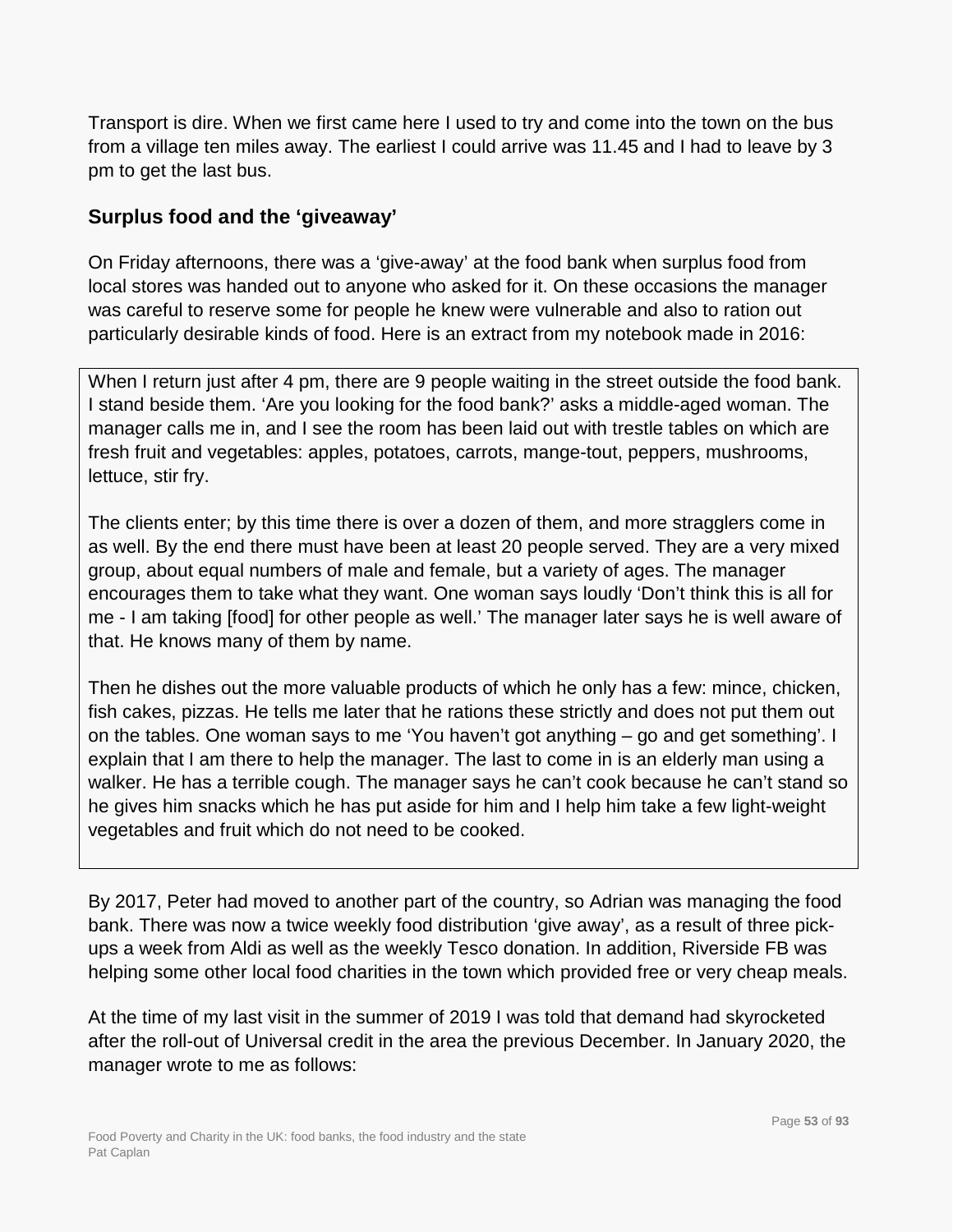In 2019 we received 17,067kg in donations and gave out 19,321kg in 761 parcels to a total of 1801 people which is well up on previous years, 350 more people than our previous highest year of 2017.

If these figures are compared with those of the West Wales FB (see next chapter), which covered a wider area and had four branches, it will be seen that this single FB, mainly serving one town, collected a similar amount of food and had a similar number of clients.

#### **Summary**

Riverside TTFB appeared to be a much smaller affair than St. Nicholas, with far fewer volunteers, but because it was located in a small and poor community, it served a much higher proportion of residents who came for food parcels. Because everyone living in this town was aware of its levels of poverty, the FB manager was able to issue successful appeals to the wider community to obtain food from a diversity of sources. In fact the total amount of food collected and given out, and the number of clients serve, was only slightly less than those at St. Nicholas. While benefits problems were again dominant in reasons for visiting the FB, it was clear that there were other issues too, not least unemployment, health, housing and the very poor transport infrastructure. The last made it difficult for people living in rural areas outside the town to access the FB, yet many clients did come from such areas, indicating that rural poverty is also very significant.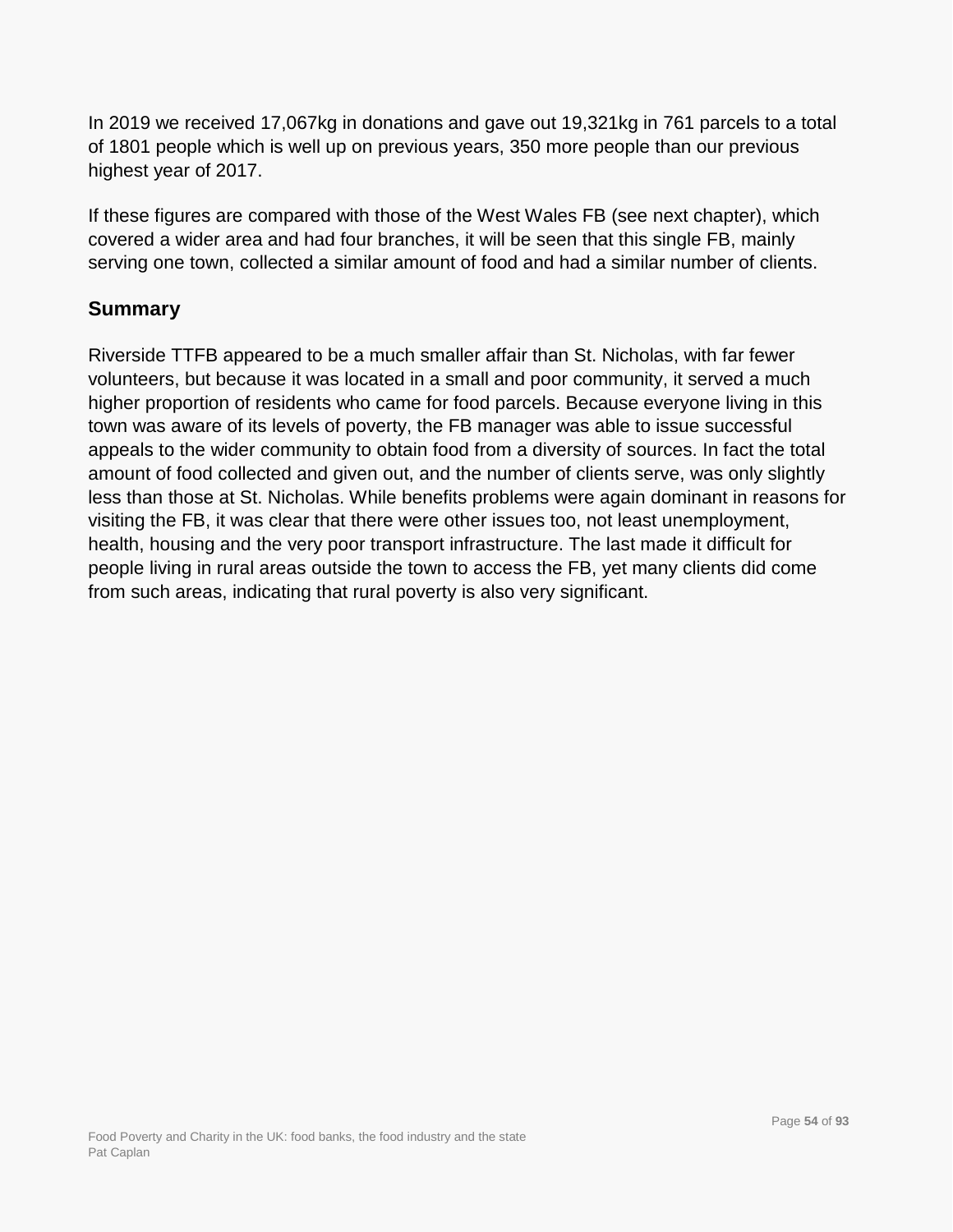# **Chapter 4. Two food banks making changes**

## **Introduction**

In this chapter, I consider two further FBs in west Wales, one affiliated to Trussell and the other independent. While they have many features in common with those already described, they also have some significant differences in their philosophy and activities. One such is in their attempts to blur the divide between givers and receivers, volunteers and clients.

## **Case study 5: The West Wales Trussell Trust Food Bank: from food bank to community cafe**

The West Wales TTFB HQ was located in the premises of an evangelical church in a fairly prosperous small town (pop. 2,500) in the centre of the county, while its branches were in other poorer towns in the south of the county with populations ranging from 7,500 to 11,000. It was the church which had initially funded the setting up of the FB and its affiliation to Trussell, although the FB subsequently became a separate entity when it registered as a charity.

My first visit was in 2014, when the FB was relatively new. There was a part-time (one day a week) manager paid for by the church and 20 volunteers, many of them from the same church and some of whom worked virtually fulltime. The FB was held once a week in a large and comfortable room with a coffee bar, while the donated food was stored in its basement.

At that stage, food was obtained both from donations and collections by churches, as well as from the local Tesco supermarket. I was told by volunteers 'When we do the Tesco collections some people say to us 'Isn't it [food poverty] awful?" while other shout 'Bunch of scroungers'.

## **Food bank days and talking to clients**

In subsequent visits I was able to observe the FB in operation and to talk to the manager, volunteers and clients. I saw volunteers bringing in boxes of food collected from various sources, which at that time included Tesco, Morrisons, and Lidl, and taking them down to the basement storeroom, where they were sorted and dated. Everyone was delighted when enough money was finally raised to install a 'dumb waiter' so that the food could more easily be moved between floors. Sometimes I helped with date marking. I found that frequently food parcels were collected not only by clients but by their carers or key support workers, because of the poor public transport network. In some cases, individual food parcels were actually delivered to the homes of clients, something which did not usually happen in London.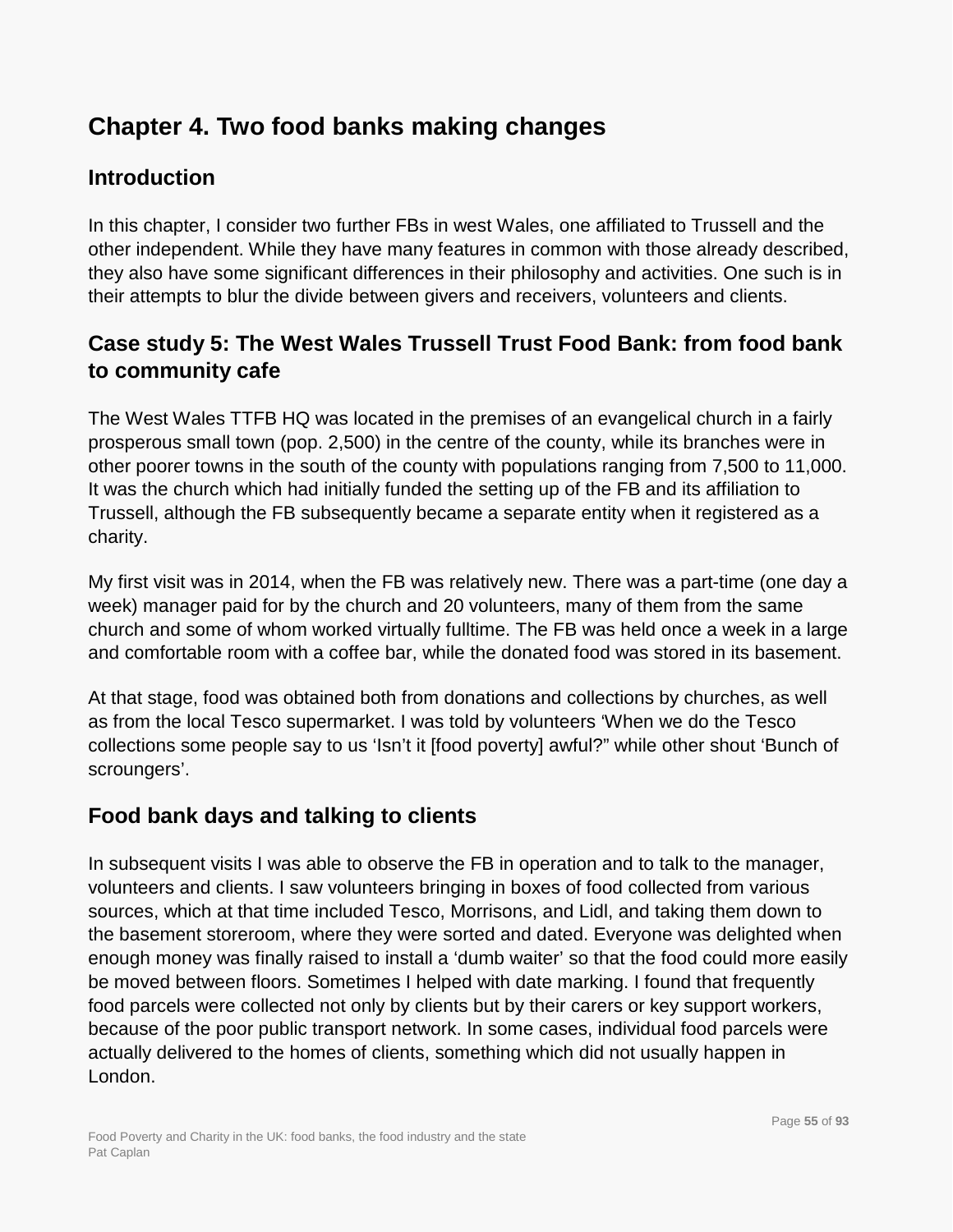One client I met in 2015 sticks in my mind. She told me that as a single parent with 2- and 5-year old children, she lived with her parents, but her father had had a stroke which paralysed him on one side. He was cared for by herself and her mother, but the latter had poor health and had been in and out of hospital.

Q. Do you get an allowance for doing that?

A. No, he gets Disability Living Allowance. We have been offered carers but he is my father so I prefer to do it myself*.* 

She herself had also been previously on Disability Allowance (or PIP – personal independence allowance) because of her own health problems, but after an Atos assessment<sup>[33](#page-55-0)</sup> she was deemed 'fit for work'. It was unclear how she could find work, given her caring responsibilities for her two-year old child and her father, as well as the lack of jobs in the area.

The worst was at Christmas when I had to go and ask for help to get presents for my children. I felt totally humiliated – I am their mother, I am supposed to provide these.

Q. But surely this problem was not of your making and you should not feel that way. It is a societal problem. Doesn't living in a society means that we all are responsible?

A. Yes, that's what my dad says.

This conversation illustrates the complex reasons why people might find themselves short of food and visiting a food bank. These include caring responsibilities, being denied benefits (deemed 'fit for work'), and lack of employment opportunities. It also illustrates the powerful way in which shame is internalised because of inability of parents to give what they consider children should have.

Another client's story in 2017:

 $\overline{a}$ 

The manager introduced me to a young woman who had a small child with her, saying that she came in often. The woman confirmed that she was a service user and said she would like to talk to me. We did have a brief discussion about the stigma associated with use of food banks, and she mentioned the hostility with which some members of the public viewed them. It then transpired that her car had just failed its MOT, requiring around £600 worth of repairs, while her phone had just been ruined by a faulty plug ('and I haven't finished paying

<span id="page-55-0"></span> $33$  Atos is a company which carries out assessments for the UK government e.g. for disabled people. See [https://atos.net/en/.](https://atos.net/en/) It has been heavily criticised. See for example [https://www.theguardian.com/society/2016/dec/27/private-firms-500m-governments-fit-to-work-scheme.](https://www.theguardian.com/society/2016/dec/27/private-firms-500m-governments-fit-to-work-scheme)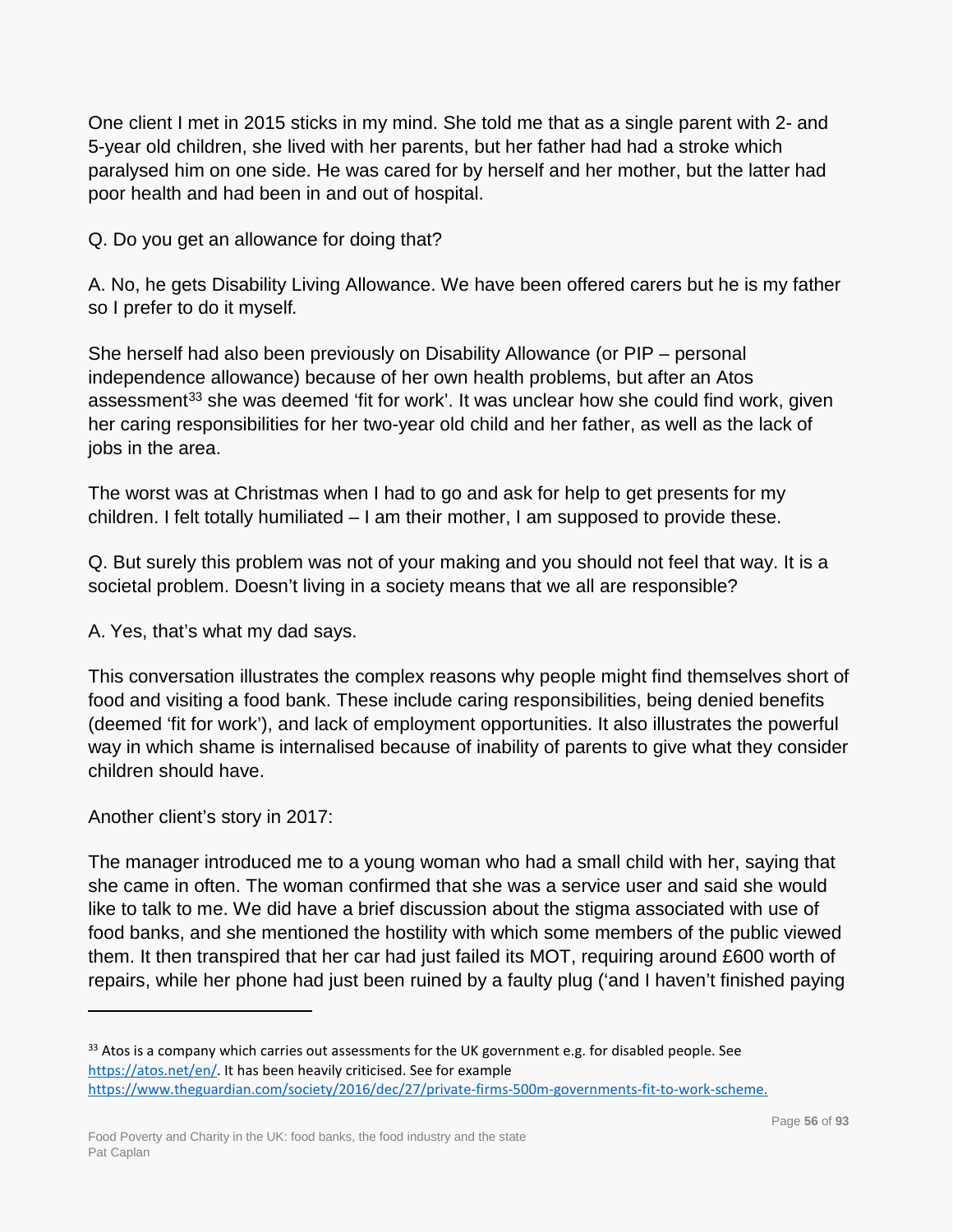for it yet') ... It was clear that she needed to make some important phone calls (one of the volunteers had loaned her a phone).

For people living on very low incomes, such disasters as a car breakdown can be catastrophic and throw their meagre budgets, no matter how carefully managed, into chaos and often debt.

### **Managers and volunteers**

On my first visit in 2014 I asked why people came to the FB:

Volunteer (immediately). Benefits! But also homelessness and other problems. There are mental health issues, changes in circumstances, people drifting in and out of relationships, and lots of isolated people.

```
Q. What about poverty?
```
 $\overline{a}$ 

Manager. Yes! I went to one farm to take a food parcel and was really shocked [by what I saw]. Some jobs are only seasonal and the pay is low.

On the same occasion, here is what two of them said about their reasons for volunteering occasion:

Woman: It's from the heart, it's a contribution (she is a church member).

Man. It's good for me! Compassion. I learned a lot when I lived in India.

Some volunteers had themselves experienced problems with their benefits, as an older man explained in 2015:

The benefit system is very inefficient. I retired a few years ago and had a letter telling me to go and collect my pension. So I went, but they said 'Oh no, you get it paid monthly, not weekly'. How am I supposed to live for a month before I get it? I showed them the letter but it did not help. My wife is 62 so she is one of those people who has missed out<sup>34</sup>– she has to wait longer to get her state pension, and meanwhile she has a tiny [work] pension of £120 pm. It is not easy to manage.

<span id="page-56-0"></span> $34$  Until 2011, women received their state pensions at the age of 60 but under the Pensions Act, 2011, women's State Pension age started to increase to 65 between April 2016 and November 2018 and is to be 66 by 2020.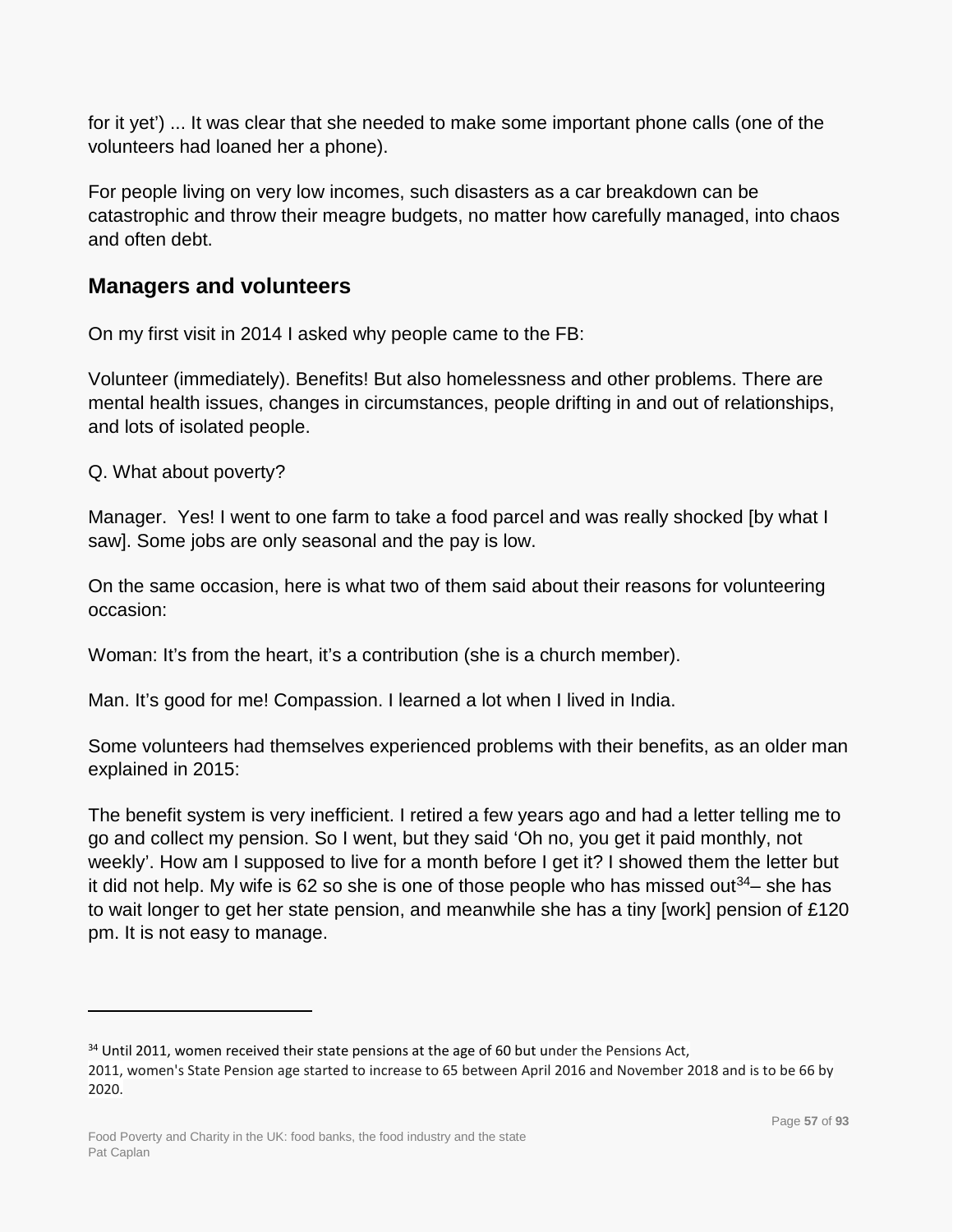I asked the manager about the extent to which she could be flexible and to what extent she felt the need to stick to the TT rules:

I prefer to do the latter because it protects both clients and volunteers. It's tried and tested over 18 years. If someone comes without a voucher we give them food only for a day and show them the list of voucher holders, of whom there are 60-70. However, not all of these voucher holders issue them regularly – some give more at Christmas [when the FB gave out hampers to clients referred by social services].

When Trussell asked her to set up another food bank branch in the area, she was happy to do so, making a total of four in the county. In effect, the headquarters became the main collecting point for food, which was then ferried out to the three other branches.



*Figure 4: Poster for Fareshare Food Cloud produce*

### **Changes at the Food Bank**

In 2017, the original manager had to leave the job because of ill-health in her family, and her place was taken by a woman who wanted to make changes. She re-organised both the volunteers and the Trustees:

I divided up the responsibilities between the 20 regular volunteers, each of whom does roughly one day a month: kitchen and cooking lunch, cafe and coffee, storeroom downstairs.

Later, she suggested that one or two Trustees should have special responsibility for each of the four branches in the county.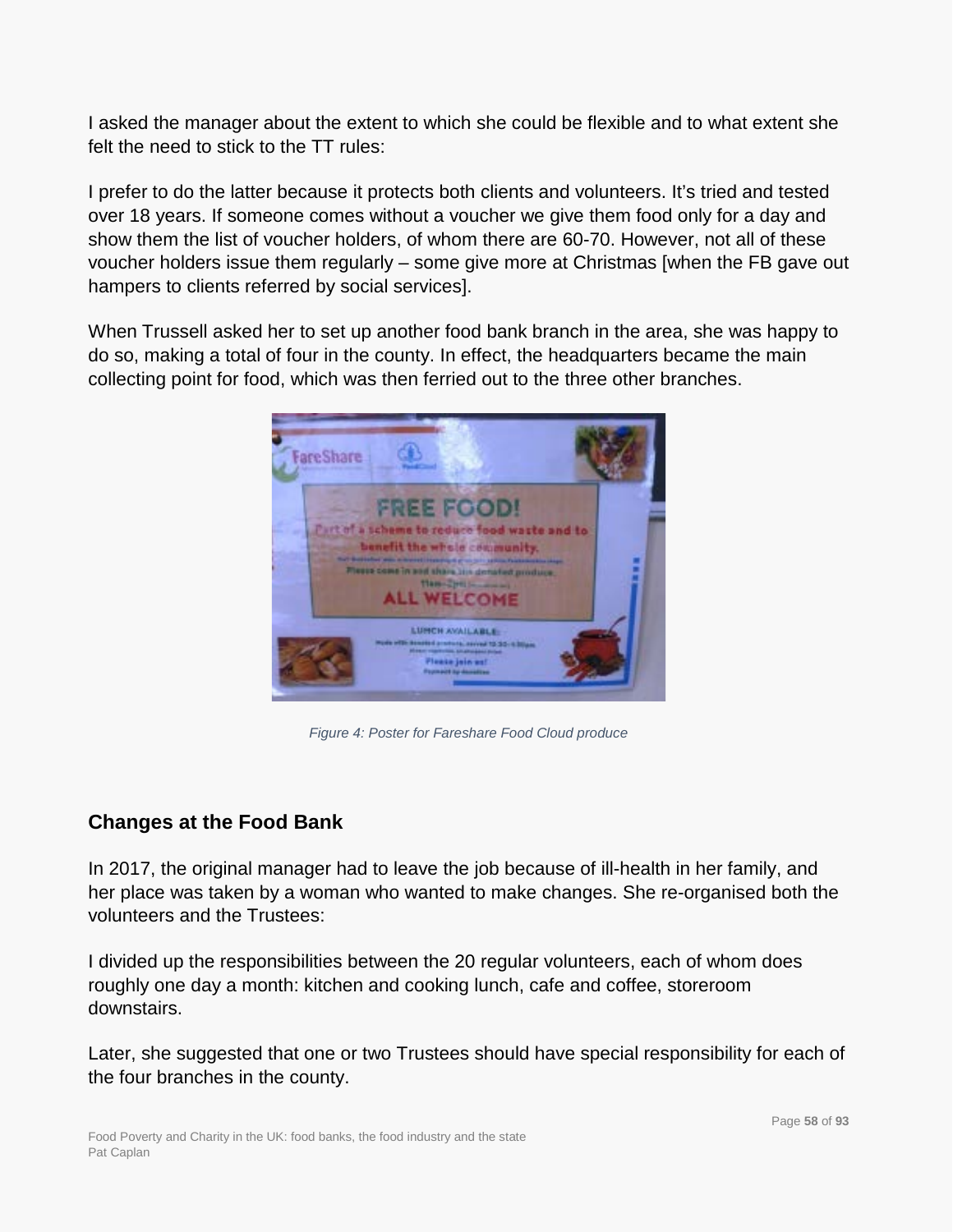A second change was that, in addition to the food bank, there was a simple weekly meal (usually a thick soup and bread) served for a donation. The manager wanted this occasion to be for anyone, not only food bank clients, thereby reducing the 'stigma' of attending a food bank and making food consumption more social.

The third innovation was a strong attempt on the part of the manager to work with other local organizations and by 2018 it was networking with the Community Fridge, another innovation, which was located at the local Community Centre. The manager was enthusiastic: 'We now have a joined-up system involving Fareshare (see chapter 5), food retailers and the Community Fridge. You might like to write about it and perhaps TT should be thinking about it as a model. TT is talking more about dignity and having more choice for clients.'

Some of the changes in this TTFB which took place during the period of my research were helped by the fact that the manager's paid hours were more than doubled, thanks to a grant from Asda via the Trussell Trust  $35$ , thus giving her the time to plan and bring about such changes, and a paid deputy was also appointed.

By 2017, many FBs were obtaining fresh food through the Fareshare Food Cloud (discussed in Chapter 5) and were able to offer free bread, fruit and vegetable without a voucher to anyone who wanted them. In the case of the West Wales FB this included a number of Syrian refugee families who had been settled in the area, with each town sponsoring a family $36$ .

There were other changes taking place. In 2017 I visited the new FB branch set up by the West Wales FB in a neighbouring small town which has seen better days. This food bank is located in a church and upstairs, it runs a café. The acting manager me that she herself was originally from the town and remembered how prosperous it used to be, with many small businesses and shops, as well as four major employers: port, woollen mill, steel factory and manufacturer of nuts and bolts. All have now closed. I asked her what kind of clients they got:

Young men on their own, like the one who was here just now. People who have problems with substance abuse. All sorts. There are people who have moved [or been moved?] from cities like Birmingham. That young man says he likes the peace and quiet here but he is lonely. Some people come to use the cafe because they are lonely and don't see anyone

<span id="page-58-0"></span><sup>&</sup>lt;sup>35</sup> The Trussell Trust and Fareshare accepted a large grant from Asda. TTFBs were encouraged to apply for some of this funding and the West Wales FB was successful.

<span id="page-58-1"></span><sup>36</sup> [https://www.theguardian.com/society/2016/mar/30/welsh-citizens-call-to-resettle-more-syrian-refugees.](https://www.theguardian.com/society/2016/mar/30/welsh-citizens-call-to-resettle-more-syrian-refugees)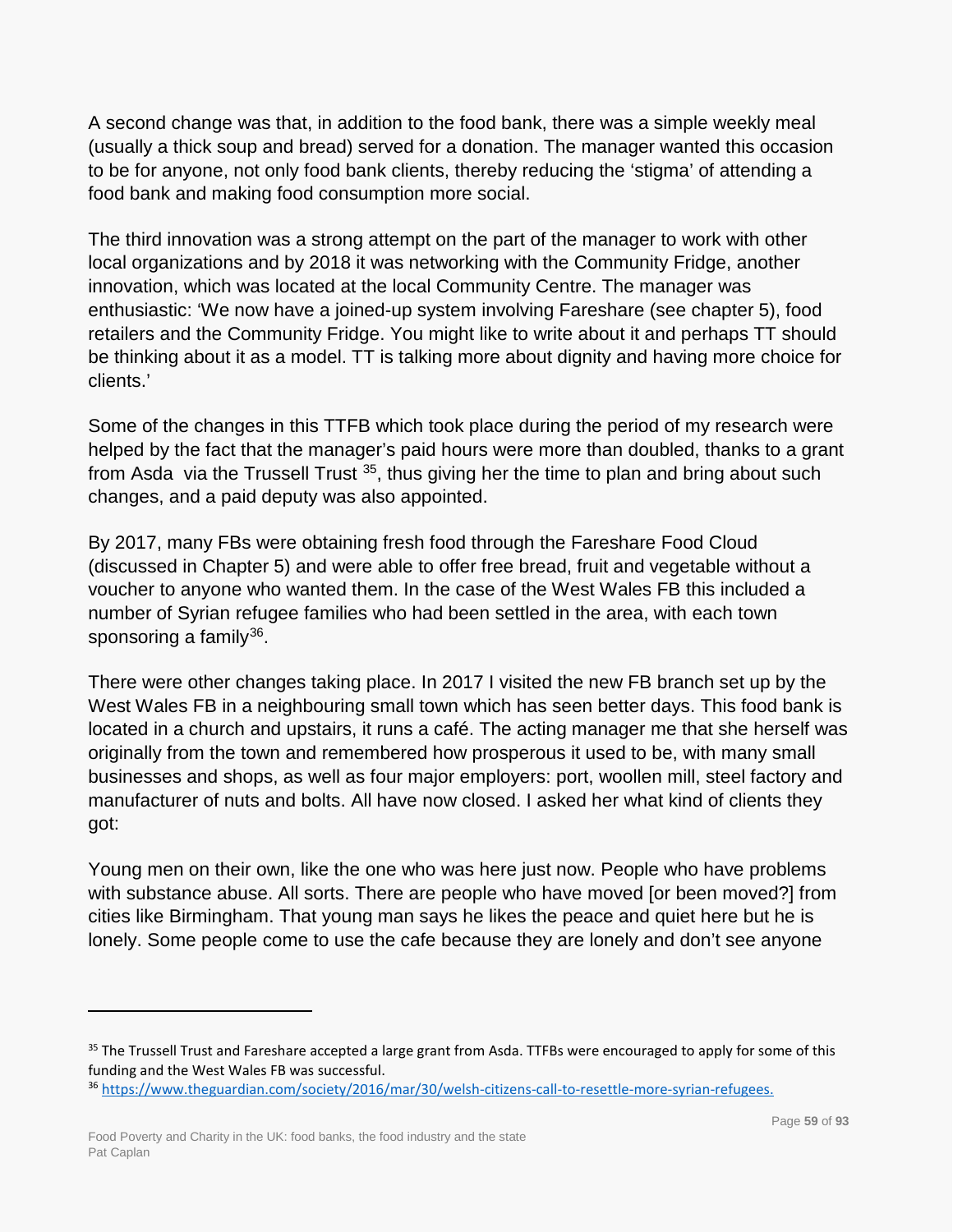except if they have carers night and morning. We don't have doorstep deliveries anymore and the postie doesn't knock.

A year later there was another innovation in the HQ which was the monthly presence of a 'Community Connector', a trained staffer or volunteer who could assist people with problems to access opportunities in their local community. Such people rotated their time between different organisations.

The West Wales FB continued to grow. By 2019 the number of volunteers had risen from the original 20 to 50 across the four branches. It also received more donations and served more clients: 1,833 from January to November and a further 1,798 during December, which was also the month of the Christmas Project.

Another new venture in the summer of 2019 was a pilot project to help with 'holiday hunger'. This was aimed at the families of children who received free lunches during term-time. The FB worked with two referral agencies (see glossary) and gave them a total of 100 bags of food weighing 11 kg each for them to distribute to needy families. The scheme was deemed a success and will be repeated, while in Easter 2020 there are plans to have a similar breakfast project:

This is a good way of using any surplus and means that food donated by the local community goes to those in need in the same community. It's also a good way of trying to anticipate needs.

In 2019 as the research was closing, I asked the manager what other changes had taken place in her FB:

We used to be recipients of vouchers and distributors of food parcels. Now we run a community cafe which serves as a meeting point. Yesterday which was our food bank day 59 people took Fareshare give-away [food] with many of them lining up at 11 am when we open and 30 of them had the soup lunch. It's free and they don't need vouchers. No one came in with a voucher. These people sit down and have a chat, such as an elderly woman I know.

#### Q. Does this fit with the way TT works?

A. The TT CEO definitely wants food banks to go. She has a long-term vision which is not being a food bank [but rather] finding out what the needs of society are and adapting ourselves accordingly.

The manager also told me about a further planned expansion of their food bank group: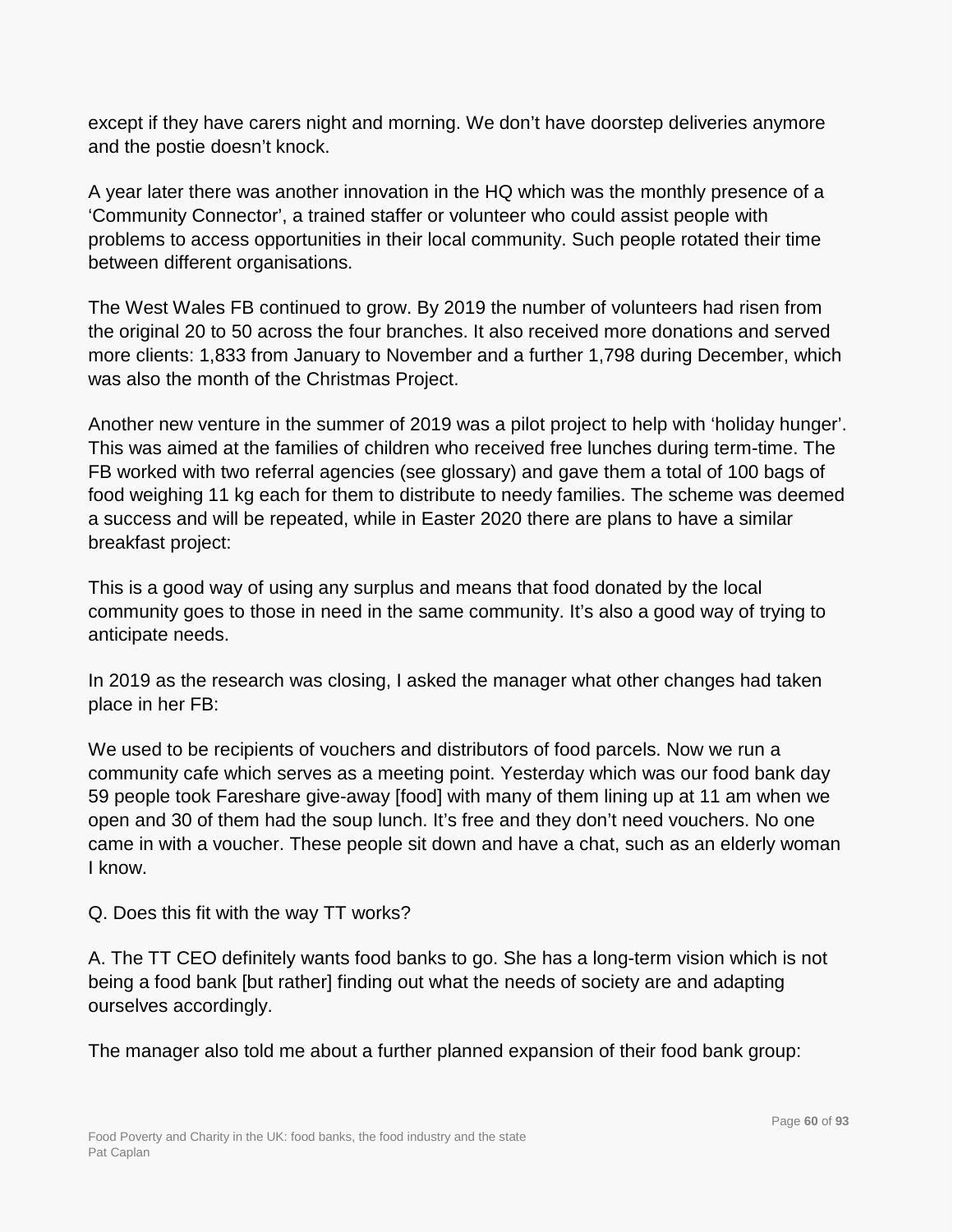We are being hosted by a church which came on board with our Christmas Project and we will begin to operate out of their premises in February 2020. This will become our main centre of operations in the north of the county and pioneer our 'Pick-Up-Point' scheme. The aim is to have key venues and individuals in communities throughout the county who can give out emergency food bags to those in food poverty or crisis. Those in need will be referred on to a Foodbank Centre and its teams for further support.

### **Summary**

This FB was run somewhat differently than St. Nicholas or Riverside, with an increasing emphasis on food not just as parcels to take away but as something to share in its café and during its weekly community meals. There was a determined effort to see eating as social and to bridge the gap between the manager and her volunteers, on the one hand, and the clients of the FB, on the other. Setting up community meals which cost participants little or nothing but enables social, as well as economical eating, does not differentiate between the food poor and others, or between givers (volunteers) and receivers (clients).

# **Case Study 6. Patch (Pembrokeshire Action to Combat Hardship), an independent food and basics bank: helping and giving back**

Patch is the third and final Welsh FB to be discussed. Patch is an independent food and basics bank whose headquarters are in the south of the county and it was the first such organisation to be set up in the area in 2008, some six years before the arrival of Trussell in 2014 in the form of the West Wales Food Bank.

There are similarities and differences between Patch and the two Welsh TTFBs just discussed. Like the latter, Patch uses a voucher system to establish who can be given food, but it usually gives out more food and for a longer period. Like other FBs, it is registered as a charity and has a board of trustees. Finally, like the West Wales FB, it has four branches including its headquarters.

However, there are important differences. First of all, Patch is not affiliated to any other organization such as Trussell. Secondly it has a full-time paid manager and a paid part-time deputy, as well as some 60 volunteers. Thirdly the HQ has its own premises, although as these are usually rented for a peppercorn rent, the organization may have to move when the property is required for other purposes by its owners<sup>37</sup>. Even so, it does mean that this organization has far more space at its disposal than the other TTFBs discussed earlier

<span id="page-60-0"></span><sup>&</sup>lt;sup>37</sup> Patch HQ moved twice during the period of my research.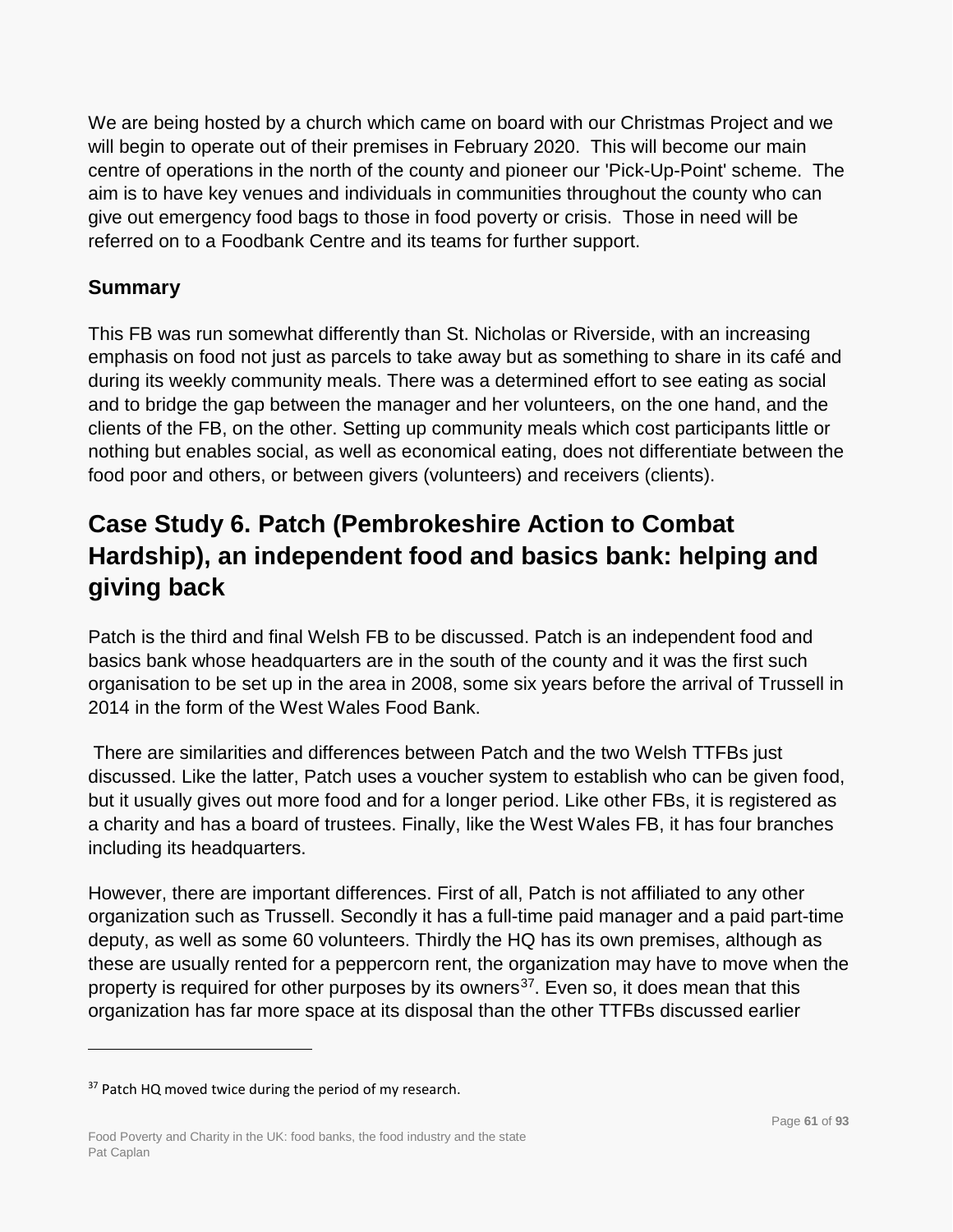which enables it to run a 'basics' bank giving out clothes and household goods, as well as offering room space to others such as the local CAB for client interviews. In the run up to Christmas it also has a large Toy Appeal. In addition, the charity has its own van and in 2017 it acquired a second-hand refrigerated van which would enable it to collect a wider range of food.

The background of the manager and volunteers is also rather different from those of other FBs discussed earlier. The manager, an ex-nurse, makes no bones about her own difficult history which includes mental health problems, while a number of the volunteers are working class and some are ex-clients. Furthermore, many are youngsters, a situation I did not find in many other FBs I visited<sup>[38](#page-61-0)</sup>. Patch even had a teenage trustee!

Perhaps because the Patch branches are located in areas where many people depend on benefits, there is a high degree of openness about poverty. The atmosphere is rather different than in other FBs with much joking usually led by the manager. Here is an extract from notes taken on my first visit to the headquarters in 2015:

The building, which I shortly get a tour of, is a hive of activity. The first room has a reception desk but there are also other people doing things there and much coming and going. The second room has the food bank with a table on which are baskets for fruit and veg, only there aren't any there currently. Then I saw rooms containing clothes, bedding, children's toys, offices, and a small interview room which I used later to speak to a client.

The manager emphasized that it is important to give people nice things – goods that are not worth keeping are discarded and they have a salvage man who comes in and buys up the bags of textiles for £4.00 per bag 'so we get quite a bit each week'.

She explained their voucher system:

 $\overline{a}$ 

People come in with a voucher from e.g. CAB, which is our biggest referral agency. These are colour-coded by referral agency e.g. blue for health workers, green for churches, cream for key workers (see glossary). We ask their name and address and what they've had, if they drink tea or coffee and would prefer pasta or rice, do they have cooking facilities, have

<span id="page-61-0"></span><sup>&</sup>lt;sup>38</sup> A notable exception was the Sufra FB in north London which I visited several times see https://www.sufranwlondon.org.uk.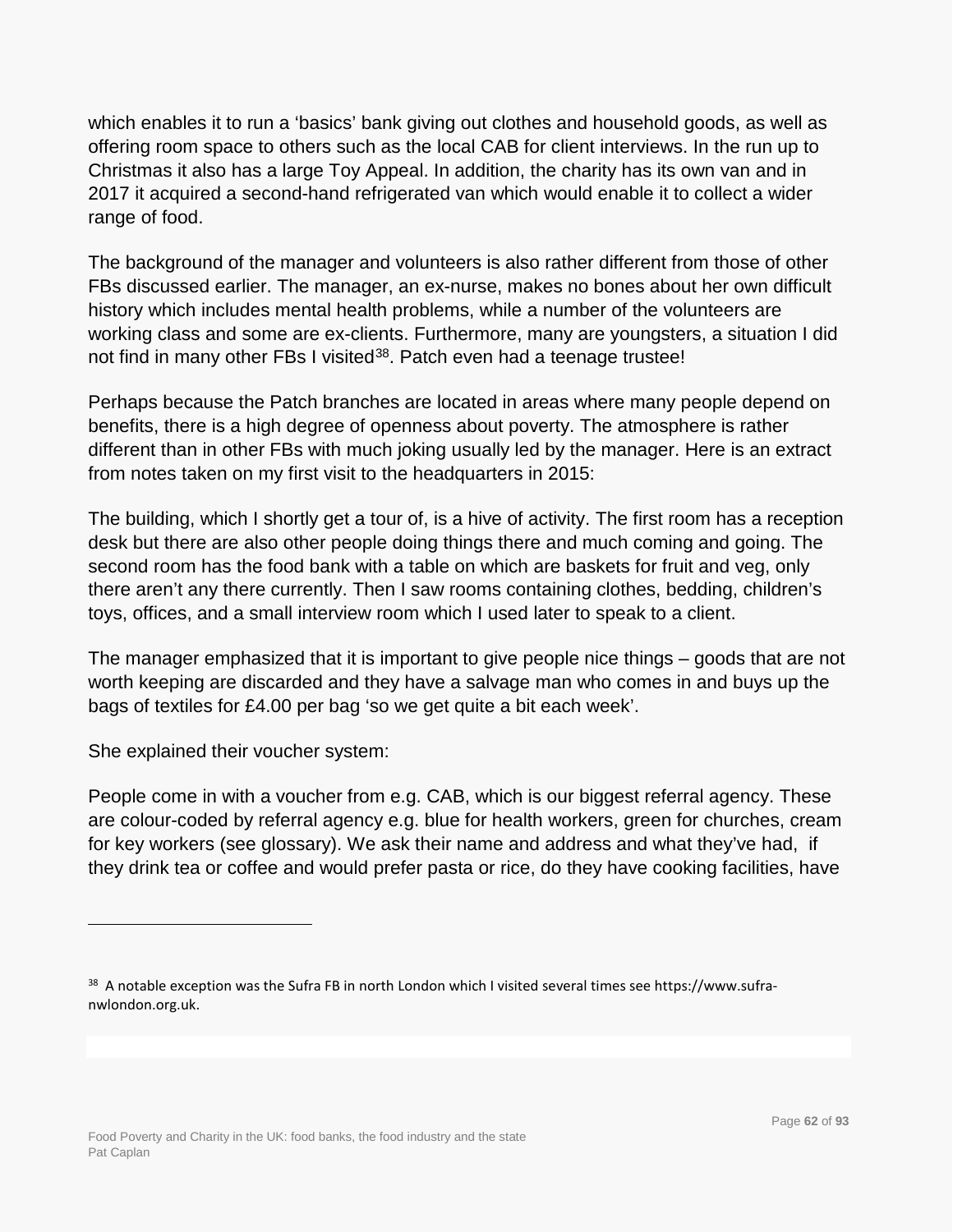they got a tin opener, then we give them up to 2 weeks of food. Later she asks her deputy what the footfall today has been – '52 people have been given food'.

While the voucher system was not dissimilar to that of TTFBs, Patch was in a position to give out more food for a longer period if necessary. It also ran a second kind of voucher system organised under the term 'Fill Your Boots' by which donors could buy a cafe or restaurant voucher from Patch for a pound, which could be given to anyone needing help and exchanged at participating food outlets.

Food at Patch was donated by a number of supermarkets with which the manager had established bilateral relations, but from 2016, the Fareshare Food Cloud (discussed in Chapter 5) had been set up with Tesco and Patch also received surplus fresh food regularly from other local supermarkets. Food collections also came in from churches.

Patch is well known in the county and has links with county-level bodies and private industry, the numerous supermarkets which provide surplus food, and the press. In addition there are donations or sponsorships from local businesses and organisations. Patch and its manager are thus high profile in the area and there was rarely a visit when the latter did not mention a media appearance. In August 2017 the manager told me that she had recently been on ITV news and while I was writing this report, Patch was again featured on ITV news on 26th November 2019 and also radio 5 Live.

This was the first of many visits both to the Patch HQ and to its the branches. On each occasion it was difficult to keep up with all the happenings, with people coming and going, and phones ringing, which made completing conversations quite difficult as my notes from a visit in 2017 attest:

## **Visit to Patch: Extracts from notes taken in August 2017**

Arrive about 10.30 am. J is on reception sitting next to the manager who is having to answer the phone, as the deputy manager and chief volunteer have leave this week . The former has gone to Italy for a wedding. A young woman who I suspect has learning difficulties me a drink. I hear that someone from CAB is on the premises: she is seeing a client in a private room.

I see that Patch has now acquired a refrigerated van which will mean that more fresh food can be donated and collected. I also notice that the Patch tops, which had previously sported the logo of an oil company, have been replaced by that of a food wholesaler. The manager explains that companies usually only give 'uniforms' with logos for a limited period, as they need to generate more publicity with a 'new' charity.

The manager's husband, who works here two days a week and does most of the pick-ups, arrives in the new van. He's already been to Tesco and Aldi in Pembroke Dock today. He's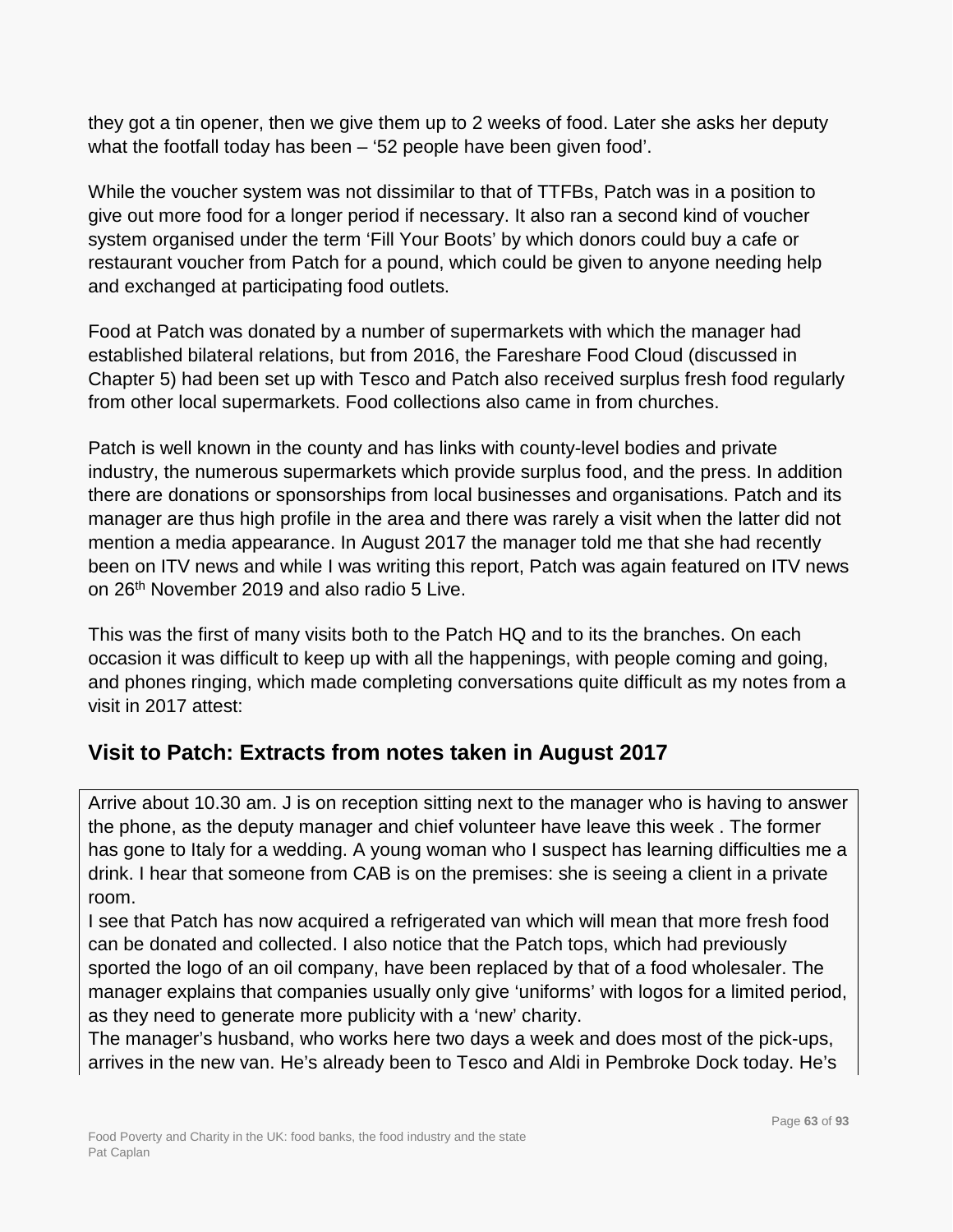managed to borrow a trolley, which helps with the unloading, then he goes off in the van, taking with him a cooler box in case there is any refrigerated stuff.

The manager constantly fields phone calls: a woman with three children needs a parcel: 'She's having a problem with child tax credits, we always have that issue at this time of year'. There's a request for a report on the work of a previous volunteer (I suspect this is from a school). The manager apologises for not having done it and says she will do it immediately.

The tenancy support officer for a housing association arrives to pick up food parcels for his clients and soon afterwards, one of his colleagues, who is the domestic violence support worker, also arrives for the same reason. The former asks the manager how she recruits volunteers as he knows a woman who would like to come. The latter replies that they get a taster day to see how they get on. I ask if it is explicit policy to try and turn clients into volunteers. She says it 'just happens'.

I finally managed to ask a few questions and began with fund-raising, learning that they have been (the local) Sainsbury's 'charity of the year' for a second year (which is the maximum). They also fundraise through websites like Virgin Giving ('it's cheaper than some of the others') and Easy Fundraising, where a small percentage of the cost of purchases from affiliated companies goes to charity. Both are flagged up on Patch's Facebook page. While volunteers had myriad jobs similar to those in other FBs, these also involved helping with fund-raising by a variety of means including, during the period of research, a sponsored climb of Snowdon and bungee-jumping off a local high bridge.

Later I learned that at last night's Trustees' meeting there were concerns expressed about the finances but the manager remained optimistic: 'We won't go bust'. When she eventually listed all her donors for me, I could see why!

### **Volunteers**

The manager described their volunteers: 'We're very proud because our volunteers are very diverse in terms of age, gender, sexual orientation, religion etc. We had to establish that to apply for the [county annual] volunteer award.' She invites me to come to the award ceremony: 'You can be part of Patch – we are an impressive sight with 50 or 60 of us in our black Patch tops. We win something most years'.

I attended two such award ceremonies and found that Patch volunteers won more often than any other voluntary group in the county. In 2019 winners included an 11 year-old girl who had already been volunteering for five years, and the Patch Youth Group. One of the male volunteers got highly commended for overcoming difficulties through volunteering, another male volunteer also got an award, while both the Senior Volunteer and the manager's husband got commended. 'Best of all was that our Under 25 Group got an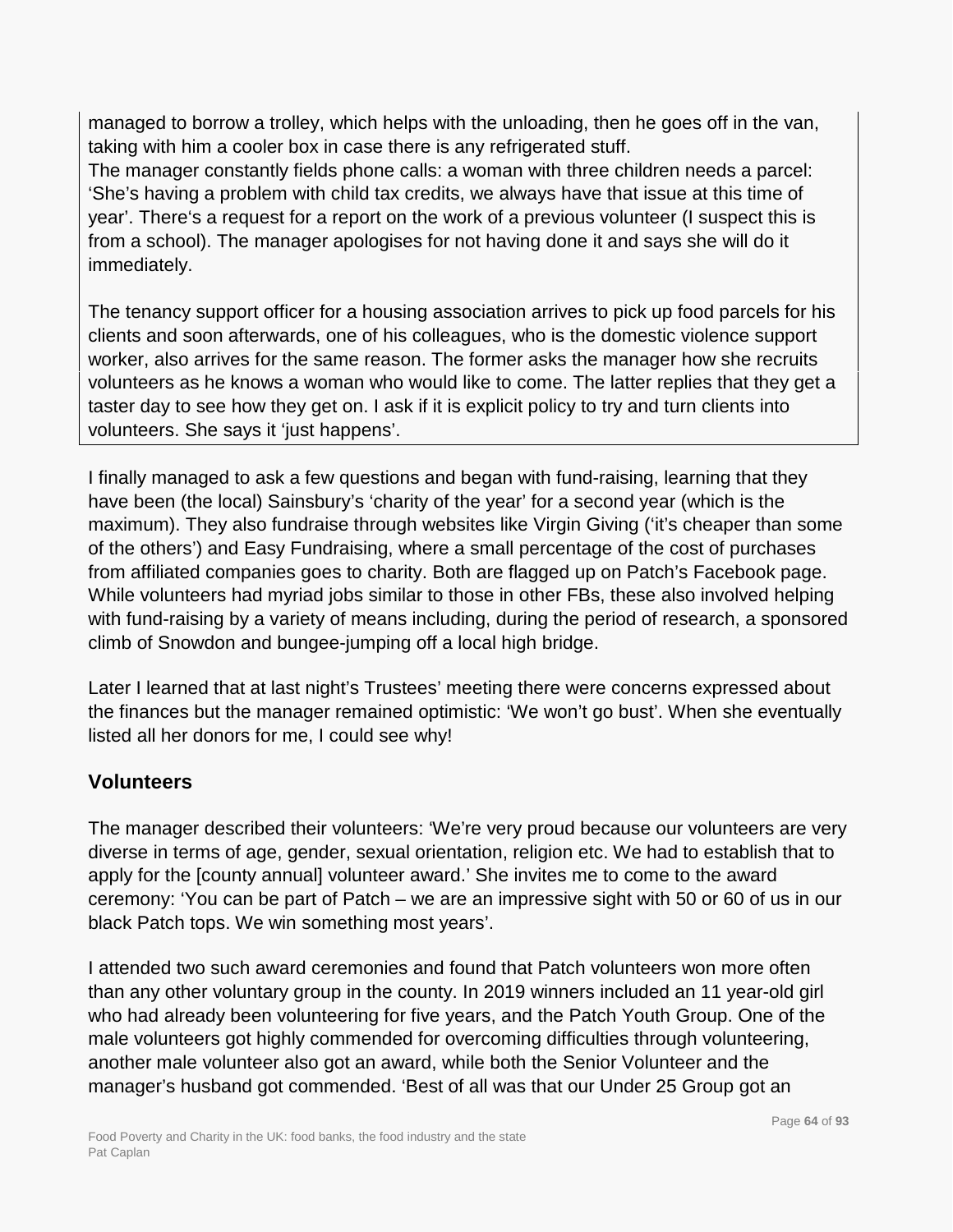award.' The winner of an unusual two awards in 2019 was the Senior Volunteer of whom the nomination (written by the manager) stated:

She used to be a Patch client, so she knows what it feels like and understands the clients. She also has compassion for other volunteers. It has been a high pleasure to see a huge change in her over five years.

Not surprising then to hear from another volunteer, who helped with fund-raising applications and governance matters, that Patch had turned many people's lives around by building up their self-confidence and increasing their capacities. On a visit in June 2018, a young man came in to say he had been made the deputy restaurant manager at a local hotel, whereas formerly he had been a FB client. He said proudly 'Tonight I will have four people working under me' and there were immediate ribald jokes about this.

One of the questions I asked the volunteers was about their motivation. It was striking how enthusiastic they were about the organisation and the extent to which they enjoyed being part of it. The word which recurred in most responses was 'helping' and it was clear that the volunteers felt that they were doing something positive. Some also spoke about reciprocity: they were 'giving back' either to Patch in return for earlier help or in more general terms to their local community.

Another question asked, as in all FBs, was about why volunteers thought people came to FBs. While some stated the obvious such as 'no money/income, poverty, hard times', others were more specific, mentioning benefits problems (delays, cuts, difficulties in access), job losses, homelessness, low wages, break up of relationships, and domestic abuse, all of which were circumstances beyond control. Only a minority of volunteers implied a degree of judgement around money management.

A final question posed was about the responsibility for the current state of affairs. Government was mentioned most frequently, others thought it belonged to 'all of us', it was 'ours', that of 'communities'. While charities, the voluntary sector or retailers were mentioned as having some degree of responsibility, it was also placed firmly on the state and its policies, including both the Westminster and Welsh governments.

### **Clients**

In 2017 I interviewed a client whom I had already met in the reception area where she said loudly to all present 'If it wasn't for these people I don't know what I would do. I wouldn't be alive!' In the interview room she began by telling me an all-too familiar story: she had lost her job after 20 years, then her flat as she couldn't keep up the mortgage payments. She claimed benefits but was continually having them cut or stopped for various reasons, she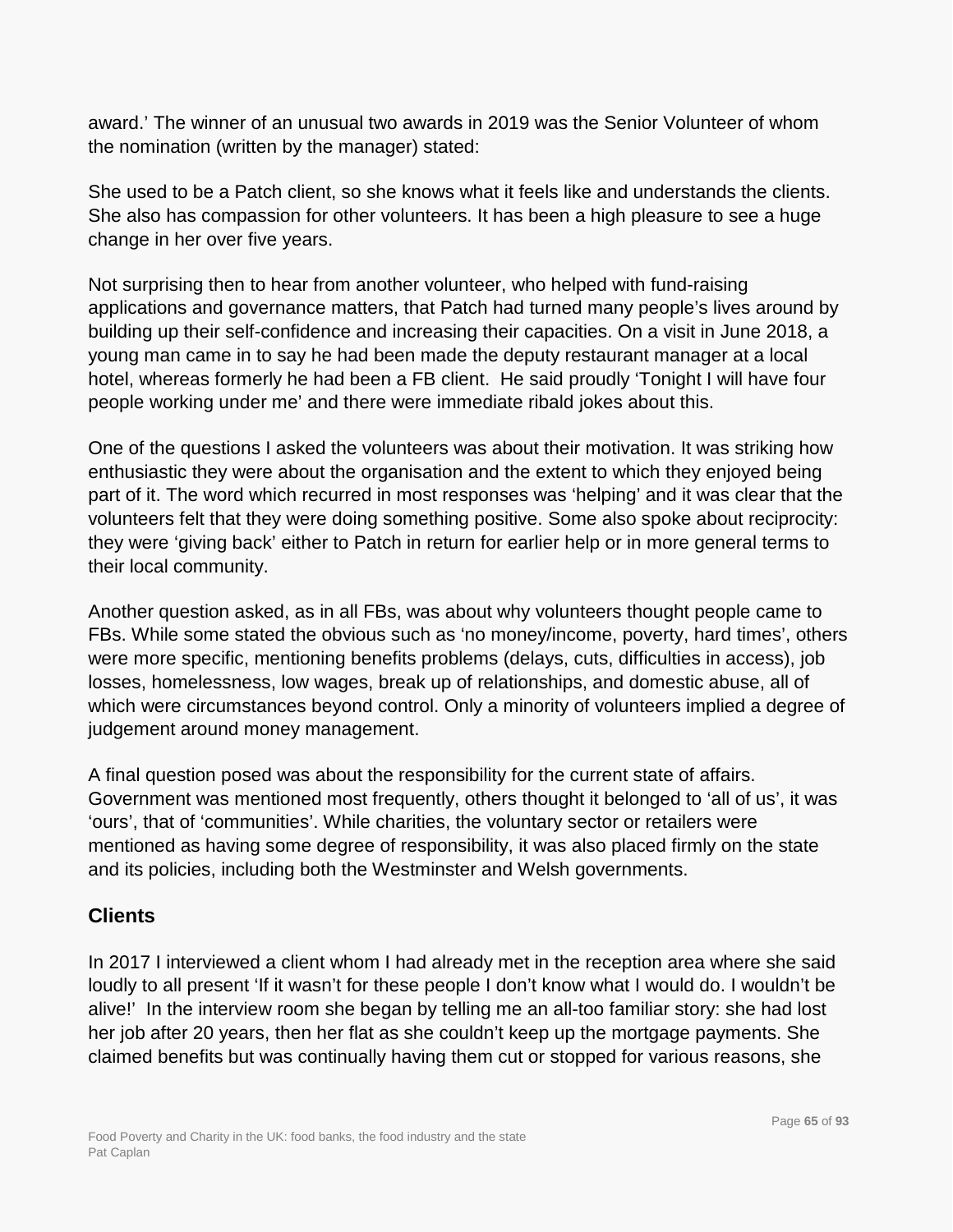wasn't sure why. Although she eventually managed to get a council flat, recently she had received a demand to pay the 'bedroom tax' as the son who lived with her had turned 25.

Her interview highlighted the toll that such difficult circumstances can have on health:

I have had such a difficult time. I lost a lot of weight, so my clothes did not fit me anymore and I donated them here. I used to weigh 16 stone something, now I'm down to 8 stone. And I sometimes find it difficult to eat. I am under the doctor for that too. He is sending me for a chest x-ray. [I notice that she has a cough]. The last 6 months have been really difficult because they take off this and that. I am on the sick [claiming sickness benefit]. And I have my son living with me because he has developed seizures.

I asked her if she thought that poverty had increased:

Yes, the basic costs have gone up. Yesterday I got paid [my benefits] and today I have absolutely nothing – everything was already allocated. The job situation here is dire – another site [in this town] has just closed with the loss of 400 jobs, all those people are now looking for jobs. It's definitely not a world for the poor at the moment. Why am I like this? It's stress.

Q. So how do you manage with things like Christmas?

A. We had no Christmas dinner.

#### **Summary**

While Patch has similarities with TTFBs, such as the use of vouchers, there are also important differences. The first is that Patch has a full-time paid manager to make contacts with government agencies, private companies, supermarkets and the media which has undoubtedly helped to build its bank balance and its profile. Furthermore, the manager is well plugged in to the food poverty conference circuit and I met her at such events several times.

The second factor is that Patch has its own premises, unlike any of the other FBs already discussed, and so is able to be much more ambitious in the scale of its activities.

Another difference between Patch and other FB case studies is that the the gap between volunteers and clients is much narrower. In this respect it more closely resembles The Hub, where the roles of workers, volunteers and users are constantly shifting. The deputy is sometimes herself a client, while many other clients become volunteers, repaying, as they see it, the help they received. Food poverty thereby appears less embarrassing, just as it did on Northern Heights, because 'we're all in the same boat'.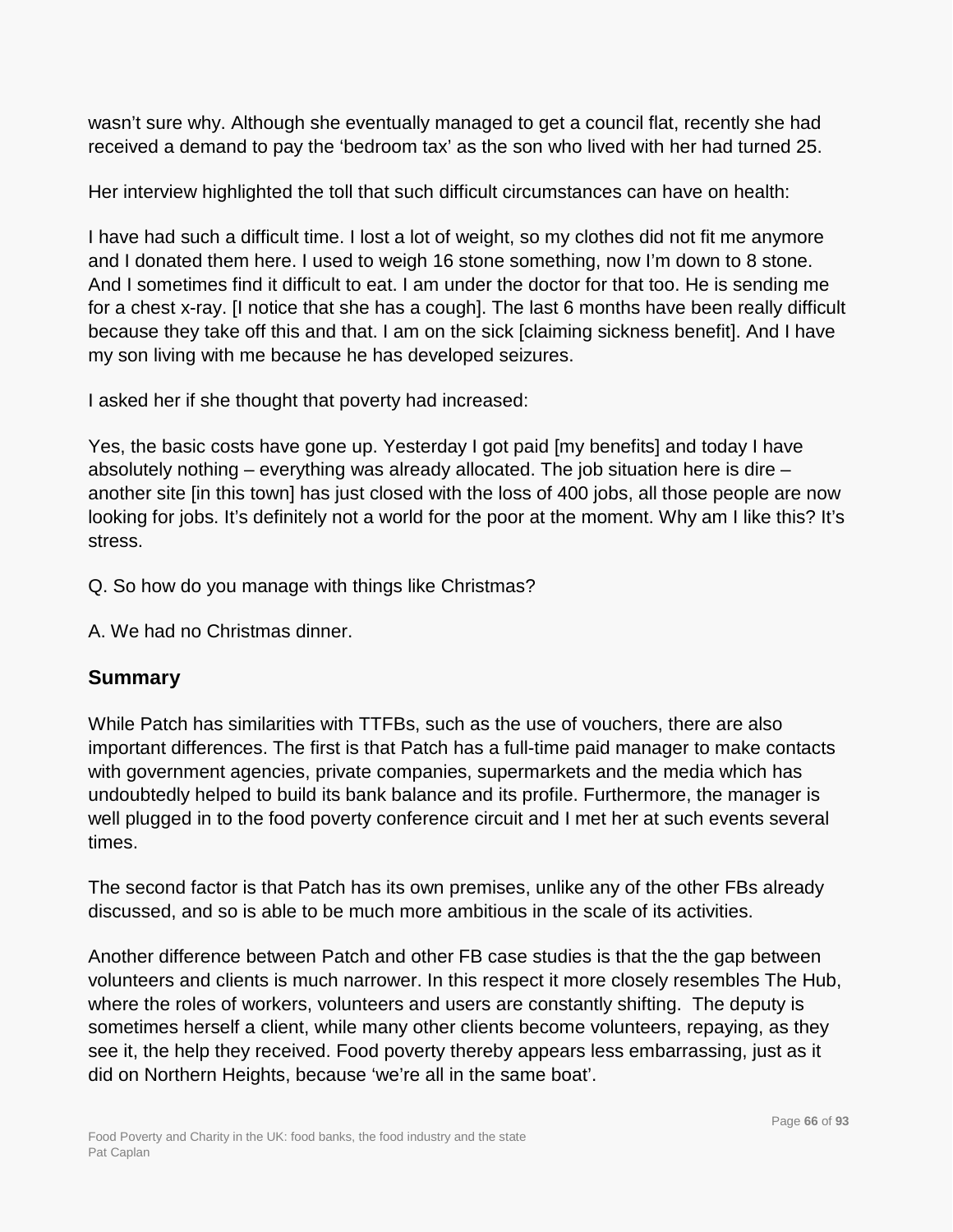

*Figure 5: Patch Poster 2018*



*Figure 6: Patch branch committee meeting*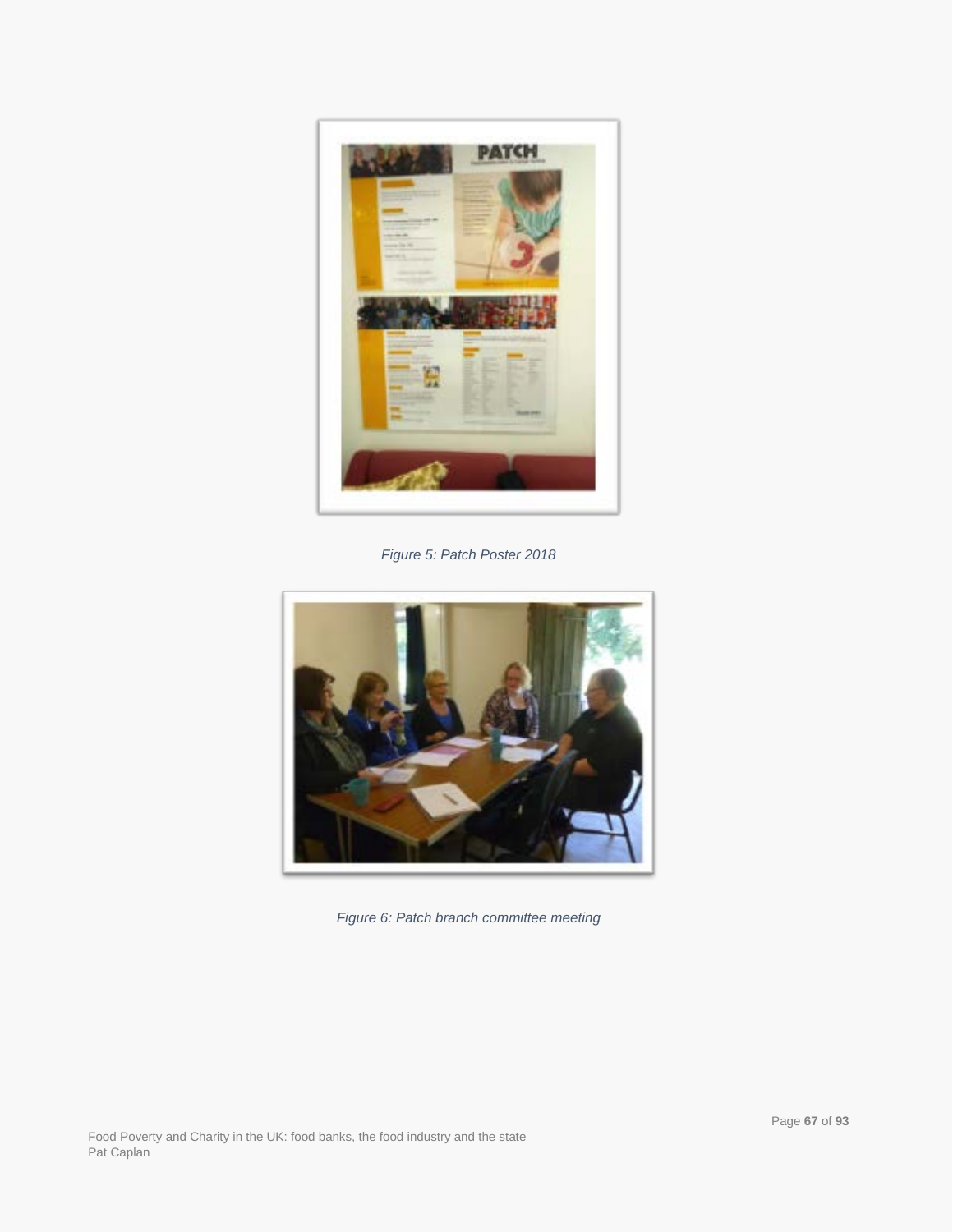# **Chapter 5. Food surplus and food poverty: the role of the food industry**

Over the early period of my research there was increasing public concern about the 'waste' generated by supermarkets: fresh food which was approaching its 'consume by' date. There were several petitions in the press about such 'waste', urging supermarkets to cut their waste or to use the waste generated for useful purposes. Increasingly the last was viewed as meaning to feed the poor.

In this section I consider the increasing importance of so-called 'surplus' food from the food industry in providing supplies for FBs. When the latter were originally set up most of their supplies came from donations of goods bought by customers at supermarkets, or purchased and given via churches, synagogues, mosques, schools and other organisations. Such food is not 'surplus'. But by the middle of my fieldwork, a lot more surplus food was coming from the FareShare Food Cloud, as will be seen.

## **FareShare and the Food Cloud**

I visited several organisations concerned with the collection and distribution or use of surplus food, including Fareshare<sup>[39](#page-67-0)</sup>, WRAP (Waste and Resources Action Programme), the Skylight cafe run by Crisis, and the TBG cafe run by the Transition Bro Gwaun organisation which is discussed below. Early in my research I also visited the London headquarters of FareShare whose motto is 'fighting hunger, tackling food waste'. In other words, it sees food poverty and the existence of surplus food as linked.

At the time I conducted my first interview there in early 2015, I was told that FareShare collected surplus food primarily from food suppliers and wholesalers and distributed this food to its member charities – homeless hostels, women's shelters, pensioners' luncheon clubs, FBs, etc. – through a UK-wide and growing network. Its aims were (and remain) to turn food waste into *food against hunger.* My interviewee told me*:*

We are effectively in competition with farmers who buy surplus food to feed pigs, and anaerobic digesters which produce energy and also get government grants. So it is not axiomatic that suppliers benefit from giving surplus to us – we are not necessarily the cheapest option for disposal of surplus. We use the WRAP waste hierarchy whereby surplus food should first go to feed humans, then animals, then produce energy.

<span id="page-67-0"></span><sup>&</sup>lt;sup>39</sup> Fareshare has also been studied by other academics. See Alexander and Smaje 2008.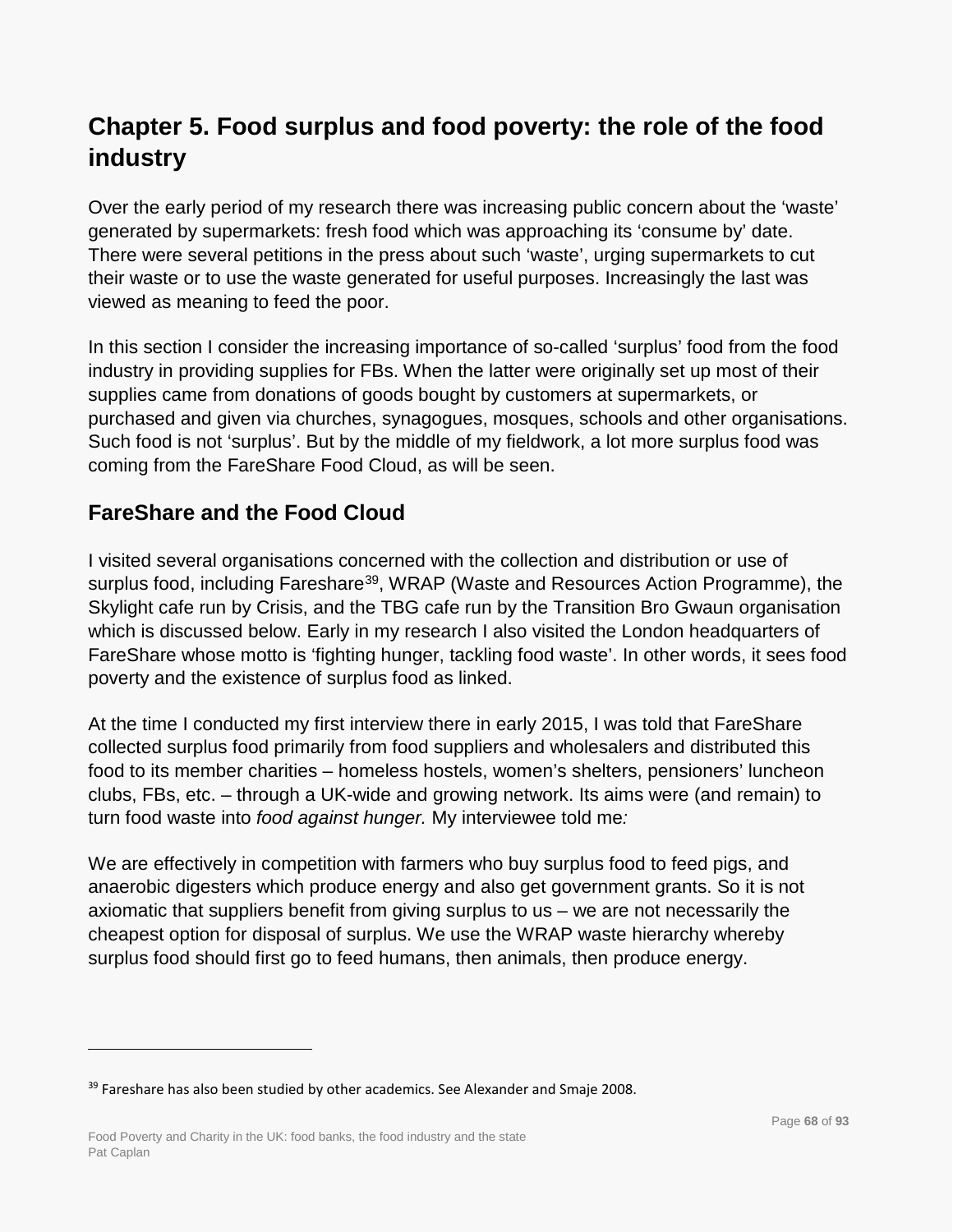I asked whether FareShare thought it was tackling problems or symptoms and was told that it is a charity and it doesn't enter into longer-term issues:

We think we have a model which works and could work more. We do think that we are helping the food industry to be more efficient; we shine a light into areas of waste which obliges them to think about why this waste is produced and to work on introducing efficiencies at manufacturing and distribution levels. Yes, I understand that this is not addressing reasons for poverty or reasons for food waste, but it is a model which fits current needs. We are a kind of niche and until you eliminate these problems, the surplus will be there. There is also a need to change the culture which supermarkets have inculcated – for example, that all fruit and veg should appear perfect and uniform.

By the time I carried out my second interview with FareShare at the end of 2016, things had changed. FareShare had expanded massively, taking on additional paid staff as well as volunteers. Much of the food now came from supermarkets, not just wholesalers:

We now have 20 regional centres across the UK, so we are much bigger than before. And we work with 3,000 people and feed many more people – some  $200,000$  weekly<sup>40</sup>.

Furthermore, FareShare had set up the Community Food Connection programme with Tesco using the Food Cloud app discussed below. As a result, charities supported by FareShare were accessing a lot more food much earlier. My FareShare interviewee noted that the charities which had been approved and monitored by the organization were benefitting considerably:

As they are all suffering from funding cuts, if they didn't have food through us, they might have to close. But as it is, they are not having to pay for the food they need, so they can divert their cash income to their other needs.

We went on to discuss the advantages of the new system and the FareShare interviewee told me:

Now each time Tesco supermarkets have a surplus, it can be diverted to FareShare, and suppliers are also proactively contacting us. This is all very beneficial. We do it in a costeffective way both for us and the food industry. The aim is now to get rid of its still-edible surplus food left in store at the end of each day by giving to local charities which are approved and monitored by FareShare. Although this scheme requires logistical and staff

<span id="page-68-0"></span><sup>40</sup> For further information see [https://fareshare.org.uk/annual-reports/.](https://fareshare.org.uk/annual-reports/)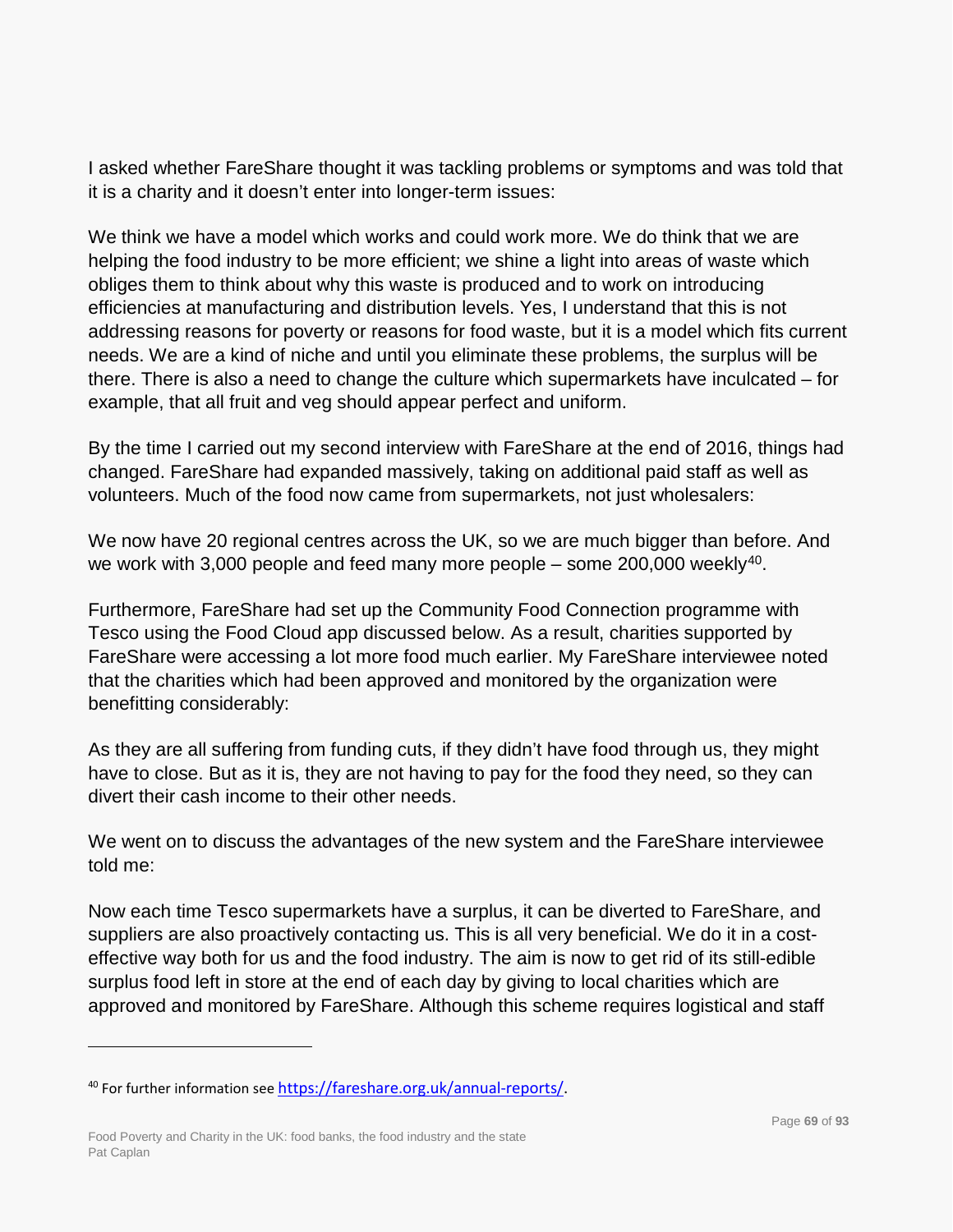support from Tesco, the fact that it is dealing with a single organisation like FareShare helps to remove many of the risks to reputation and branding, given the need for quality assurance and consistency.

#### **Supermarket managers and the Food Cloud**

I carried out interviews with several Tesco managers in west Wales in 2016 and 2017. The first manager explained to me the mechanics of the Food Cloud system:

The Food Cloud app was developed in Ireland [Eire] 2 years ago, set up by two fellow graduates who wanted to start a socially useful business. It worked well there with Tesco, so Food Cloud wanted to roll it out in the UK, but Tesco was the only supermarket which was willing to participate. Now it has great reach and for a company like Tesco, it's a great business. In the UK it was initially trialled in 14 stores with 50 charities participating. Then it was rolled out to 100 stores at the beginning of this year [2016], followed by another 1,000 stores of which this is one. By the end of 2017 we expect all Tesco stores, large or small, to be enrolled.

The manager was very enthusiastic about Tesco and its charitable activities:

Some people think Tesco is just out for itself, but you have to remember that the workers here are local people. We are more than a store, so we are keen to set up local relations. I don't want our charitable work to be just a PR exercise.

I came across equal enthusiasm from other store managers who, like food bank volunteers, expressed concern about food poverty and wanted to do something to alleviate it. Nonetheless, this scheme is undoubtedly also good for the company's CSR (Corporate Social Responsibility) remit and is flagged up as such in the stores and on their website. At a WRAP conference in 2016, a Tesco representative stated that this scheme makes for improved staff morale, as well as better 'stories' for their CSR web pages.

I asked some of the FBs about the new system and found that the response had been positive. Here is how a volunteer in a Welsh TTFB had first explained the system to me in May 2016:

The new [FareShare] Food Cloud scheme works through texts [shows me some on her phone]. They [Tesco] say they have this or that, and I just reply Y or N. For example, see here: 'nine trays, bakery, non-food items, fruit and veg'. This comes after 8.30pm when Tesco clears its shelves, and it has to be collected by us the following day between 7 and 10am.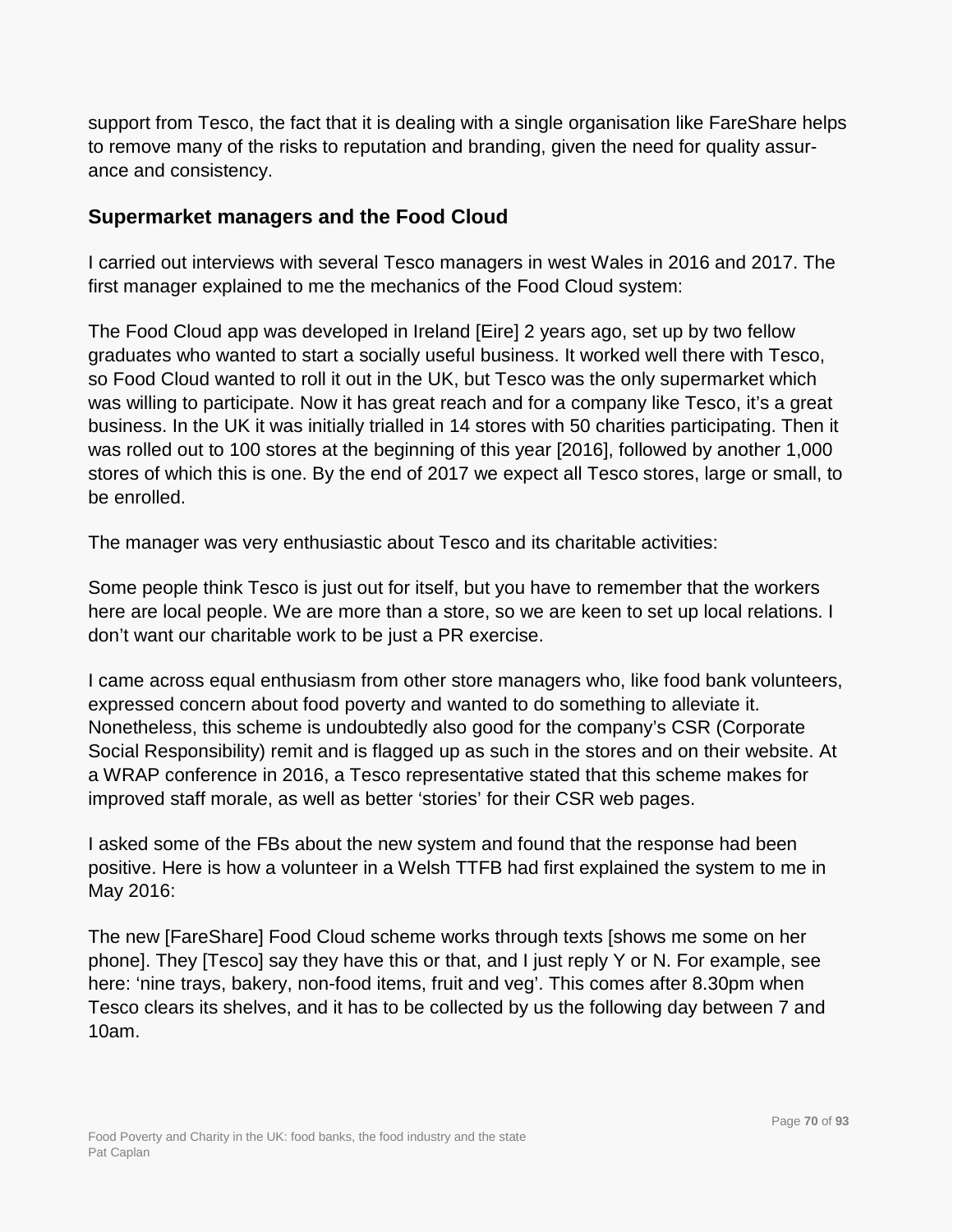Her FB manager was also enthusiastic: '[Fareshare] Food Cloud has made a fantastic difference'. However, she went on to note: 'I must say, we are getting rather less than we used to do from some stores – it seems they have revised their procurement and so there is less going spare'. This is an obvious result of the system if pushed to its logical conclusion and it is precisely one of the aims of FareShare mentioned by my first interviewee.

In my interviews with supermarket managers from Aldi and the Coop in 2016, there was also considerable interest in the FareShare Food Cloud system, so more supermarket chains appeared likely to follow suit. Indeed Waitrose has subsequently set up a partnership with FareShare too. The waste organization WRAP itself considers that this is the way forward in dealing with the problem of food waste, as well as making a contribution to alleviating food poverty. Furthermore, during the years of my fieldwork, even more organisations collecting surplus food to donate to those in food poverty were set up, such as the Felix Project in London (www.felixproject.org), while the Real Junk Food project [\(https://trjp.com/\)](https://trjp.com/) expanded beyond 'pay-what-you-like' cafés into warehousing.

Yet, this situation is replete with contradictions. For example, while a Tesco supermarket manager in one Welsh town waxed enthusiastic about the FareShare Food Cloud scheme and about Tesco's numerous charitable activities, a food bank manager in another town told me: 'Yes, we benefit a lot from Tesco, but some of our clients are Tesco employees who cannot afford to buy enough good food because of low pay, given that they can only get part-time contracts'.

Another contradiction lies in the 'partnership' between Asda, Tesco and Fareshare of which mention has already been made in the discussion about Case Study 5 in the previous chapter. Asda, which pays very low wages to its staff, gave a large grant to Trussell and FareShare to enable more surplus food to be accessed by food aid charities, but IFAN was very critical of Trussell's acceptance of such a grant from 'Big Food'[41.](#page-70-0)

Finally, it is important to emphasise that only a small proportion of the food poor go to FBs. For many, accepting charitable food donations is not necessarily a positive solution since they often feel embarrassment and shame if they are forced down this route. Scarcely surprising then that the setting up of an 'affordable' cafe utilising surplus food in one Welsh town did not prove a panacea for those suffering from food insecurity, as is seen in the next case study.

<span id="page-70-0"></span><sup>41</sup> [https://uploads.strikinglycdn.com/files/e6b91c5e-8b21-4dd3-9e05-](https://uploads.strikinglycdn.com/files/e6b91c5e-8b21-4dd3-9e05-77f35448d089/IFAN%20Statement%20on%20ASDA,%20FareShare,%20Trussell%20Trust%20%C2%A320%20million%20partnership.pdf) [77f35448d089/IFAN%20Statement%20on%20ASDA,%20FareShare,%20Trussell%20Trust%20%C2%A320%20](https://uploads.strikinglycdn.com/files/e6b91c5e-8b21-4dd3-9e05-77f35448d089/IFAN%20Statement%20on%20ASDA,%20FareShare,%20Trussell%20Trust%20%C2%A320%20million%20partnership.pdf) [million%20partnership.pdf.](https://uploads.strikinglycdn.com/files/e6b91c5e-8b21-4dd3-9e05-77f35448d089/IFAN%20Statement%20on%20ASDA,%20FareShare,%20Trussell%20Trust%20%C2%A320%20million%20partnership.pdf)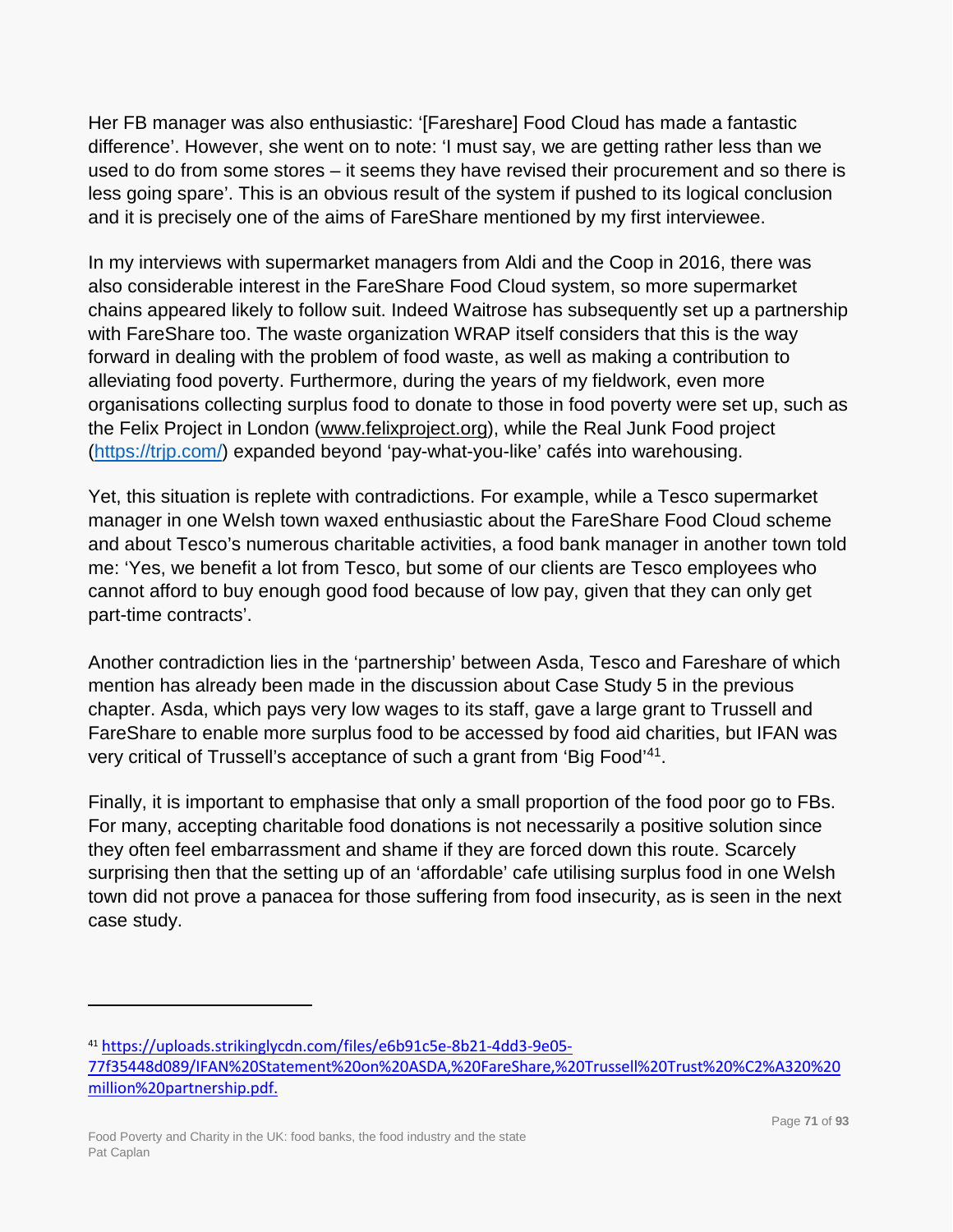# **Case study 7: A community café in West Wales: 'too good to waste'**

This café sought to recycle local surplus food – both fresh and long-life – and to serve good meals at affordable prices. In this, it succeeded very well. It was part of the wider Transition movement (www.transitionetwork.org) which had earlier set up a large wind turbine to serve the local community. The cafe's motto was 'too good to waste' (*rhy dda i'w wastraffu* in Welsh).

In the first interview I conducted at the café in 2014, I asked the manager about its rationale:

Climate change, cutting energy, cutting waste, building community resilience. Also employment, especially of young people. We offer work experience and paid employment, as well as taking on volunteers (around 20 presently).

The café's main aims were thus primarily environmental, namely the prevention of food going to landfill, as well as developing 'community sustainability and resilience'. Feeding poorer people was incidental. It experienced some local opposition since it got its food for free and thus could sell café meals more cheaply than other local commercial food outlets in the town.

By the following year (2015), operations had increased:

The amount of food we handle has gone up to 600 kg. We could get more, but we are not pushing at present because we lack the capacity. The nearby supermarket is now giving us stuff from their bakery but they remain nervous about giving more. We are also allowed to use their bio-digester<sup>[42](#page-71-0)</sup>. If possible, we prefer to follow the WRAP waste hierarchy whereby surplus food should go first to humans, then animals and only then to other places.

However, the café was also seen by some residents as being primarily for poor people, and there were those who didn't want to risk the stigma of eating there. One resident of the town told me: 'I wouldn't eat there. Don't they serve left-overs? That's how the local newspaper described the food at the café'. Research carried out by one of the café workers found the same thing:

Our footfall has not grown that much … But more people are coming in for meals, rather than just a drink. Even so, we have an image problem – here, poverty is very stigmatized

<span id="page-71-0"></span><sup>&</sup>lt;sup>42</sup> A tank which digests organic material anaerobically (without air) and produces methane gas which can be used for cooking, lighting and heating etc.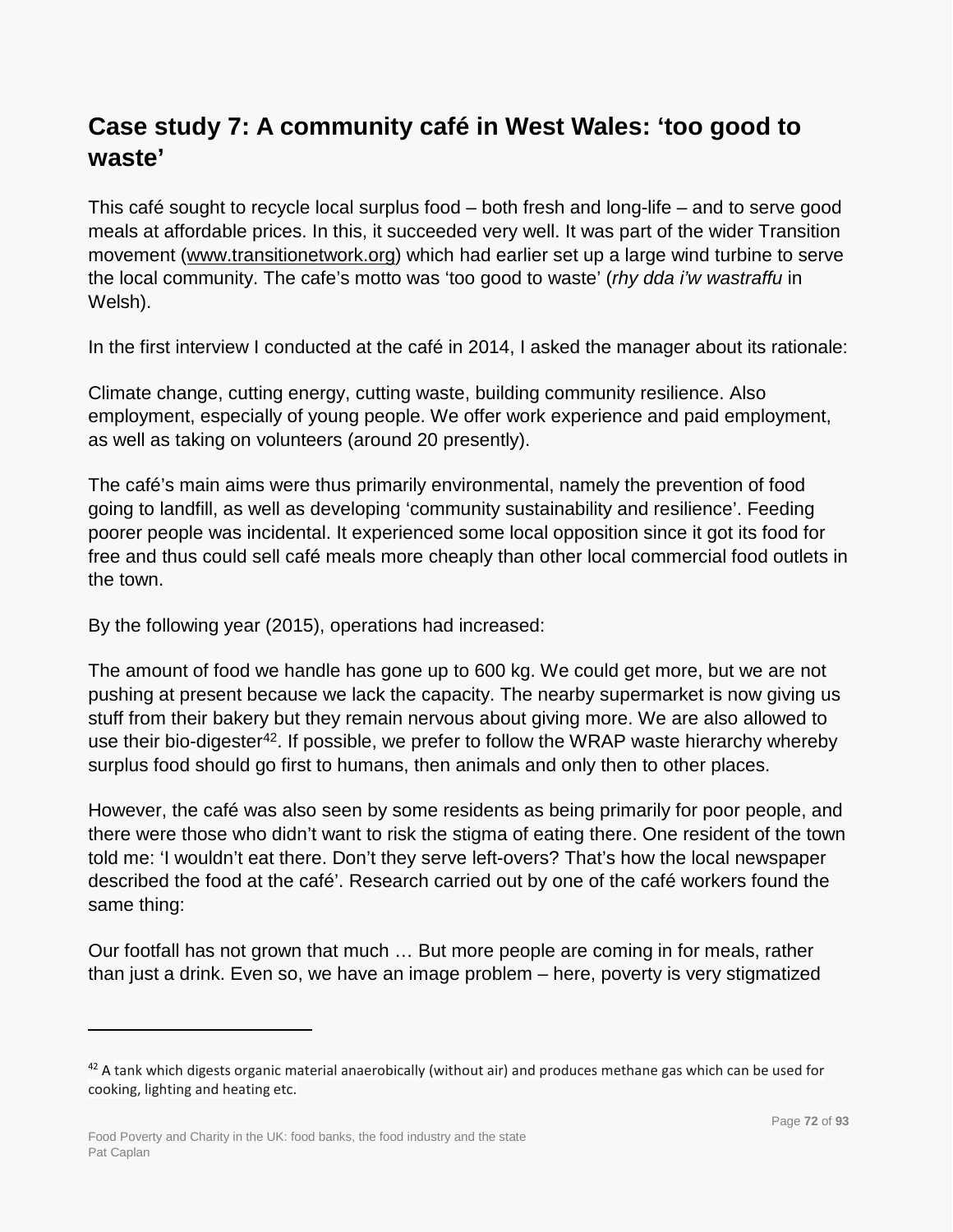and people who are seen coming in to the café are considered 'poor' … I've heard people say 'You can't go in there; you'll be seen as poor'.

This image problem highlights yet again the issue of stigma involved in receiving or eating food whose origins are charitable or the disposal of surplus.

In spite of doubts on the part of some local people, the cafe gained more customers and was highly recommended on social media platforms such as Trip Advisor. Sadly it closed in 2017 prior to its demolition to make way for a road widening scheme, although it retains a lively web presence<sup>43</sup>. The group which had run it moved into a new initiative: a Community Fridge<sup>[44](#page-72-1)</sup>.

Recently I received some comments from one of the café's /former trustees on how this new initiative was faring:

Interestingly the community fridge which our wonderful team of 'foodie' volunteers are now running, gets a more positive response from the general public than the café used to - less stigma seems to be attached… However, I think it's still seen primarily as a poverty resource, and only secondarily as a way of reducing waste.



*Figure 7: Too good to waste': Mural on wall of Transition Bro Gwaun cafe*

 $\overline{a}$ 

<span id="page-72-0"></span><sup>43</sup> [https://transitionbrogwaun.org.uk/transition-cafe/.](https://transitionbrogwaun.org.uk/transition-cafe/)

<span id="page-72-1"></span><sup>44</sup> [https://transitionbrogwaun.org.uk/community-fridges/.](https://eur01.safelinks.protection.outlook.com/?url=https%3A%2F%2Ftransitionbrogwaun.org.uk%2Fcommunity-fridges%2F&data=01%7C01%7Cp.caplan%40gold.ac.uk%7Ca2b664ce0610470c323f08d7a34f3919%7C0d431f3f20c1461c958a46b29d4e021b%7C0&sdata=YKZ%2BBtHPn3k7p7%2Fn5p0RbxWOzz1aSGsYTaDuzlHND4s%3D&reserved=0)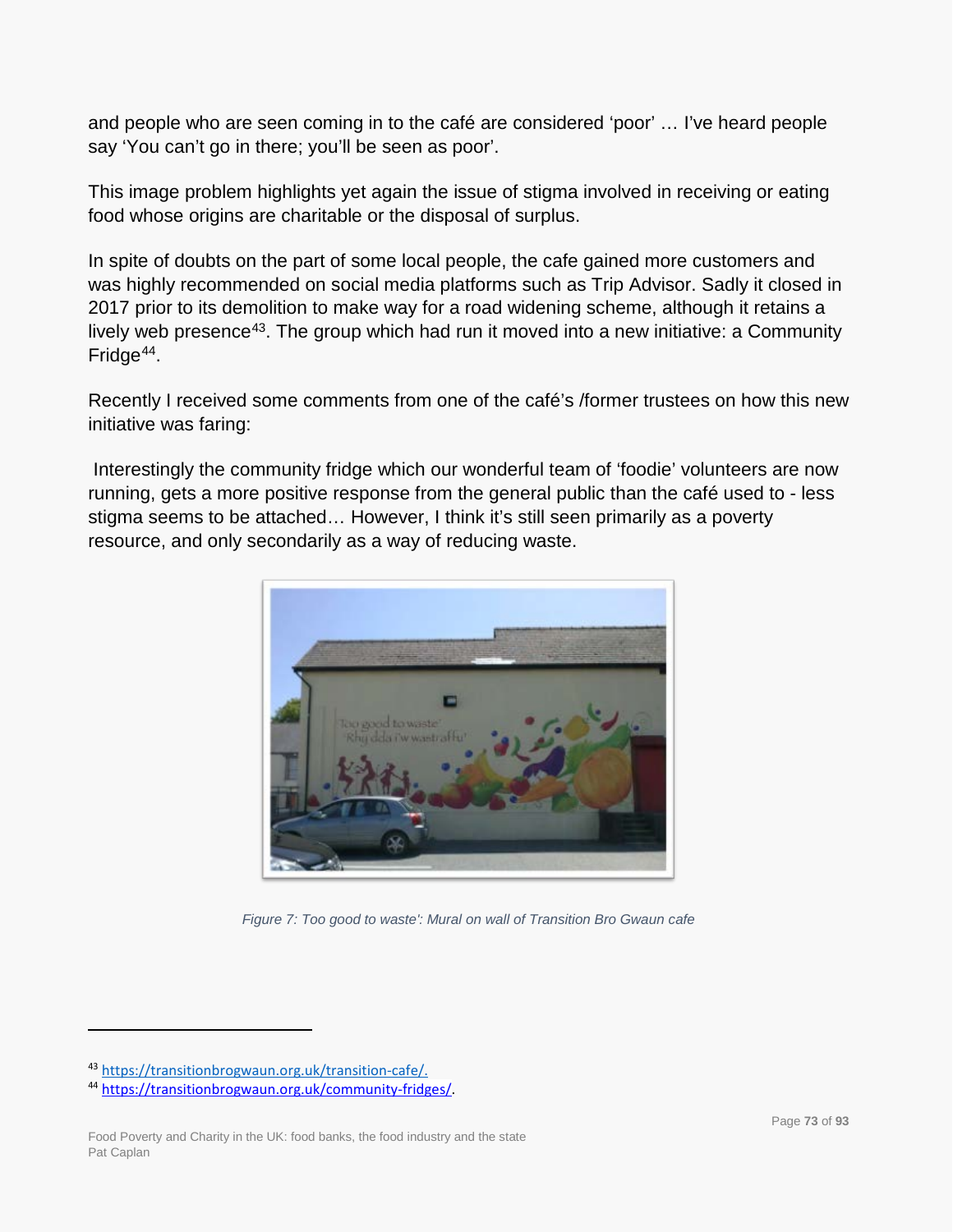### **Chapter 6. Issues and questions arising**

In this final chapter, I first attempt to pick out a number of themes from the preceding chapters and case studies and discuss the perceptions of various players involved in the situation of food poverty and food aid including members of the general public. Secondly I consider the benefits and disbenefits of the current situation to each player. Thirdly I make some observations around ways in which food aid can be organised somewhat differently to ensure that there is less stigma for clients and that they are involved in solutions. Finally I consider the extent to which some of these trends are beginning to be evident in the FBs with which I worked.

#### **Some themes and perceptions**

Earlier in this report I asked what anthropological concepts might be utilised in the study of food poverty in the UK. Here I will mention just a few.

One concerns power differentials and who gets what and how. This can be analysed at levels varying from the FB to the state, from the micro to the macro. FBs are not joiners' or membership clubs – clients rarely have a voice (for example I found only one FB bank which asked its clients to complete a brief 'how did we do?' form), they are not trustees and in only a few FBs are they asked to become volunteers. There is thus a marked imbalance of power between givers and receivers.

The second is stigma. From the point of view of many clients, receiving food aid in the standard food parcel in return for a voucher is a stigmatised way of getting food. There is little choice of items and the type of food is limited. Having no choice is an important form of exclusion in the affluent society. Furthermore, too much food aid complies with Poppendieck's Seven Deadly 'Ins' of insufficiency, inappropriateness, inadequacy (nutritional), instability, inaccessibility, inefficiency, indignity and inequity (1998: 209-229).

The third concerns giving and receiving. Stigma comes from reciprocity– or rather lack of it. As a respondent in Chapter Two said, 'Poncing' (having something for nothing) is stigmatised and in many cases the shame is internalised. Without the ability to give back, taking from a food bank leads to a sense of debt, as well as failure.

A fourth is that of discourse. How are the food poor talked about and by whom? How do they talk about themselves? Using the idea of 'discourse' enables us to seek a more critical interrogation of what is often taken for granted – in effect what has become normalised. It enables us to ask why this situation has arisen and whether it could be changed. In the next section I consider some ways in which food poverty is perceived.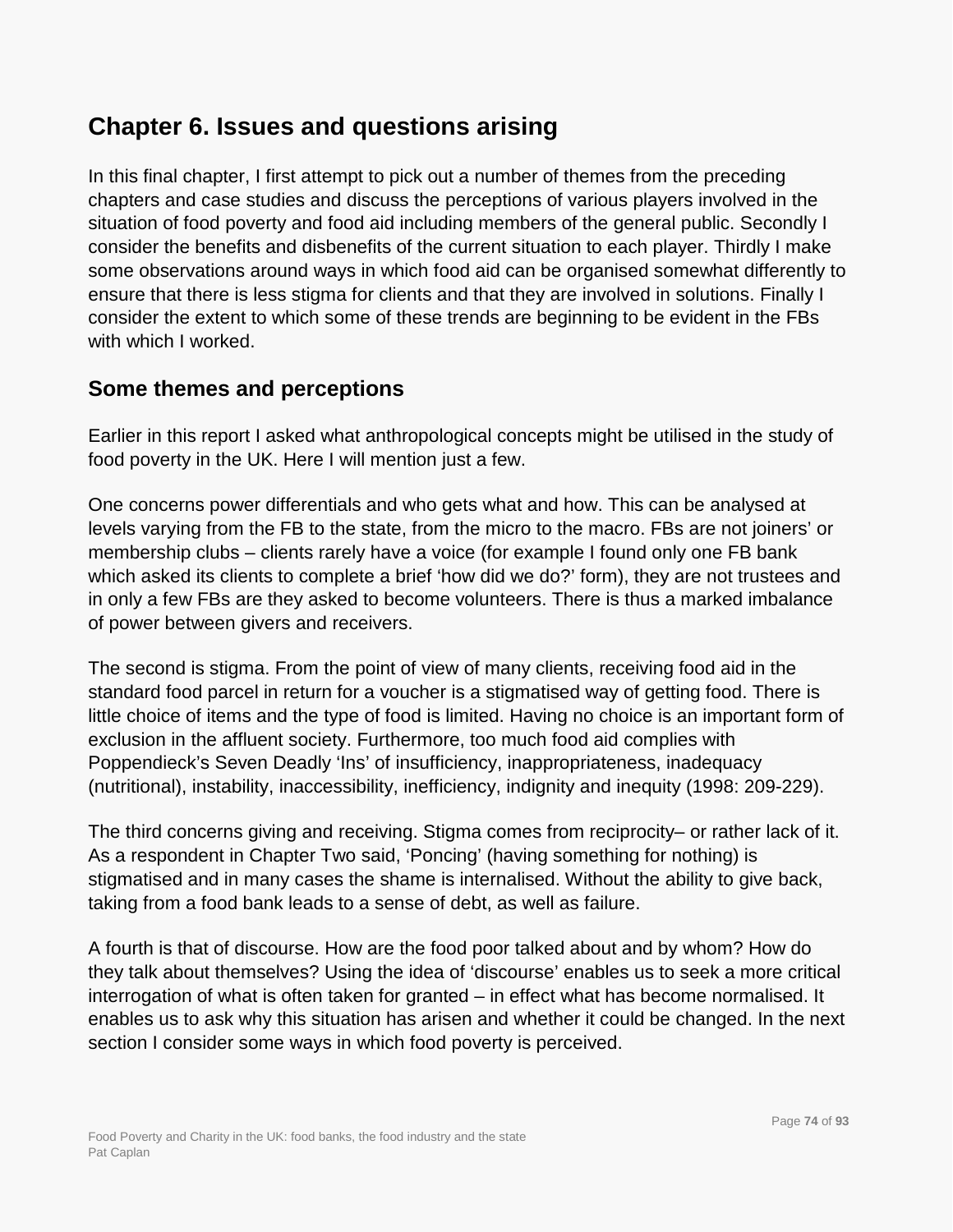#### **How food banks are viewed by members of the public**

The arguments around poverty and food poverty are largely determined by public perceptions, which, in many cases, involve a series of 'myths' which I frequently encountered in my research. One is that those suffering from food poverty are unable to manage their budgets, while the reality of the sheer impossibility of living on incomes as low as those derived from benefits or precarious employment is ignored or denied.

A second myth is that people who access FBs are 'scroungers', getting something for nothing. Neither my own research nor that of others would support this idea. Only a small proportion of the food insecure go to FBs and it is clear that for many who do it is a place of last resort. Small wonder that the proportion of food bank users who are single parents is relatively high, since the necessity to feed children is paramount and overcomes feelings of stigma.

A third myth which I will mention here is that FBs and other forms of food aid are dealing effectively with the problem of food poverty. It is also widely thought that if only more surplus food can be collected and distributed, the problem of food poverty will be solved. In fact the great majority of clients 'manage' by getting help from kin and neighbours, skipping meals, compromising on buying cheaper food, cutting down on heating and other expenses, incurring debt and so on.

A fourth myth is that austerity policies are an absolute necessity for the government to 'balance the books', a view which even many of the volunteers interviewed appear to have internalised. Behind this premise often lies the idea that social welfare benefits constitute the major part of all welfare spending, whereas in fact only one in fourteen pounds goes to benefits while the remainder is accounted for by health and education. This myth also takes little account of the many additional costs to the state arising from low pay and low benefits, such as poor mental and physical health and increases in child poverty, all of which carry considerable costs in their train, thereby running counter to the messages of austerity.

So why do these policies continue? Who benefits from them?

### **Food aid and its players – who benefits?**

In the case of the state, food aid appears to solve part of the problem of poverty and social welfare. It lets the government off the hook by shifting the responsibility of ensuring that all citizens are fed to other sectors, not only the food industry, but also the voluntary sector

The food industry benefits by being able to dispose of its surplus in a socially acceptable way: extra food is sold to enable donations in store, while surplus food is disposed of without the need to use other, possibly more expensive ways. This is also good for PR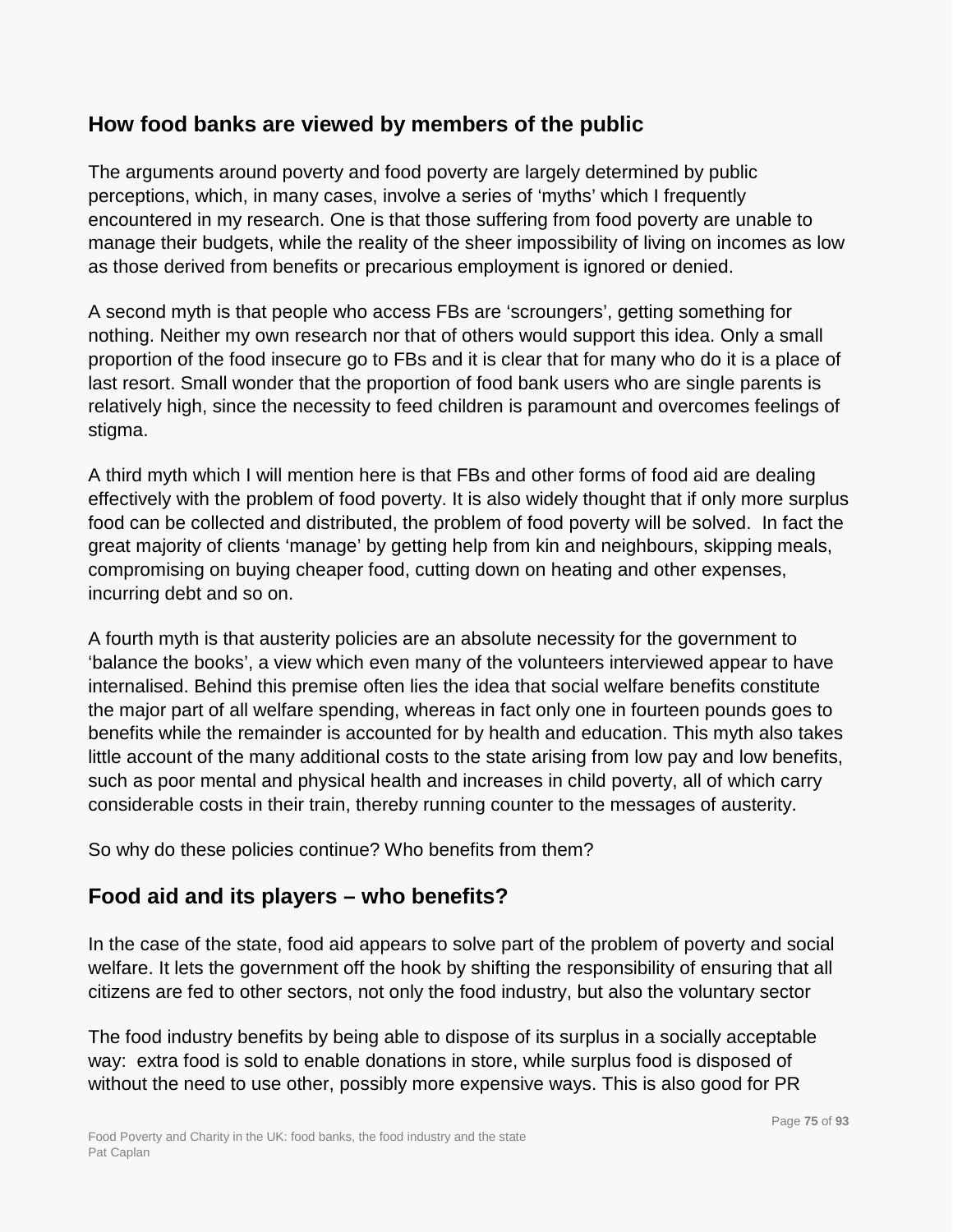(public relations) and CSR (corporate social responsibility), it improves the brand and satisfies customers concerned about waste.

What about the voluntary sector? Volunteering does of course bring its own rewards: the 'feel good' factor, fulfilling Christian duty, sociality, building capacity, learning new things, and prestige (especially through winning awards). Caraher and Furey (2018) have even termed volunteers 'secondary beneficiaries'.

A study by the Trussell Trust and IFAN in 2017 showed that volunteers' hours are worth over £30 million<sup>[45](#page-75-0)</sup> per annum in labour. Yet FBs' 'business model' depends on the existence of surplus food and some would argue that links with food companies like Asda compromise any advocacy role. For this reason Caraher and Furey refer to FBs as 'successful failures': successful because they continue to expand and have captured the public imagination but failures because they do not address the underlaying causes of food poverty (ibid p. 79).

While volunteers expend considerable energy and are usually highly compassionate, many also recognise that giving out food aid addresses symptoms, not causes, and they are themselves critical of the need for their existence. Nonetheless few food aid organisations are willing to challenge the premises on which current government policy is based and particularly to advocate for higher rates of benefit administered in a more humane way.

Regarding recipients of food aid, in the short term, clients do benefit, and its importance should not be discounted. Unless, however, this can be done in such a way as to minimise or reduce embarrassment and stigma, they pay a heavy price.

### **Closing the gap and doing things differently?**

In 2018 the CAB Manager raised an important issue in her organisation, namely the gap between her staff and their clients, the 'them and us' situation as she called it. This gap is not dissimilar to that between volunteers and clients at many FBs. Towards the end of my research it was becoming apparent that within the sector there had begun to be the search for greater dignity for clients and avoidance of stigma. Some of the work currently being done in Scotland (Scottish Government 2016) has pointed to other ways of managing food poverty such as Menu for Change<sup>[46](#page-75-1)</sup>, and the Dignity and Truth Commission.

 $\overline{a}$ 

<span id="page-75-0"></span><sup>&</sup>lt;sup>45</sup> Volunteer hours were costed at the then National Living Wage rate of £7.50 per hour. Only 1 in 10 workers in the food aid sector is paid.

<span id="page-75-1"></span><sup>&</sup>lt;sup>46</sup> Menu for Change is a partnership of Nourish Scotland, Oxfam Scotland, CPAG Scotland and the Poverty Alliance.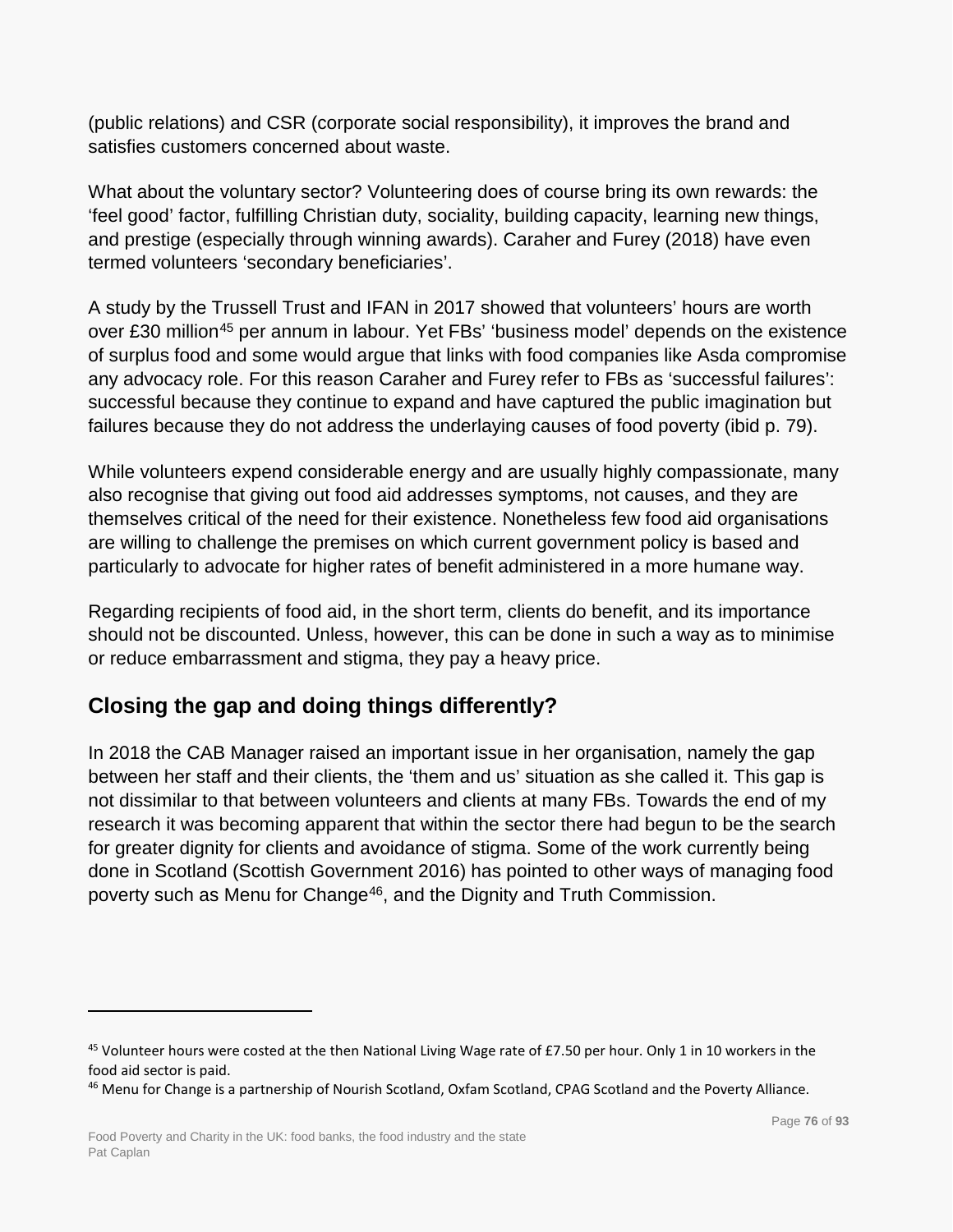The four dignity principles are:

- Involvement in decision-making of people with direct experience ('experts by experience').
- Recognising the social value of food.
- Providing opportunities for all to contribute time and opinions.
- Leaving people with the power to choose.

This means asking staff, volunteers and others taking part how the food aid project supports people to have the following benefits:

- A sense of control
- Ability to take part
- Feeling nourished and supported
- Being involved in decision-making
- Being valued and able to contribute

Nourish Scotland gives examples of community actions which already go beyond the standard FB model, and include maintaining gardens for growing vegetables, providing community meals which are open to all, increasing the choice of affordable fruit and vegetables, providing vouchers for fresh food, and seeking to operate in places where people go regularly, rather than in separate spaces. In the second part of the report, Nourish suggests ways in which FBs may transition to different kinds of organisations which respect the principles above. To what extent then are such principles discernible in FBs in England and Wales?

#### **Changes and developments over the last five years**

Over the years that I have been observing food aid organisations at both national and local level, some of them have changed and developed considerably. Examples include the following:

- Encouraging reflective sessions in which volunteers discuss the reasons for what they are doing and give their views on what could be done better.
- Encouraging and enabling clients to become volunteers, thereby 'paying back' what many see as their debts and also building their confidence and capacity.
- Asking clients ('experts by experience') for their opinion on the service given by the FB.
- Using volunteering as a training mechanism, especially for young people.
- Becoming more activist by campaigning around these issues.
- Networking with other organisations.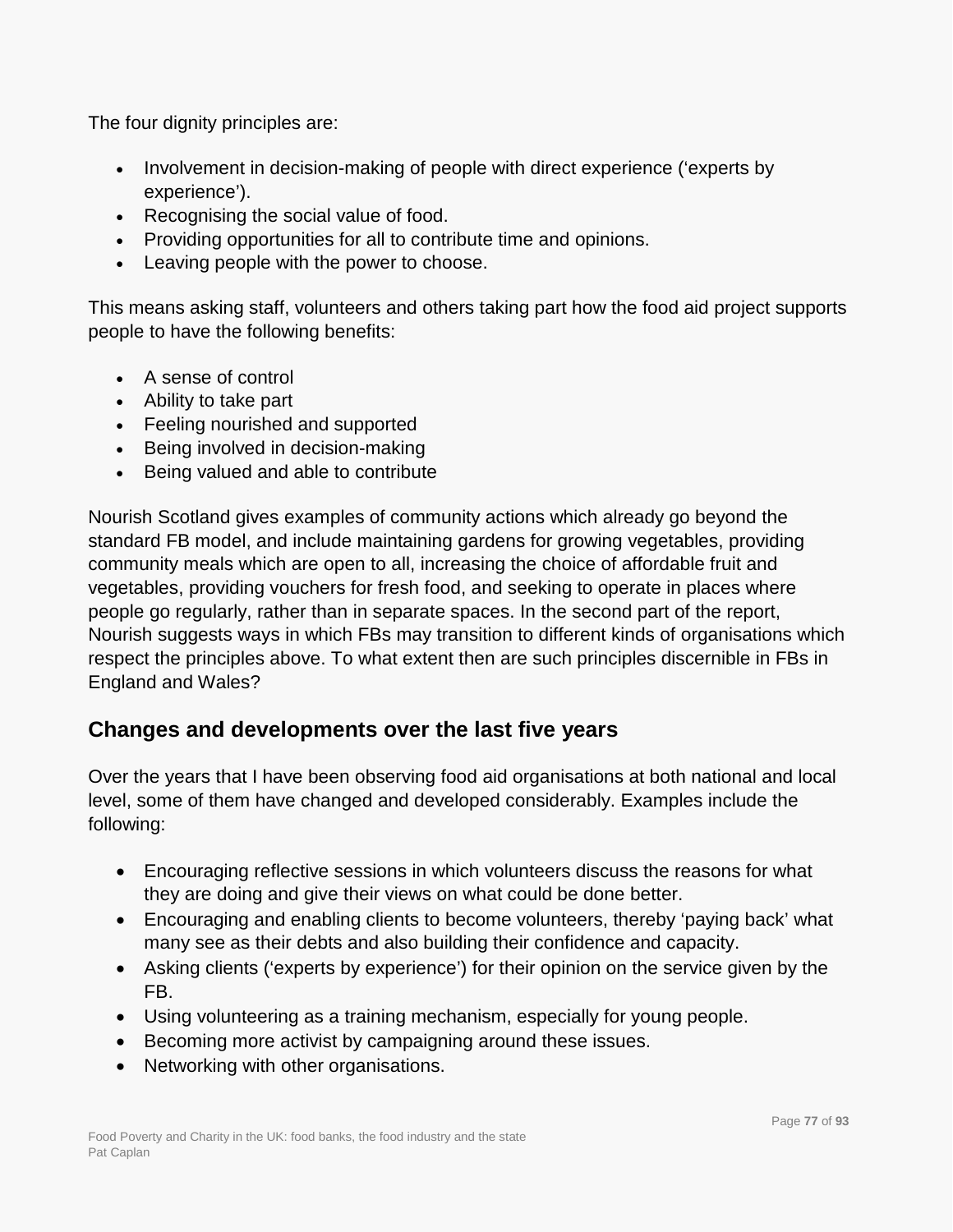What unfortunately has not changed is the increase in demand for food aid, as poverty and inequality continue to grow in the UK. The situation today is that food poverty is not being alleviated by the state, the primary duty holder under international law, but rather by voluntary organisations which seek to address problems which are not of their making. While attempts to change food aid into something involving whole communities and not just the poor and destitute is very important, real change in this situation can only come about if people have enough money to acquire food in the normal way – by choosing and buying. This means ensuring that wages and benefits must be at a level to support individuals and families properly.

### **Conclusion**

I return to the responses in chapter 1 by many participants to my question about what they would like to see coming out of this research:

- influencing government policy
- having some good case studies
- giving an 'objective' appraisal of the situation
- providing some practical answers
- finding out how waste can be avoided

Can such research influence government policy? At present this does not seem very likely, given the huge amount of research which has been largely dismissed by governments since 2010. In the Preamble to this report, I referred to the conclusions of both the UN Rapporteur on Extreme Poverty in the UK and the research carried out by Human Rights Watch. Here I ask again whether these two reports help us to understand what is going on in relation to food poverty and food aid in the UK? In the light of my own research, as well as that of many others, I would suggest that they do, that the existence of high rates of poverty and destitution, with all their concomitant ills including food poverty, is not an unfortunate accident but the result of long-term policies which aim to change UK society in a fundamental way.

Does this report provide some good case studies? My aim has been to consider a variety of organisations connected with food aid and see not only how they handled the problem but why they made the choices they did. It shows a number of ways in which 'practical answers' can be given provided that there is a willingness to interrogate basic premises and seek to bring about fundamental changes in society which would do away with the existence of food poverty and FBs.

Does it show how waste can be avoided? Giving food surplus to the poor appears to provide a solution to food poverty and the problem of disposing of food surplus but this also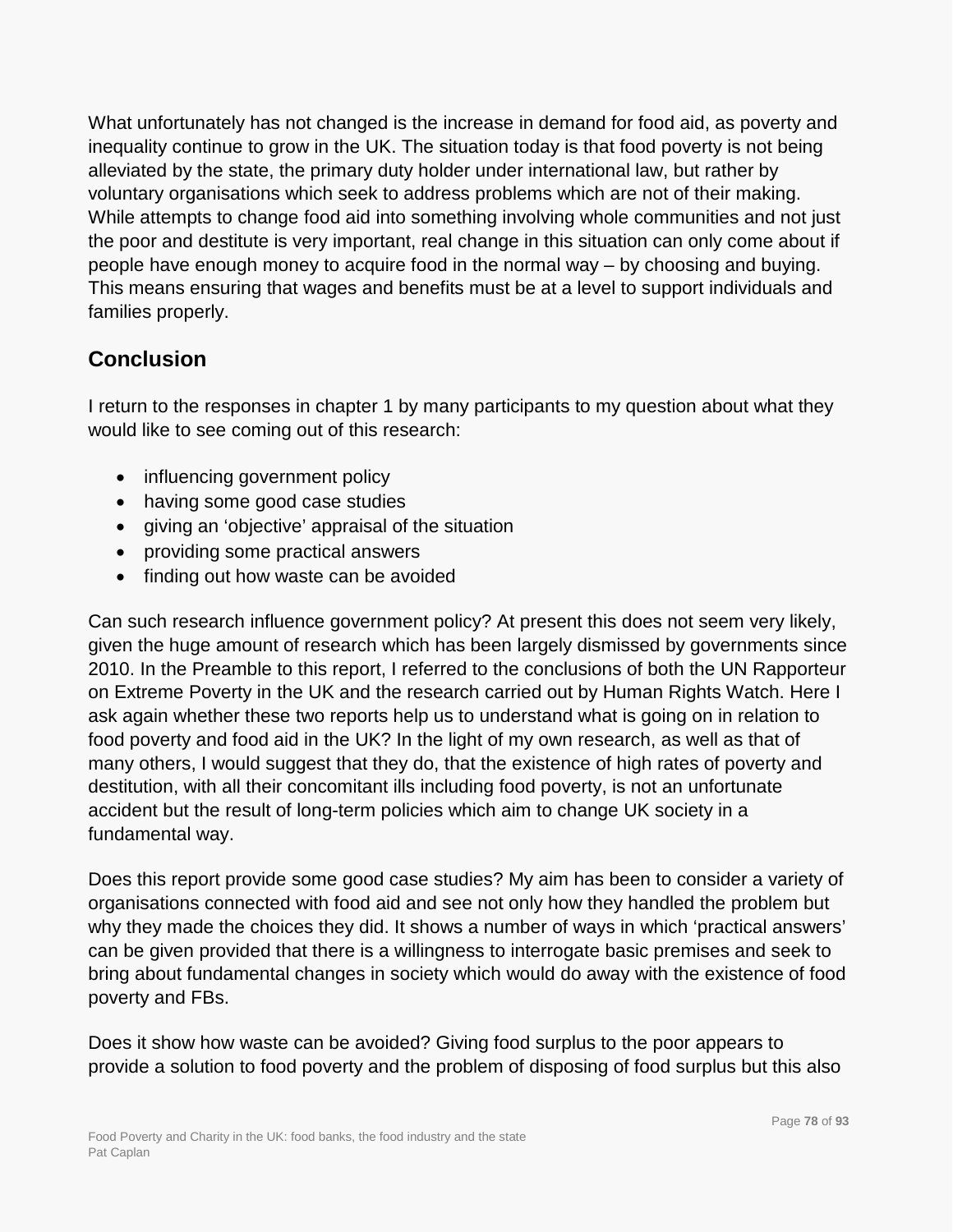raises other questions including why there is a surplus in the first place and who benefits from its use for charity. This study suggests that it also fails to deal with the real problems of food poverty.

Is this an 'objective' report? As with much social science research, it is not always possible to give 'objective' appraisals because studying food leads to considerations of entitlement involving state and citizens, human rights, the workings of the market, concepts of morality and much more. It is difficult to be detached about food poverty and its ills and indeed, outrage about the current situation and its injustices is what has driven this research. It is my hope that by having greater understanding, change may come about.

What is needed, therefore, is a two-pronged approach, involving not only changes in food aid systems themselves, as discussed above, but also seeking changes in social policies with a coalition of poverty organisations, volunteers from food aid organisations and academics researching this field.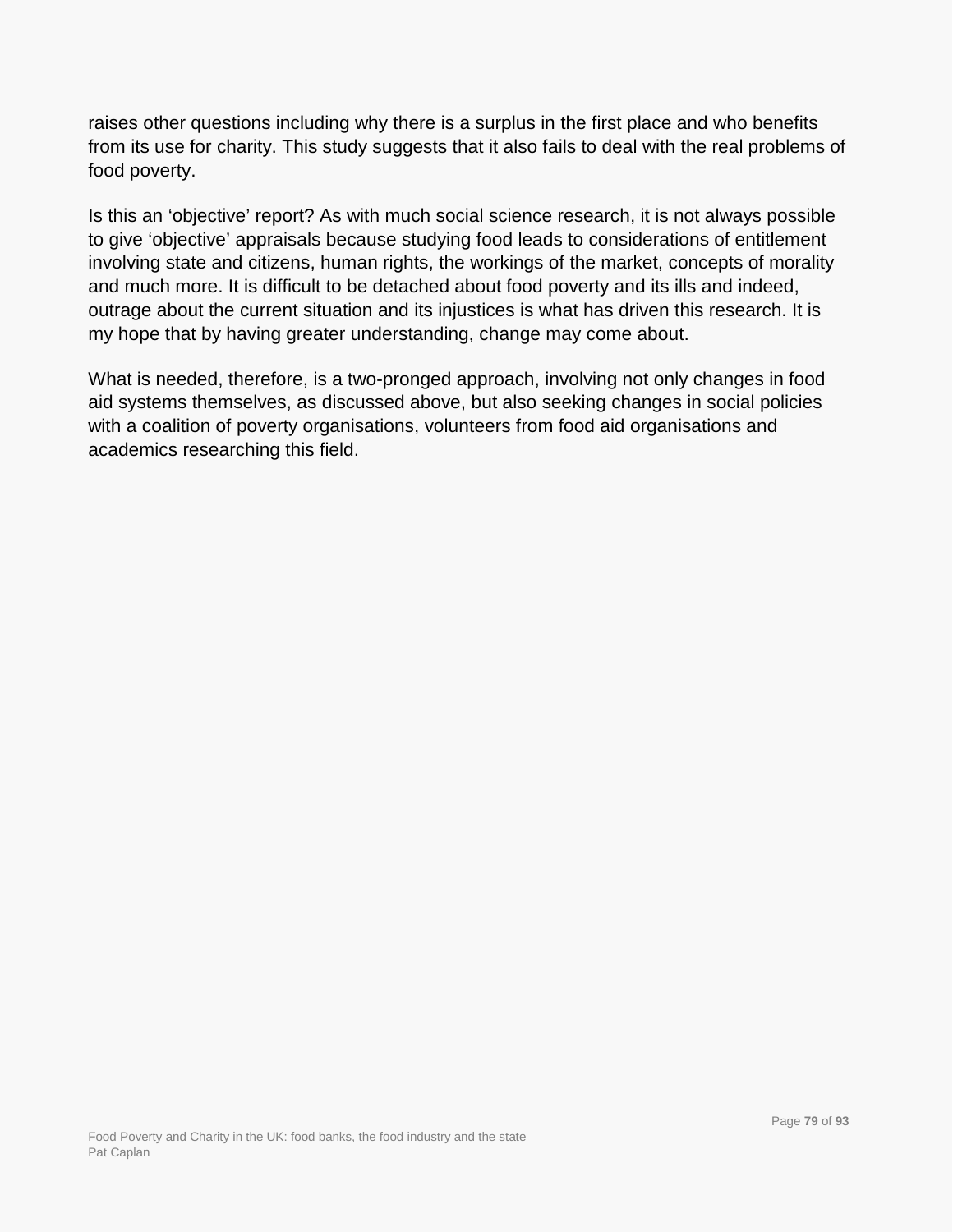### **Afterword: the Covid-19 crisis and its effects on food poverty**

This text was completed in the new year 2020. While it was in press, everything changed because of the Covid-19 crisis, which arrived in the UK in February. The country was eventually in lockdown by March 23<sup>rd</sup> but prior to this there was unprecedented 'panic buying' at supermarkets with shelves rapidly emptying (Caplan 2020, blog: <http://sites.gold.ac.uk/food-poverty/> ).

Much of what I have described in the previous pages changed overnight:

- Several food banks lost many of their volunteers because they were aged over 70 and deemed 'vulnerable'.
- There was a huge increase in demand for food bank supplies from newly-laid off workers whose companies had been obliged to shut down – by the end of March a million people had applied for Universal Credit and the numbers continued to grow subsequently.
- Initially at least there was a big drop in donations to food banks: some reported a doubling of demand and a halving of supplies.
- Some food banks continued to operate but clients were simply given a pre-packed parcel when they and entered the premises and left as rapidly as possible.
- As soon as they could recruit additional volunteers, many food banks moved to a delivery only system.

The crisis shone a harsh light on the inadequacies of the food aid sector<sup>[47](#page-79-0)</sup>, despite the best efforts of the organisations concerned. It also brought into sharp relief the problems of the welfare system, with its very low rates of support and lengthy delays, despite the increase of £20 per week for Universal Credit claimants – the first in many years.

Here is a brief synopsis of what has happened in each of the case study organisations:

- The Hub Community Centre continued to function but in a much reduced way. It provided food parcels using produce from the Felix Fund, a food redistribution charity.
- St. Nicholas FB also continued to operate in spite of the loss of half of its volunteers because of their age. It initially adopted the food parcel collection method but was soon moving over to deliveries. They received more monetary donations than usual, including a couple of big ones, but found it difficult to buy food in large amounts

 $\overline{a}$ 

<span id="page-79-0"></span><sup>&</sup>lt;sup>47</sup> Several reports have been issued on this topic even as this publication was in press. See Sharpe et al 2020, Goodwin 2020, Loopstra 2020, Caplan 2020.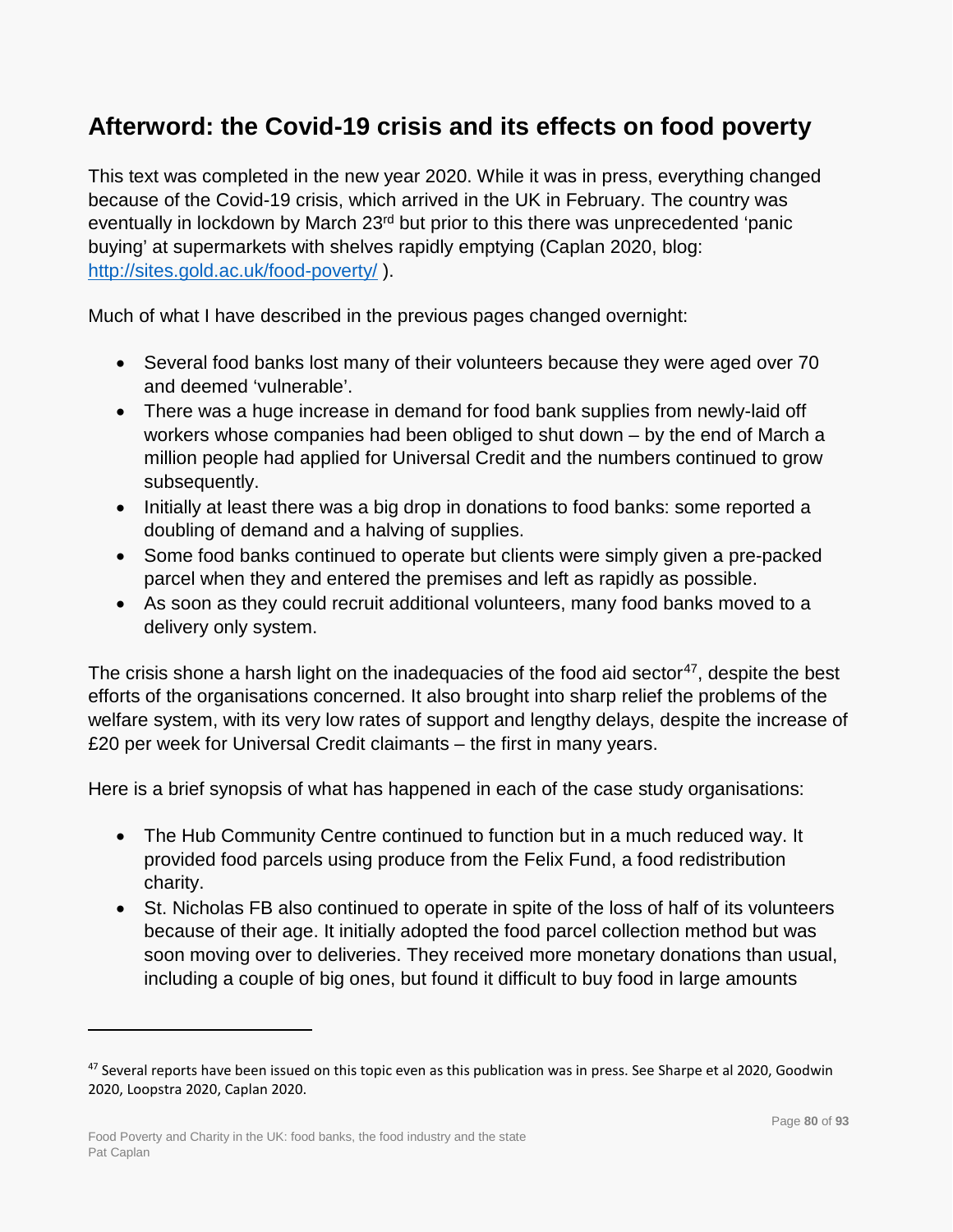because of the limits on purchases which had by this time been imposed by supermarkets.

- Riverside Citizens' Advice closed its doors but offered telephone and online advice
- The Riverside FB continued to function but was moving to a delivery system. It had recruited more volunteers and also, after a low period just before the lockdown, found their supplies increased by food donations from many of the restaurants and cafes in the town which had had to close their doors.
- The West Wales FB continued to operate in all of its five centres using the quidelines suggested by the Trussell Trust. The number of clients doubled. It continued to receive food via the Fareshare Food Cloud system.
- Patch had closed two of its smaller centres but continued open in the remainder, seeking guidelines from IFAN (Independent Food Aid Network). It too had experienced a considerable increase in demand but was having problems buying sufficient food because of the supermarket 'rationing' system. The Manager contacted her local MP to ask him to raise a question about the position of food banks during the lockdown to try and alleviate such problems. She noted that the voucher system had become much more flexible.

The Covid-19 crisis has highlighted the fact that handing over the problem of food poverty and food aid to the voluntary sector in no way absolves the state from its own responsibility. As all food bank players told me many times, such organisations merely provide sticking plaster on the gaping wounds of social inequality and poverty, even destitution. Crisis or no crisis, other means need to be found to ensure that all citizens can eat properly.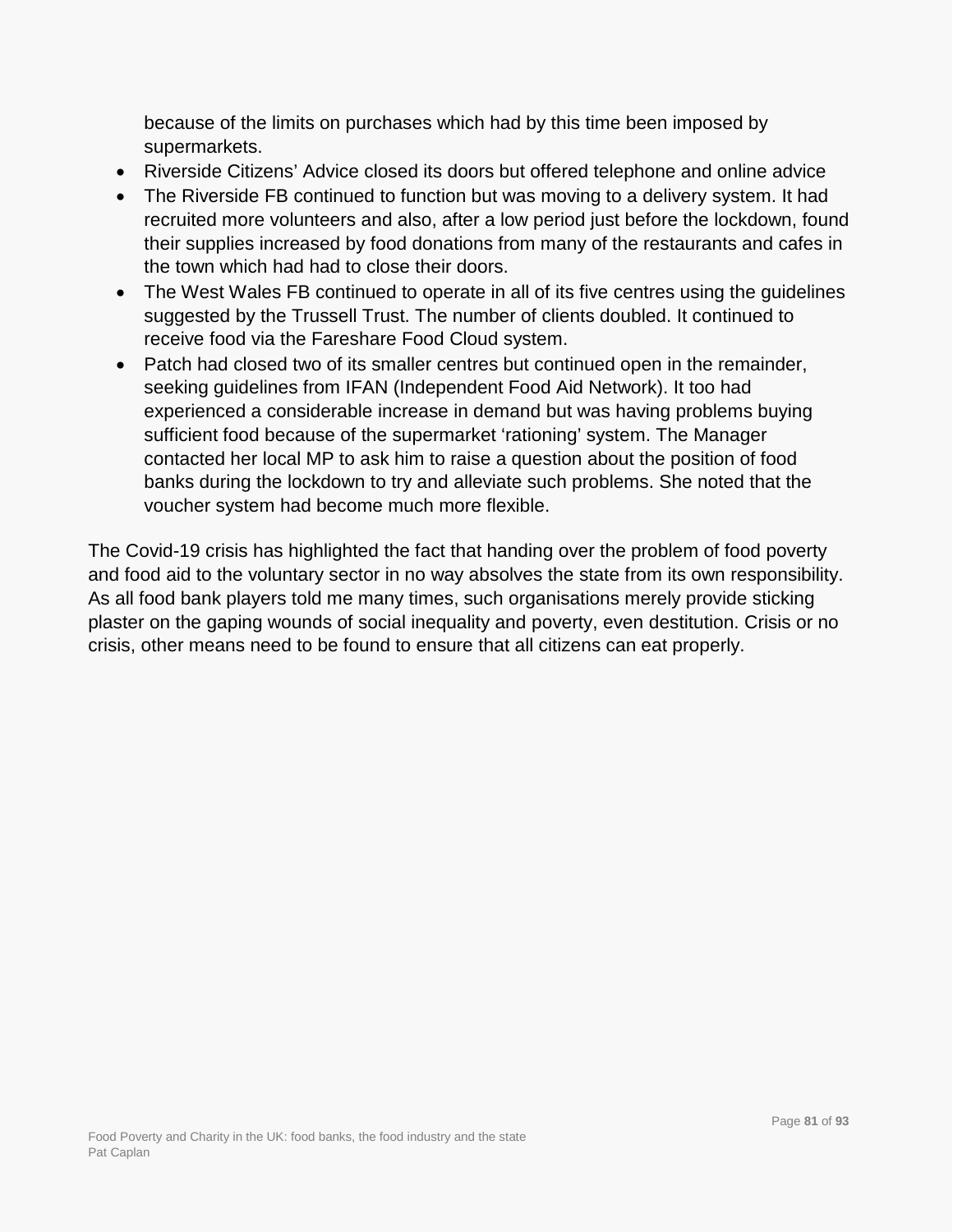### **Appendices**

#### **Appendix 1.Trussell Trust food parcel list and voucher**

**[\(https://www.trusselltrust.org/get-help/emergency-food/food-parcel/\)](https://www.trusselltrust.org/get-help/emergency-food/food-parcel/)** 

- Cereal
- Soup
- Pasta
- Rice
- Tinned tomatoes/ pasta sauce
- Lentils, beans and pulses
- Tinned meat
- Tinned vegetables
- Tea/coffee
- Tinned fruit
- Biscuits
- UHT milk
- Fruit juice
- Non-food items such as toiletries and hygiene products

| FOOD FOOD                                        | me<br>trussell<br>trust | Food Bank Centre<br>Elim Christian Centre<br>Denis Road, Salisbury SP2 7SN<br>01722 411224<br>info@trusselltrust.org<br>Open: Monday to Priday 11 am-2 pm |
|--------------------------------------------------|-------------------------|-----------------------------------------------------------------------------------------------------------------------------------------------------------|
| Please complete form in<br><b>BLOCK CAPITALS</b> |                         | The Trussell Trust<br>Community Centre<br>St Michael's Road<br>Salisbury SP2 9LE                                                                          |
| Name:                                            |                         | 01722411244                                                                                                                                               |
| Organisation:                                    |                         |                                                                                                                                                           |
| Telephane:                                       | Date:                   |                                                                                                                                                           |
| Client first name:                               | Client surname:         |                                                                                                                                                           |
| Clients Add                                      |                         | No. Adults (in words)                                                                                                                                     |
| (Please)<br>Pos                                  |                         | No. Child'n (u16) (in words)                                                                                                                              |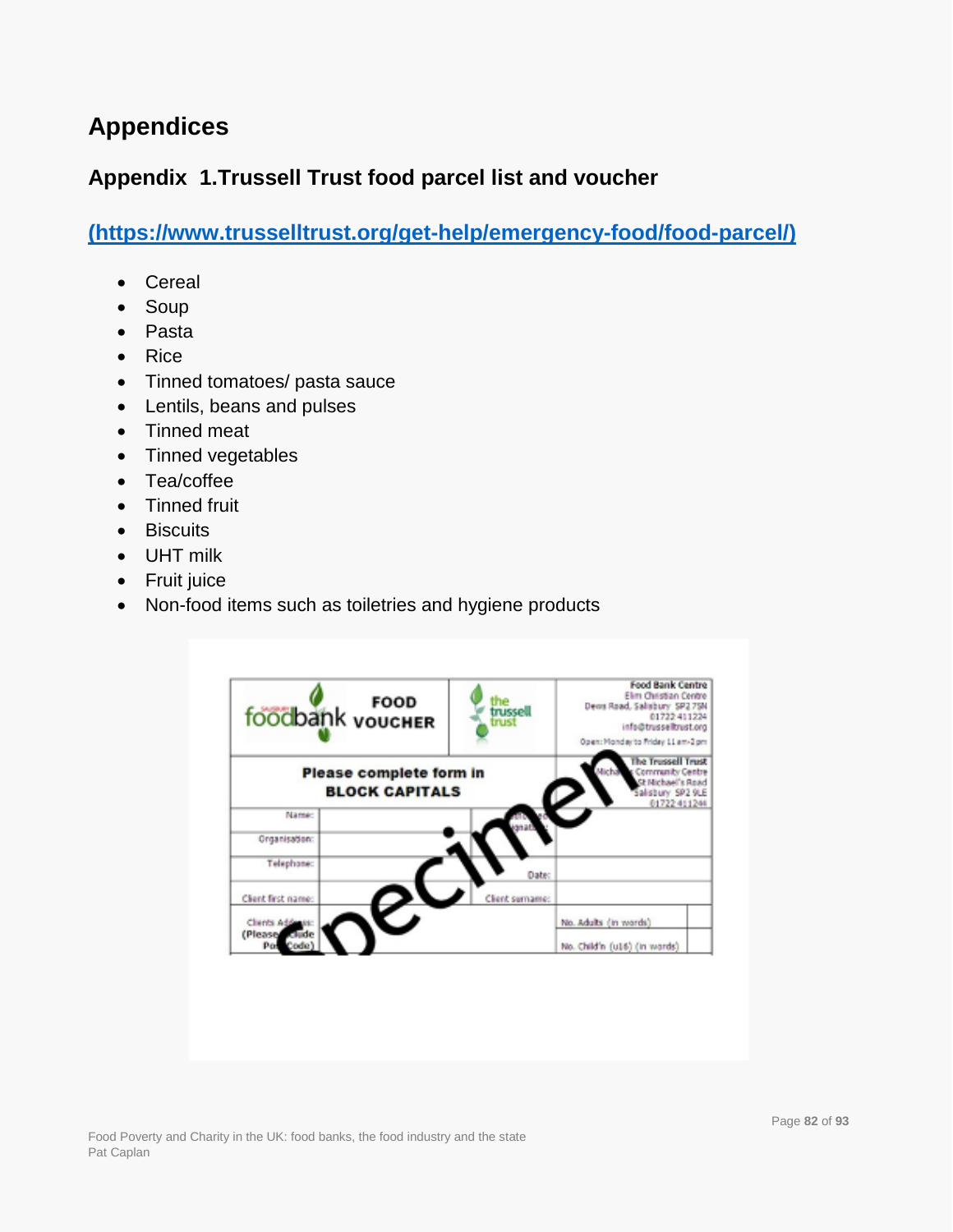## **Appendix 2.**

#### **Questions for semi-structured interviews with clients of food banks**

- 1. Background: age, sex, household composition, educational level, occupation
- 2. Why they use food banks or other form of food aid and history of use
- 3. Why they think it is stigmatizing (if they do)
- 4. What kind of food they would like to eat but can't
- 5. What they think of the food they are given
- 6. How they manage food on a low food budget (tips)
- 7. What suggestions they have for improving the situation of people like themselves: in the food bank, in the wider society
- 8. What they would like to see research like this achieve

#### **Questions for volunteers and trustees**

- 1. Background age, gender, occupation
- 2. Any other volunteer activity?
- 3. Church membership
- 4. History of involvement with current project
- 5. Reasons for volunteering
- 6. Reasons why they think there is a need for e.g. food banks
- 7. How they see the future of food security in the UK, what is the reason food banks are necessary?
- 8. What are their main sources of information? (TV, radio, newspapers, church, other)
- 9. What they see as the main reasons for poverty
- 10.How they would like to see this addressed
- 11.What they would like to see this research achieving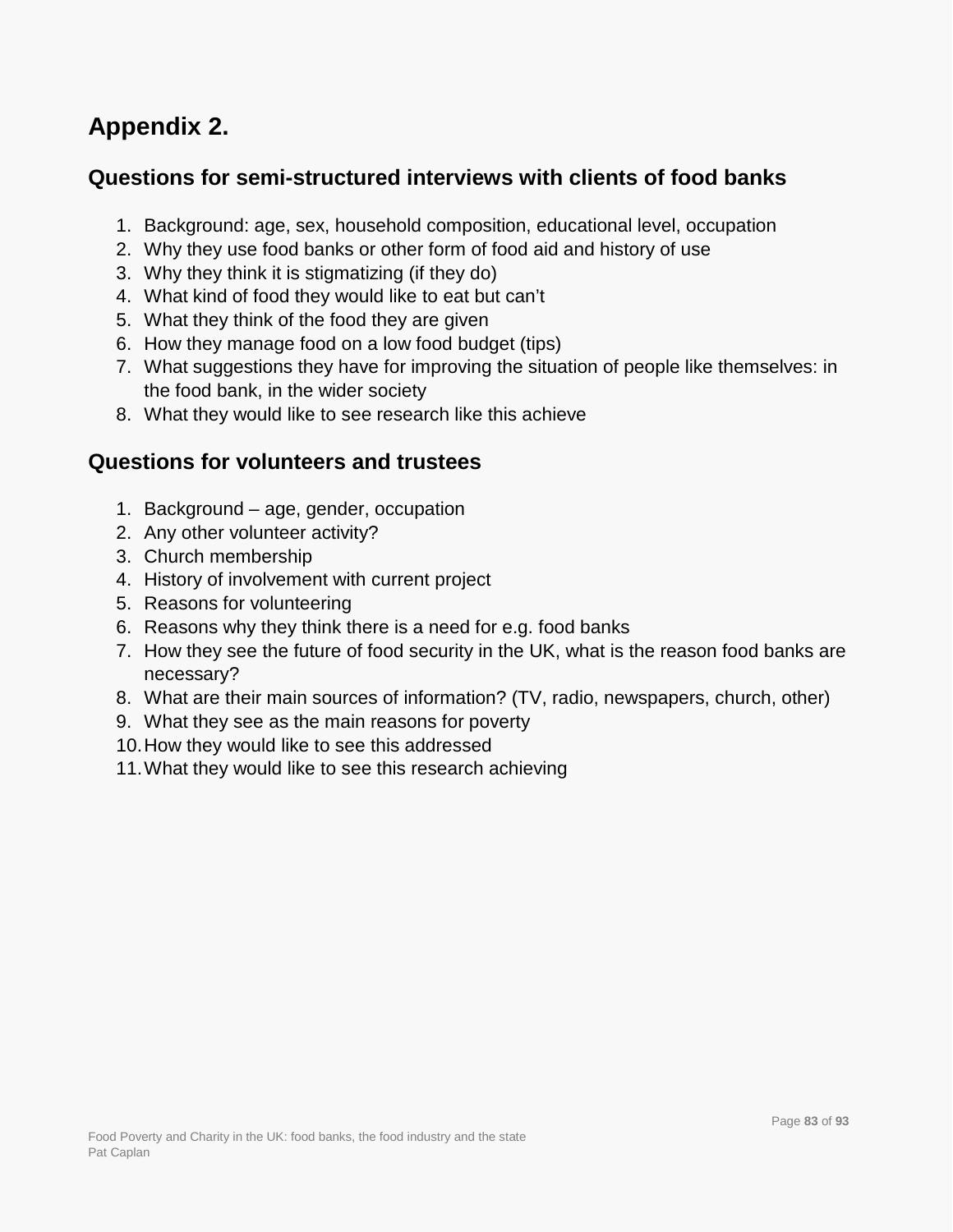## **Appendix 3. Questionnaire for volunteers at Food Banks**

Please note: you can either fill in this form **anonymously**, in which case you'll need to post it back to me or you can complete and return to me by email.

If you download and fill in by hand, please make sure it is legible!

You can take as much space as you like or use a separate sheet if you have lots to say

#### **Note: questions 1-4 should not be completed if you wish to remain anonymous**

- 1. Name
- 2. Address
- 3. Telephone numbers
- 4. Email
- 5. Please indicate your age group: 20-29, 30-39, 40-49, 50-59, 60-69, 70-70, 80+
- 6. Are you male or female?
- 7. What is your occupation? (if retired, please give former occupation)
- 8. Do you belong to any church or other religious group?
- 9. Are you engaged in any other kind of voluntary work than helping in food bank? If so, please state what and for how long you've been doing it.
- 10.How long have you been a volunteer at this food bank?
- 11.What was your motivation in starting?
- 12.Please state what roles you play there and approximately how many hours per month
- 13.What are your reasons for continuing?
- 14.Why do you think that people become clients of the food bank?
- 15.How would you define food poverty?
- 16.Do you consider that food poverty is increasing in the UK? If so, why is that?
- 17.From where do you get most of your information on this topic? (e.g. newspapers, tv, web, word of mouth, professional networks)
- 18.In your opinion, what are some of the ways in which our society talks about food poverty?
- 19.What would be your own preferred ways of dealing with food poverty?
- 20.What information would you like to see coming out of this project?
- 21.Any other comments you would like to add?

#### *Thanks so much for your time!*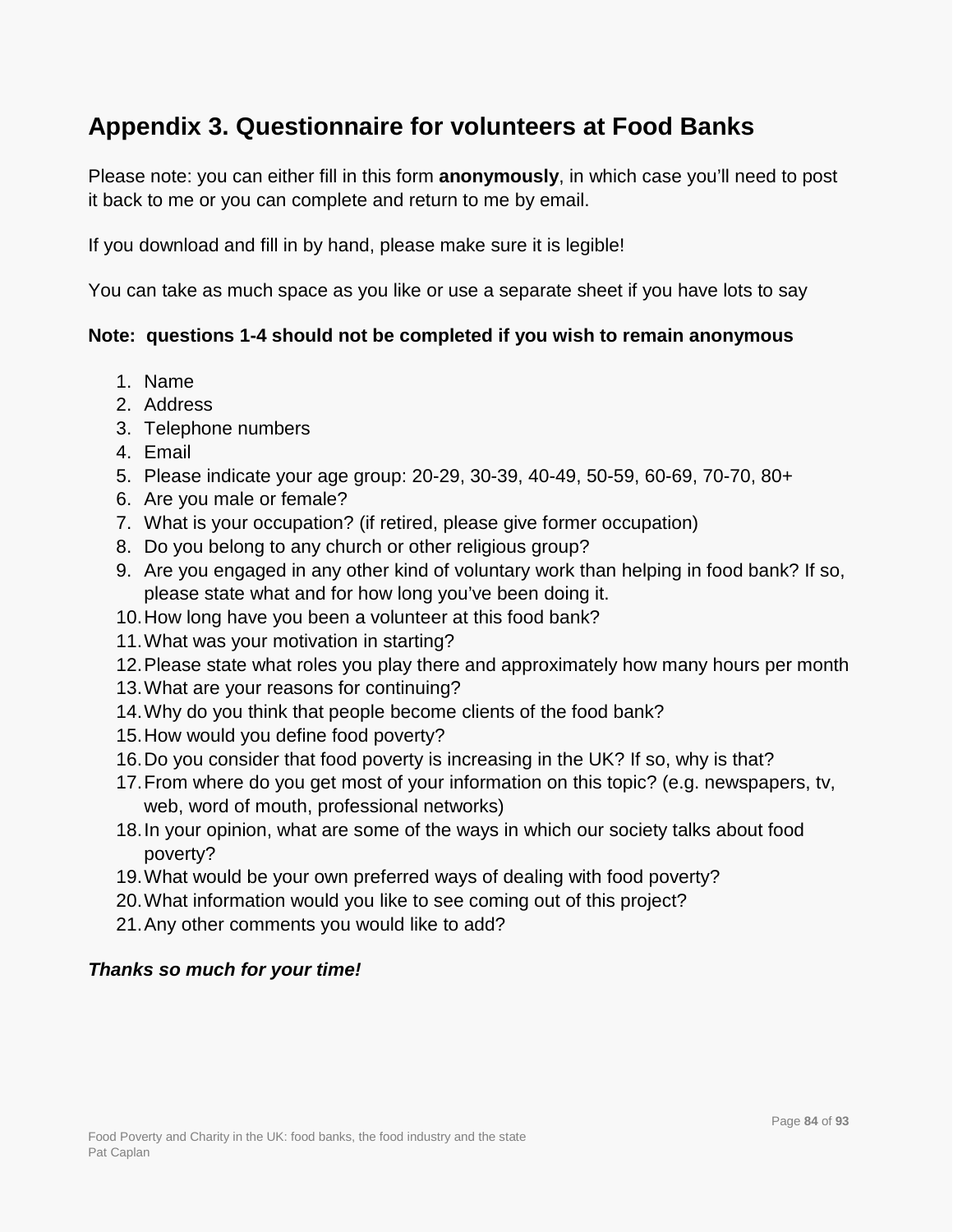## **Appendix 4. Letter to the Guardian signed by academic researchers and campaigners in March 2019**

There have been robust criticisms of food aid from academic researchers and activists, as in the following letter published in the Guardian in March 2019 (De Schutter et al 2019):

We deeply oppose the further institutionalisation of charitable food banks in the UK. Over the last 35 years, the normalisation of food banking in the US and [Canada](https://www.theguardian.com/world/canada) has failed to solve entrenched food insecurity. However, food banking does benefit the reputations of Big Food and supermarket chains as good corporate citizens while distracting attention away from low wages paid to their workers. The emergency food bank parcel comes at a cost to recipients' humanity and dignity*.*

Charitable food aid is a sticking plaster on a gaping wound of systemic inequality in our societies. On both sides of the Atlantic, the elimination of food poverty demands social and economic justice. At the heart of this approach must be a guarantee of the human right to adequate food and nutrition: living wages, income security and a fit-for-purpose welfare system, not "leftover" food for "left behind" *people.*

De Schutter, Olivier, and 57 other UK, Canadian and US academics, 2019. Letter 'Food banks are no solution to poverty' *Guardian* 24/03/19 <https://www.theguardian.com/society/2019/mar/24/food-banks-are-no-solution-to-poverty>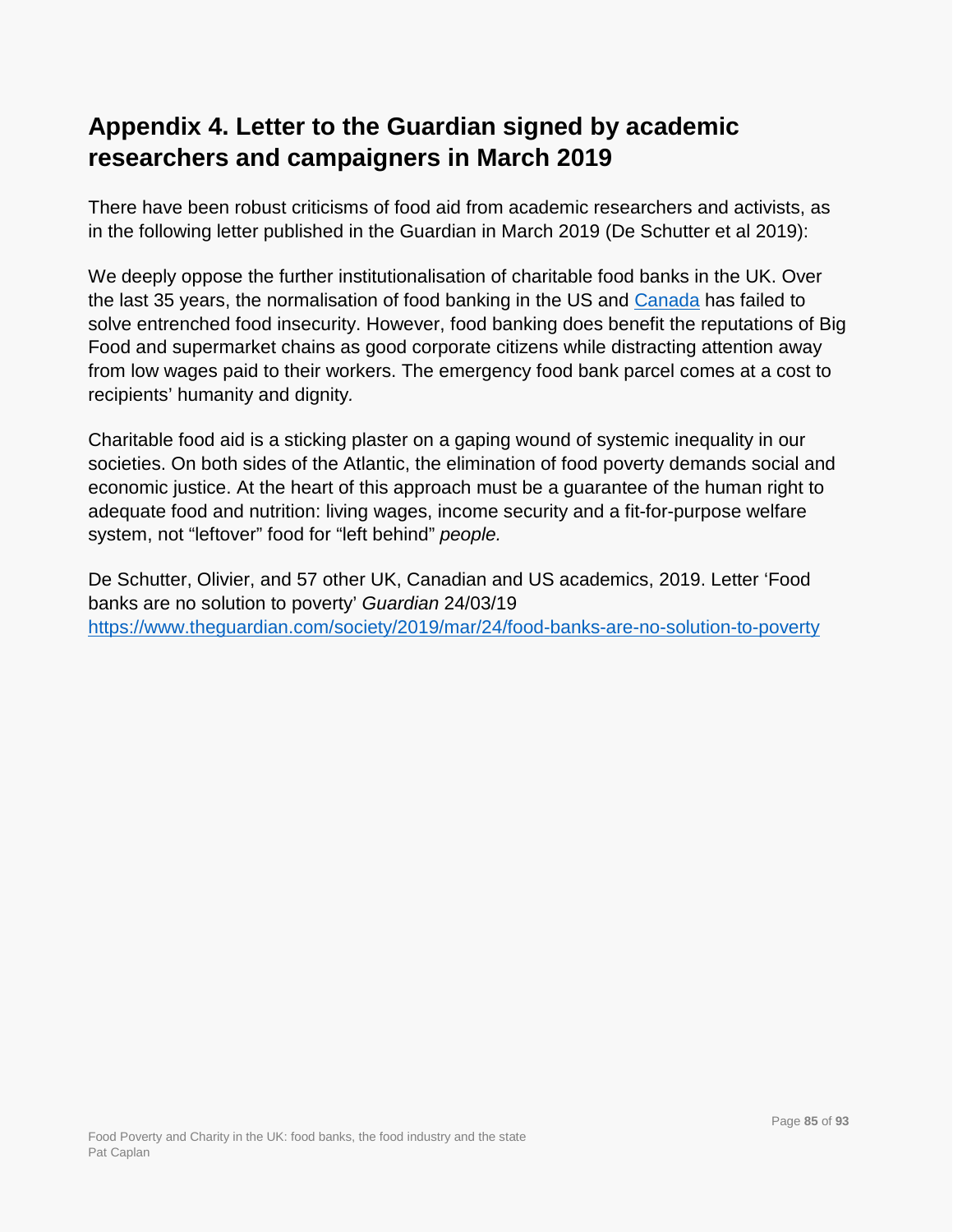## **Bibliography**

Publications arising from this research

#### **Academic articles and lectures**

- 2016. 'Big Society or Broken Society? Food Banks in the UK'. *Anthropology* Today 32, 1, 5-9.<https://onlinelibrary.wiley.com/doi/abs/10.1111/1467-8322.12350>
- 2017. 'Win-win? Food poverty, food aid and food surplus in the UK today'. Anthropology Today, June 2017, pp. 17-22. <https://onlinelibrary.wiley.com/doi/abs/10.1111/1467-8322.12350>
- 2017. 'Gifts, entitlements, benefits and surplus: interrogating food poverty and food aid in the UK'. Fourth annual Mary Douglas Memorial Lecture, University of Oxford, 24th May 2017. [https://player.fm/series/anthropology/gifts-entitlements-benefits-and](https://player.fm/series/anthropology/gifts-entitlements-benefits-and-surplus-interrogating-food-poverty-and-food-aid-in-the-uk)[surplus-interrogating-food-poverty-and-food-aid-in-the-uk](https://player.fm/series/anthropology/gifts-entitlements-benefits-and-surplus-interrogating-food-poverty-and-food-aid-in-the-uk)
- 2020. 'Struggling for food in a time of crisis: responsibility and paradox'. *Anthropology Today*, 36, 3.

#### **Blogs**

- Pat Caplan's Food Poverty UK blog:<https://sites.gold.ac.uk/food-poverty/>
- 'F[ood poverty and food aid in 21st century UK: a view from anthropology](http://blogs.lse.ac.uk/politicsandpolicy/an-anthropological-perspective-on-food-poverty-in-uk/)': LSE blogs: [http://blogs.lse.ac.uk/politicsandpolicy/an-anthropological-perspective-on-food](http://blogs.lse.ac.uk/politicsandpolicy/an-anthropological-perspective-on-food-poverty-in-uk/)[poverty-in-uk/](http://blogs.lse.ac.uk/politicsandpolicy/an-anthropological-perspective-on-food-poverty-in-uk/)
- 'Applying the rules of sociological research to tackling hunger in the UK'*, End Hunger Campaign* August 30, 2017 [http://endhungeruk.org/applying-rules-sociological](http://endhungeruk.org/applying-rules-sociological-research-tackling-hunger-uk/#more-173)[research-tackling-hunger-uk/#more-173](http://endhungeruk.org/applying-rules-sociological-research-tackling-hunger-uk/#more-173)
- 'Rural Food Poverty' on website of IFAN (Independent Food Aid Providers Network) [http://www.foodaidnetwork.org.uk/blog/emeritus-professor-pat-caplan-writes-on-rural](http://www.foodaidnetwork.org.uk/blog/emeritus-professor-pat-caplan-writes-on-rural-food-poverty-in-west-wales)[food-poverty-in-west-wales](http://www.foodaidnetwork.org.uk/blog/emeritus-professor-pat-caplan-writes-on-rural-food-poverty-in-west-wales)
- 'Corporate Social Responsibility (CSR), corporate donors and food banking in the UK' on website of IFAN [www.foodaidnetwork.org.uk/blog/emeritus-professor-pat](http://www.foodaidnetwork.org.uk/blog/emeritus-professor-pat-caplan-goldsmiths-university-of-london)[caplan-goldsmiths-university-of-london](http://www.foodaidnetwork.org.uk/blog/emeritus-professor-pat-caplan-goldsmiths-university-of-london)
- 'Food poverty and food aid in Pembrokeshire'. In *Pembrokeshire Online*, October 2018:<https://pembrokeshire.online/food-poverty-and-food-aid/>
- Submission to the OHCHR (Office of the United Nations High Commissioner for Human Rights) for the visit of the Special Rapporteur, 2018: <https://www.ohchr.org/EN/Issues/Poverty/Pages/UKVisitSubmissions.aspx>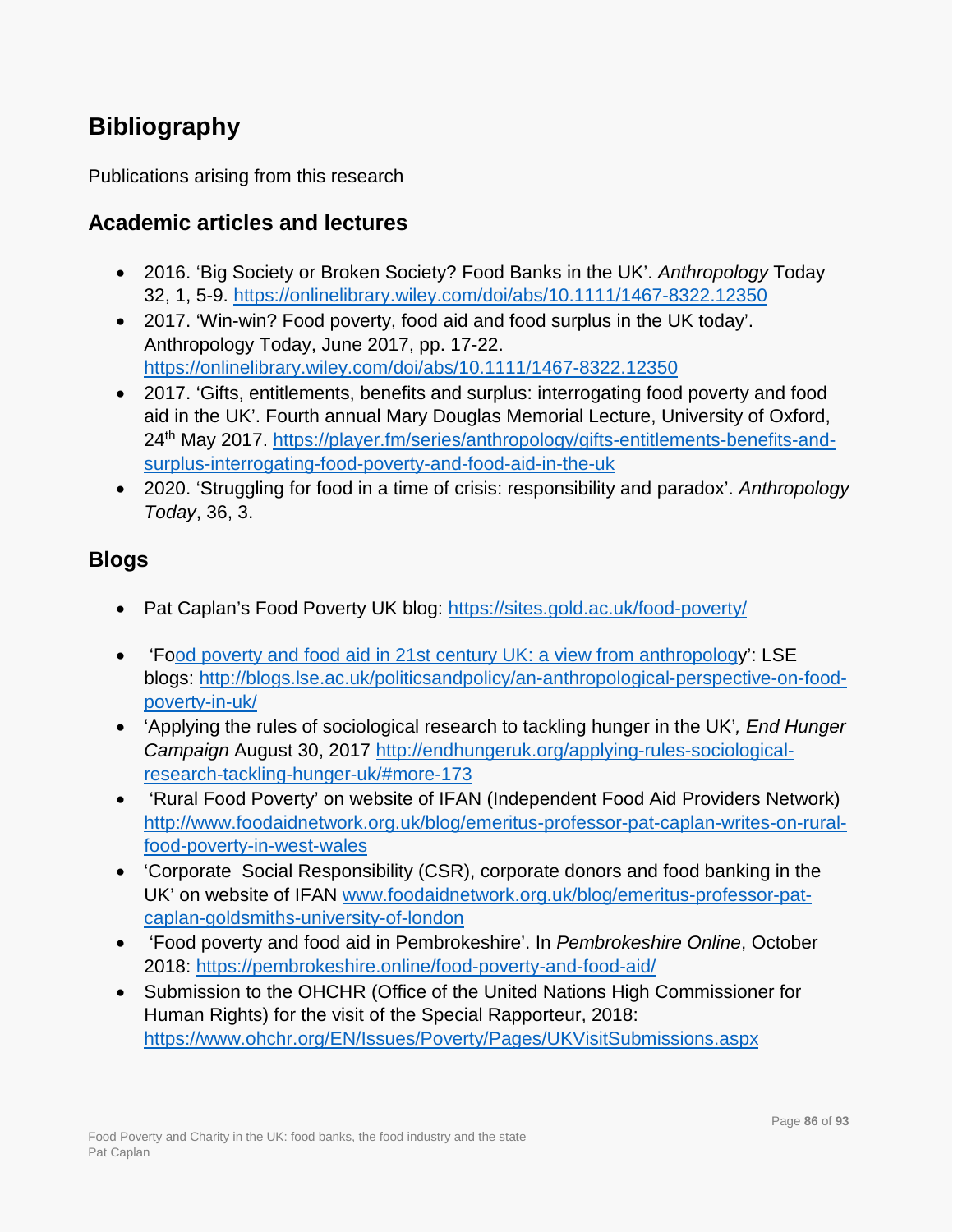• 'Food poverty is increasing in Wales - what should we do about it?' For *Welsh Food Manifesto* [https://foodmanifesto.wales/2019/04/10/food-poverty-is-escalating-in](https://foodmanifesto.wales/2019/04/10/food-poverty-is-escalating-in-wales-what-should-we-do-about-it/)[wales-what-should-we-do-about-it/](https://foodmanifesto.wales/2019/04/10/food-poverty-is-escalating-in-wales-what-should-we-do-about-it/) 10/04/19

#### **b) References**

Alexander, Catherine and Chris Smaje, 2008. 'Surplus retail food redistribution: an analysis of a third sector model'. In *Resources, Conservation and Reycling*. 58, 1290-98.

Alexander, Catherine, Nicky Gregson and Zsuzsa Gille, 2016. 'Food waste' in Anne Murcott, Warren Belasco and Peter Jackson (eds.) *The Handbook of Food Research.* London, Bloomsbury.

All-Party Parliamentary Group (APPG) on Hunger and Food Poverty, 2014. *Feeding Britain: a strategy for zero hunger in England, Wales, Scotland and Northern Ireland*. The Report of the APPG Inquiry into Hunger in the United Kingdom. (unpaginated) [https://feedingbritain.org/wp-content/uploads/2019/01/feeding\\_britain\\_report\\_2014-2.pdf](https://feedingbritain.org/wp-content/uploads/2019/01/feeding_britain_report_2014-2.pdf)

Barnard, Helen, 2018. *Poverty in Wales 2018*. Report for Joseph Rowntree Foundation

Beck, David, 2016. 'Why does the growth of food banks matter?' April 19, *The Conversation*

Beck, David, 2018. *The changing face of food poverty with special reference to Wales*. Ph.D. thesis, University of Bangor [https://research.bangor.ac.uk/portal/en/theses/the](https://research.bangor.ac.uk/portal/en/theses/the-changing-face-of-food-poverty-with-special-reference-to-wales(5d9f791a-f4e8-48fd-87cb-041dd4efd4a1).html)[changing-face-of-food-poverty-with-special-reference-to-wales\(5d9f791a-f4e8-48fd-87cb-](https://research.bangor.ac.uk/portal/en/theses/the-changing-face-of-food-poverty-with-special-reference-to-wales(5d9f791a-f4e8-48fd-87cb-041dd4efd4a1).html)[041dd4efd4a1\).html](https://research.bangor.ac.uk/portal/en/theses/the-changing-face-of-food-poverty-with-special-reference-to-wales(5d9f791a-f4e8-48fd-87cb-041dd4efd4a1).html)

Brewer, Mike, James Browne and Robert Joyce, 2011. *Child and working-age poverty from 2010 to 2020*. Joseph Rowntree Foundation file:///C:/Users/patli/Downloads/children-adultpoverty-welfare-summary%20(1).pdf

Caplan, Pat (ed.), 1997. *Food, Health and Identity.* London: Routledge.

Caplan, Pat, 2010. 'Death on the Farm: culling badgers in North Pembrokeshire' *Anthropology Today*, 26, 2, 14-18. [https://rai.onlinelibrary.wiley.com/doi/abs/10.1111/j.1467-](https://rai.onlinelibrary.wiley.com/doi/abs/10.1111/j.1467-8322.2010.00722.x) [8322.2010.00722.x](https://rai.onlinelibrary.wiley.com/doi/abs/10.1111/j.1467-8322.2010.00722.x)

Caplan, Pat, 2012. 'Cull or vaccinate? Badger politics in Wales' *Anthropology Today* 28, 6. pp.17-21. [https://rai.onlinelibrary.wiley.com/doi/10.1111/j.1467-](https://rai.onlinelibrary.wiley.com/doi/10.1111/j.1467-8322.2012.00912.x%4010.1111/%28ISSN%291467-8322.human_animal) [8322.2012.00912.x%4010.1111/%28ISSN%291467-8322.human\\_animal](https://rai.onlinelibrary.wiley.com/doi/10.1111/j.1467-8322.2012.00912.x%4010.1111/%28ISSN%291467-8322.human_animal)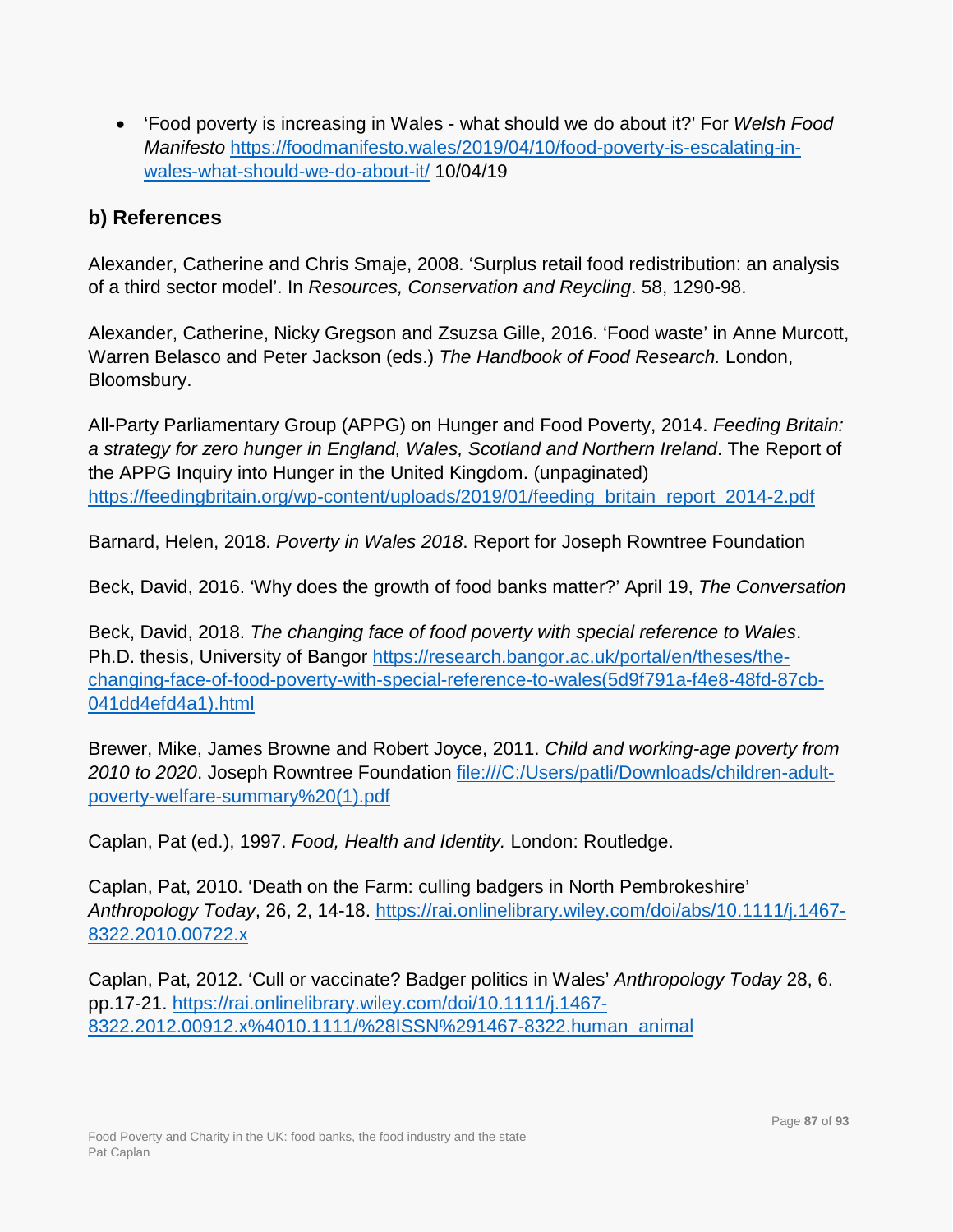Caplan, Pat, 2020. 'Struggling for food in a time of crisis: responsibility and paradox'. *Anthropology Today*, 36, 3.

Caraher, Martin and Sinead Furey, 2018. *The Economics of Emergency Food Aid Provision: A Financial, Social and Cultural Perspective.* London, Palgrave Pivot.

Church Action on Poverty, 2010. *It's time to close the gap between rich and poor: the basic case*. Report 16pp.

Church Action on Poverty, 2013. *Hungry for more: how churches can address the root causes of food poverty*. Church Urban Fund.

Cloke, Paul, Jon May and Andrew Williams, 2017. 'The geographies of food banks in the meantime', *Progress in Human Geography* pp.1-24.

Cooper, Niall and Sarah Dumpleton, 2013. *Walking the breadline: the scandal of food poverty in 21st century Britain*. Church Action on Poverty and Oxfam. Pp. 19. [https://www.historyofsocialwork.org/1967\\_food\\_banks/2013%20OXFAM%20Walking%20th](https://www.historyofsocialwork.org/1967_food_banks/2013%20OXFAM%20Walking%20the%20Breadline.pdf) [e%20Breadline.pdf](https://www.historyofsocialwork.org/1967_food_banks/2013%20OXFAM%20Walking%20the%20Breadline.pdf)

Cooper, Niall, Sarah Purcell and Ruth Jackson, 2014. *Below the Breadline: the relentless rise of food poverty in Britain*, Church Action on Poverty, Oxfam, Trussell Trust [https://www.trusselltrust.org/wp-content/uploads/sites/2/2016/01/Below-the-Breadline-The-](https://www.trusselltrust.org/wp-content/uploads/sites/2/2016/01/Below-the-Breadline-The-Trussell-Trust.pdf)[Trussell-Trust.pdf](https://www.trusselltrust.org/wp-content/uploads/sites/2/2016/01/Below-the-Breadline-The-Trussell-Trust.pdf)

Cloke, Paul, Jon May and Andrew Williams, 2016. 'The geographies of food banks in the meantime', *Progress in Human Geography* pp.1-24.

Dowler, Elizabeth, 2002. 'Food and poverty in Britain: rights and responsibilities'. *Soc. Policy and Admin*. 36, 6, 698-717.

Dowler, Elizabeth, 2003. 'Food and Poverty: insights from the ''north'''. *Development Policy Review*, 21 (5-6), 569-580.

Fabian Commission on Food and Poverty, March 2015. *A recipe for inequality: why our food system is leaving low-income households behind.* Interim report. Pub. Fabian Society. Funded by Esmee Fairbairn Foundation. [https://fabians.org.uk/publication/a-recipe-for](https://fabians.org.uk/publication/a-recipe-for-inequality/)[inequality/](https://fabians.org.uk/publication/a-recipe-for-inequality/)

Fabian Commission on Food and Poverty Final Report, 2015. *Hungry for Change*. written by Cameron Tait. Pub. Fabian Society. Funded by Esmee Fairbairn foundation. <https://fabians.org.uk/publication/hungry-for-change/>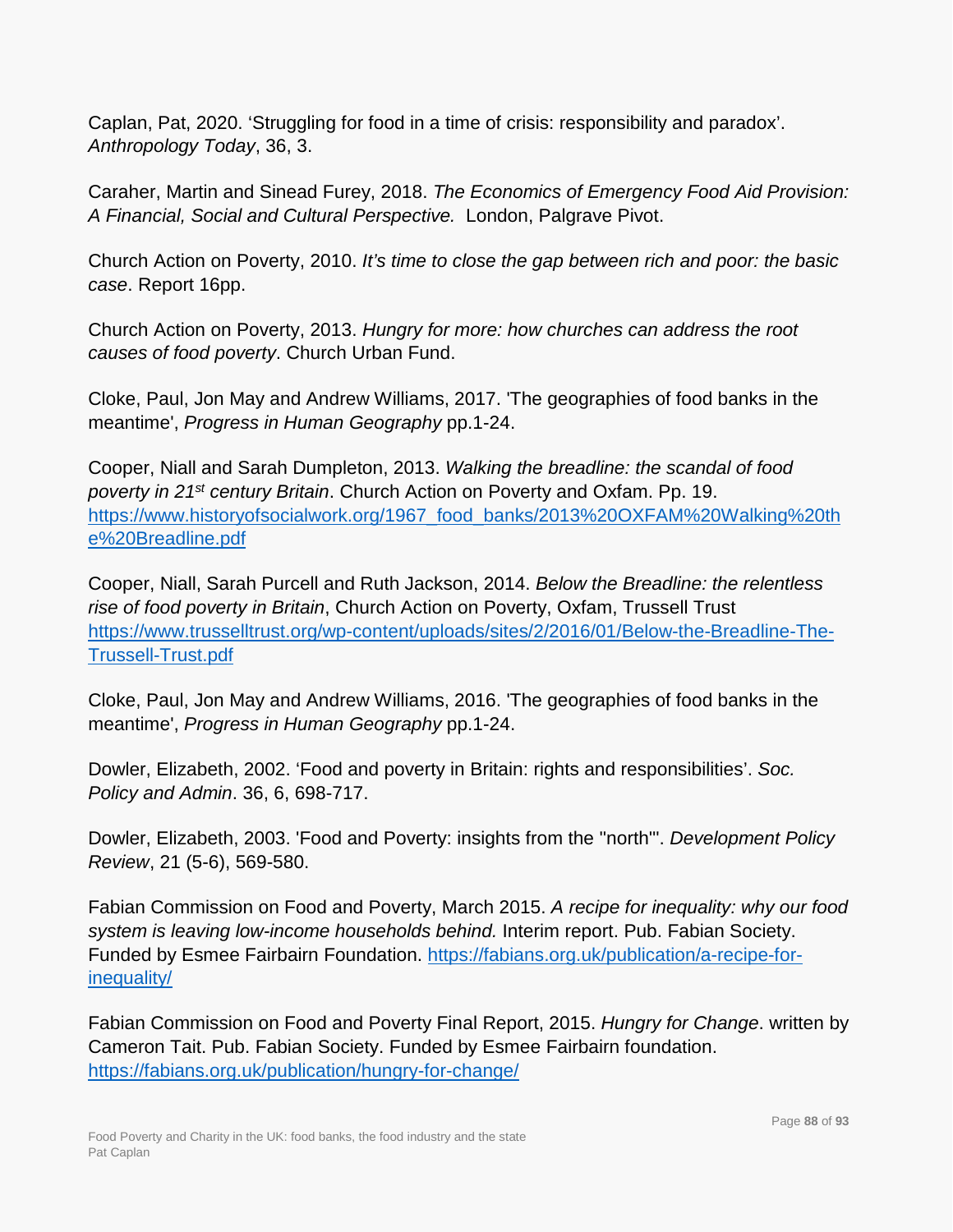FAO (Food and Agriculture Organisation of the United Nations) 2009, *State of Food Insecurity in the World.* Rome: FAO.

Fisher, Andrew, 2017. *Big Hunger: the unholy alliance between corporate America and antihunger groups.* Mass. Inst. Tech (MIT).

Garthwaite, Kayleigh. 2016. *Hunger Pains: Life inside food bank Britain*. Bristol: Policy Press.

Garthwaite, Kayleigh, 2019. 'It's not the hungry who gain most from food banks – it's big business'. *Guardian* 25/03/19.

[https://www.theguardian.com/commentisfree/2019/mar/25/big-business-food-banks](https://www.theguardian.com/commentisfree/2019/mar/25/big-business-food-banks-subsidise-reputation#comment-127309325)[subsidise-reputation#comment-127309325](https://www.theguardian.com/commentisfree/2019/mar/25/big-business-food-banks-subsidise-reputation#comment-127309325)

Goodwin, Sabine, 2020. 'Between the devil and the deep blue sea' [https://eur01.safelinks.protection.outlook.com/?url=https%3A%2F%2Fwww.foodaidnetwork.](https://eur01.safelinks.protection.outlook.com/?url=https%3A%2F%2Fwww.foodaidnetwork.org.uk%2Fblog%2Fbetween-the-devil-and-the-deep-blue-sea&data=01%7C01%7Cp.caplan%40gold.ac.uk%7C45c7ecdb7e474db2b6d608d7f4c58072%7C0d431f3f20c1461c958a46b29d4e021b%7C0&sdata=PbSLXw0s0hYizqFbAo1a33yw8TC8soZuIEs1JI9%2BLGs%3D&reserved=0) [org.uk%2Fblog%2Fbetween-the-devil-and-the-deep-blue](https://eur01.safelinks.protection.outlook.com/?url=https%3A%2F%2Fwww.foodaidnetwork.org.uk%2Fblog%2Fbetween-the-devil-and-the-deep-blue-sea&data=01%7C01%7Cp.caplan%40gold.ac.uk%7C45c7ecdb7e474db2b6d608d7f4c58072%7C0d431f3f20c1461c958a46b29d4e021b%7C0&sdata=PbSLXw0s0hYizqFbAo1a33yw8TC8soZuIEs1JI9%2BLGs%3D&reserved=0)[sea&data=01%7C01%7Cp.caplan%40gold.ac.uk%7C45c7ecdb7e474db2b6d608d7f4c](https://eur01.safelinks.protection.outlook.com/?url=https%3A%2F%2Fwww.foodaidnetwork.org.uk%2Fblog%2Fbetween-the-devil-and-the-deep-blue-sea&data=01%7C01%7Cp.caplan%40gold.ac.uk%7C45c7ecdb7e474db2b6d608d7f4c58072%7C0d431f3f20c1461c958a46b29d4e021b%7C0&sdata=PbSLXw0s0hYizqFbAo1a33yw8TC8soZuIEs1JI9%2BLGs%3D&reserved=0) 58072%7C0d431f3f20c1461c958a46b29d4e021b%7C0&amp:sdata=PbSLXw0s0hYizqFbA [o1a33yw8TC8soZuIEs1JI9%2BLGs%3D&reserved=0](https://eur01.safelinks.protection.outlook.com/?url=https%3A%2F%2Fwww.foodaidnetwork.org.uk%2Fblog%2Fbetween-the-devil-and-the-deep-blue-sea&data=01%7C01%7Cp.caplan%40gold.ac.uk%7C45c7ecdb7e474db2b6d608d7f4c58072%7C0d431f3f20c1461c958a46b29d4e021b%7C0&sdata=PbSLXw0s0hYizqFbAo1a33yw8TC8soZuIEs1JI9%2BLGs%3D&reserved=0)

Hanley, Teresa, 2009. *Engaging Public Support for Eradicating UK Poverty*. Round-up, Reviewing the evidence. Joseph Rowntree Foundation. [https://www.jrf.org.uk/sites/default/files/jrf/migrated/files/eradicating-UK-poverty](https://www.jrf.org.uk/sites/default/files/jrf/migrated/files/eradicating-UK-poverty-summary.pdf)[summary.pdf](https://www.jrf.org.uk/sites/default/files/jrf/migrated/files/eradicating-UK-poverty-summary.pdf)

Human Rights Watch, 2019. *Nothing left in the cupboards: Austerity, Welfare Cuts, and the Right to Food in the UK.* 

file:///C:/Users/patli/Documents/pc%20180919/Food%20poverty%20in%20UK/Reports%20b y%20organisations/HRW%20Report%20on%20food%20poverty%20uk%200519\_web3.pdf

Keep, Martin, 2018. The Barnett formula: briefing paper no 7386. House of Commons Library.

Lambie-Mumford, Hannah, 2017. *Hungry Britain: The Rise of Food Charity*. Bristol: Policy Press.

Loopstra, Rachel and Doireann Lalor, 2017. Financial insecurity, food insecurity, and disability: The profile of people receiving emergency food assistance from The Trussell Trust Foodbank Network in Britain. [https://trusselltrust.org/wp](https://trusselltrust.org/wp-content/uploads/sites/2/2017/06/OU_Report_final_01_08_online.pdf)[content/uploads/sites/2/2017/06/OU\\_Report\\_final\\_01\\_08\\_online.pdf](https://trusselltrust.org/wp-content/uploads/sites/2/2017/06/OU_Report_final_01_08_online.pdf)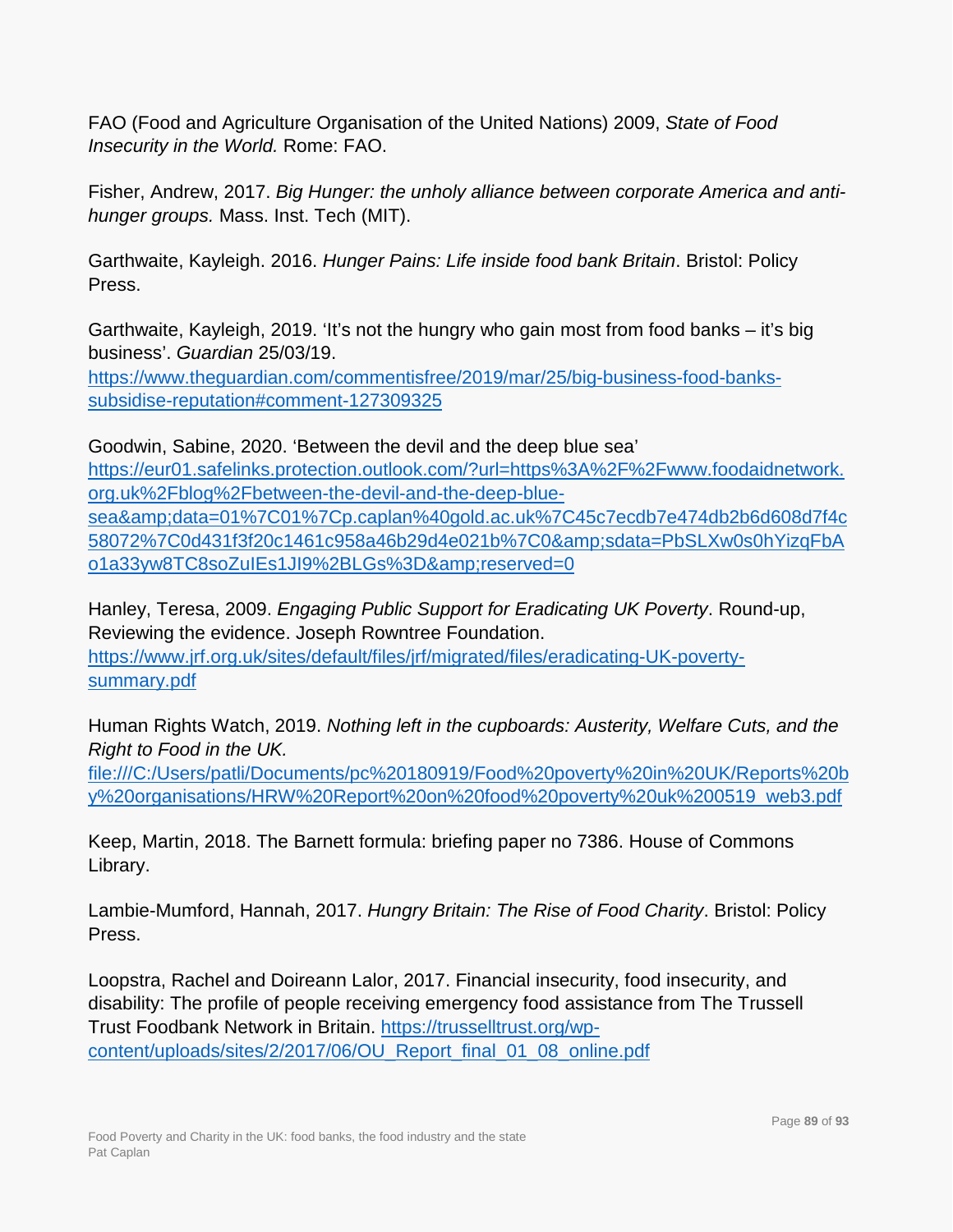Loopstra, Rachel, with Sabine Goodwin, Barbara Goldberg, Hannah Lambie-Mumford, Jon May and Andrew Williams, 2019, 'A survey of food banks operating independently of the

Trussell Trust network of food banks' [\(https://uploads.strikinglycdn.com/files/0681ad7a-](https://uploads.strikinglycdn.com/files/0681ad7a-2d07-489f-9c11-77dc3d1aa968/Report_IndependentFoodBankStudy_Dec2019-pdf.pdf)[2d07-489f-9c11-77dc3d1aa968/Report\\_IndependentFoodBankStudy\\_Dec2019-pdf.pdf](https://uploads.strikinglycdn.com/files/0681ad7a-2d07-489f-9c11-77dc3d1aa968/Report_IndependentFoodBankStudy_Dec2019-pdf.pdf)

Loopstra, R. 2020. 'Vulnerability to food insecurity since the COVID-10 lockdown: preliminary report'l ENUF, Kings College London and London Food Foundation. [https://enuf.org.uk/resources/vulnerability-food-insecurity-covid-19-lockdown-%E2%80%93](https://enuf.org.uk/resources/vulnerability-food-insecurity-covid-19-lockdown-%E2%80%93-preliminary-report) [preliminary-report](https://enuf.org.uk/resources/vulnerability-food-insecurity-covid-19-lockdown-%E2%80%93-preliminary-report)

MacInnes, Tom, Hannah Aldridge, Sabrina Bushe, Adam Tinson and Theo Barry Born, 2015. *Monitoring Poverty and Social Exclusion 2014*. Joseph Rowntree Foundation. [https://www.jrf.org.uk/sites/default/files/jrf/migrated/files/poverty-disadvantage-exclusion](https://www.jrf.org.uk/sites/default/files/jrf/migrated/files/poverty-disadvantage-exclusion-summary.pdf)[summary.pdf](https://www.jrf.org.uk/sites/default/files/jrf/migrated/files/poverty-disadvantage-exclusion-summary.pdf)

New Policy Institute, 2015. What Happened to Poverty under the Coalition? (Researchers H. Aldridge, P. Kenway and T.B. Born).

Nourish Scotland and the Poverty and Truth Commission, 2018: *Dignity in Practice: Learning, tools and guidance for community food providers. (*[http://www.nourishscotland.org/projects/dignity/\)](http://www.nourishscotland.org/projects/dignity/)

Peachey, Jenny, Nicola Smith and Neera Sharma, 2013. *Families in Need of Food Parcels the Food Poverty Crisis Unwrapped*. Barnado's. [https://b.barnardos.org.uk/families\\_in\\_need\\_of\\_food\\_parcels\\_-\\_2013.pdf](https://b.barnardos.org.uk/families_in_need_of_food_parcels_-_2013.pdf)

Perry, Jane, Martin Williams, Tom Sefton and Moussa Haddad, 2014. *Emergency Use Only: Understanding and Reducing the Use of Food Banks in the UK,* Child Poverty Action Group, Church of England, Oxfam, Trussell. [https://policy](https://policy-practice.oxfam.org.uk/publications/emergency-use-only-understanding-and-reducing-the-use-of-food-banks-in-the-uk-335731)[practice.oxfam.org.uk/publications/emergency-use-only-understanding-and-reducing-the](https://policy-practice.oxfam.org.uk/publications/emergency-use-only-understanding-and-reducing-the-use-of-food-banks-in-the-uk-335731)[use-of-food-banks-in-the-uk-335731](https://policy-practice.oxfam.org.uk/publications/emergency-use-only-understanding-and-reducing-the-use-of-food-banks-in-the-uk-335731)

Poppendieck, Janet, 1998. *Sweet Charity: Emergency Food and the End of Entitlement*. Viking Penguin.

Portes, Jonathan, Aubergine Analysis and King's College London, Howard Reed, Landman Economics, 2018. *The cumulative impact of tax and welfare reforms*, Equality and Human Rights Commission. [https://www.equalityhumanrights.com/en/publication](https://www.equalityhumanrights.com/en/publication-download/cumulative-impact-tax-and-welfare-reforms)[download/cumulative-impact-tax-and-welfare-reforms](https://www.equalityhumanrights.com/en/publication-download/cumulative-impact-tax-and-welfare-reforms)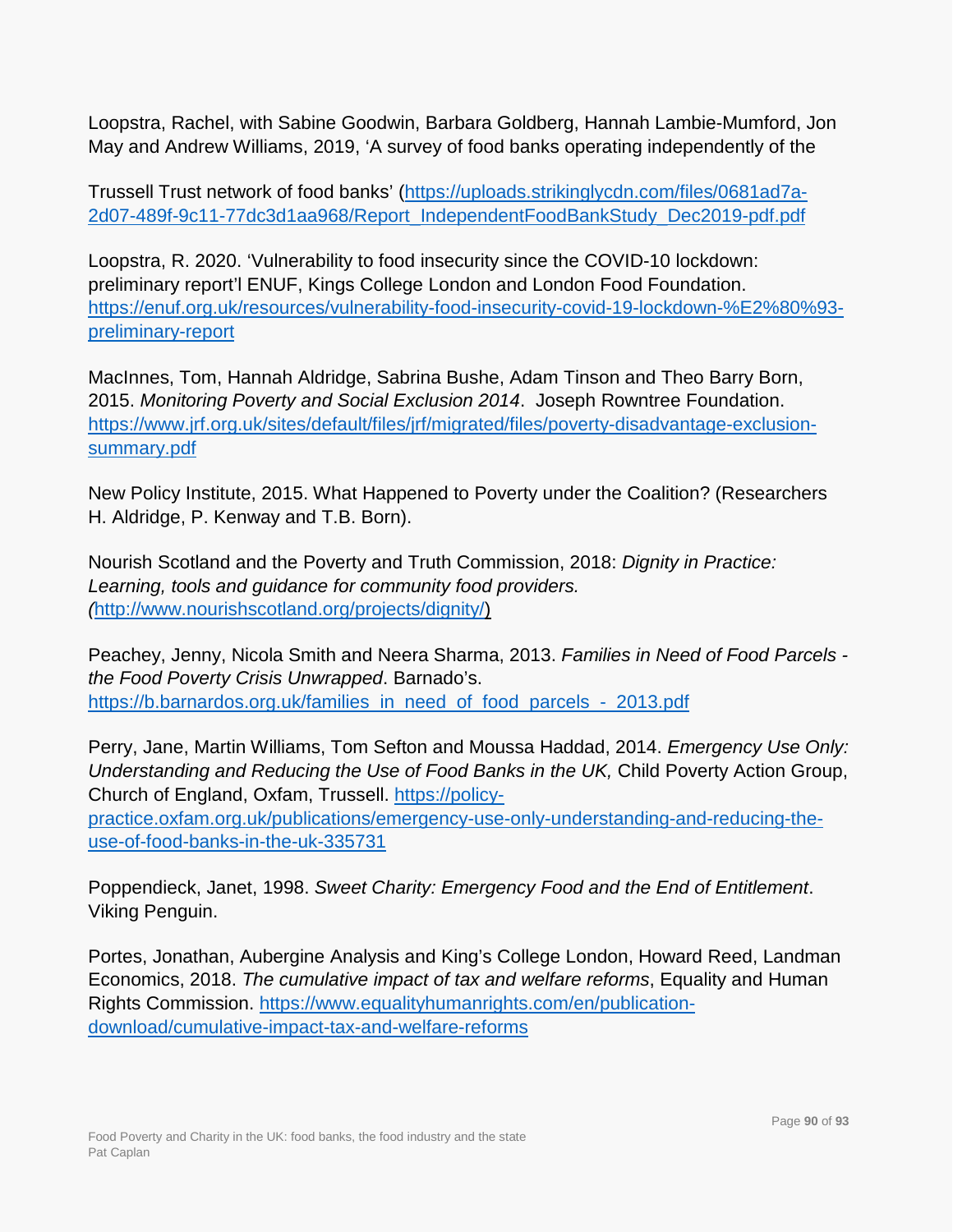Save the Children, 2010. *The UK Poverty Rip-off: the poverty premium 2010*. <https://resourcecentre.savethechildren.net/library/uk-poverty-rip-poverty-premium-2010>

Scottish Government, 2016. Dignity: Ending Hunger Together in Scotland: the report of the independent working group on food poverty. Edinburgh, Scottish Government.

Sharpe, Rosalind, Kelly Parsons and Corinna Hawkes, 2020. 'Coordination must be key to how governments respond to Covoid-19 food impacts'. Food Research Foundation Policy Guidance Note. [https://foodresearch.org.uk/publications/who-makes-food-policy-in-england](https://foodresearch.org.uk/publications/who-makes-food-policy-in-england-and-food-policy-coordination-under-covid19/)[and-food-policy-coordination-under-covid19/](https://foodresearch.org.uk/publications/who-makes-food-policy-in-england-and-food-policy-coordination-under-covid19/)

Sosenko, Filip, Mandy Littlewood, Glen Bramley, Suzanne Fitzpatrick, Janice Blenkinsopp, 2019. *State of Hunger: study of poverty and food insecurity in the UK.* Trussell Trust. file:///C:/Users/patli/Documents/pc%20180919/Food%20poverty%20in%20UK/Reports%20b y%20organisations/Trussell/State-of-Hunger-Report-November2019-Digital.pdf

South Wales Food Poverty Alliance, 2019. *Food Poverty in South Wales: A Call to Action*. Oxfam, Trussell, Women's Institute, Cardiff Business School and other organisations. [https://www.sustainweb.org/resources/files/reports/SWFPA%20Food%20Poverty%20A%20](https://www.sustainweb.org/resources/files/reports/SWFPA%20Food%20Poverty%20A%20Call%20to%20Action%20Feb%202019.pdf) [Call%20to%20Action%20Feb%202019.pdf](https://www.sustainweb.org/resources/files/reports/SWFPA%20Food%20Poverty%20A%20Call%20to%20Action%20Feb%202019.pdf)

United Nations, 2019, *Report of the Special Rapporteur on extreme poverty and human*  rights on his visit to the United Kingdom of Great Britain and Northern Ireland. *file:///C:/Users/patli/Documents/pc%20180919/Food%20poverty%20in%20UK/UN%20Speci al%20Rapporteur%20visit%202018/UN%20docs/UN%20report%20A\_HRC\_41\_39\_Add.1\_ E.pdf*

Wells, Rebecca and Martin Caraher, 2014. 'UK print media coverage of the food bank phenomenon: from food welfare to food charity?' *British Food Journal* Vol 116 Issue 9 pp. 1426-1445.

Williams, Andrew, Paul Cloke, Jon May and Mark Goodwin 2016, 'Contested space: the contradictory political dynamics of food banking in the UK', *Environment and Planning* Vol 48 (11) pp.2291-2316.

Wilkinson, Richard and Kate Pickett, 2010. *The Spirit Level: Why Equality is better for everyone*. London, Penguin.